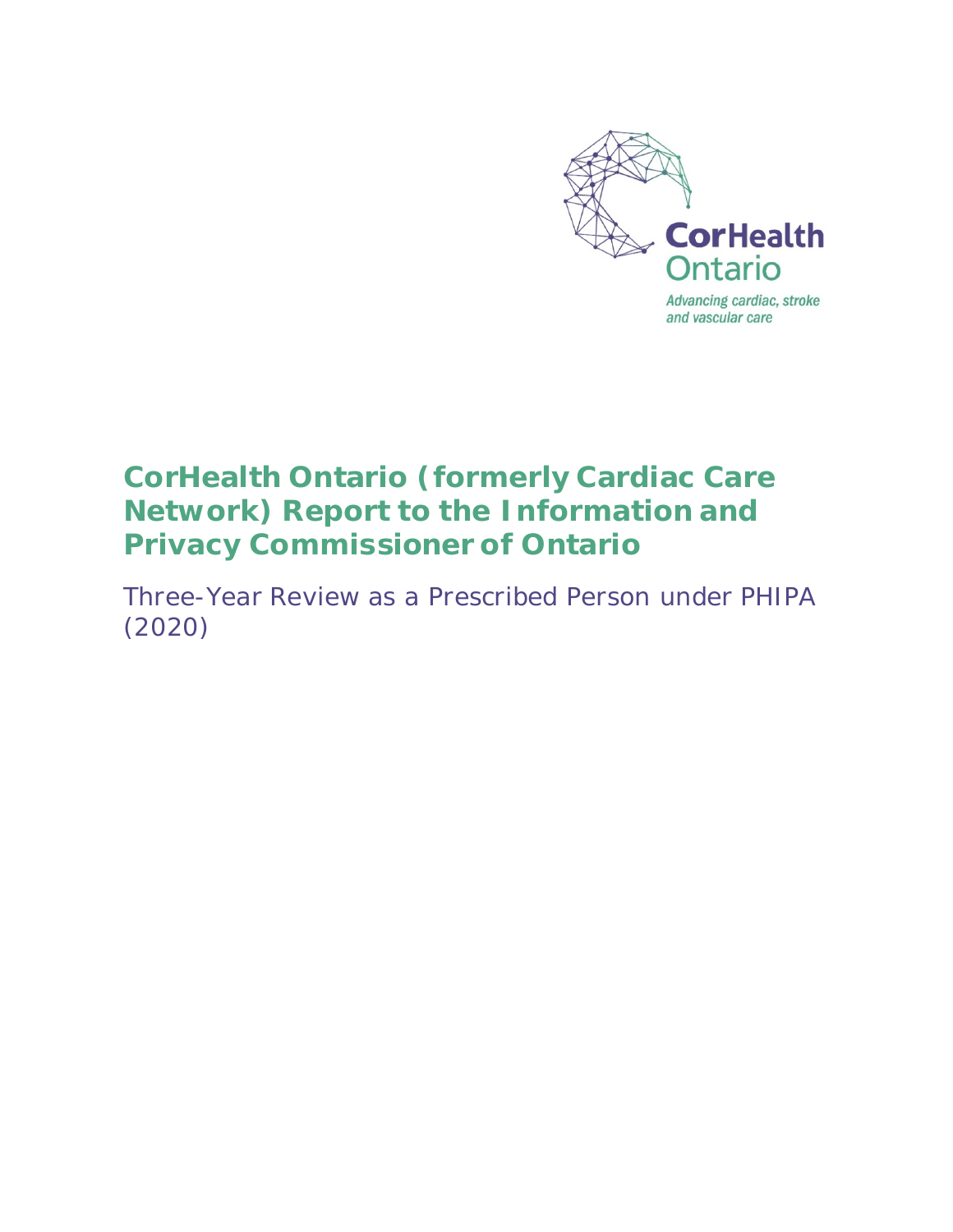

# **Contents**

| 1   |     |                                                                                             |
|-----|-----|---------------------------------------------------------------------------------------------|
| 1.1 |     |                                                                                             |
| 2   |     |                                                                                             |
| 2.1 |     |                                                                                             |
| 3   |     |                                                                                             |
| 3.1 |     |                                                                                             |
|     | 3.2 | Policy and Procedures for Ongoing Review of Privacy Policies, Procedures and Practices      |
| 3.3 |     |                                                                                             |
|     |     | Policies and Procedures for the Collection of Personal Health Information 14                |
| 3.5 | 3.4 |                                                                                             |
|     |     | List of Data Holdings Containing Personal Health Information17                              |
| 3.6 |     | Policy and Procedures for Statements of Purpose for Data Holdings Containing Personal       |
| 3.7 |     | Statement of Purpose for the CorHealth Cardiac and Vascular Registry 19                     |
|     | 3.8 | Policy and Procedures for Limiting Agent Access to and Use of Personal Health Information   |
|     |     | 3.9 Log of Agents Granted Approval to Access and Use Personal Health Information23          |
|     |     | 3.10 Policy and Procedures for the Use of Personal Health Information for Research23        |
|     |     | 3.11 Log of Approved Uses of Personal Health Information for Research24                     |
|     |     | 3.12 Policy and Procedures for Disclosure of Personal Health Information for Purposes Other |
|     |     | 3.13 Policy and Procedures for Disclosure of Personal Health Information for Research       |
|     |     |                                                                                             |
|     |     |                                                                                             |
|     |     | 3.16 Policy and Procedures for the Execution of Data Sharing Agreements                     |
|     |     |                                                                                             |
|     |     |                                                                                             |
|     |     | 3.19 Policy and Procedures for Executing Agreements with Third-Party Service Providers in   |
|     |     |                                                                                             |
|     |     |                                                                                             |
|     |     | 3.22 Policy and Procedures for the Linkage of Records of Personal Health Information  33    |
|     |     | 3.23 Log of Approved Linkages of Records of Personal Health Information 33                  |
|     |     | 3.24 Policy and Procedures with Respect to De-Identification and Aggregation33              |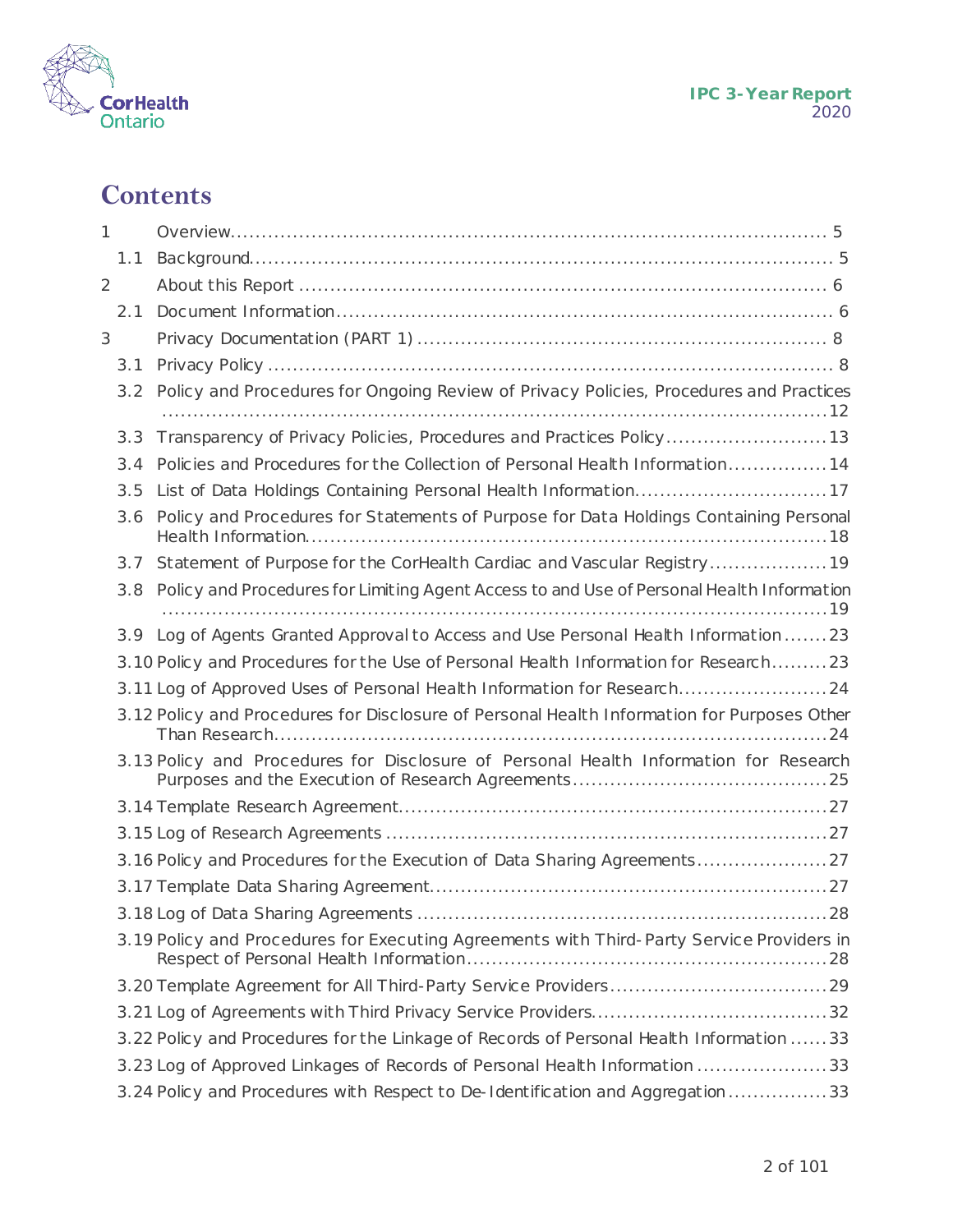

|   |     | 3.29 Policy and Procedures for Privacy Breach and Information Security Breach Management   |
|---|-----|--------------------------------------------------------------------------------------------|
|   |     |                                                                                            |
|   |     | 3.31 Policy and Procedures for Privacy Complaints and Privacy Inquiries 42                 |
|   |     |                                                                                            |
|   |     |                                                                                            |
| 4 |     |                                                                                            |
|   | 4.1 |                                                                                            |
|   | 4.2 | Policy and Procedures for Ongoing Review of Security Policies, Procedures, and Practices   |
|   | 4.3 | Policy and Procedures for Ensuring Physical Security of Personal Health Information48      |
|   | 4.4 | Log of Agents with Access to the Premises of the Prescribed Person51                       |
|   | 4.5 | Policy and Procedures for Secure Retention of Records of Personal Health Information51     |
|   | 4.6 | Policy and Procedures for Secure Retention of Records of Personal Health Information on    |
|   | 4.7 | Policy and Procedures for the Secure Transfer of Personal Health Information 54            |
|   | 4.8 | Policy and Procedures for Secure Disposal of Personal Health Information55                 |
|   | 4.9 |                                                                                            |
|   |     | 4.10 Policy and Procedure for Maintaining and Reviewing Specialized Assessments and System |
|   |     |                                                                                            |
|   |     |                                                                                            |
|   |     | 4.13 Policy and Procedures for Back-Up and Recovery of Personal Health Information62       |
|   |     |                                                                                            |
|   |     |                                                                                            |
|   |     |                                                                                            |
|   |     | 4.17 Policy and Procedures for Information Security Breach Management 67                   |
|   |     |                                                                                            |
| 5 |     |                                                                                            |
|   | 5.1 |                                                                                            |
|   | 5.2 | Log of Attendance at Initial Privacy Orientation and Ongoing Privacy Training71            |
|   | 5.3 |                                                                                            |
|   | 5.4 | Log of Attendance at Initial Security Orientation and Ongoing Security Training71          |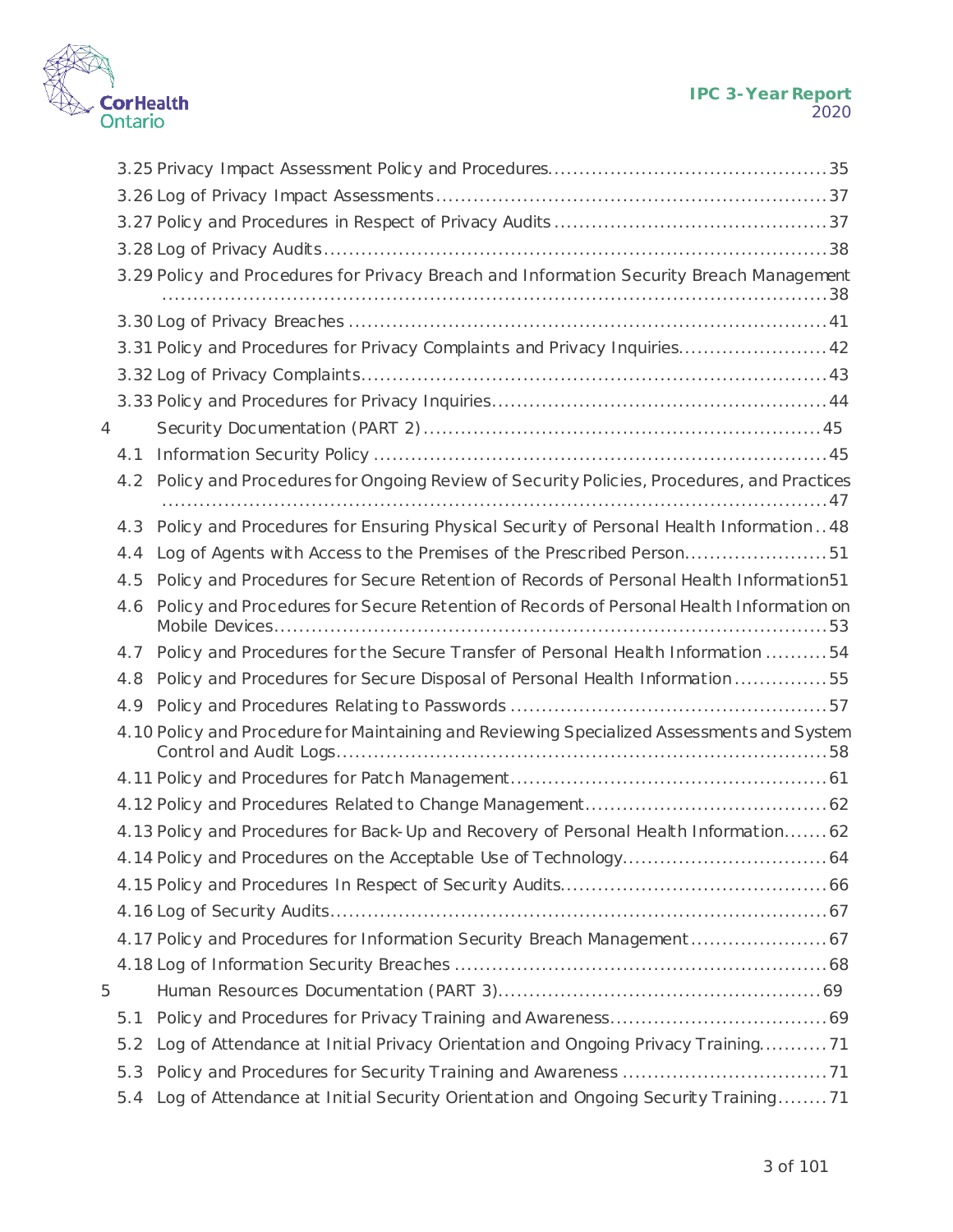

|   | 5.5 | Policy and Procedures for the Execution of Confidentiality Agreements by Agents71        |  |
|---|-----|------------------------------------------------------------------------------------------|--|
|   | 5.6 |                                                                                          |  |
|   | 5.7 |                                                                                          |  |
|   | 5.8 | Job Description for the Position(s) Delegated Day-to-Day Authority to Manage the Privacy |  |
|   | 5.9 | Job Description for the Position(s) Delegated Day-to-Day Authority to Manage the         |  |
|   |     | 5.10 Policy and Procedures for Termination or Cessation of the Employment or Contractual |  |
|   |     |                                                                                          |  |
| 6 |     |                                                                                          |  |
|   | 6.1 |                                                                                          |  |
|   | 6.2 |                                                                                          |  |
|   | 6.3 | Terms of Reference for Committees with Roles with Respect to the Privacy and/or Security |  |
|   | 6.4 |                                                                                          |  |
|   | 6.5 |                                                                                          |  |
|   | 6.6 | Policy and Procedures for Maintaining a Consolidated Log of Recommendations 80           |  |
|   | 6.7 |                                                                                          |  |
|   | 6.8 |                                                                                          |  |
| 7 |     |                                                                                          |  |
|   | 7.1 |                                                                                          |  |
|   |     |                                                                                          |  |
|   | 7.3 |                                                                                          |  |
|   | 7.4 |                                                                                          |  |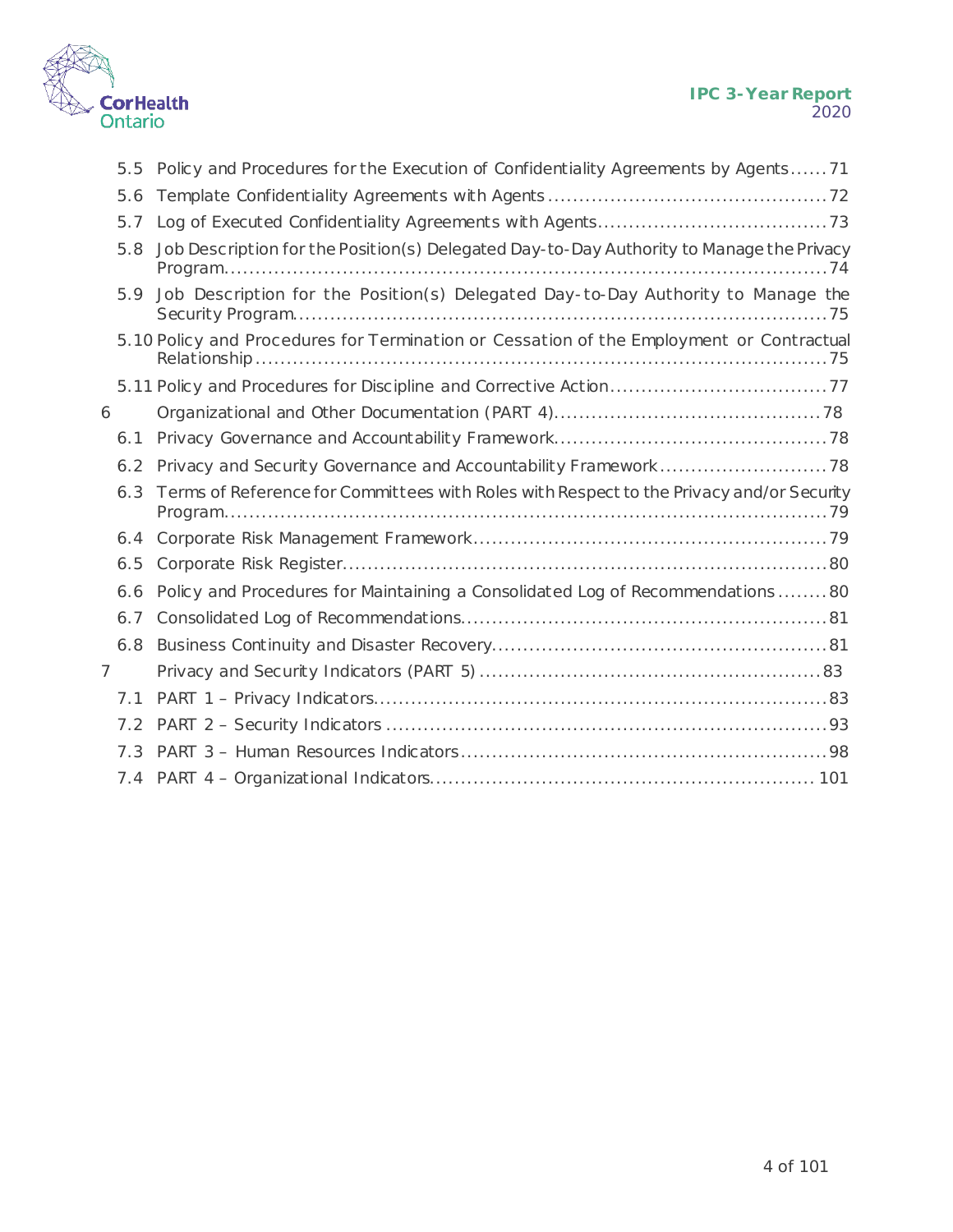

# <span id="page-4-0"></span>**1 Overview**

**Important:** In 2016, the Cardiac Care Network of Ontario (CCN) and the Ontario Stroke Network merged to form one organization, with a mandate spanning cardiac , stroke, and vascular care in the province. On June 22, 2017, after a year of transition, the new entity became CorHealth Ontario. It is recognized that the Cardiac Care Network of Ontario is the designated organization in the legislation and hereafter will be referenced as CorHealth Ontario. CorHealth Ontario has requested that the Ministry of Health update the legislation to reflect the new name of the organization.

#### <span id="page-4-1"></span>**1.1 Background**

CorHealth Ontario (CorHealth) serves as a system support to the Ministry of Health (MOH), Local Health Integration Networks (LHINs), hospitals, and care providers dedicated to improving quality, efficiency, access, and equity in the delivery of the continuum of cardiac, vascular, and stroke services in Ontario. CorHealth's priority is to ensure the highest quality of cardiovascular care, based on evidence, standards, and guidelines, and actively monitors access, volumes, and outcomes of advanced cardiac, vascular, and stroke procedures in Ontario, as well as procedures performed on Ontario residents in certain centres outside of Ontario. In addition, CorHealth works collaboratively with provincial and national organizations to share ideas and resources and co-develop strategies that enhance and support the continuum of cardiovascular care, including prevention, rehabilitation, and end-of-life care.

Working with key stakeholders, CorHealth helps to plan, coordinate, implement, and evaluate cardiovascular care and is responsible for the registry of cardiac and vascular services, referred to as the CorHealth Cardiac and Vascular Registry. The CorHealth Cardiac and Vascular Registry is designed to improve the provision of health care. The information collected in the CorHealth Cardiac and Vascular Registry includes wait time information as well as specific clinical parameters required to evaluate key components of care and determine risk-adjusted outcomes. Through scientific evidence, expert panels and working groups, CorHealth uses evidence and consensus driven methods to identify best practice and strategies to effectively deliver cardiovascular services, across the continuum of care.

CorHealth is a prescribed person within the meaning of section 39(1)(c) of Personal Health Information Protection Act, 2004 (PHIPA) in respect of the CorHealth Cardiac and Vascular Registry. Health information custodians are allowed to disclose personal health information, as defined in the [Definitions & Terminology](#page-5-2) section, to CorHealth without consent under section 39(1)(c) of PHIPA for the purposes of maintaining the Registry.

In accordance with the Regulations made under PHIPA (Regulation), CorHealth reports to the Information and Privacy Commissioner of Ontario (IPC) every three years on CorHealth's practices and procedures for protecting the privacy of cardiac and vascular patients and maintaining the confidentiality of their personal health information (PHI). This report addresses CorHealth's privacy and security program, including the improvements achieved to the program since November 1, 2016. This report is being submitted to satisfy the requirements in section 13(2)(b) of the Regulation so that CorHealth is continued as a prescribed person in respect of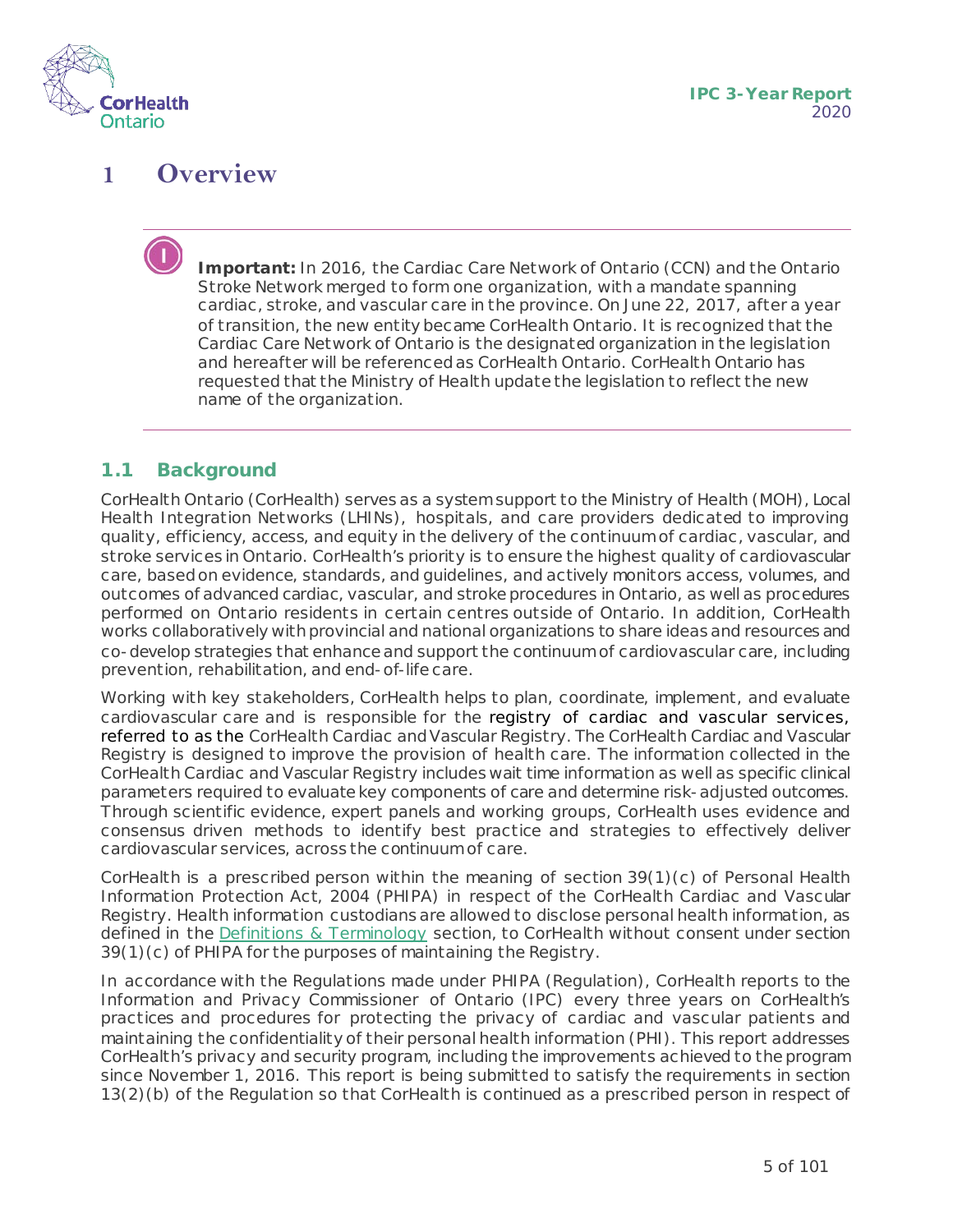

the Registry from November 1, 2020 to October 31, 2023.

# <span id="page-5-0"></span>**2 About this Report**

## <span id="page-5-1"></span>**2.1 Document Information**

### **2.1.1 Contents**

The Contents section of this assessment outlines the overall structure and content of this document and is hyperlinked for easy navigation.

## **2.1.2 Document Icons**

Icons are used throughout this assessment to draw your attention to specific information:

| $\parallel$ Icon | Meaning     | <b>Indicates</b>                                                                              |
|------------------|-------------|-----------------------------------------------------------------------------------------------|
|                  | <b>Note</b> | Supplemental commentary                                                                       |
|                  | Important   | Imperative information which is key to the understanding of<br>the statement(s)/this document |

## <span id="page-5-2"></span>**2.1.3 Definitions & Terminology**

| Term                                | <b>Definition</b>                                                                                                                                                                                                                                                                                           |
|-------------------------------------|-------------------------------------------------------------------------------------------------------------------------------------------------------------------------------------------------------------------------------------------------------------------------------------------------------------|
| Agent                               | Same meaning as in PHIPA                                                                                                                                                                                                                                                                                    |
| <b>Collection</b>                   | As defined in PHIPA; meaning the gathering, acquiring, receiving, or<br>obtaining of personal health information by any means from any<br>source                                                                                                                                                            |
| <b>CorHealth</b>                    | Short form of CorHealth Ontario                                                                                                                                                                                                                                                                             |
| <b>CCO</b>                          | Short form of Cancer Care Ontario                                                                                                                                                                                                                                                                           |
| <b>Director of IT</b>               | Role responsible for managing aspects of the privacy and security<br>program in conjunction with the Privacy Officer and as outlined in the<br>privacy and security policies and procedures. This role is currently<br>performed by the Senior Director, Service Delivery & Chief Digital<br><b>Officer</b> |
| <b>Disclose</b>                     | As defined in PHIPA; meaning to make the personal health<br>information available or to release it to another health information<br>custodian or person                                                                                                                                                     |
| <b>Health Care</b>                  | As defined in PHIPA                                                                                                                                                                                                                                                                                         |
| <b>Health</b><br><b>Information</b> | As defined in PHIPA                                                                                                                                                                                                                                                                                         |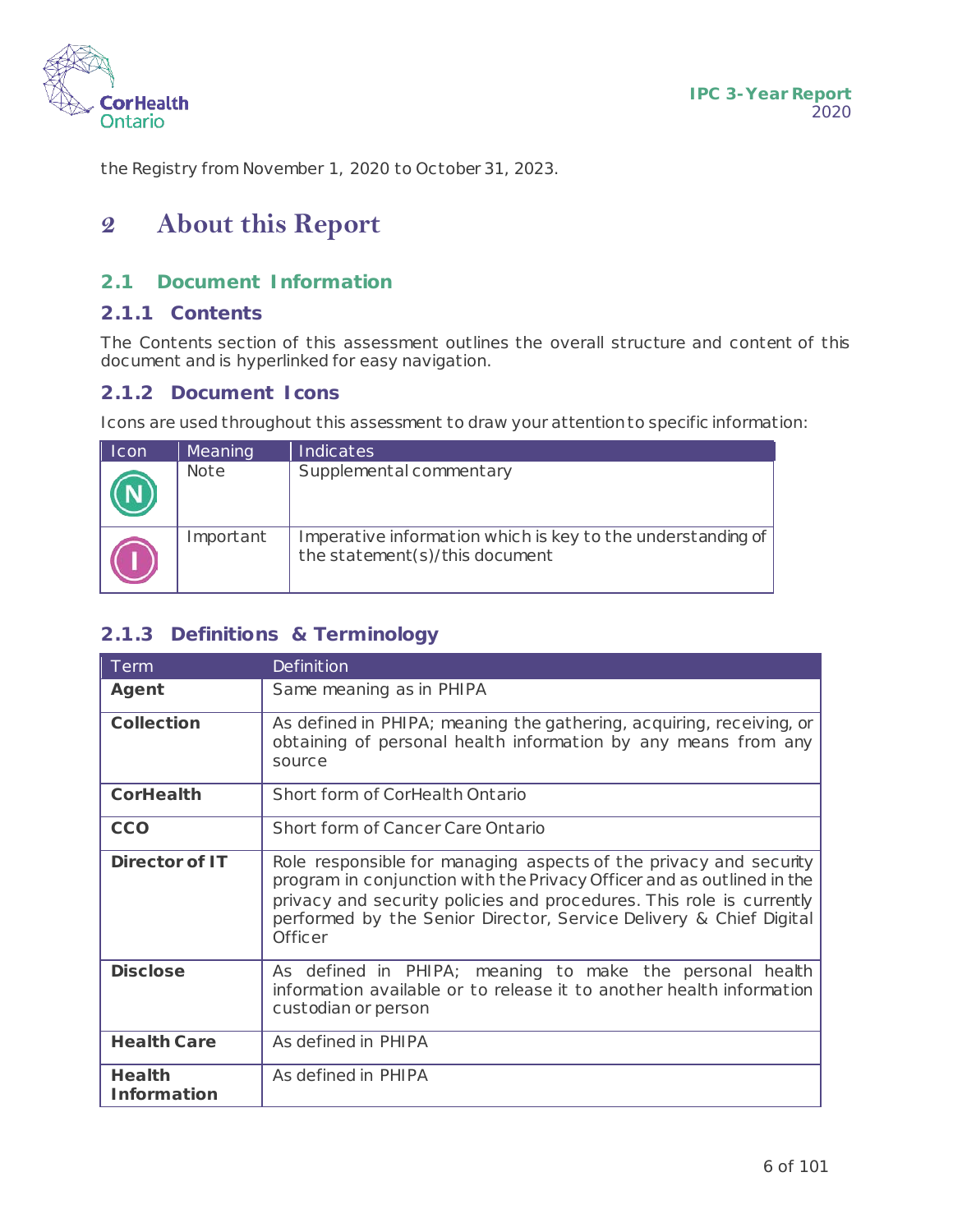i.



| Term                                                      | <b>Definition</b>                                                                                                                                                                                                                                                                                                                                                                               |
|-----------------------------------------------------------|-------------------------------------------------------------------------------------------------------------------------------------------------------------------------------------------------------------------------------------------------------------------------------------------------------------------------------------------------------------------------------------------------|
| <b>Custodian (HIC)</b>                                    |                                                                                                                                                                                                                                                                                                                                                                                                 |
| <b>IT Manager</b>                                         | Role responsible for performing aspects of privacy and security<br>procedures including maintaining a log of access requests and data<br>transfers. This role is currently performed by the Senior Specialist,<br><b>Cloud and DevOps Services</b>                                                                                                                                              |
| <b>Manual</b>                                             | The IPC's Manual for the Review and Approval of Prescribed Persons<br>and Prescribed Entities                                                                                                                                                                                                                                                                                                   |
| <b>Mobile Devices</b>                                     | storage device<br>that<br>could<br>Any<br>portable<br>be<br>used<br>to<br>digitally/electronically copy, transcribe, or store information,<br>including but not limited to cell phones, smart phones, and laptops                                                                                                                                                                               |
| <b>Personal Health</b><br><b>Information</b><br>(PHI)     | As defined in PHIPA                                                                                                                                                                                                                                                                                                                                                                             |
| <b>PHIPA</b>                                              | Personal Health Information Protection Act, 2004                                                                                                                                                                                                                                                                                                                                                |
| <b>Prescribed</b><br><b>Person</b>                        | As defined in PHIPA                                                                                                                                                                                                                                                                                                                                                                             |
| <b>Privacy Officer</b>                                    | Role responsible for the day-to-day oversight and for ensuring that<br>personal health information is collected, used, and disclosed in<br>accordance with CorHealth's privacy policies and procedures, and in<br>compliance with the Personal Health Information Protection Act,<br>2004. This role is currently performed by the Senior Director, Service<br>Delivery & Chief Digital Officer |
| <b>Registry</b>                                           | Short form for the CorHealth Cardiac and Vascular Registry                                                                                                                                                                                                                                                                                                                                      |
| <b>Registry of</b><br>cardiac and<br>vascular<br>services | Formal name of the data holding in the regulation. Referred to as the<br>CorHealth Cardiac and Vascular Registry                                                                                                                                                                                                                                                                                |
| <b>Use</b>                                                | As defined in PHIPA; meaning to view, handle or otherwise deal with<br>personal health information, but does not include the disclosure of<br>the information                                                                                                                                                                                                                                   |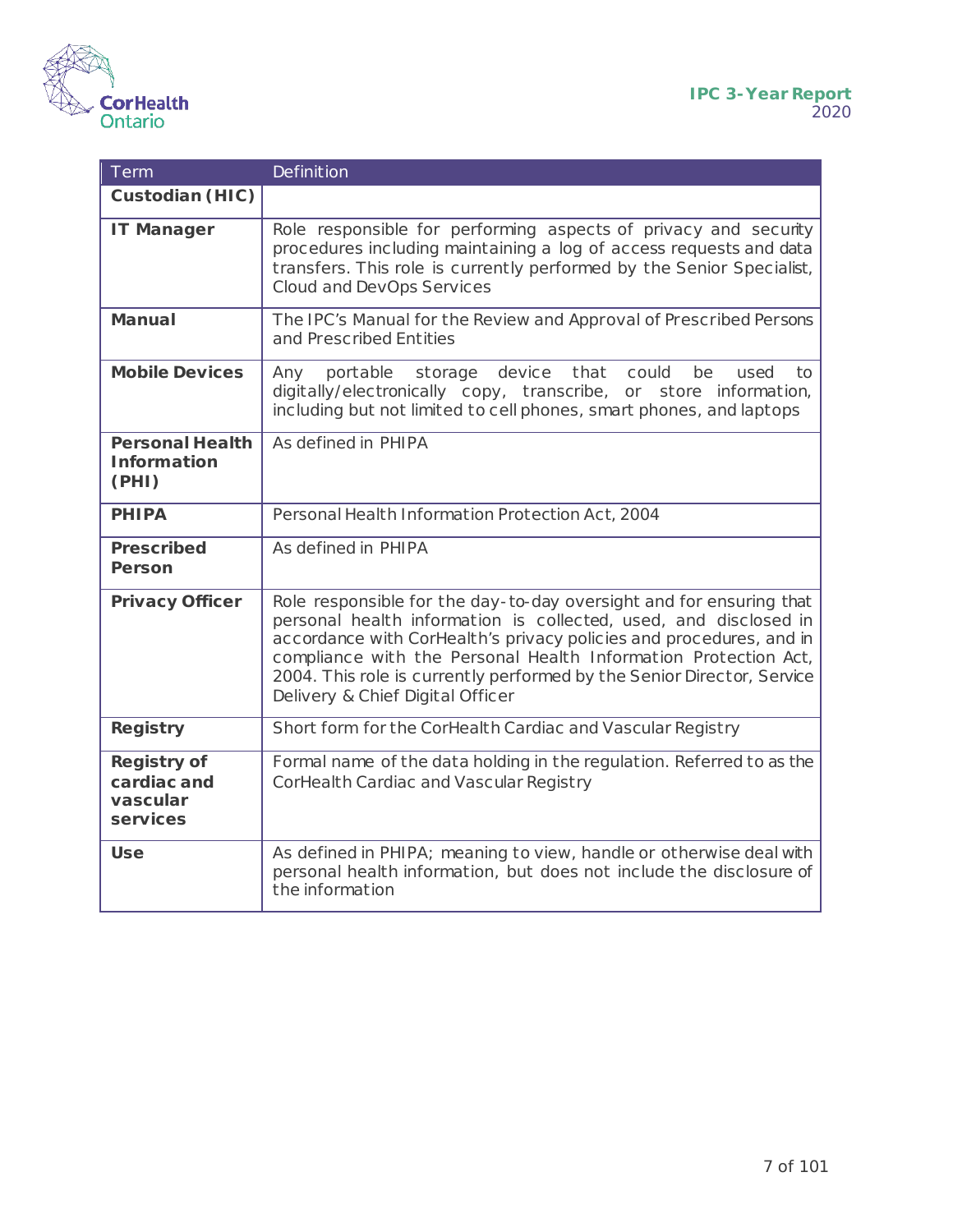

# <span id="page-7-0"></span>**3 Privacy Documentation (PART 1)**

The following describes CorHealth's policies and procedures in relation to its privacy policy and procedures.

> **Note:** As a general matter, in relation to all CorHealth policies, its agents are required to sign agreements stating that they understand and will uphold CorHealth's policies at the outset of their relationship with CorHealth and annually thereafter. Should an agent discover or suspect a breach of a policy, CorHealth's policy on privacy and security breaches ("Information Security and Privacy Breach Management") imposes a duty on them to report the breach to CorHealth's Privacy Officer. Disciplinary guidelines for privacy breaches are set out in the CorHealth policy, "Policy and Procedures for Discipline and Corrective Action". If it is determined that there has been a breach of the Confidentiality & Non-Disclosure Agreement signed by agents, CorHealth may seek legal action against the agent(s) responsible.

## <span id="page-7-1"></span>**3.1 Privacy Policy**

CorHealth has developed and implemented an overarching privacy policy (the "Protection of Personal Health Information" Policy) to protect the personal health information that it receives. The policy reflects PHIPA and its Regulation, and CorHealth's obligations in relation to personal health information as a prescribed person. The policy is available on the CorHealth website (www.corhealthontario.ca). The following summarizes the provisions of the policy.

#### **3.1.1 Status under the Act**

CorHealth is an advisory body to the Ministry of Health and a prescribed person within the meaning of Section 39(1)(c) of PHIPA. As a prescribed person, CorHealth has implemented policies, practices, and procedures to protect the privacy of individuals whose personal health information it receives and to maintain the confidentiality of that information. CorHealth is committed to complying with PHIPA and its Regulation. CorHealth's privacy and security policies, procedures, and practices are subject to review by the IPC every three years.

## **3.1.2 Privacy and Security Accountability Framework**

The accountability framework for ensuring compliance with PHIPA and its Regulation, and for ensuring compliance with the privacy and security policies, procedures, and practices implemented by CorHealth is articulated in CorHealth's Privacy Policy. In particular, the Privacy Policy indicates that the Chief Executive Officer is ultimately accountable for ensuring compliance with PHIPA and its Regulation, and for ensuring compliance with the privacy and security policies, procedures, and practices implemented.

The Privacy Policy articulates the position(s) that have been delegated day-to-day authority to manage the privacy program and the security program, and to whom these positions report. It identifies the duties and responsibilities of the position(s) that have been delegated day-to-day authority to manage the privacy program and the security program, and some of the key activities of these programs. The Privacy Policy also identifies other positions or committees that support the privacy program and/or the security program, and their role in respect of these programs.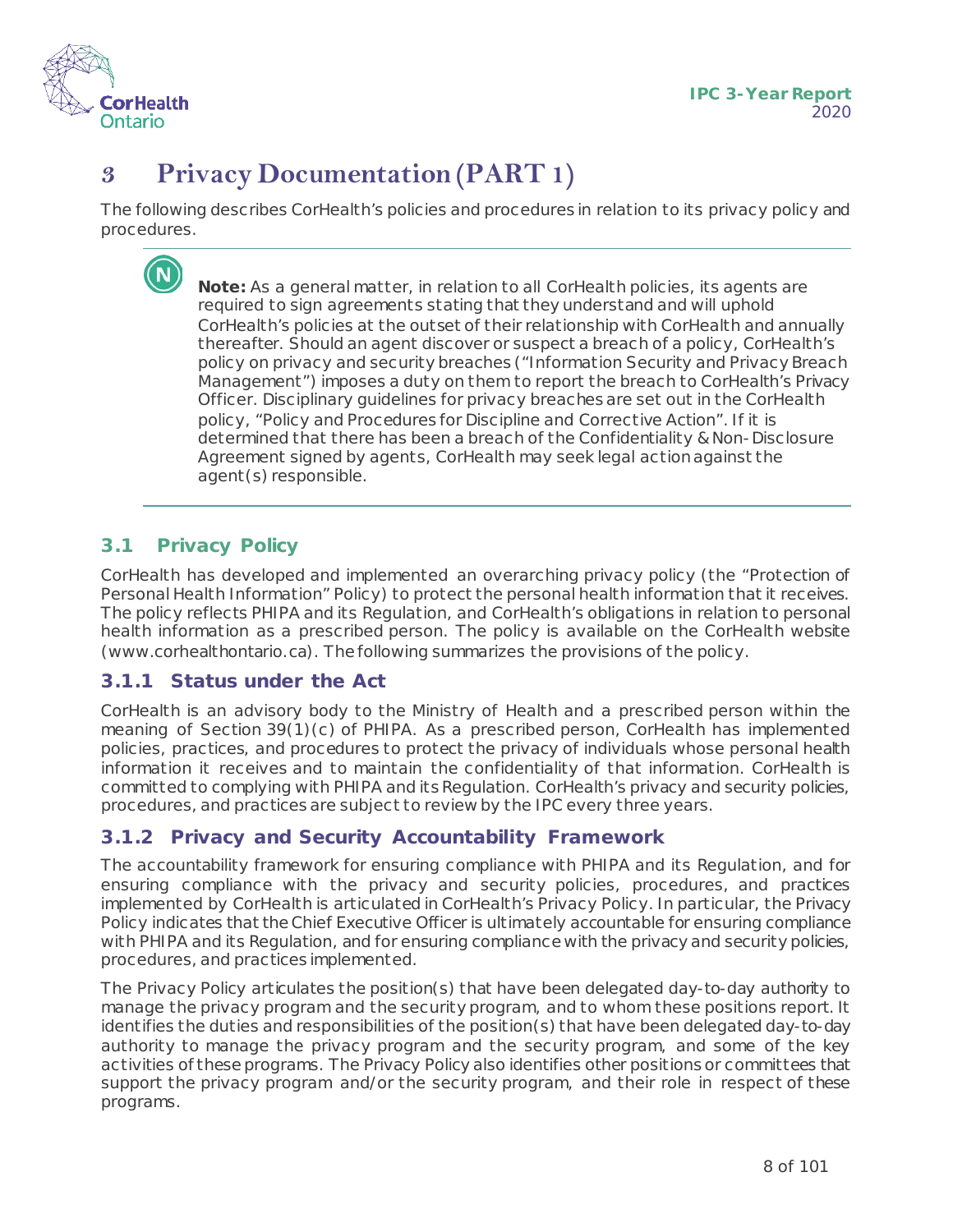

Specifically, the Privacy Policy provides that the Chief Executive Officer of CorHealth is ultimately accountable for the protection of personal health information in CorHealth's custody or control. The day-to-day responsibility for ensuring that personal health information is collected, used, and disclosed in accordance with its privacy policies and procedures, and in compliance with the Personal Health Information Protection Act, 2004, has been delegated to the Privacy Officer, who is currently the Senior Director, Service Delivery & Chief Digital Officer.

CorHealth uses contractual means to ensure that personal health information in its custody or control is collected, used, and disclosed in accordance with the Personal Health Information Protection Act, 2004, and is protected from theft, loss, and unauthorized use or disclosure. In particular, CorHealth requires employees, consultants, volunteers, and members of the Board of Directors to sign confidentiality agreements that clearly state their obligations with respect to protecting the confidentiality of personal health information and protecting the privacy of individuals with respect to that information. CorHealth further requires consultants, contractors, and vendors to sign agreements outlining their obligations to protect personal health information.

The Privacy Officer is responsible for ensuring that hospitals have signed Participation Agreements. Hospitals that provide personal health information to CorHealth, pursuant to Participation Agreements, are responsible for the personal health information that they collect, while CorHealth is responsible for the personal health information that it receives from hospitals.

## **3.1.3 Collection of Personal Health Information**

CorHealth is permitted to collect personal health information without consent for the purposes of facilitating or improving the provision of cardiac and vascular care services. The policy describes the types of personal health information that CorHealth collects about patients who undergo select adult cardiac and vascular care. CorHealth limits the collection of personal health information to that which is necessary for the purposes it has identified and is consistent with those permitted by PHIPA and its Regulation. Brochures are made available to all patients whose personal health information is collected by CorHealth that provide direction as to how to make an inquiry to CorHealth about the Registry and CorHealth's collection of personal health information. A list of all data holdings containing personal health information is included in the policy.

## **3.1.4 Use of Personal Health Information**

CorHealth only uses personal health information for purposes of facilitating or improving the quality and provision of cardiac and vascular care services, namely to: maintain wait lists for cardiac and vascular care services; ensure that individuals receive timely, equitable, and appropriate access to cardiac and vascular care services; provide advice on issues relating to cardiac and vascular services such as the implementation of best practices, quality indicators, performance measurement, and continuum of care strategies; assist in the management and planning of the delivery of cardiac and vascular care services in Ontario; and as permitted or required by law. As stated in the "Limiting Collection of Personal Health Information" policy, CorHealth commits to not collecting personal health information if other information will serve the purpose.

CorHealth protects personal health information by only providing access to its agents on a "need to know" basis, as is required in the performance of their employment, contractual, or other relationship with CorHealth. CorHealth requires all its agents to sign confidentiality agreements that identify their obligations with respect to protecting personal health information and the privacy of the individuals to whom it relates. CorHealth is responsible for personal health information in its custody and under its control, and personal health information that is no longer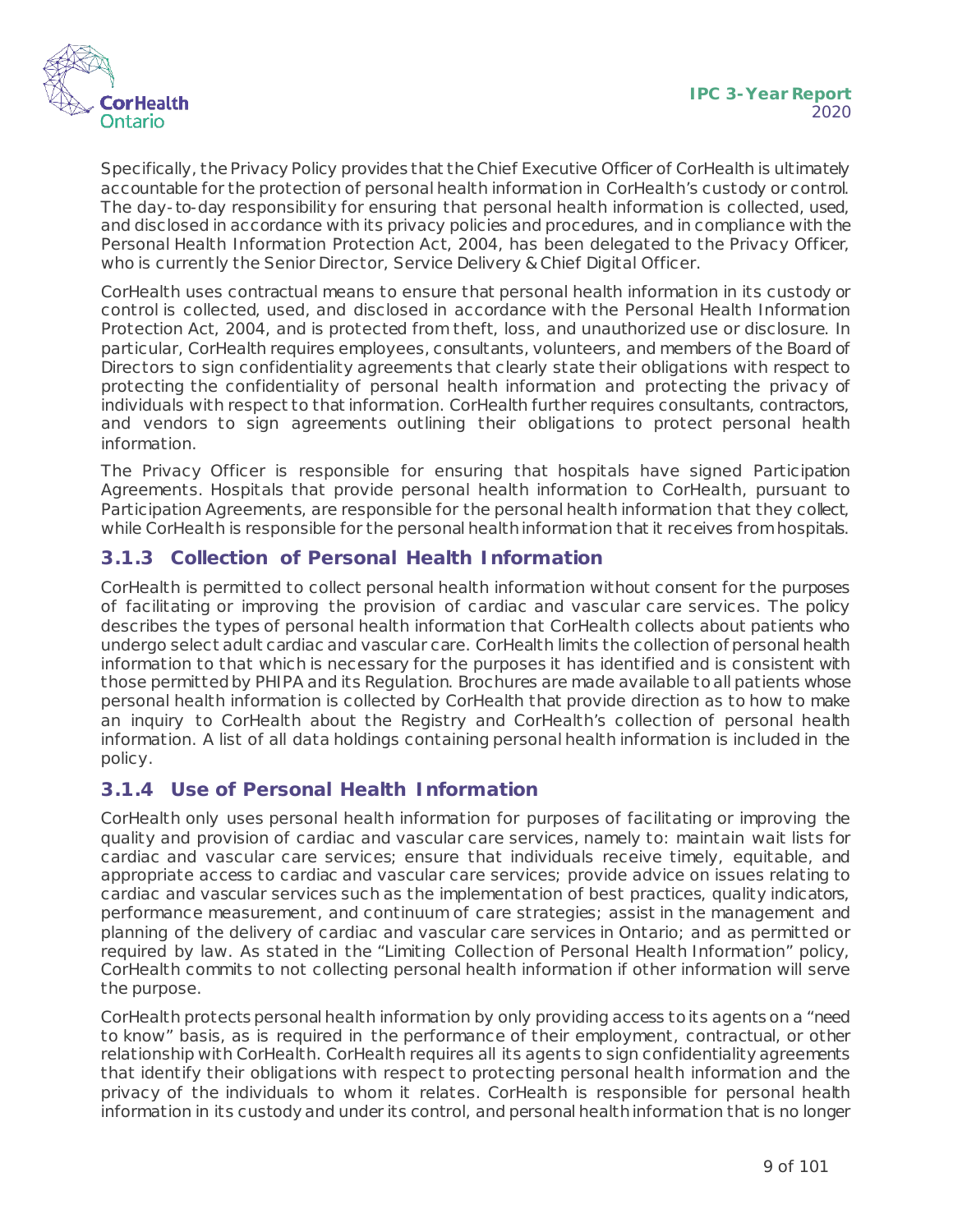

required for the identified purposes is destroyed in a secure manner. Agents are not permitted to conduct research with either personal health information or aggregate/de-identified health information, though aggregate or de-identified health information may be provided to researchers upon request and in compliance with CorHealth's "Disclosure of Aggregate and/or De-identified Health Information to Researchers" policy. Agents are prohibited from using personal health information for the fulfilment of their job description or other contractual obligations if de-identified and/or aggregate data will suffice. The Privacy Officer is responsible for ensuring CorHealth's use of personal health information is compliant with PHIPA and its Regulation. CorHealth has developed and implemented policies ("Limiting Agent Access to and Use of Personal Health Information" and "Limiting Use, Disclosure, and Retention of Personal Health Information") to ensure that its agents use, disclose, and retain no more personal health information than is absolutely necessary for the fulfilment of their job description or other contractual obligations.

CorHealth makes a copy of participating hospitals' data available to them for their own use to track the status of patients in their care, to aid in current and strategic planning¸ and as permitted or required by law.

Transfers of personal health information are governed by the CorHealth policy, "Secure Transfer of Personal Health Information", which provides for the transfer of personal health information in a secure manner, in compliance with PHIPA and its Regulation, and in accordance with CorHealth's privacy and security program.

The policies, "Notice/Consent for Collecting, Using, and/or Disclosing Personal Health Information" and "Identifying Purposes for Collecting Personal Health Information", govern the collection of personal health information by CorHealth. These policies ensure that agents only collect personal health information in a manner that is compliant with PHIPA and its Regulation, and in accordance with CorHealth's privacy and security program. This is further detailed in CorHealth's Participation Agreements with hospitals. Under the policy, "Destruction of Personal Health Information", agents may only dispose of personal health information in a manner that precludes reconstruction, is compliant with PHIPA and its Regulation, and in accordance with CorHealth's privacy and security program.

#### **3.1.5 Disclosure of Personal Health Information**

CorHealth does not disclose personal health information, except to ICES, with which CorHealth has executed a data sharing agreement that meets the requirements of the Manual for Template Data Sharing Agreements, and when required by law. Personal health information is disclosed to ICES pursuant to s.13(5) of PHIPA and its Regulation, for section 45 purposes. ICES immediately de-identifies the personal health information upon receipt and before any data analysis occurs, as required by the data sharing agreement. CorHealth does not disclose personal health information to any other organization or entity. De-identified and/or aggregate data may be provided to third party researchers (Researchers), if certain privacy conditions, set out in the CorHealth policy, "Disclosure of Aggregate and/or De-identified Health Information to Researchers", are met. The de-identification of personal health information is performed according to the procedures set out in the CorHealth policy, "Aggregation and De-Identification of Record Level Data". As an added safeguard, this policy requires de-identified and/or aggregate data to be reviewed prior to its disclosure to ensure that it is not reasonably foreseeable, in the circumstances that the information could be used, either alone or with other information, to identify an individual. Although CorHealth has a policy to share de-identified and/or aggregate data with 3rd party researchers, in practice, CorHealth only shares de-identified and/or aggregate data with researchers affiliated with ICES.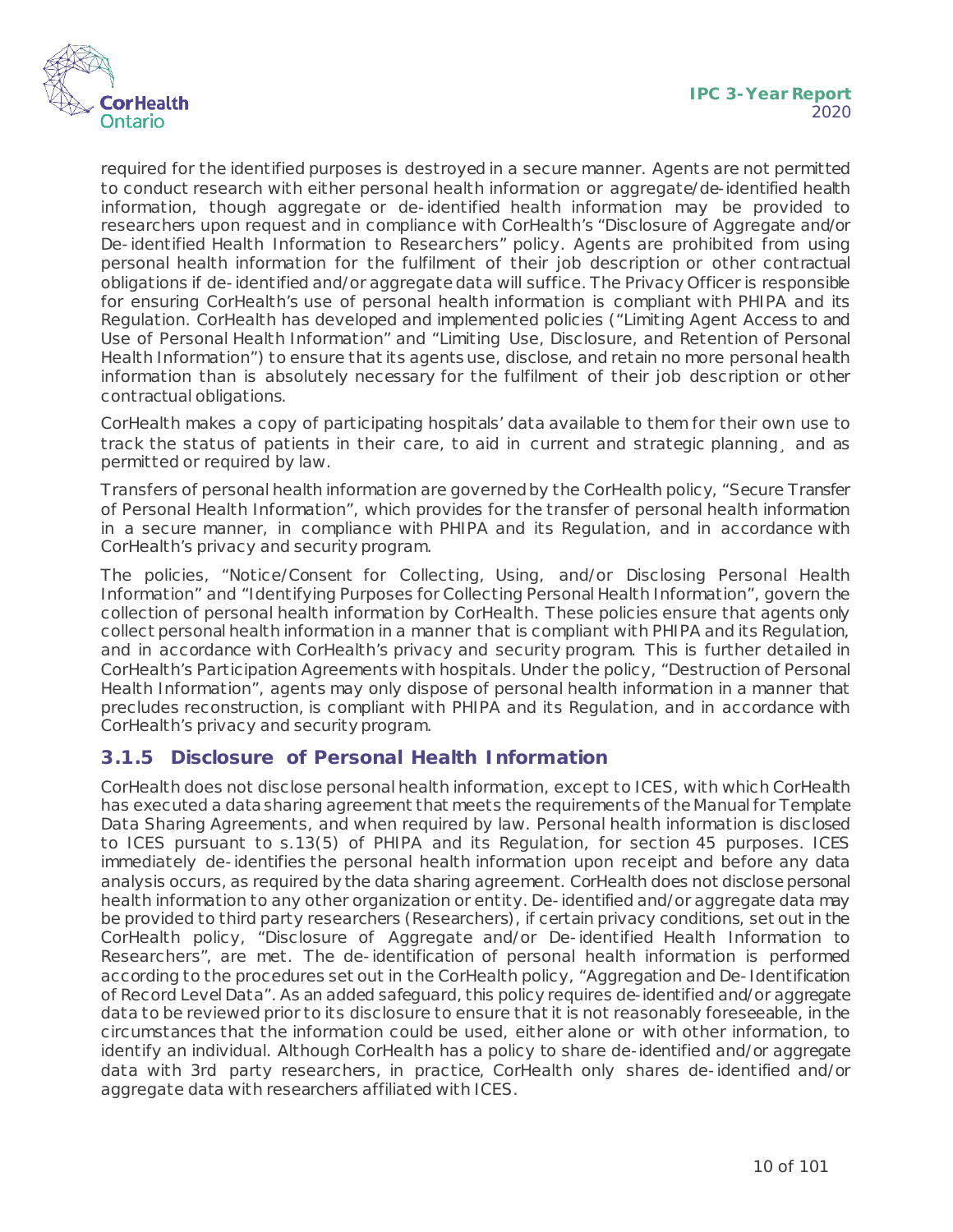

The "Limiting Use, Disclosure and Retention of Personal Health Information" policy sets out the statutory authority for CorHealth to disclose personal health information to ICES and articulates CorHealth's commitment not to disclose personal health information, if other information will serve the purpose, and not to disclose more personal health information than is reasonably necessary to meet the purpose.

## **3.1.6 Secure Retention, Transfer, and Disposal of Records of Personal Health Information**

Personal health information collected by CorHealth is currently retained for as long as is reasonably necessary for long-term analysis and statistical information. Should it be determined that certain personal health information is no longer necessary for the identified purposes, it is destroyed in a secure manner to ensure that reconstruction is not reasonably foreseeable in the circumstances. The manner in which personal health information is retained is set out in the CorHealth policy, "Secure Retention of Personal Health Information". Currently, personal health information is only stored electronically and in an identifiable format. The manner in which personal health information may be transferred is set out in the CorHealth policy, "Secure Transfer of Personal Health Information". Personal health information may only be transferred over secure and encrypted connections at industry standard encryption levels. Additionally, personal health information may be transferred to a third-party service provider on tape medium within a metal box for long-term backup. CorHealth has a policy ("Destruction of Personal Health Information") governing the secure destruction of personal health information, which addresses the manner in which personal health information in both paper and electronic format must be destroyed.

## **3.1.7 Implementation of Administrative, Technical, and Physical Safeguards**

CorHealth's "Protection of Personal Health Information" policy lists the administrative, physical, and technical safeguards that CorHealth has implemented to protect personal health information in its custody or under its control. These include:

- Annual privacy and security training, as well as training for all new staff
- All agents of CorHealth are required to sign Confidentiality & Non-Disclosure Agreements that set out their obligations to protect personal health information
- CorHealth executes Participation Agreements with hospitals that outline both parties' privacy obligations
- CorHealth is located in a secure location, with external video monitoring and progressive grades of physical security
- CorHealth uses firewalls, network encryption, and intrusion detection systems to maintain the integrity of its networks

## **3.1.8 Inquiries, Concerns, or Complaints Related to Information Practices**

CorHealth's "Protection of Personal Health Information" policy provides that individuals may direct inquiries, concerns, or complaints related to the CorHealth's privacy policies, procedures, and practices, and CorHealth's compliance with PHIPA and its Regulation to CorHealth's Privacy Officer and provides contact information for the Privacy Officer and CorHealth's Provincial Office. Inquiries, concerns, or complaints can be made via mail, email, or telephone. Individuals may direct complaints regarding CorHealth's compliance with PHIPA and its Regulation to the IPC. CorHealth's privacy policy and patient brochure also provide contact information for the IPC.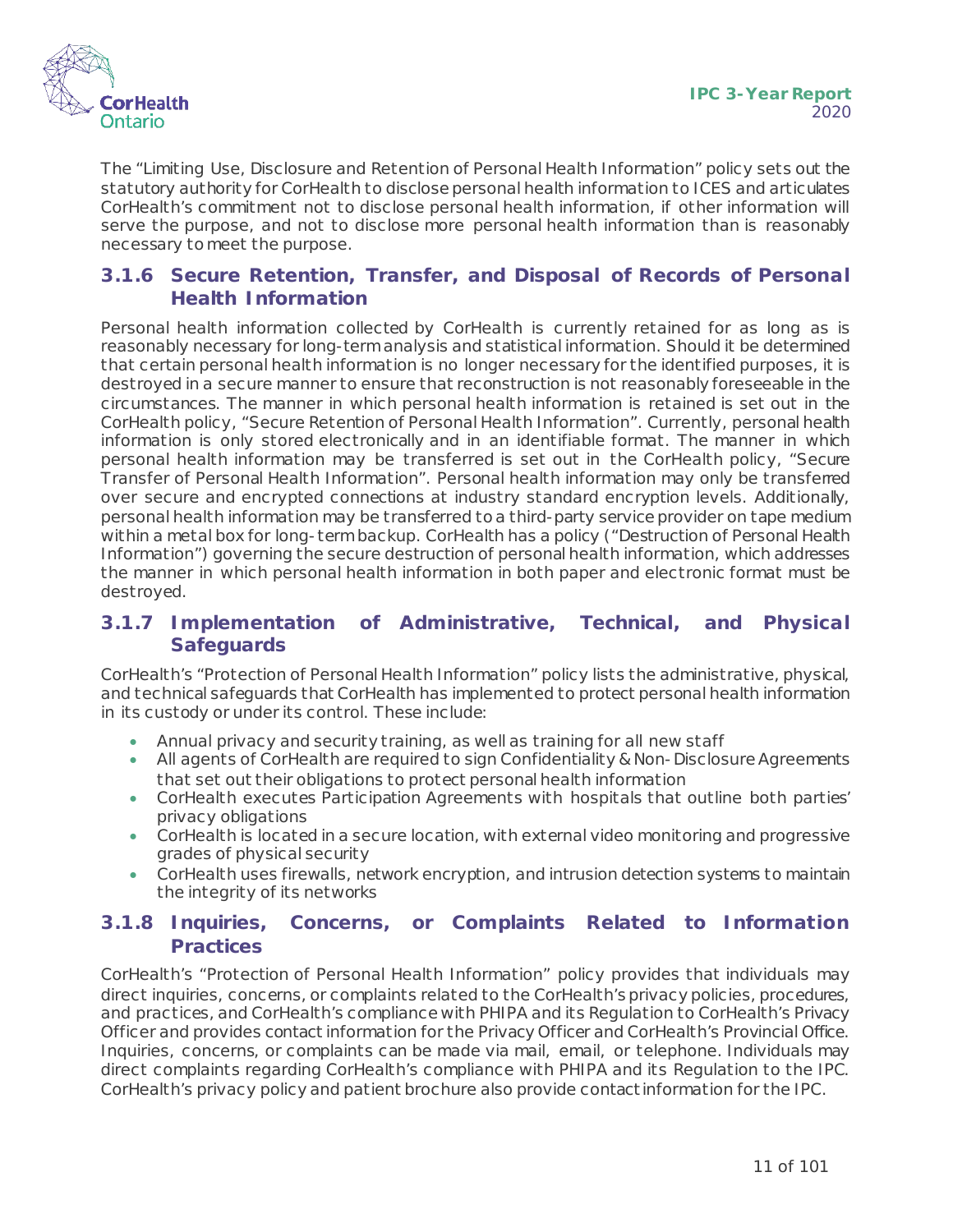

## **3.1.9 Transparency of Practices in Respect of Personal Health Information**

The "Protection of Personal Health Information" policy provides the purposes for which personal health information is collected by CorHealth. It provides for an information brochure explaining those purposes, which are to be given to all patients at the time of the collection of their personal health information and is available on the CorHealth website. Under the "Protection of Personal Health Information" policy, information about the Registry must be publicly available on the CorHealth website.

#### <span id="page-11-0"></span>**3.2 Policy and Procedures for Ongoing Review of Privacy Policies, Procedures and Practices**

#### **3.2.1 Annual Review of Privacy and Security Policies and Procedures Policy**

The policy and associated procedures have been developed and implemented for the ongoing review of the privacy policies, procedures, and practices put in place by CorHealth. The purpose of the review is to determine whether amendments or new privacy policies, procedures, and practices are required. CorHealth's policy on the review of its privacy policies has been combined with its policy on review of its security policies.

Under the policy, the Privacy Officer reviews CorHealth's privacy and security policies and practices at the beginning of each fiscal year or as otherwise directed by the IPC. The Privacy Officer is required to ensure CorHealth policy reflects advancements in technology and industry practices, and to implement initiatives set out by the IPC or changes to applicable laws, including PHIPA and its Regulation. In the event that the law is changed or the IPC issues new guidelines or orders that impact procedures, the Privacy Officer is required to review and make appropriate changes to policy as soon as is reasonably possible, before the scheduled annual review. Policy reviews are conducted with respect to recommendations made by the IPC, in privacy impact assessments, privacy and security audits, and in reports arising from investigations into any privacy or security breaches. In the review process, the Privacy Officer considers the degree to which existing policies have been successfully implemented and the level of consistency among policies, procedures, and practices and may make recommendations in these regards.

Information regarding the reviews of CorHealth's privacy policies, procedures, and practices conducted since November 1, 2016 is available in the **Privacy and Security Indicators** section of this document.

Under the policy, "Annual Review of Privacy and Security Policies and Procedures", the Privacy Officer is responsible for the communication of new or amended policies to the public and to CorHealth's agents. New and amended policies will be communicated to CorHealth's agents in written and/or electronic format. The Privacy Officer reviews on an annual basis the manner of communication.

The CEO is responsible for ensuring that all agents comply with the "Annual Review of Privacy and Security Policies and Procedures". The Privacy Officer undertakes the day-to-day responsibility for this task.

All CorHealth agents must comply with the "Annual Review of Privacy and Security Policies and Procedures" policy. Compliance with this policy will be audited by CorHealth's Privacy Officer annually (in compliance with the CorHealth policy, "Policy and Procedures for Privacy and Security Auditing". Should the Privacy Officer determine that an agent of CorHealth has not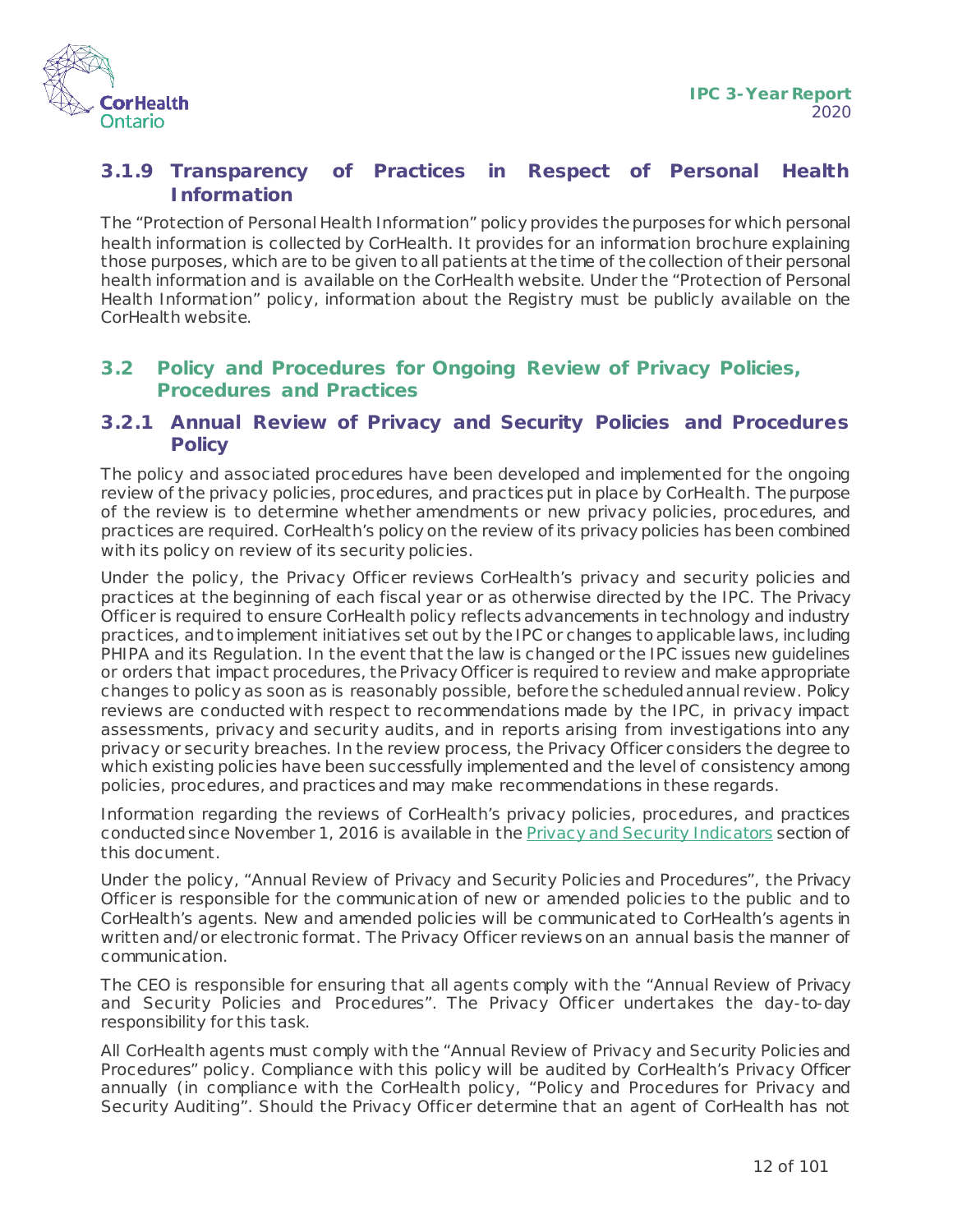

complied with this policy, disciplinary measures will be taken. The Privacy Officer, in consultation with the agent's manager and the CEO, as necessary, is responsible for determining the seriousness of disciplinary measures and, depending on the circumstances, may recommend that an agent's relationship with CorHealth be terminated. If the instance of non-compliance constitutes a violation of the agent's confidentiality agreements, legal action against the agent may be pursued as per that agreement.

Should a CorHealth agent suspect a breach of this policy or its procedures (breach being defined in the CorHealth policy, "Information Security and Privacy Breach Management"), the agent has a duty (articulated in the CorHealth policy, "Information Security and Privacy Breach Management") to report such suspicions to the Privacy Officer as soon as possible. Failure to report a breach constitutes non-compliance with the CorHealth policy and may result in disciplinary action.

## <span id="page-12-0"></span>**3.3 Transparency of Privacy Policies, Procedures and Practices Policy**

The "Transparency of Privacy Policies, Procedures and Practices" policy ensures that information regarding its activities and policies is made available to the public and other stakeholders. This policy sets out that the following information must be made publicly available on CorHealth's website:

- CorHealth's privacy and security policies and procedures
- A list of data holdings containing personal health information currently, this consists of two data holdings, the CorHealth Cardiac Registry and the CorHealth Vascular Registry, which are both stored in accordance with the CorHealth policy, "Secure Retention of Personal Health Information"
- Documentation relating to the review of CorHealth's privacy and security policies and procedures by the IPC
- Contact information of the designated Privacy Officer at CorHealth

Brochures and posters discussing CorHealth's mandate, activities, and mission to protect personal health information are located in a visible location at all CorHealth participating hospitals and at the CorHealth head office. Additionally, brochures are provided to all patients whose personal health information has been collected by a health information custodian proximate to the time of the procedure.

All inquiries, concerns, or complaints regarding compliance with the privacy policies, procedures and practices implemented and regarding compliance with PHIPA and its Regulation may be directed to the CorHealth Privacy Officer, whose full contact information is listed in the brochure and on the CorHealth website.

The "Transparency of Privacy Policies, Procedures, and Practices" policy requires CorHealth to place brochures in all participating hospitals that explain CorHealth's mandate and its collection of personal health information. These brochures are required to include, at minimum, an explanation of CorHealth's legal status as a Section 39(1)(c) prescribed person under PHIPA, CorHealth's responsibilities stemming from that status, a statement directing any questions and inquiries to CorHealth's Privacy Officer, a statement directing complaints and inquiries about CorHealth's compliance with PHIPA and its Regulation to the IPC, contact information for CorHealth's Privacy Officer and the IPC, some of the administrative, technical, and safeguards used by CorHealth to protect personal health information, the fact that CorHealth will take all necessary precautions to protect personal health information from theft, loss, and unauthorized use or disclosure and to protect records of personal health information against unauthorized copying, modification, or disposal, and the following information regarding its privacy and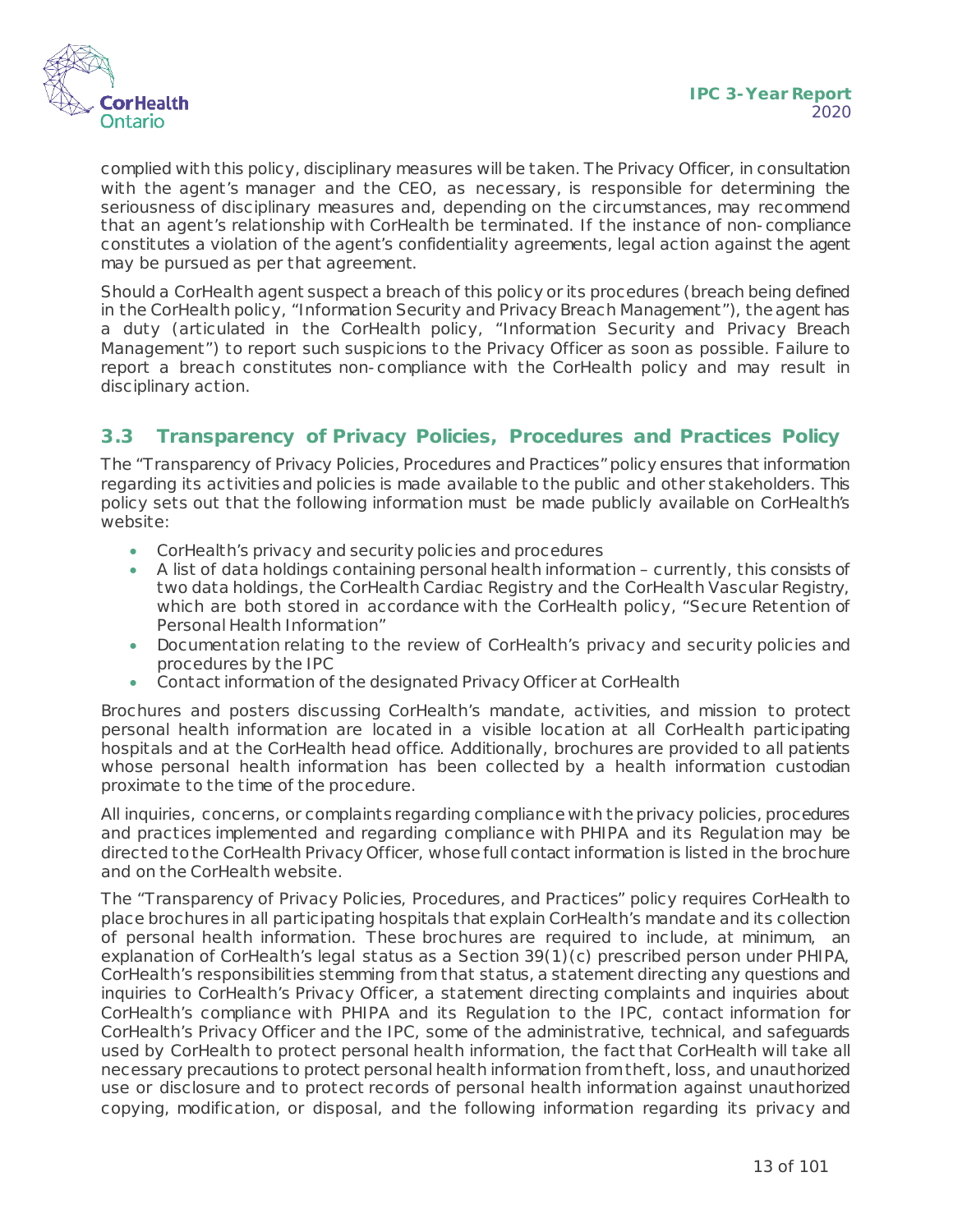

security policies and procedures:

- The types of personal health information collected and the persons or organizations from which this personal health information is typically collected
- The purposes for which personal health information is collected
- The purposes for which personal health information is used, and if identifiable information is not routinely used, the nature of the information that is used
- The circumstances in which and the purposes for which personal health information is disclosed and the persons or organizations to which it is typically disclosed

As stated in CorHealth's policy, "Limiting Agent Access and Use of Personal Health Information", personal health information is not routinely used and is only used in instances when de-identified or aggregate data will not suffice.

#### <span id="page-13-0"></span>**3.4 Policies and Procedures for the Collection of Personal Health Information**

CorHealth has developed and implemented policies governing the collection of personal health information. These policies ("Identifying Purposes for Collecting Personal Health Information", "Notice/Consent for Collecting, Using, or Disclosing Personal Health Information", and "Limiting Collection of Personal Health Information") identify the purposes for which personal health information will be collected by CorHealth, the nature of the personal health information that will be collected, from whom the personal health information will be collected, and the secure manner in which personal health information will be collected. The Privacy Officer is responsible for compliance with these policies.

The "Identifying Purposes for Collecting Personal Health Information" policy lists the general types of personal health information that CorHealth may collect. These include:

- Patient name, middle name, and surname
- Patient date of birth
- Patient sex
- Patient OHIP number
- Patient chart and/or medical record numbers
- Medical report numbers and/or specimen accession numbers
- Patient address, city/town, province, and postal code
- Patient telephone numbers

The "Limiting Collection of Personal Health Information" policy sets out that CorHealth will only collect personal health information within the limits set out in section 39(1)(c) of PHIPA and that CorHealth will collect personal health information by fair and lawful means.

The "Notice/Consent for Collecting, Using, or Disclosing Personal Health Information" policy provides that CorHealth limits its collection of personal health information to that which is necessary for the purposes of facilitating or improving the provision of cardiac and vascular care services and only uses personal health information without consent for these purposes, including to maintain wait lists for treatment and to assist in the management, planning, and delivery of cardiac and vascular care services.

The policy articulates CorHealth's commitment not to collect personal health information unless the collection is permitted by PHIPA and its Regulation, not to collect personal health information if other information will serve the purpose, and not to collect more personal health information than is reasonably necessary to meet the purpose. In order to ensure that the personal health information that is collected for the identified purposes is limited to that which is necessary for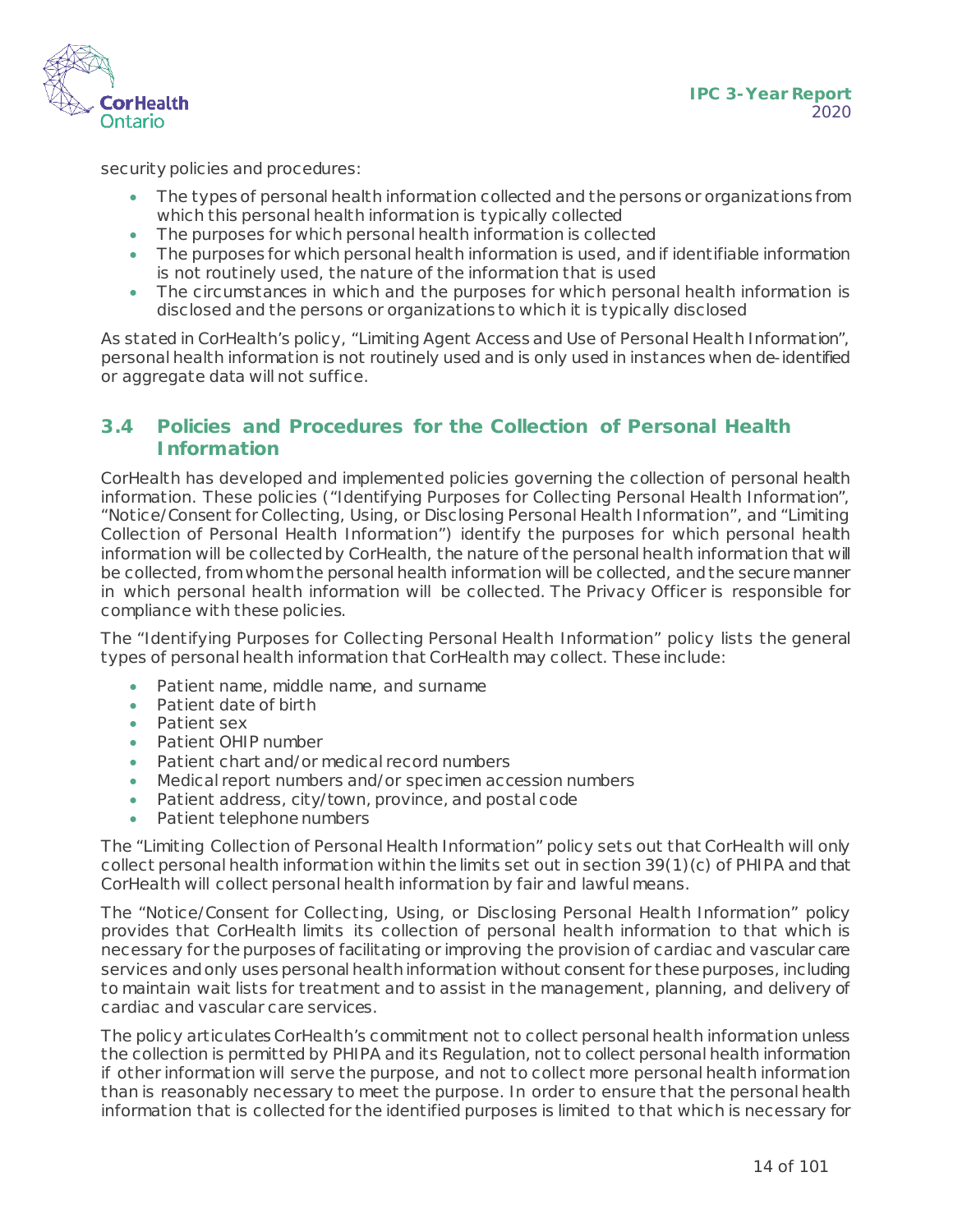

the fulfilment of those purposes, CorHealth requires all its agents to sign confidentiality agreements, obliging them to comply with the privacy and security policies and procedures implemented by CorHealth, including its policies on personal health information collection ("Identifying Purposes for Collecting Personal Health Information", "Notice/Consent for Collecting, Using, or Disclosing Personal Health Information", and "Limiting Collection of Personal Health Information"). As mentioned, these confidentiality agreements provide that failure to comply may result in disciplinary action up to and including termination of an agent's relationship with CorHealth. CorHealth executes Participation Agreements with participating hospitals that clearly set out their obligations to follow CorHealth policies, including those on the collection of personal health information ("Identifying Purposes for Collecting Personal Health Information", "Notice/Consent for Collecting, Using, or Disclosing Personal Health Information", and "Limiting Collection of Personal Health Information"). As stipulated in these Participation Agreements, CorHealth is responsible for maintaining the integrity and the security of the personal health information that CorHealthreceives from participating hospitals.

CorHealth's policy on privacy breaches ("Information Security and Privacy Breach Management") dictates the procedure followed by its agents should they suspect that a breach of this policy has taken place and requires agents to notify CorHealth at the first reasonable opportunity in the case of a confirmed or suspected breach. CorHealth's Privacy Officer is responsible for ensuring that all CorHealth agents comply with this policy.

CorHealth audits these policies ("Identifying Purposes for Collecting Personal Health Information", "Notice/Consent for Collecting, Using, or Disclosing Personal Health Information", and "Limiting Collection of Personal Health Information") in accordance with its privacy and security audit policy ("Policy and Procedures for Privacy and Security Auditing"). The policy provides that CorHealth's policies on the collection of personal health information will be audited annually by the Privacy Officer and sets out the nature of the auditing, which involves the review of the data points of personal health information that are collected to ensure that CorHealth only collects data necessary to fulfil its mandate under PHIPA and its Regulation.

#### **3.4.1 Review and Approval Process**

CorHealth only collects personal health information from participating hospitals and does not receive personal health information from any other source. CorHealth's policy, "Identifying Purposes for Collecting Personal Health Information", sets out that front-line health care providers will identify to patients the reasons for the collection of their personal health information by CorHealth. CorHealth executes Participation Agreements with participating hospitals that articulate the obligations of both CorHealth and the hospitals to protect personal health information.

As set out in the CorHealth policy, "Identifying Purposes for Collecting Personal Health Information", CorHealth's Privacy Officer is responsible for reviewing the data elements of personal health information that CorHealth collects to verify that only personal health information necessary for CorHealth's functions is collected. The "Identifying Purposes for Collecting Personal Health Information" policy states that this review shall be documented and communicated to staff in accordance with the procedures set out in the CorHealth policy, "Annual Review of Privacy and Security Policies and Procedures".

The policy, "Identifying Purposes for Collecting Personal Health Information" also sets out the minimum criteria that must be considered by the Privacy Officer when determining whether to approve the collection of personal health information. At a minimum, the criteria to consider are:

• The collection must be permitted by PHIPA and its Regulation and that any and all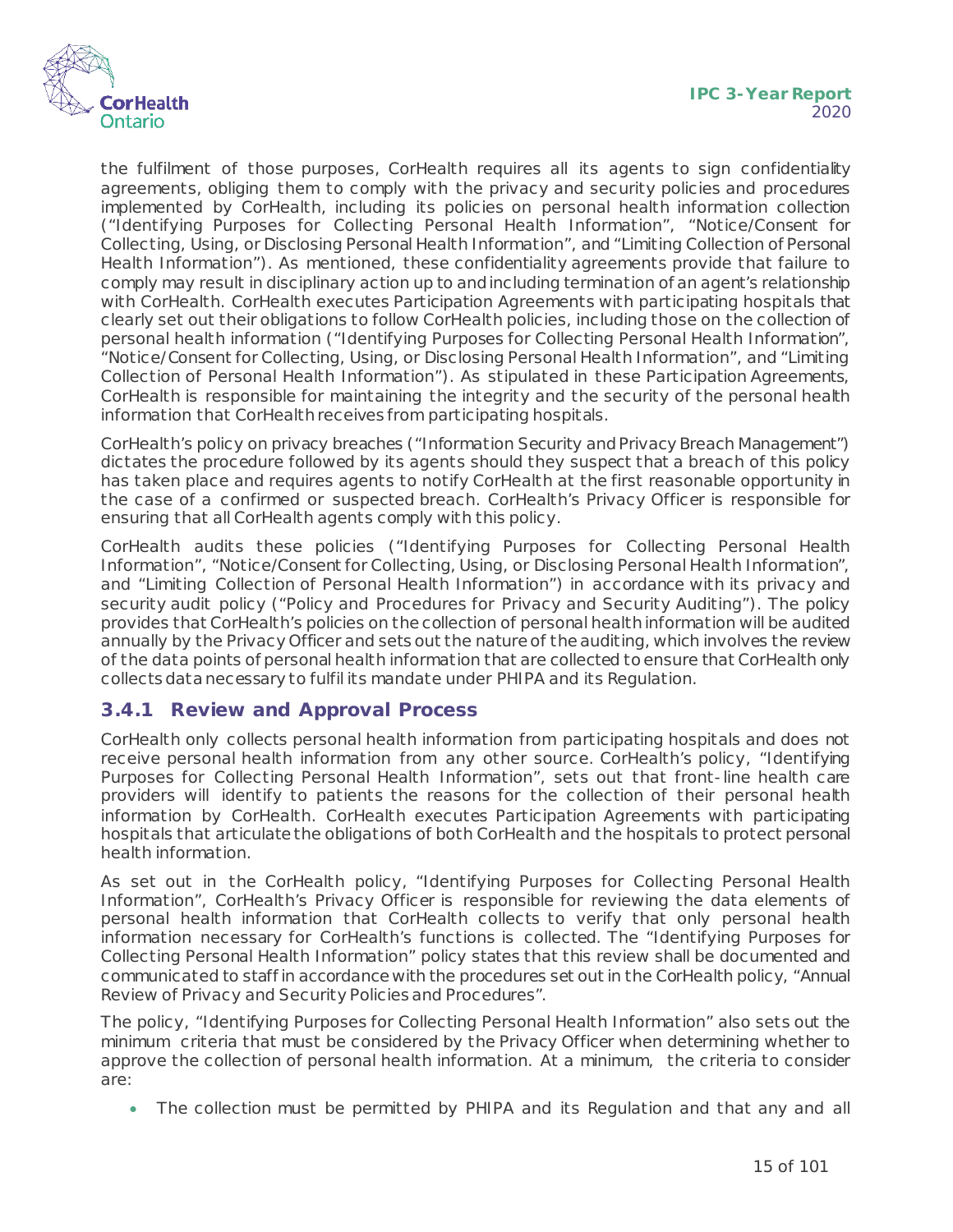

conditions or restrictions set out in PHIPA and its Regulation have been satisfied

- No other information, namely de-identified and/or aggregate information, will serve the identified purpose
- No more personal health information is being collected than is reasonably necessary to meet the identified purpose

#### **3.4.2 Conditions or Restrictions on Approval**

In accordance with the CorHealth policy, "Accountability for Personal Health Information", CorHealth executes Participation Agreements with participating hospitals prior to its collection of personal health information. These Agreements were drafted by legal consultants to CorHealth and with input from the IPC following its review of CorHealth in 2008. The Agreements set out that all collection of personal health information must be in accordance with PHIPA and its Regulation, as well as CorHealth policies ("Identifying Purposes for Collecting Personal Health Information", "Notice/Consent for Collecting, Using, or Disclosing Personal Health Information", and "Limiting Collection of Personal Health Information"). CorHealth's Privacy Officer is responsible for ensuring that Participation Agreements have been executed prior to the collection of personal health information by CorHealth from hospitals.

#### **3.4.3 Secure Retention**

Personal health information collected by CorHealth is retained in a secure manner consistent with the procedures of the CorHealth policy, "Secure Retention of Personal Health Information".

#### **3.4.4 Secure Transfer**

CorHealth's policy on the secure transfer of personal health information ("Secure Transfer of Personal Health Information") was developed by CorHealth's Privacy Officer in April 2010, following recommendations made by the IPC after its review of CorHealth in 2008. Under the policy, any digital transmissions of personal health information to and from CorHealth are made, at a minimum, under an industry standard encryption certificate. The digital certificate is renewed on an annual basis. Also, personal health information may be transferred to a thirdparty service provider on tape medium within a metal box for long-term backup. The "Secure Transfer of Personal Health Information" policy prohibits the transfer of personal health information in paper format.

#### **3.4.5 Secure Return or Disposal**

Currently, CorHealth retains personal health information for as long as necessary for long-term statistical analysis. CorHealth has developed and implemented a policy on the secure destruction of personal health information ("Destruction of Personal Health Information") that identifies the method by which personal health information in paper and electronic format is required to be securely disposed. This policy was developed by CorHealth's Privacy Officer in August 2008 and came into effect that same month. Personal health information on paper is disposed of in locked bins and on a monthly basis collected by Shred-It, a third-party provider to CorHealth whose employees are bonded. CorHealth's agreement with Shred-it, requires Shred-it to provide secure transportation of material to its facility, to shred (by cross shredding) the material within 24 hours of its arrival and to provide a certificate of destruction upon completion. If personal health information is on a hard drive, the "Destruction of Personal Health Information" policy states that the drive must be formatted 4 times and then mechanically destroyed. It is the Privacy Officer's responsibility to ensure that the records of personal health information collected are either securely returned or securely disposed of, following the retention period or date of termination.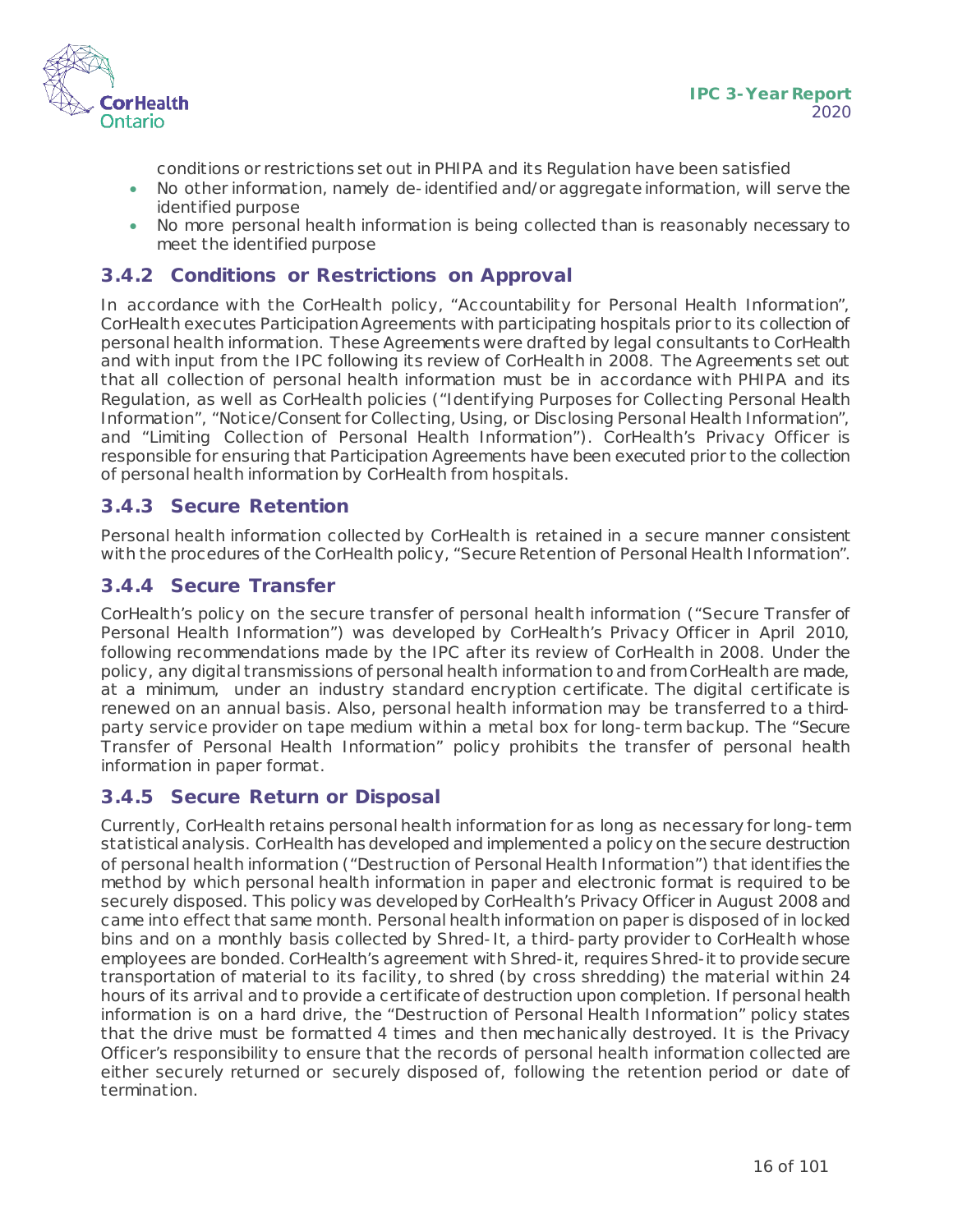

All CorHealth agents must comply with the "Destruction of Personal Health Information" policy. Compliance with this policy will be audited by CorHealth's Privacy Officer on an annual basis (in compliance with the CorHealth policy, "Policy and Procedures for Privacy and Security Auditing"). Should the Privacy Officer determine that an agent of CorHealth has not complied with this policy, disciplinary measures will be taken. The Privacy Officer, in consultation with the agent's manager and the CEO, as necessary, is responsible for determining the seriousness of disciplinary measures and, depending on the circumstances, may recommend that an agent's relationship with CorHealth be terminated. If the instance of non-compliance constitutes a violation of the agent's confidentiality agreement, legal action against the agent may be pursued as per that agreement.

Should a CorHealth agent suspect a breach of this policy or its procedures (breach being defined in the CorHealth policy, "Information Security and Privacy Breach Management"), the agent has a duty (articulated in the CorHealth policy, "Information Security and Privacy Breach Management") to report such suspicions to the Privacy Officer as soon as possible. Failure to report a breach constitutes non-compliance with the CorHealth policy and may result in disciplinary action.

## <span id="page-16-0"></span>**3.5 List of Data Holdings Containing Personal Health Information**

CorHealth documents information relating to both of its data holdings containing personal health information. The CorHealth Cardiac Registry and CorHealth Vascular Registry data holdings store personal health information of all patients who undergo select advanced cardiac and vascular procedures in Ontario, as well as Ontario residents who undergo those procedures in certain centres outside of Ontario. Included, is a list of data elements that the two CorHealth data holdings contain, such as the demographic and geographic information listed below:

- Patient name, middle name, and surname
- Patient date of birth
- Patient sex
- Patient OHIP number
- Patient chart and/or medical record numbers
- Medical report numbers and/or specimen accession numbers
- Patient address, city/town, province, and postal code
- Patient telephone number

Additionally, CorHealth collects hundreds of specific data points regarding the patient's condition and the procedure that prompted their personal health information to be collected. The information about the patient's procedure that CorHealth collects helps CorHealth to compare outcomes for patients who have undergone different variations of the same procedure. To that end, CorHealth collects information about what procedures are conducted, how long the patient waits for the procedure, where the procedure is conducted, which surgical techniques are used, what drugs are administered, what devices are used, what type of surgeon or physician performs the procedure, how long the procedure takes, and any adverse events that may take place during the procedure. All data is securely retained within the CorHealth Cardiac and Vascular Registry following the procedures set out in the CorHealth policy, "Secure Retention of Personal Health Information".

Information about the patient's condition that is collected by CorHealth helps CorHealth to display data to the participating hospitals that can be used to compare outcomes for patients with varying health conditions. To that end, CorHealth collects information about the condition that led to a referral for a cardiac or vascular procedure, the patient's family history, any drug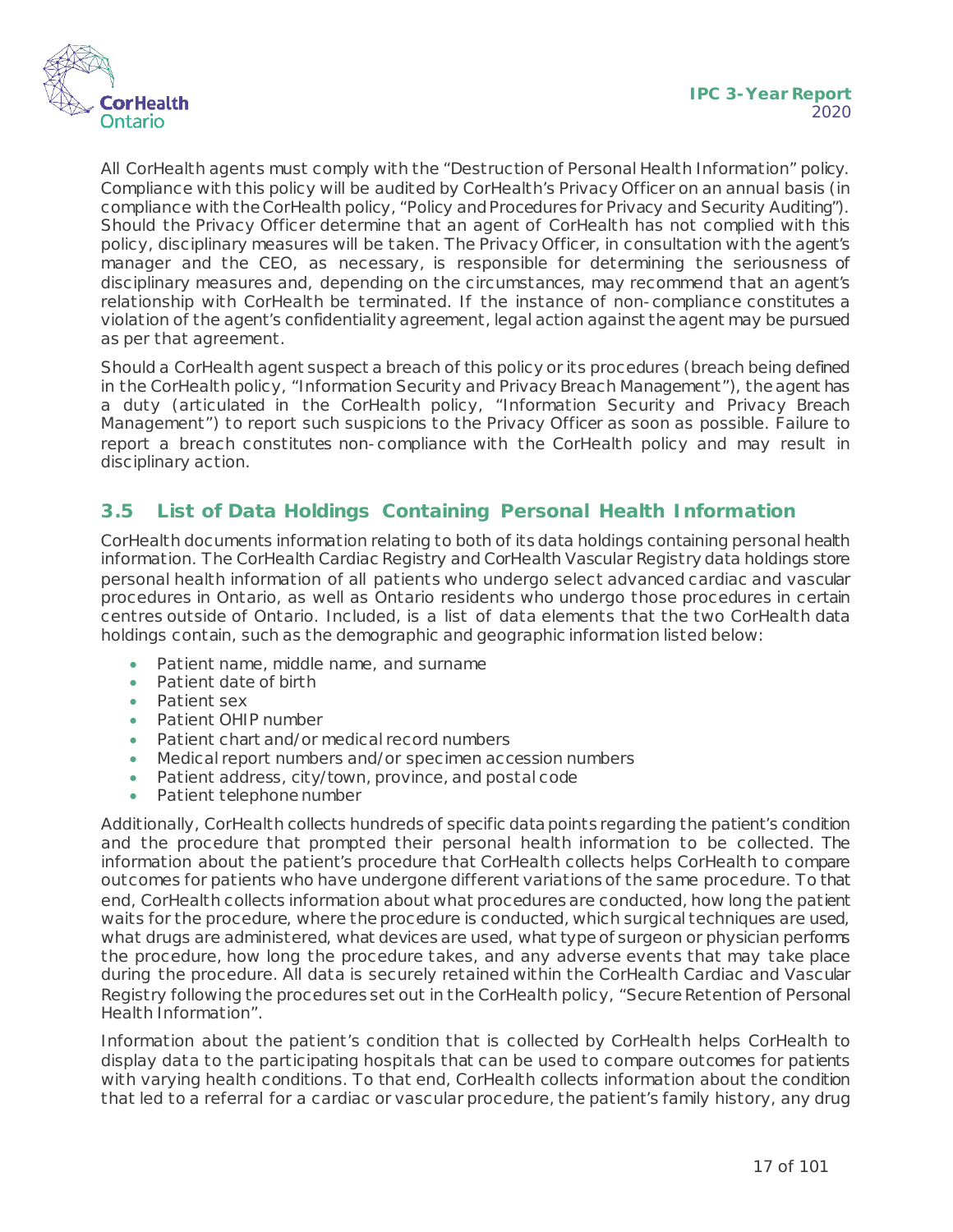

allergies the patient may have, any pre-existing conditions that may affect the procedure or the procedure's outcome, and how the patient's condition changes throughout the procedure. Depending on the procedure, this can include telemetry data, which is collected by ECG or other technology. All data is securely retained within the CorHealth Cardiac and Vascular Registry following the procedures set out in the CorHealth policy, "Secure Retention of Personal Health Information".

## <span id="page-17-0"></span>**3.6 Policy and Procedures for Statements of Purpose for Data Holdings Containing Personal Health Information**

#### **3.6.1 Statements of Purpose for Data Holdings Containing Personal Health Information Policy**

In accordance with the CorHealth policy, "Statements of Purpose for Data Holdings Containing Personal Health Information", CorHealth's Privacy Officer is required to develop and maintain a statement of purpose for every data holding containing personal health information. The policy requires that these statements set out the purpose of the data holding, the personal health information contained in the data holding, the source of the personal health information, and the need for the personal health information in relation to the identified purpose.

The Privacy Officer is responsible for the development, finalization, and day-to-day authority in respect of statements of purpose for data holdings containing personal health information.

Statements of purpose for data holdings containing personal health information are provided to participating CorHealth hospitals that collect personal health information that is provided to CorHealth.

During the course of his/her annual review of CorHealth's privacy and security program, the Privacy Officer reviews the statements of purpose for data holdings containing personal health information in accordance with policy and assesses the relevance of each data holding with respect to any changes in strategy or operations to ensure that each data holding remains necessary. If the data holding is no longer necessary for CorHealth's operation as a prescribed person, it will be eliminated in accordance with CorHealth's policy, "Destruction of Personal Health Information". Additionally, if the purpose of a data holding containing personal health information has changed, the Privacy Officer will amend the statement of purpose, as necessary. The Privacy Officer is required by the aforementioned policy to prepare a document explaining the actions taken during the review, the date of the review, and the rationale for the actions under PHIPA and its Regulation, CorHealth's privacy and security policies, and relevant IPC guidelines.

CorHealth's Privacy Officer will consult with CorHealth's software development and clinical teams to assess whether the statements of purpose are aligned with CorHealth's identified purpose. As the Privacy Officer is responsible for all statements of purpose for data holdings containing personal health information, he/she does not have to receive approval from any person, organization, or entity for new or amended statements of purpose.

As set out in the policy, new or recently amended statements of purpose are communicated to participating CorHealth hospitals as soon as is reasonably possible.

All CorHealth agents must comply with the "Statements of Purpose for Data Holdings Containing Personal Health Information Policy". Compliance with this policy will be audited by CorHealth's Privacy Officer or his/her delegate on an annual basis. Should it be determined that an agent of CorHealth has not complied with this policy, disciplinary measures will be taken. The Privacy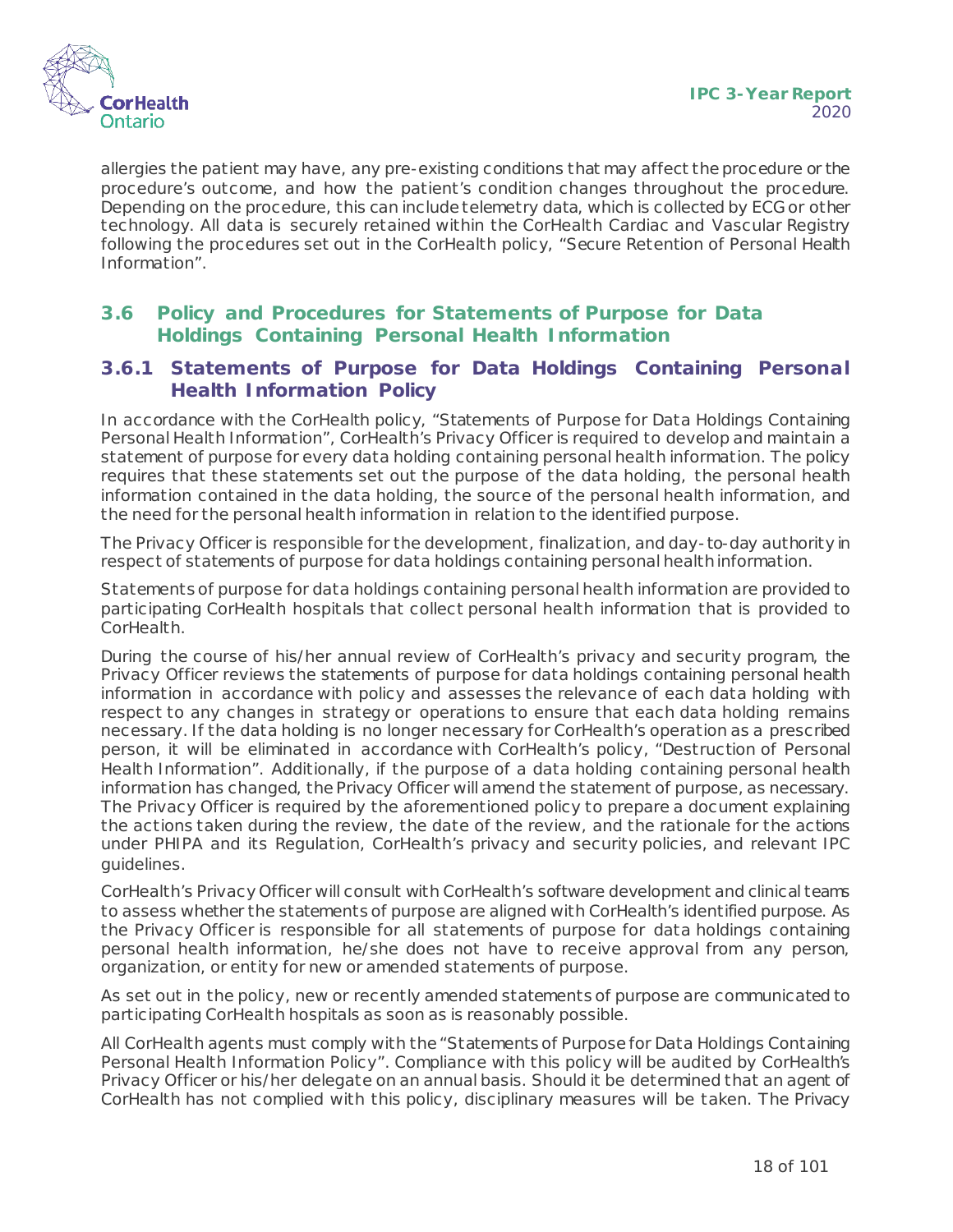

Officer is responsible for determining the seriousness of disciplinary measures and, depending on the circumstances, may recommend that an agent's relationship with CorHealth be terminated. If the instance of non-compliance constitutes a violation of the agent's Confidentiality and Non-Disclosure Agreement, legal action against the agent may be pursued as per that agreement.

Should a CorHealth agent suspect a breach of this policy or its procedures ("breach" being defined in CorHealth policy, "Information Security and Privacy Breach Management"), the agent has a duty (articulated in the CorHealth policy, "Information Security and Privacy Breach Management") to report such suspicions to the Privacy Officer as soon as possible. Failure to report a breach constitutes non-compliance with the CorHealth policy and may result in disciplinary action.

## <span id="page-18-0"></span>**3.7 Statement of Purpose for the CorHealth Cardiac and Vascular Registry**

CorHealth maintains a statement of purpose for each of its data holdings within the CorHealth Cardiac and Vascular Registry. These statements of purpose explain the purpose and goals of the data holding, which is critical to CorHealth's function as a Registry, including a description of the personal health information contained within the data holdings, and a list of the sources of the personal health information.

## <span id="page-18-1"></span>**3.8 Policy and Procedures for Limiting Agent Access to and Use of Personal Health Information**

## **3.8.1 Limiting Agent Access to and Use of Personal Health Information Policy**

CorHealth has developed and implemented a policy, "Limiting Agent Access to and Use of Personal Health Information", that restricts access and use of personal health information on a "need to know" basis, as is required in the performance of their employment, contractual, or other relationship with CorHealth. The Privacy Officer is responsible for determining which CorHealth agents are granted permission to access or use personal health information. Agents are required to comply with this policy and notify CorHealth at the first reasonable opportunity if an agent breaches or believes there may have been a breach of this policy or CorHealth procedures.

The policy sets out the procedures for the Privacy Officer's approval of agent access and use of personal health information. Upon the commencement of an agent's relationship with CorHealth, the Privacy Officer, in consultation with agent's manager, will determine whether to grant the agent access to the CorHealth system that involves personal health information. This system is the main CorHealth application or Wait Time Information System (WTIS-CCN), into which personal health information is entered by hospitals and where it resides for the purposes of reporting and analysis. The policy sets out the narrowly defined purposes for which access to and use of personal health information may be granted, namely to aid Data Clerks and Regional Cardiac Care Coordinators at participating CorHealth hospitals to correct or verify patient information entered into the database, and to prepare advisory reports for hospitals and the Ministry of Health and Long Term Care. Under the policy, agents with access to the CorHealth Cardiac and Vascular Registry may only use personal health information in the CorHealth Cardiac and Vascular Registry if de-identified and/or aggregate data will not serve the purpose, and to use as little personal health information as possible when de-identified and/or aggregate data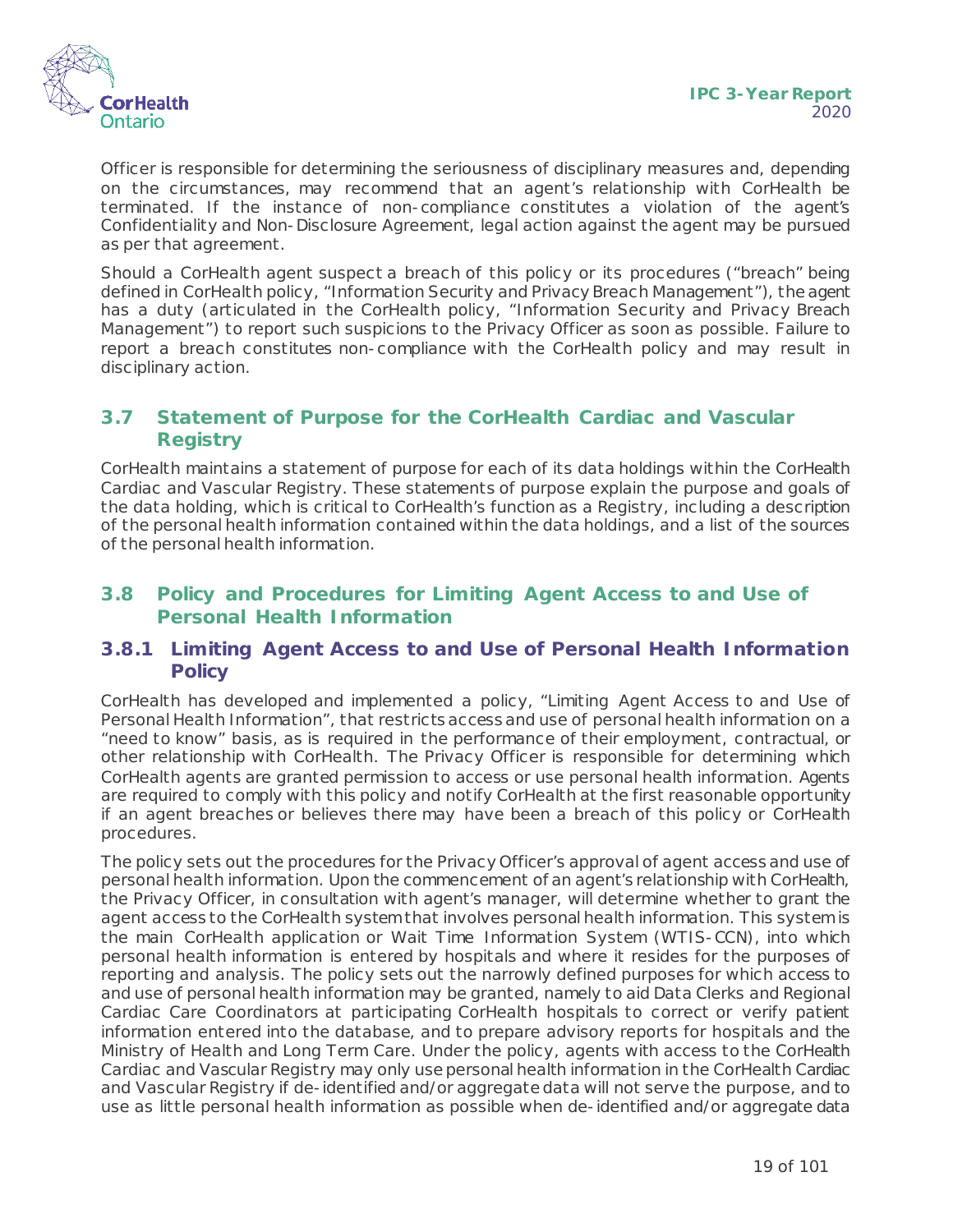

will not serve the purpose.

Each CorHealth database is unitary, meaning that it is not compartmentalized. Agents who require access to and use of personal health information will have access to the entire database to create comprehensive reports, to help hospitals with data entry, and/or to verify and correct patient information. As such, CorHealth does not segregate agents by level of access. All agents granted access to the CorHealth Cardiac and Vascular Registry have full rights to modify data as required for the correction of records. However, both data holdings are separate and as such having access to the cardiac data holding does not grant one access to the vascular data holding and vice versa. CorHealth will contact the IPC should any part of this policy change.

Agents who do not need personal health information for the fulfilment of their job description or other contractual duties are required by the policy to use de-identified and/or aggregate data, the preparation of which is governed by the CorHealth policy, "Aggregation and De-identification of Record Level Data". The policy prohibits agents who use de-identified and/or aggregate data from using that data to identify an individual. This includes attempting to decrypt information that is encrypted, attempting to identify an individual based on unencrypted information, attempting to identify an individual based on prior knowledge, and attempting to re-identify individual using additional information.

## **3.8.2 Review and Approval of Access Process**

The process of granting an agent access to personal health information is governed by the CorHealth policy, "Limiting Agent Access to and Use of Personal Health Information", which provides that CorHealth's Privacy Officer is responsible for determining which CorHealth agents are granted access and the use of personal health information.

The decision is made upon the commencement of the agent's relationship with CorHealth or if an agent's responsibilities change and access to and/or use of becomes necessary. CorHealth agents do not request access to CorHealth's data holdings; the decision is made by the Privacy Officer, in consultation with the agent's manager. The Privacy Officer grants the agent access and the use of personal health information only if it is necessary for the agent's fulfilment of his/her contractual or other obligations. The only agents that are granted access to CorHealth's data holdings require that access to correct errors in records, conduct statistical analysis, and to assist participating hospitals. As stated in the "Limiting Agent Access to and use of Personal Health Information" policy, the Privacy Officer must be satisfied that the agent routinely requires access to and use of personal health information on an ongoing basis for his or her employment, contractual or other responsibilities, the identified purpose for access and use of personal health information is permitted by PHIPA and its Regulation, the identified purpose for access and use of personal health information cannot reasonably be accomplished without personal health information, de-identified and/or aggregate data will not serve the identified purpose, and no more personal health information will be accessed and used than is reasonably necessary to meet the identified purpose.

In approving agent access to CorHealth's data holdings, CorHealth's Privacy Officer is required by the "Limiting Agent Access to and Use of Personal Health Information" policy to document the date that access is granted or denied, the reasons for which access is required, and the purpose for permitting access with regard to PHIPA and its Regulation and CorHealth policies. This documentation is retained by the Privacy Officer and by the IT Manager.

If an agent's job description changes and it is no longer necessary for him/her to access one of CorHealth's data holdings, the Privacy Officer is required by the "Limiting Agent Access to and Use of Personal Health Information" policy to revoke that agent's access rights.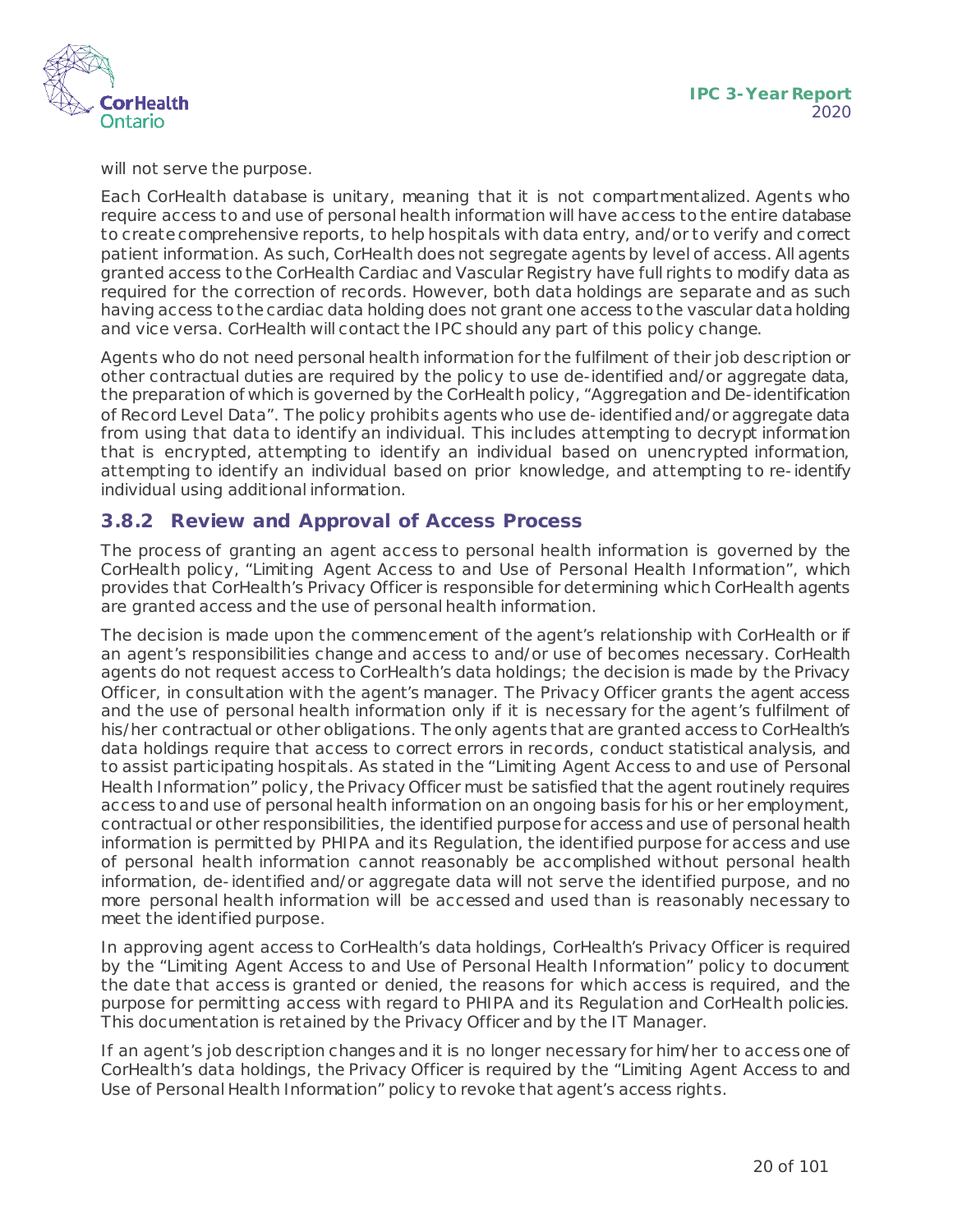

## **3.8.3 Conditions or Restrictions on the Approval of Access**

Currently, there is only one access level for the CorHealth Cardiac and Vascular Registry, and CorHealth agents who are granted access to personal health information have full access rights to read, create, update, and delete records of personal health information. However, both data holdings are separate and as such, having access to the cardiac data holding does not grant one access to the vascular data holding and vice versa. All CorHealth agents sign a confidentiality agreement stating that they "may only use personal health information when necessary for the purpose of carrying out [their] relationship with CorHealth and for no other purpose". Violation of this agreement will result in disciplinary action, up to and including the termination of an agent's relationship with CorHealth. Additionally, a breach of the Confidentiality & Non-Disclosure Agreement amounts to a breach of contract, and CorHealth may seek legal action against the agent(s) responsible.

Currently, all agents with access to CorHealth's data holdings require that access for the fulfilment of their job description. CorHealth does not provide any agent temporary access to the CorHealth data holdings. Should the job description of an agent with access to CorHealth's data holdings change, and the agent no longer requires access to personal health information, CorHealth's Privacy Officer is responsible for revoking access, as set out in the "Limiting Access to and Use of Personal Health Information" policy. Because of CorHealth's small size and the CEO's practice of providing notification to all staff of agent termination and other staffing updates, it is not likely that an agent's relationship could be terminated, or an agent's job description could change without the Privacy Officer's knowledge. As such, CorHealth has found no need to require its agents to provide specific notification to the Privacy Officer when they no longer require access to CorHealth's data holdings. This practice may evolve as CorHealthgrows.

The "Limiting Agent Access to and Use of Personal Health Information" policy prohibits agents with access to CorHealth's data holdings from accessing or using more personal health information than is absolutely necessary for the fulfilment of their job description. Access and use of personal health information are only permitted to the extent that they serve CorHealth's mandate as a prescribed person under PHIPA and its regulation. Additionally, agents are prohibited from accessing or using personal health information if de-identified and/or aggregate data will serve the same purpose.

Other than to ICES, CorHealth agents are forbidden to disclose personal health information for any purpose to any individual or organization as set out in the "Protection of Personal Health Information" policy. Therefore, CorHealth has not found it necessary to develop procedures for the imposition of conditions or restrictions on the disclosure of personal health information.

Under the policy, "Limiting Access to and Use of Personal Health Information", agents are granted access to CorHealth's data holdings upon commencing employment if their job description requires them to regularly access and/or use personal health information. In order to ensure that only agents who require access to personal health information have access to personal health information, the Privacy Officer audits the log of agents with access to CorHealth's data holdings annually to ensure that the day-to-day duties all agents involve the use of the CorHealth Cardiac and Vascular Registry. If an agent no longer requires access to a CorHealth data holding, the Privacy Officer terminates his/her access rights.

## **3.8.4 Notification and Termination of Access and Use: Domain Account Retention Policy**

CorHealth's policy governing the retention of user accounts, "Domain Account Retention Policy", sets out that the Privacy Officer or a member of the IT staff designated by the Privacy Officer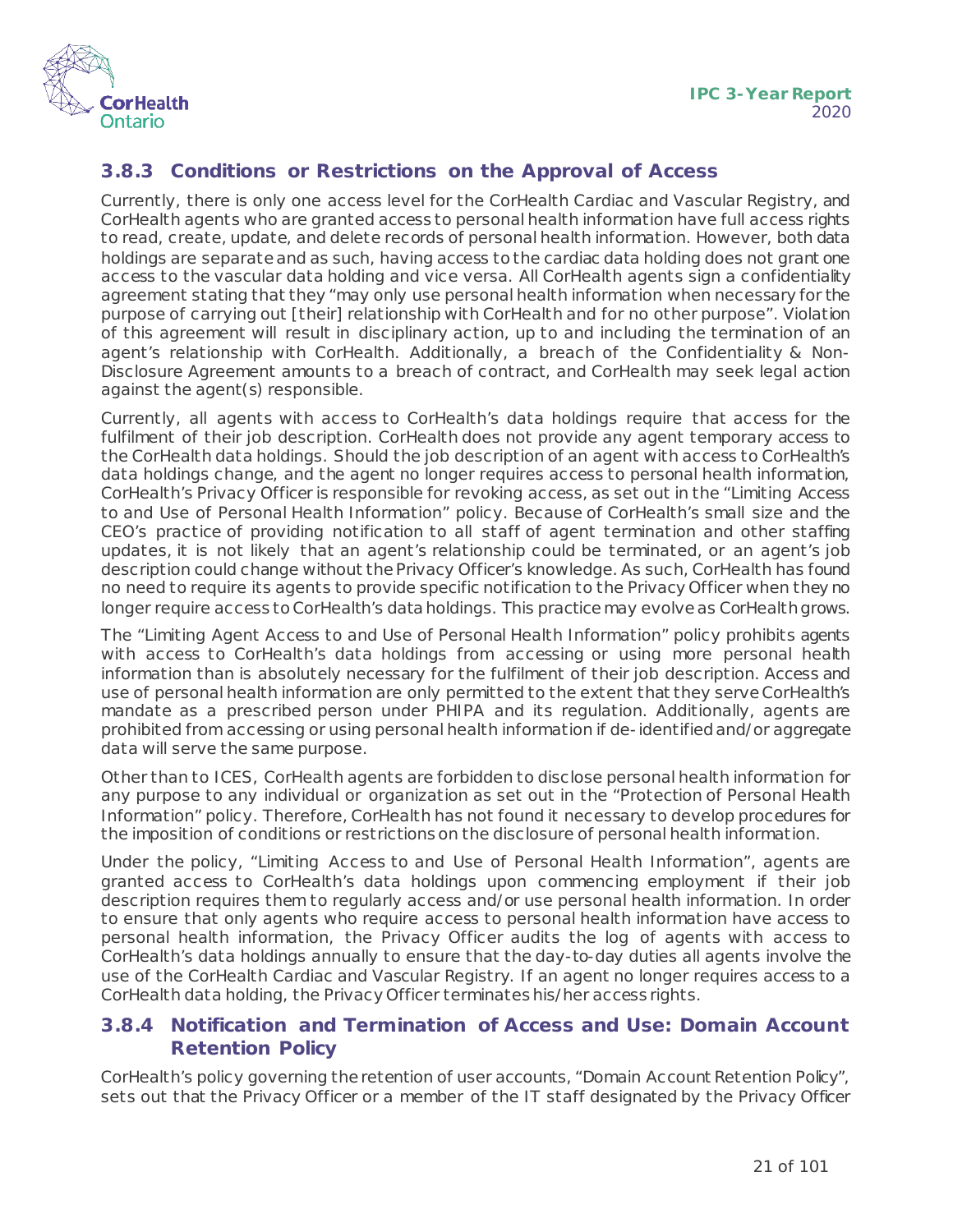

will deactivate the account of a user whose relationship with CorHealth has been terminated within one day of termination/last-work date (whichever is later). This leaves the account inaccessible to anyone except for the Privacy Officer or designated IT staff. Sixty days after termination/last work date, the account is purged (e.g., user data including draft documents, non-work-related documents, settings, passwords, web history are deleted). The purge does not include the agent's email archive or documents that remain relevant to CorHealth operations, which are retained for an indefinite period. Because of the small number of agents who currently have user accounts, it is reasonable to assume that an agent could not be terminated without the knowledge of the Privacy Officer. As such, CorHealth does not require agents whose relationships with CorHealth have been terminated to provide notification to the Privacy Officer of that termination. Agents who resign their position with CorHealth are required to give prior notice of 2-6 weeks, depending on the nature of their position and specific employment contract. These procedures are consistent with the "Policy and Procedures for Termination or Cessation of the Employment or Contractual Relationship". As set out in CorHealth's policy, "Secure Retention of Personal Health Information", CorHealth agents are forbidden from retaining any personal health information on the hard drive of any device, including their work computers; all personal health information must be stored on the secure servers within CorHealth's secure server room and their tape backups.

## **3.8.5 Secure Retention: Secure Retention of Personal Health Information Policy**

The "Secure Retention of Personal Health Information" policy states that personal health information may be stored only on the secure servers within the locked server room of CorHealth's provincial office, and their tape backups. Agents granted access to personal health information are prohibited from retaining personal health information on any other storage device, as set out in CorHealth's policy, "IT Policy: Email, Internet, and Computing Devices". Currently, personal health information is retained for as long as is reasonably necessary for longterm statistical analysis.

#### **3.8.6 Secure Disposal: Destruction of Personal Health Information Policy**

In the event the Privacy Officer determines certain personal health information is no longer necessary for CorHealth's identified purposes, CorHealth's policy on the destruction of personal health information, "Destruction of Personal Health Information", dictates the methods of disposal. The Policy was developed by CorHealth's Privacy Officer in August 2008 and came into effect that same month. As set out in the policy, agents who have been granted permission to access and use personal health information are to dispose of personal health information on paper in any of three locked bins, which are collected, on a monthly basis by Shred-it, an external company, which has bonded employees. CorHealth's agreement with Shred-it requires Shred-it to provide secure transportation of material to its facility, to shred (by cross shredding) the material within 24 hours of its arrival, and to provide a certificate of destruction upon completion. Under the policy, if personal health information is to be deleted from a hard drive, the drive must be formatted 4 times and then mechanically destroyed.

## <span id="page-21-0"></span>**3.8.7 Tracking Access and Use of Personal Health Information**

The "Limiting Agent Access to and Use of Personal Health Information" policy requires CorHealth's IT Manager, under the supervision of CorHealth's Privacy Officer, to maintain a log of agents who have been granted access to either of CorHealth's data holdings in a passwordprotected location on their computer or designated partition of the network drive. Information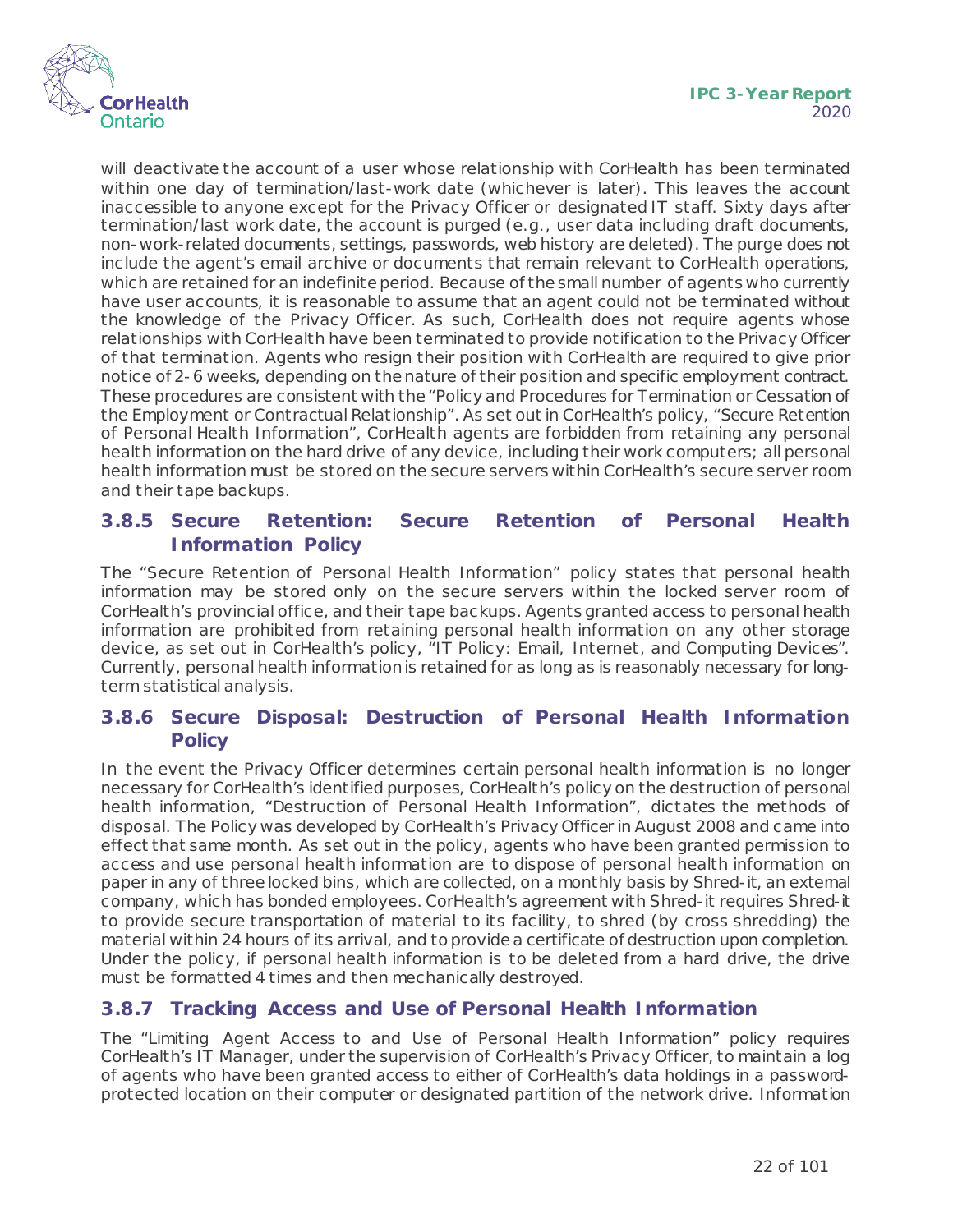

tracked includes the names of agents granted permission to access and use personal health information, the date on which they were granted access, and the date on which access to CorHealth's data holdings was revoked or terminated, if applicable, along with a brief explanation of the reasons for the revocation or termination.

## **3.8.8 Compliance, Audit and Enforcement: Policy and Procedures for Privacy and Security Auditing/ Maintenance and Review of System Control and Audit Logs Policy**

Agents are required under all CorHealth policies to agree in writing, at the outset of their relationship with CorHealth and annually thereafter, that they understand and will uphold the policies. Should an agent discover or suspect a breach of a policy, he or she is required to report the suspected or actual breach to the Privacy Officer at the first reasonable opportunity. Consequences of a breach are determined by the Privacy Officer, in consultation with the agent's manager and the CEO, when necessary, and may include the revocation of personal health information access rights, or depending on the circumstances, termination of an agent's relationship with CorHealth. If the breach constitutes a violation of an agent's confidentiality agreement, CorHealth may seek legal action against the agent(s) responsible.

The "Policy and Procedures for Privacy and Security Auditing" also mandates that the Privacy Officer conduct an additional annual audit of agents who have been granted access to CorHealth's data holdings. This audit requires the Privacy Officer to review the agents' work duties to ensure that each agent continues to require access to personal health information.

As set out in the policy, "Maintenance and Review of Specialized Assessments and System Control and Audit Logs", changes made to the CorHealth Cardiac and Vascular Registry or the CorHealth Vascular Registry are tracked, logged, and audited by the Database and Application Development Supervisor to ensure the integrity of the application. The audit logs include information on the user making changes, so that an unauthorized change can be quickly traced and resolved according to the procedures set out in the policy, "Information Security and Privacy Breach Management".

## <span id="page-22-0"></span>**3.9 Log of Agents Granted Approval to Access and Use Personal Health Information**

As set out under [Section 3.8.7 Tracking Access and Use of Personal Health Information,](#page-21-0) CorHealth maintains a log of agents who have been granted approval to access and use CorHealth's data holdings. This log is maintained by the IT Manager under the direction of the Privacy Officer.

## <span id="page-22-1"></span>**3.10 Policy and Procedures for the Use of Personal Health Information for Research**

Currently, CorHealth does not conduct research, and does not permit disclosure of personal health information to third-party researchers , except to ICES, with which CorHealth has executed a data sharing agreement that meets the requirements of the Manual for Template Data Sharing Agreements. The use of personal health information for research is expressly prohibited by CorHealth's policies, "Disclosure of Aggregate and/or De-identified Personal Health Information to Researchers" and "Limiting Use, Disclosure, and Retention of Personal Health Information". As such, CorHealth does not require a policy or procedures for the use of personal health information for research.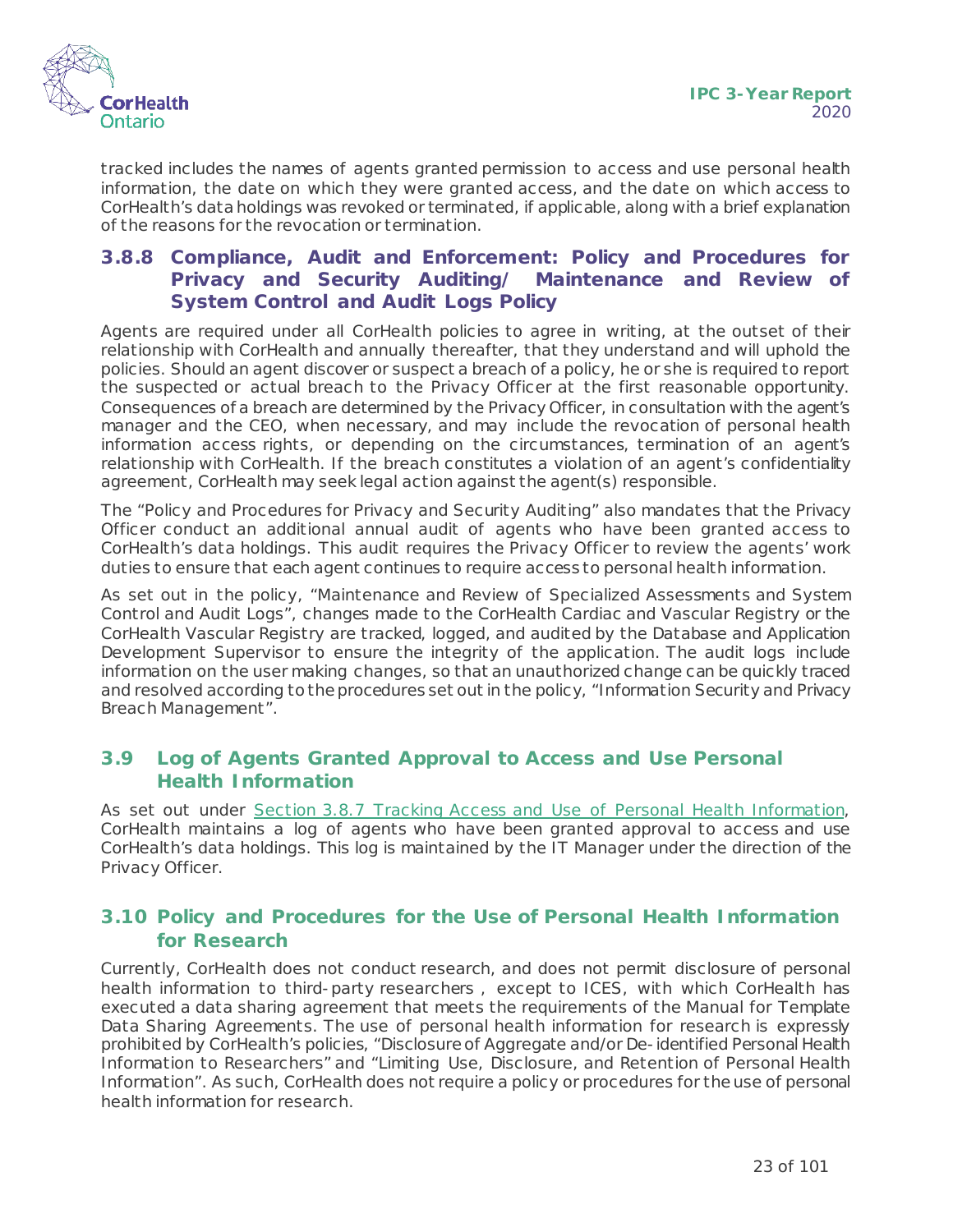



All CorHealth agents must comply with this policy. Compliance with this policy will be audited by CorHealth's Privacy Officer annually, in compliance with the CorHealth policy, "Policy and Procedures for Privacy and Security Auditing". Should the Privacy Officer determine that an agent of CorHealth has not complied with this policy, disciplinary measures will be taken. The Privacy Officer is responsible for determining the seriousness of disciplinary measures and, depending on the circumstances, may recommend that an agent's relationship with CorHealth be terminated. If the instance of non-compliance constitutes a violation of the agent's confidentiality agreement, legal action against the agent may be pursued as per that agreement.

Should a CorHealth agent suspect a breach of this policy or its procedures (breach being defined in the CorHealth policy, "Information Security and Privacy Breach Management"), the agent has a duty (articulated in the CorHealth policy, "Information Security and Privacy Breach Management") to report such suspicions to the Privacy Officer as soon as possible. Failure to report a breach constitutes non-compliance with the CorHealth policy and may result in disciplinary action.

## <span id="page-23-0"></span>**3.11 Log of Approved Uses of Personal Health Information for Research**

No log is required as CorHealth does not permit the use of personal health information for research.

#### <span id="page-23-1"></span>**3.12 Policy and Procedures for Disclosure of Personal Health Information for Purposes Other Than Research**

CorHealth does not disclose personal health information, except to ICES, with which CorHealth has executed a data sharing agreement that meets the requirements of the Manual for Template Data Sharing Agreements, and when required by law. f. As such, a written policy on the disclosure of personal health information for purposes other than research is unnecessary.

CorHealth's Privacy Officer audits "Notice/Consent for Collecting, Using, or Disclosing Personal Health Information" annually as set out in the CorHealth policy, "Policy and Procedures for Privacy and Security Auditing" to ensure that personal health information is not disclosed.

All CorHealth agents must comply with the "Notice/Consent for Collecting, Using, or Disclosing Personal Health Information" policy. Compliance with this policy is audited by CorHealth's Privacy Officer annually in compliance with the CorHealth policy, "Policy and Procedures for Privacy and Security Auditing". Should the Privacy Officer determine that an agent of CorHealth has not complied with this policy, disciplinary measures will be taken. The Privacy Officer, in consultation with the agent's manager and the CEO as necessary, is responsible for determining the seriousness of disciplinary measures and, depending on the circumstances, may recommend that an agent's relationship with CorHealth be terminated. If the instance of non-compliance constitutes a violation of the agent's confidentiality agreement, legal action against the agent may be pursued as per that agreement.

Should a CorHealth agent suspect a breach of this policy or its procedures (breach being defined in the CorHealth policy, "Information Security and Privacy Breach Management"), the agent has a duty (articulated in the CorHealth policy, "Information Security and Privacy Breach Management") to report such suspicions to the Privacy Officer as soon as possible. Failure to report a breach constitutes non-compliance with the CorHealth policy and may result in disciplinary action.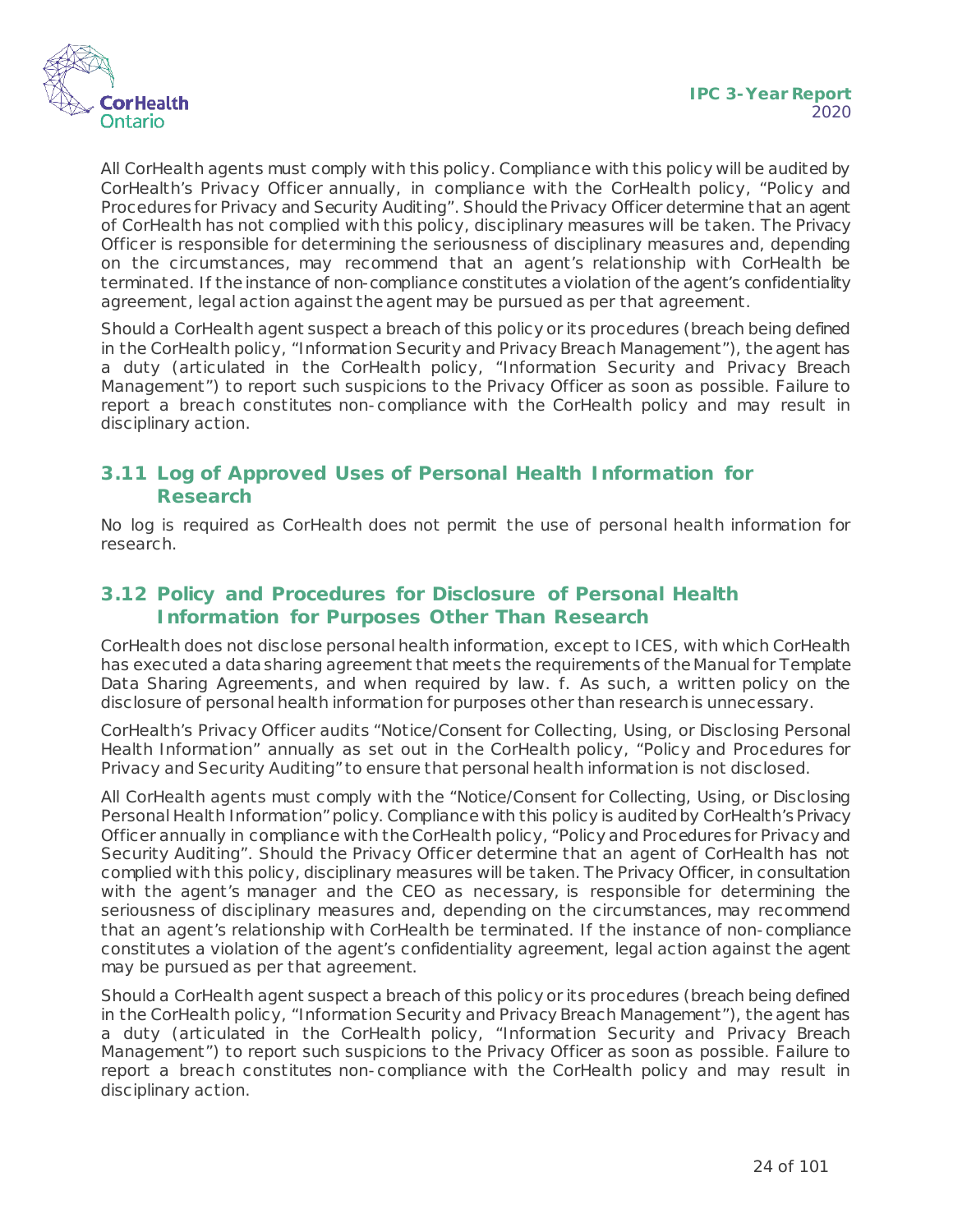

## <span id="page-24-0"></span>**3.13 Policy and Procedures for Disclosure of Personal Health Information for Research Purposes and the Execution of Research Agreements**

As mentioned in [Section 3.10 Policy and Procedures for the Use of Personal Health Information](#page-23-0) [for Research](#page-23-0), CorHealth does not disclose personal health information in any circumstances, except under CorHealth's data sharing agreement with ICES. The rare requests for personal health information for the purposes of research are denied.

As stated in CorHealth's policy, "Policy and Procedures for Privacy and Security Auditing", CorHealth undertakes annually auditing of agents' computers to ensure that personal health information is not disclosed for any unauthorized purpose.

#### **3.13.1Where the Disclosure of Personal Health Information is Permitted for Research**

CorHealth does not permit the disclosure of personal health information for research except under its data sharing agreement with ICES. As such, a written policy on when the disclosure of personal health information for research purposes is permitted is unnecessary.

#### **3.13.2Review and Approval Process**

CorHealth does not require a review and approval process for the disclosure of personal health information for research purposes for the reasons set out above.

#### **3.13.3 Conditions or Restrictions on the Approval**

CorHealth does not require procedures for placing conditions or restrictions on the approval of disclosure of personal health information for research purposes for the reasons set out above.

#### **3.13.4 Secure Transfer**

CorHealth does not require procedures for secure transfer of personal information for research purposes for the reasons set out above.

#### **3.13.5 Secure Return or Disposal**

CorHealth does not require procedures for secure return or disposal of personal health information after it has been disclosed to a third-party for research purposes for the reasons set out above.

#### **3.13.6 Documentation Related to Approved Disclosures of Personal Health Information**

CorHealth does not require procedures for documenting disclosures of personal health information for research purposes for the reasons set out above.

#### **3.13.7Where the Disclosure of Personal Health Information is not Permitted for Research**

As previously described, under no circumstances does CorHealth permit the disclosure of personal health information for research purposes, except to ICES, with which CorHealth has executed a data sharing agreement. This restriction is set out in CorHealth's policy, "Limiting Use, Disclosure, and Retention of Personal Health Information". As set out in the policy, "Disclosure of Aggregate and/or De-identified Health Information to Researchers", if certain conditions have been fulfilled, CorHealth may disclose de-identified and/or aggregate data to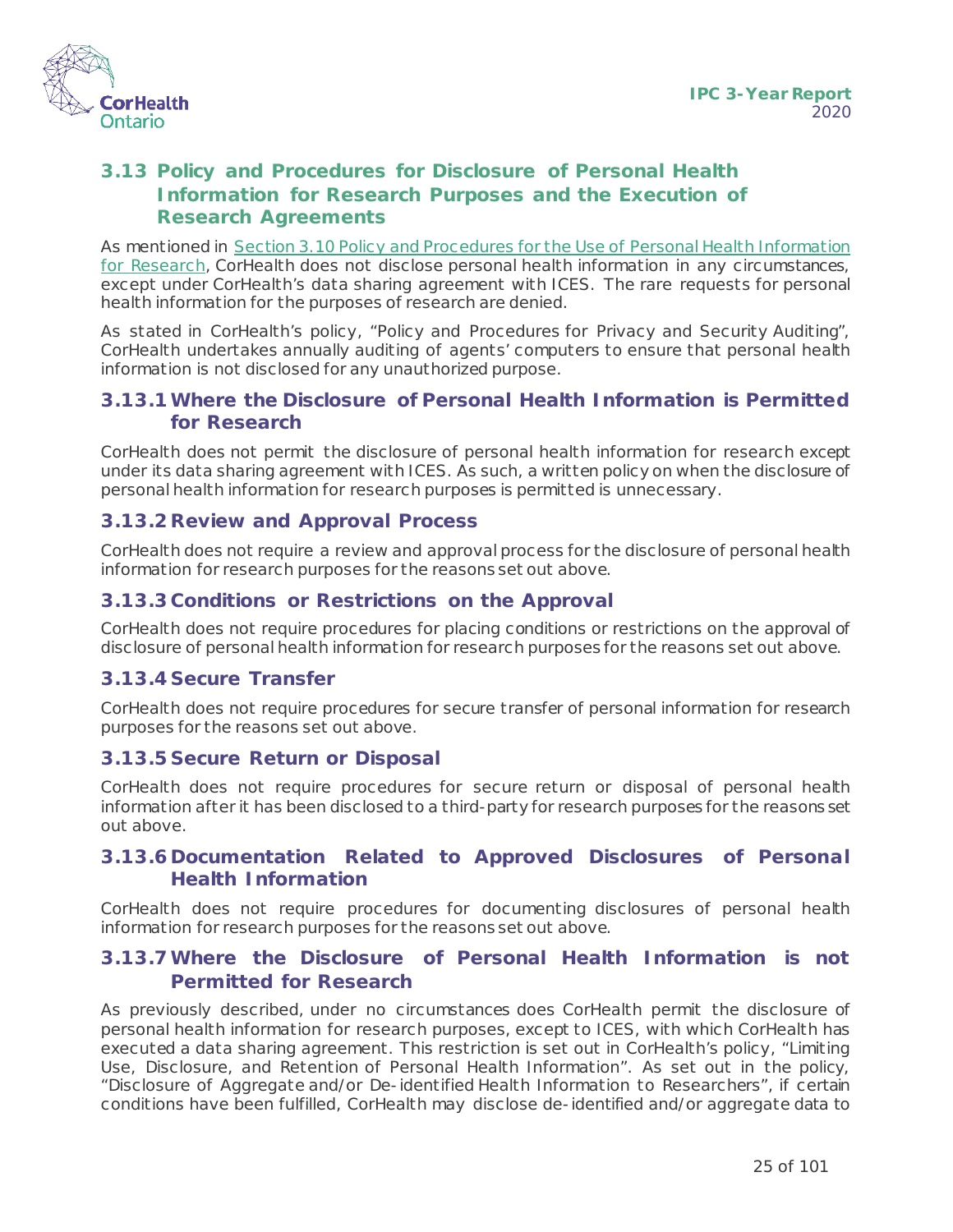

researchers.

#### **3.13.8Review and Approval Process**

The policy, "Disclosure of Aggregate and/or De-identified Health Information to Researchers" sets out the procedures for the review and approval process for researchers requesting access to de-identified and/or aggregate data. Requests for de-identified and/or aggregate data are reviewed by the Research and Publications Committee, a body composed of medical researchers and hospital administrators who ensure that agreements are in place requiring researchers to use data received from CorHealth in a secure and ethical manner. Researchers who request deidentified and/or aggregate data must be affiliated with an established research institution, a national or provincial association representing cardiovascular services, or a funder or related organization (e.g., MOH). In addition, researchers using data for PhD theses, research supported by a grant, or research to be submitted to a peer-reviewed journal may be eligible to receive de-identified and/or aggregate data. Researchers who do not fall under any of these categories may still be granted access to data, if the researcher can provide a compelling argument to the Research Publications Committee. CorHealth has only ever provided de-identified and/or aggregate data to researchers affiliated with ICES.

Researchers interested in a topic requiring de-identified and/or aggregate data from CorHealth must submit a letter of intent to the Research Publications Committee. A standardized template is made available to researchers through CorHealth's website. The "Letter of Intent to Conduct a Study for Publication" can be made available to the IPC upon request. CorHealth systems allow researchers to search for other letters of intent to find other researchers interested in similar topics, thus facilitating co-authorship. The "Letter of Intent to Conduct a Study for Publication" requires the researcher to identify what data elements are necessary for their study and to summarize their research plan. Researchers are required to provide a certificate of approval from a research ethics board upon request from CorHealth. A researcher must prove to the Research and Publications Committee that their research proposal has scientific value and does not compromise any CorHealth privacy policy, practice, or procedure. If the Research and Publications Committee finds the proposal to be without scientific merit or ethical integrity, the proposal will be denied.

Personal health information will be aggregated or de-identified according to the procedures set out in the policy, "Aggregation and De-Identification of Record Level Data".

As set out in the "Aggregation and De-Identification of Record Level Data" policy, before the deidentified and/or aggregate data is disclosed to a researcher, the Privacy Officer must review it to ensure that the data cannot be used, alone, or with other information to identify any individuals.

The "Disclosure of Aggregate and/or De-identified Health Information to Researchers" policy requires the Chair of the Research and Publications Committee to retain all documentation relating to the review and approval of researchers' requests for aggregate and/or de-identified personal health information.

#### **3.13.9 Conditions or Restrictions on Research Approval**

If the researcher is granted access to de-identified and/or aggregate data that includes any demographic or geographic patient information, the researcher is required by the policy, "Disclosure of Aggregate and/or De-identified Health Information to Researchers" to sign a confidentiality agreement stating that he/she will preserve the confidentiality of the data and prevent disclosure. Additionally, the policy prohibits the researcher from using the de-identified and/or aggregate data, either alone or with other information, to identify an individual. This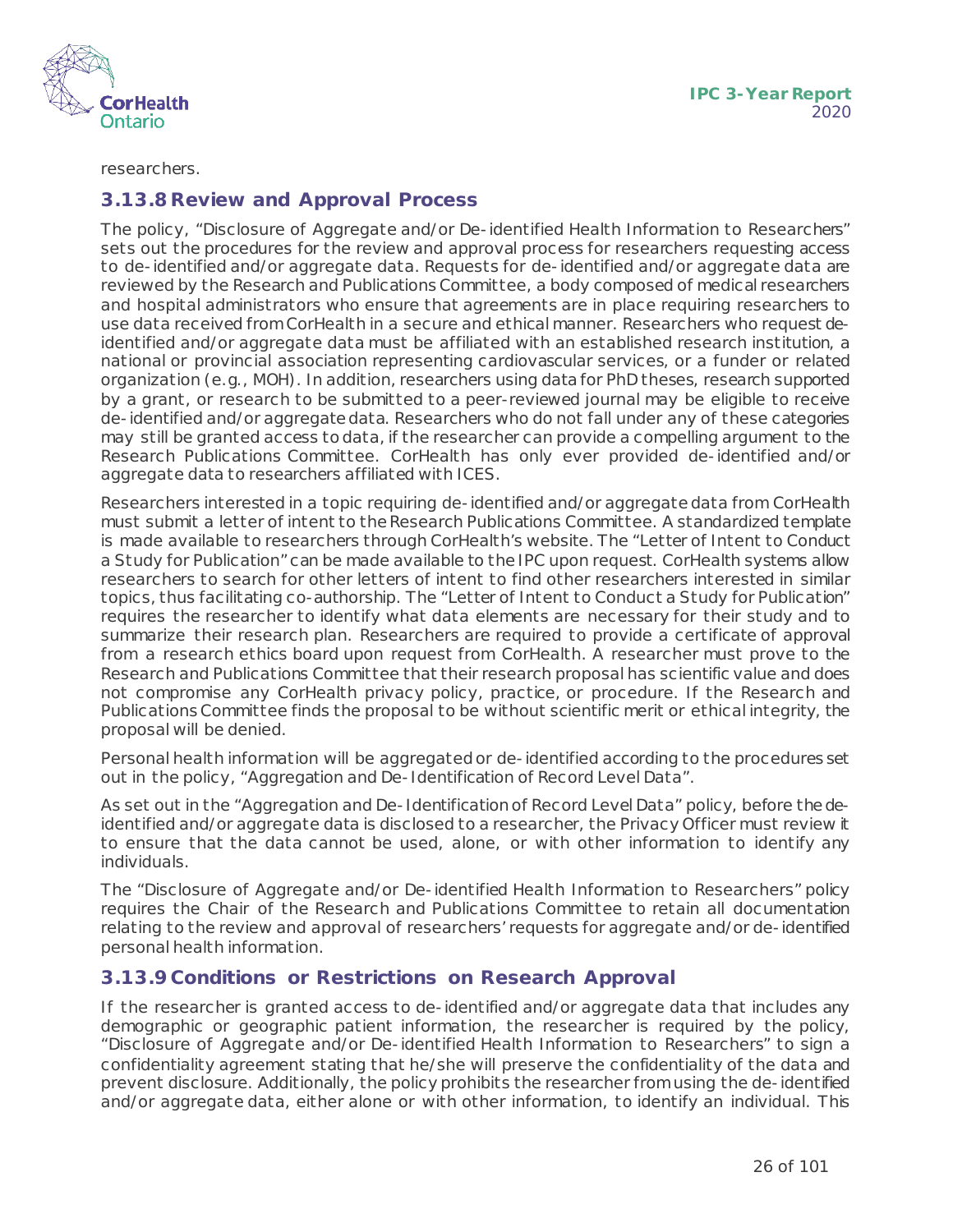

includes attempting to decrypt information that is encrypted, attempting to identify an individual based on unencrypted information, and attempting to identify an individual based on prior knowledge. The consequence for the breach of this agreement includes legal action. As stated in "Disclosure of Aggregate and/or De-identified Health Information to Researchers" policy, the Research and Publications Committee is responsible for ensuring compliance with these rules.

As set out in the "Disclosure of Aggregate and/or De-identified Health Information to Researchers" policy, the Chair of the Research and Publications Committee keeps a log, in electronic format, of official requests, approvals, and denials of access to de-identified and/or aggregate data.

All CorHealth agents must comply with this policy. Compliance with this policy will be audited by CorHealth's Privacy Officer annually, in compliance with the CorHealth policy, "Policy and Procedures for Privacy and Security Auditing". Should the Privacy Officer determine that an agent of CorHealth has not complied with this policy, disciplinary measures will be taken. The Privacy Officer, in consultation with the agent's manager and the CEO, as necessary, is responsible for determining the seriousness of disciplinary measures and, depending on the circumstances, may recommend that an agent's relationship with CorHealth be terminated. If the instance of noncompliance constitutes a violation of the agent's confidentiality agreement, legal action against the agent may be pursued per that agreement.

Should a CorHealth agent suspect a breach of this policy or its procedures (breach being defined in the CorHealth policy, "Information Security and Privacy Breach Management"), the agent has a duty (articulated in the CorHealth policy, "Information Security and Privacy Breach Management") to report such suspicions to the Privacy Officer as soon as possible. Failure to report a breach constitutes non-compliance with the CorHealth policy and may result in disciplinary action.

#### <span id="page-26-0"></span>**3.14 Template Research Agreement**

Because CorHealth does not disclose personal health information in any circumstances except under its data sharing agreement with ICES, which meets the requirements of the Manual for Template Data Sharing Agreements, it does not require a template research agreement.

#### <span id="page-26-1"></span>**3.15 Log of Research Agreements**

CorHealth has no need for a log of research agreements for the reasons set out above.

#### <span id="page-26-2"></span>**3.16 Policy and Procedures for the Execution of Data Sharing Agreements**

CorHealth has only one data sharing agreement in place. It is with ICES. As CorHealth has no immediate plans to enter into other such agreements, it has not developed a policy on their execution. Should this change, CorHealth will develop a new policy and procedure that includes all of the requirements set out in the *Manual for the Review and Approval of Prescribed Persons and Prescribed Entities*.

#### <span id="page-26-3"></span>**3.17 Template Data Sharing Agreement**

For the reasons set out above, CorHealthhas determined that having a template for data sharing agreements is unnecessary.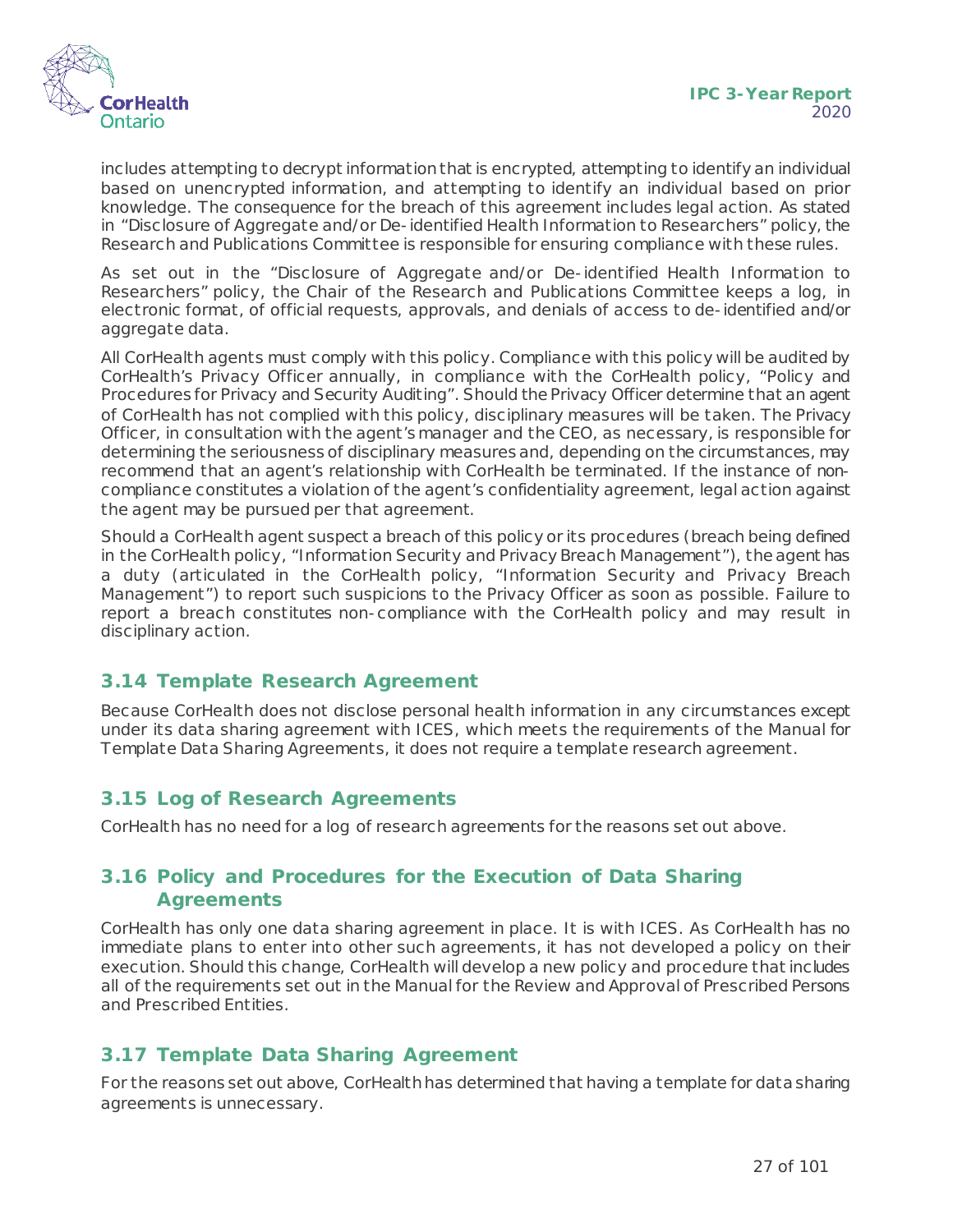

## <span id="page-27-0"></span>**3.18 Log of Data Sharing Agreements**

For the reasons set out above, CorHealth does not need a log of data sharing agreements.

## <span id="page-27-1"></span>**3.19 Policy and Procedures for Executing Agreements with Third-Party Service Providers in Respect of Personal Health Information**

CorHealth has developed the policy, "Policy and Procedures for the Execution of Agreements with Third Party Service Providers in Respect of Personal Health Information" that requires CorHealth to enter into written agreements with third-party service providers prior to allowing their access to personal health information. The template agreement for this purpose has been developed by CorHealth's Privacy Officer and is based on the template provided by the IPC.

CorHealth's Privacy Officer is responsible for ensuring that agreements are executed with thirdparty service providers prior to their access to personal health information.

Prior to the execution of agreements with third-party service providers allowing them access to personal health information, CorHealth's Privacy Officer must ensure that:

- The service provided by the third party in respect of personal health information is necessary to CorHealth's delivery of its mandate
- Allowing the third-party service provider access to and or use/of personal health information does not violate any CorHealth privacy or security policies
- Allowing the third-party service provider access to and or use/of personal health information does not violate any privacy legislation, IPC orders, IPC guidelines, or industry best practices
- The service provided by the third party cannot be conducted without personal health information
- CorHealth is not providing any more personal health information than is necessary for the provision of the service

If these requirements have been satisfied, the Privacy Officer may go forward with the execution of an agreement in respect of personal health information with the third-party service provider.

The transfer of personal health information to the third-party provider must be compliant with the CorHealth policy, "Secure Transfer of Personal Health Information". Additionally, any destruction of personal health information following the termination of an agreement must be compliant with the CorHealth policy, "Destruction of Personal Health Information". CorHealth's Privacy Officer is responsible for ensuring that the procedures in these policies are followed by CorHealth staff and the contracted third parties.

In the event that a third-party service provider fails to provide a certificate of destruction of personal health information following the termination of an agreement, CorHealth's Privacy Officer is required by the policy to contact the third party after an unexpected delay of one day and to provide notification to CorHealth's Chief Executive Officer after an unexpected delay of two days. CorHealth may seek legal action against the third party at this point.

All CorHealth agents must comply with this policy. Enforcement is monitored by the Privacy Officer and consequences for breach include termination of the contract, legal action, or disciplinary measures, as relevant. Should a CorHealth agent suspect a breach, the agent has a duty to report this breach to the Privacy Officer as soon as possible. Failure to report a breach constitutes non-compliance with the CorHealth policy and may result in disciplinary action.

CorHealth's Privacy Officer is responsible for developing and maintaining a log of all agreements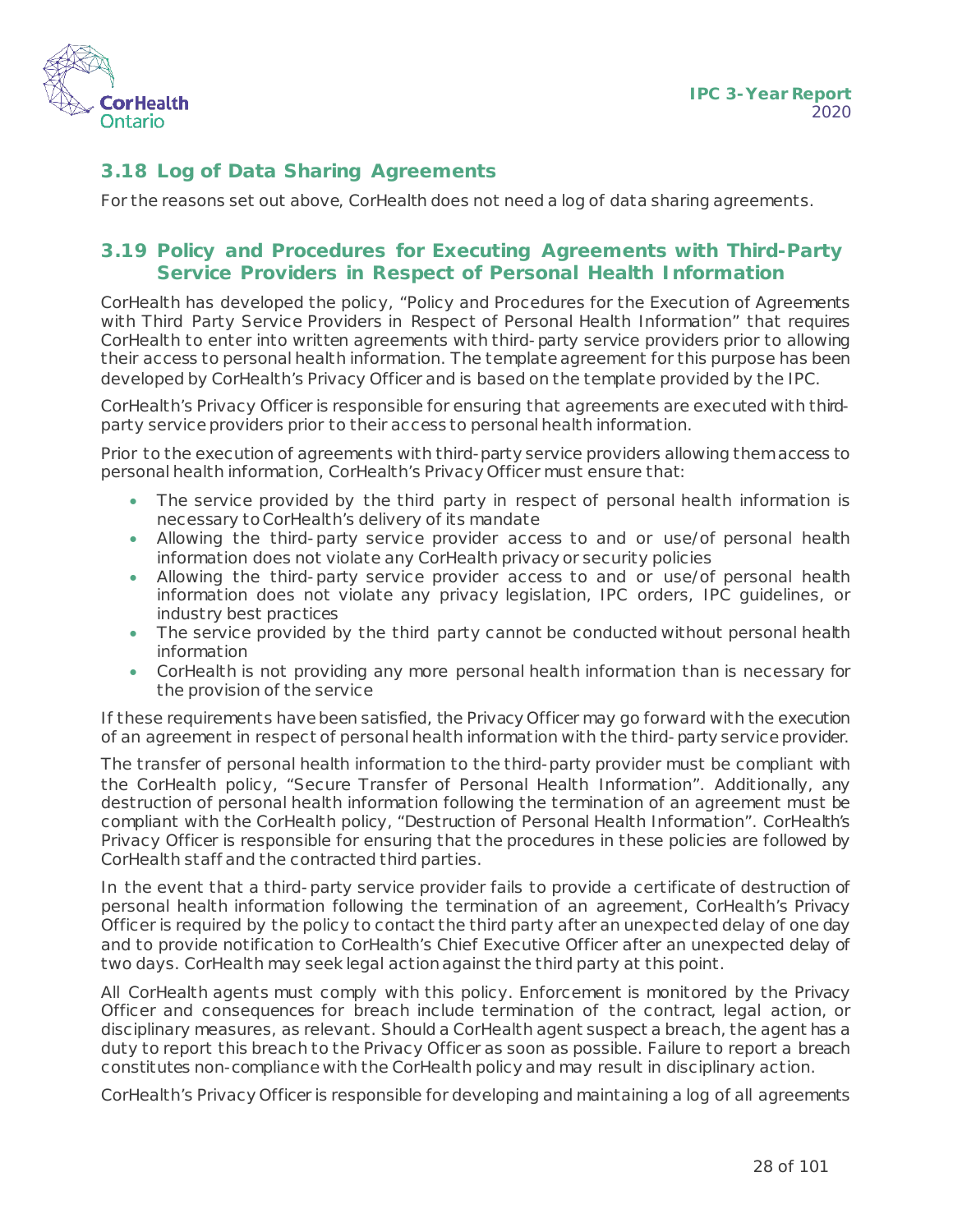

in respect of personal health information, which CorHealth has executed with third-party service providers.

CorHealth reviews the policy annually, in accordance with its policy for the annual review of its privacy and security program, "Annual Review of Privacy and Security Policies and Procedures". Because CorHealth so rarely executes agreements with third-party service providers, the Privacy Officer has determined that more frequent audits of this policy are unnecessary.

## <span id="page-28-0"></span>**3.20 Template Agreement for All Third-Party Service Providers**

As required by "Policy and Procedures for the Execution of Agreements with Third-Party Service Providers in Respect of Personal Health Information", CorHealth has developed a template for agreements with third-party service providers that are permitted to use and/or access personal health information including those that are contracted to retain, transfer, or dispose of records of personal health information and those that are contracted to provide services for the purpose of enabling CorHealth to use electronic means to collect, use, modify, disclose, retain, or dispose of personal health information. The template agreement includes the following:

- General Provisions:
	- o A description of the role of CorHealth and the third party under PHIPA and its regulation
	- o CorHealth's duties and responsibilities under PHIPA and its regulation
	- o If the third-party service provider is being permitted access to and/or use of personal health information, the agreement states that the third-party service provider is an agent of CorHealth
	- o If the agreement is executed with an electronic service provider, the agreement states that the third-party electronic service provider is required to indicate whether the third party is an agent of CorHealth
	- o If the third-party service provider is an agent of CorHealth, the agreement requires the third party to comply with the provisions of PHIPA and its regulation relating to CorHealth, and to comply CorHealth's privacy and security policies and procedures in providing services pursuant to the agreement
	- o The definition of personal health information in PHIPA and its regulation
	- o A description of the nature of the personal health information being provided to the third-party service provider
	- o A stipulation that the third party must perform its services in a professional manner according to industry standards and practices and employ properly trained agents to provide the identified services
- Obligations with Respect to Access and Use:
	- o A list of the purposes for which the third party is permitted to access and/or use personal health information
	- o Any conditions, limitations, or restrictions on the third party's permission for access to and/or use of personal health information
	- o The authority under PHIPA and its regulation for each permitted access to and use of personal health information
	- o A stipulation that the third party may not access or use personal health information for any other purpose than those set out in the agreement
	- o If the agreement is with an electronic service provider that is not an agent of CorHealth, that the third party is prohibited from accessing or using personal health information, except as necessary in fulfilling the terms of the agreement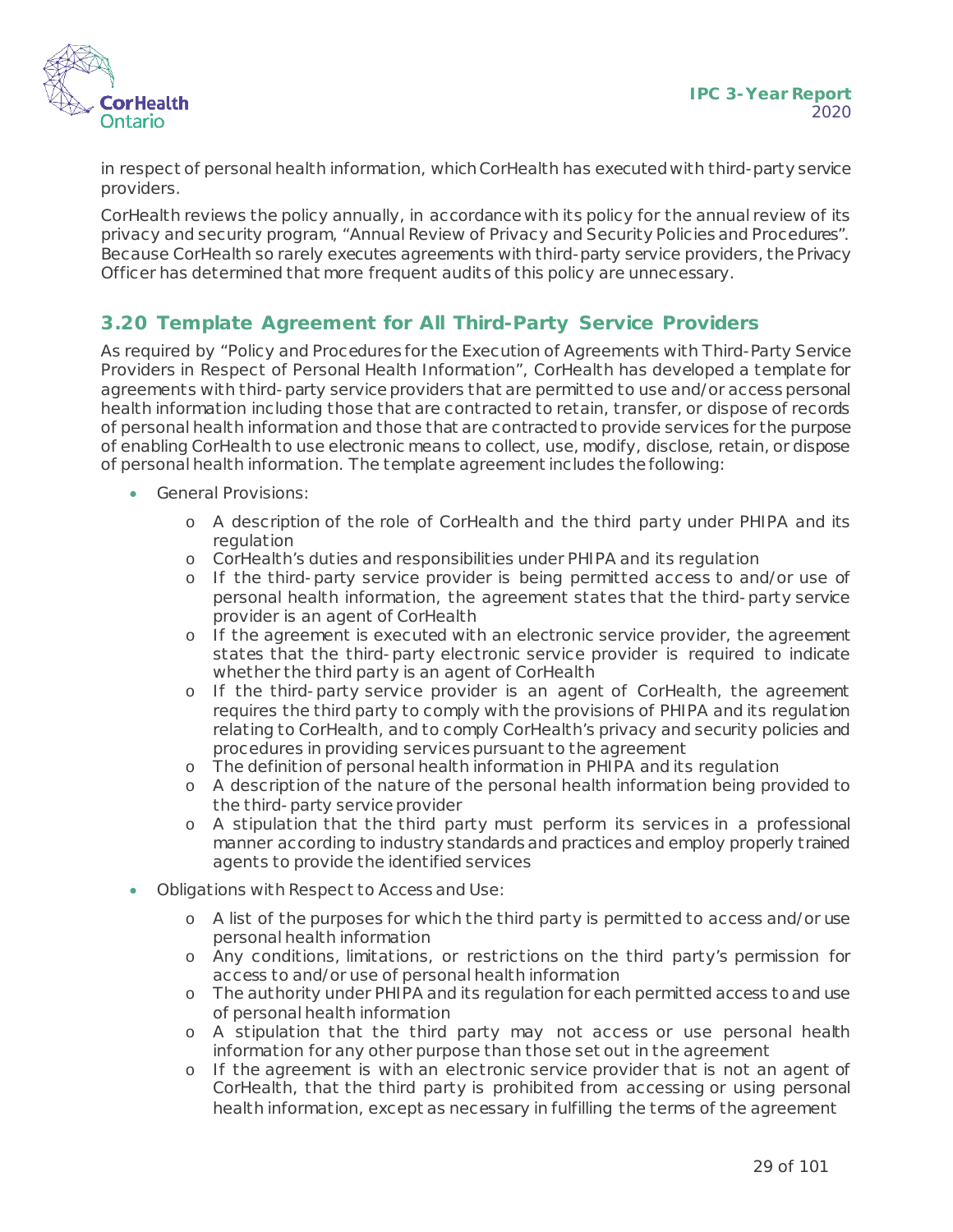

- o A statement prohibiting the third party from accessing or using personal health information if other information will suffice
- o A statement prohibiting the third party from accessing or using any more personal health information than is reasonably necessary to fulfill the terms of the agreement
- Obligations with Respect to Disclosure:
	- o CorHealth's template agreement for third-party service providers in respect to personal health information prohibits the disclosure of personal health information, except as required by law
- Secure Transfer:
	- o A stipulation that personal health information must be transferred by the third party in a secure manner where it is necessary to transfer personal health information
	- o A description of the manner in which personal health information is permitted to be transferred by the third party and the procedures for this manner of transfer with reference to CorHealth's policy, "Secure Transfer of Personal Health Information"
	- o A list of the conditions under which personal health information is permitted to be transferred by the third party
	- o Indications of to whom personal health information is permitted to be transferred by the third party
	- o A stipulation that third parties, whose primary service is the storage or disposal of personal health information, must provide CorHealth with documentation stating the date, time, and mode of transfer of personal health information, and confirming the receipt of personal health information by the third party
	- o A stipulation that the third party must maintain an inventory of documentation relating to the transfer of personal health information
- Secure Retention:
	- o A stipulation that personal health information must be retained by the third party in a secure manner where it is necessary to retain personal health information
	- o A description of the manner, including information on different media (such as paper and electronic), in which personal health information is permitted to be retained by the third party and the procedures for this manner of retention with reference to CorHealth's "Secure Retention of Personal Health Information" policy
	- o A stipulation that third parties whose primary service is the storage of personal health information on behalf of CorHealth must maintain an inventory of the records of personal health information being stored and a method of tracking the records
- Secure Return or Disposal Following Termination of the Agreement:
	- o An indication of whether records of personal health information will be returned to CorHealth or disposed of in a secure manner by the third party following the termination of the agreement
	- o If the personal health information is to be returned to CorHealth, the agreement sets out the time frame and manner in which the personal health information must be returned and the CorHealth agent to whom the personal health information must be returned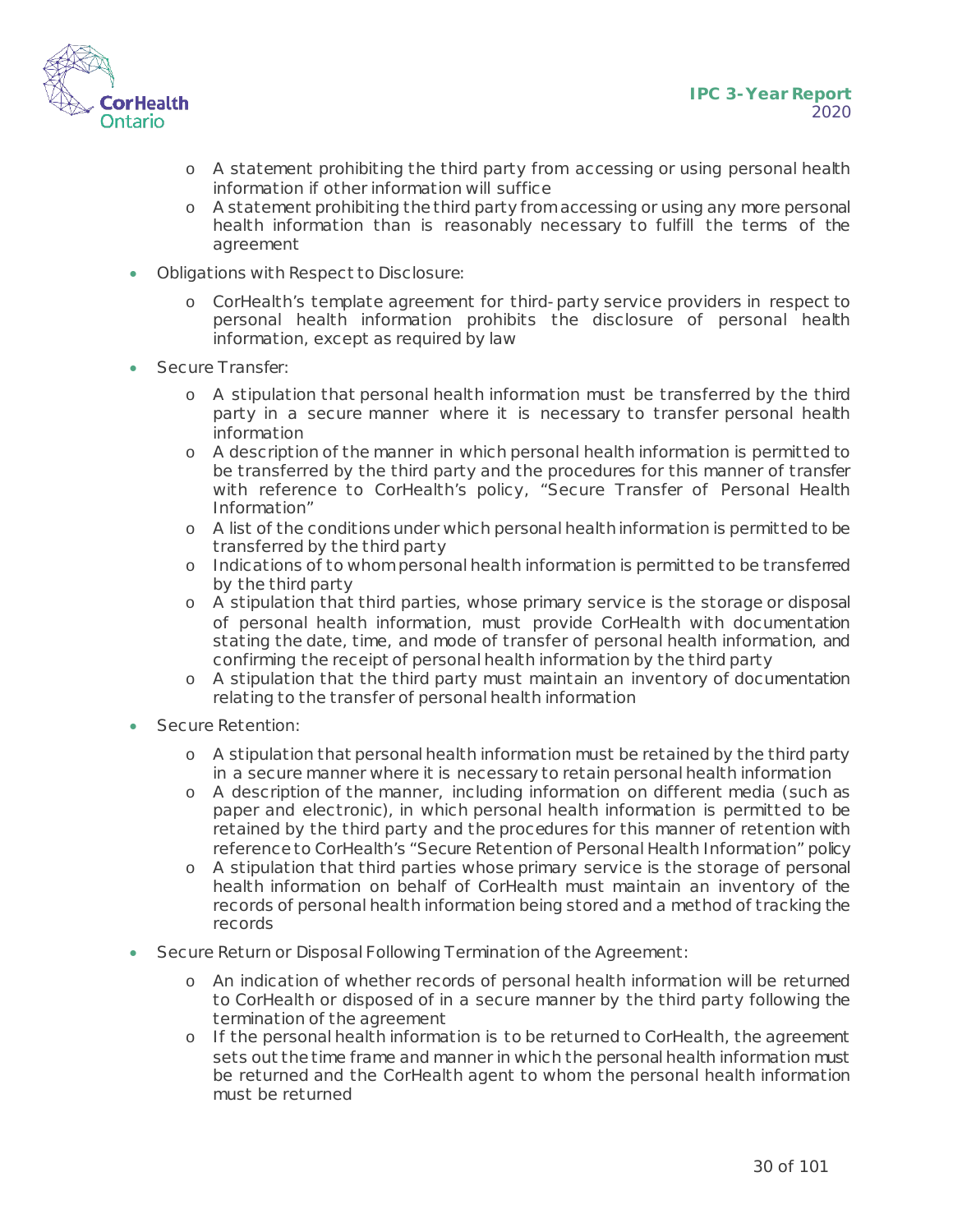

- o An explanation of how the manner of returning personal health information to CorHealth has regard to the CorHealthpolicy, "Secure Transfer of Personal Health Information"
- o If the personal health information is to be disposed of by the third party, the agreement sets out the precise manner in which records of personal health information must be disposed of and an explanation of how this manner fits a definition of "secure disposal" that is consistent with PHIPA and its regulation
- o A stipulation that records of personal health information must be disposed of in a manner consistent with CorHealth's policy, "Destruction of Personal Health Information", created in accordance with PHIPA and its regulation, IPC orders, and IPC factsheets, guidelines, and best practices, including IPC Order HO-001 and HO-006, the IPC fact sheet "Fact Sheet 10: Secure Destruction of Personal Health Information"
- o A statement setting out the time frame within which that the records of personal health information must be disposed of by the third party
- o A statement setting out the time frame within which a certificate of destruction must be provided to CorHealth, the required content of the certificate (at minimum, the certificate must identify the records of personal health information securely disposed of, the date, time and method of secure disposal employed, and the name and signature of the person who performed the secure disposal), and the particular CorHealth agent to whom the certificate must be provided
- Secure Disposal as a Contracted Service:
	- o If the third party's primary service to CorHealth is the destruction of records of personal health information, the agreement sets out the time frame within which the records must be securely disposed of, the precise methods by which records in paper or electronic format must be disposed of (including descriptions for personal health information on different media), the conditions under which records of personal health information must be disposed of, and the agent of the third party responsible for ensuring that personal health information is disposed of securely
	- o A stipulation that CorHealth shall be permitted to witness the destruction of personal health information subject to reasonable terms and conditions
- Implementation of Safeguards:
	- o A stipulation that the third party must take reasonable steps to protect the personal health information accessed and used in the course of providing the services set out in this agreement against theft, loss, unauthorized use or disclosure, and unauthorized copying, modification, and disposal.
	- o A list of the aforementioned safeguards
- Training of Agents of the Third-Party Service Provider:
	- o A stipulation that the third party must provide training to its agents on the importance of protecting the privacy of individuals whose personal health information is accessed and used in the course of providing services pursuant to the agreement and on the consequences that may arise in the event of a breach of these obligations
	- o A stipulation that the third party must ensure that its agents who will have access to personal health information are aware of and agree to comply with the terms and conditions of the agreement prior to being given access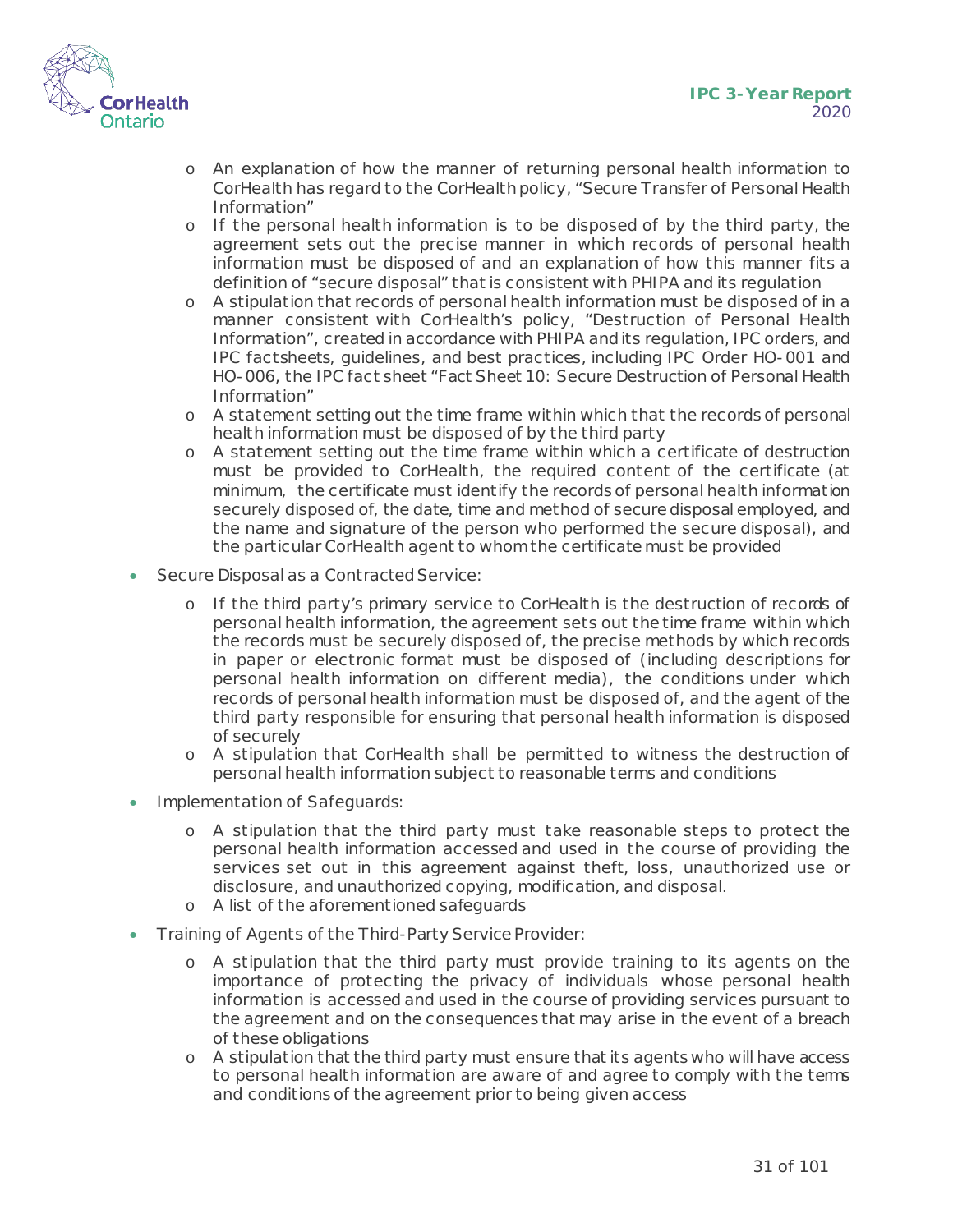

- o The method in which the third-party service provider ensures its agents are aware of and agree to comply with the terms and conditions of the agreement prior to being given access to the personal health information (e.g., by agreement stating that the agent understands the terms of the agreement with CorHealth)
- Subcontracting of the Services:
	- o If the agreement permits the third party to subcontract, the agreement must stipulate that the third party will notify CorHealth in advance and that the subcontractor will be bound to obligations consistent with the third party's obligations to CorHealth under the agreement
	- o A copy of the written agreement between the third party and the subcontractor must be provided to CorHealth
- Notification:
	- o A stipulation that the third party must notify the Privacy Officer in writing at first reasonable opportunity if it identifies or suspects a breach of the agreement or if the personal health information to which it has permission to access and/or use has been stolen, lost, or accessed by unauthorized persons
	- o A stipulation that in such an event, the third party must take all reasonable steps to contain and mitigate the breach of contract or of personal health information
- Consequences of Breach and Monitoring Compliance:
	- o The consequences of a breach of the agreement
	- o An indication that CorHealth has the right to monitor the third party`s compliance with the agreement
	- o The manner in which compliance will be audited and the notification of auditing that will be provided to the third party

## <span id="page-31-0"></span>**3.21 Log of Agreements with Third Privacy Service Providers**

As set out in "Policy and Procedures for the Execution of Agreements with Third Party Service Providers in Respect of Personal Health Information", CorHealth's Privacy Officer has developed and maintains a log of third-party service providers that are permitted access to and/or use of personal health information. In this log, the Privacy Officer records the following information:

- The name of the third-party service provider
- The nature of the services provided by the third-party service provider that require access to and use of personal health information
- $\bullet\quad$  The date that the agreement with the third-party service provider was executed
- The date that the records of personal health information or access to the records of personal health information, if any, was provided
- The nature of the personal health information provided or to which access was provided
- The date of termination of the agreement with the third-party service provider
- Whether the records of personal health information, if any, will be securely returned or will be securely disposed of following the date of termination of the agreement
- The date the records of personal health information were securely returned, the date a certificate of destruction was provided, the date that access to the personal health information was terminated, the date by which the personal health information must be returned or disposed of, or access terminated.

The Privacy Officer retains this log in an access-restricted location on the shared company drive.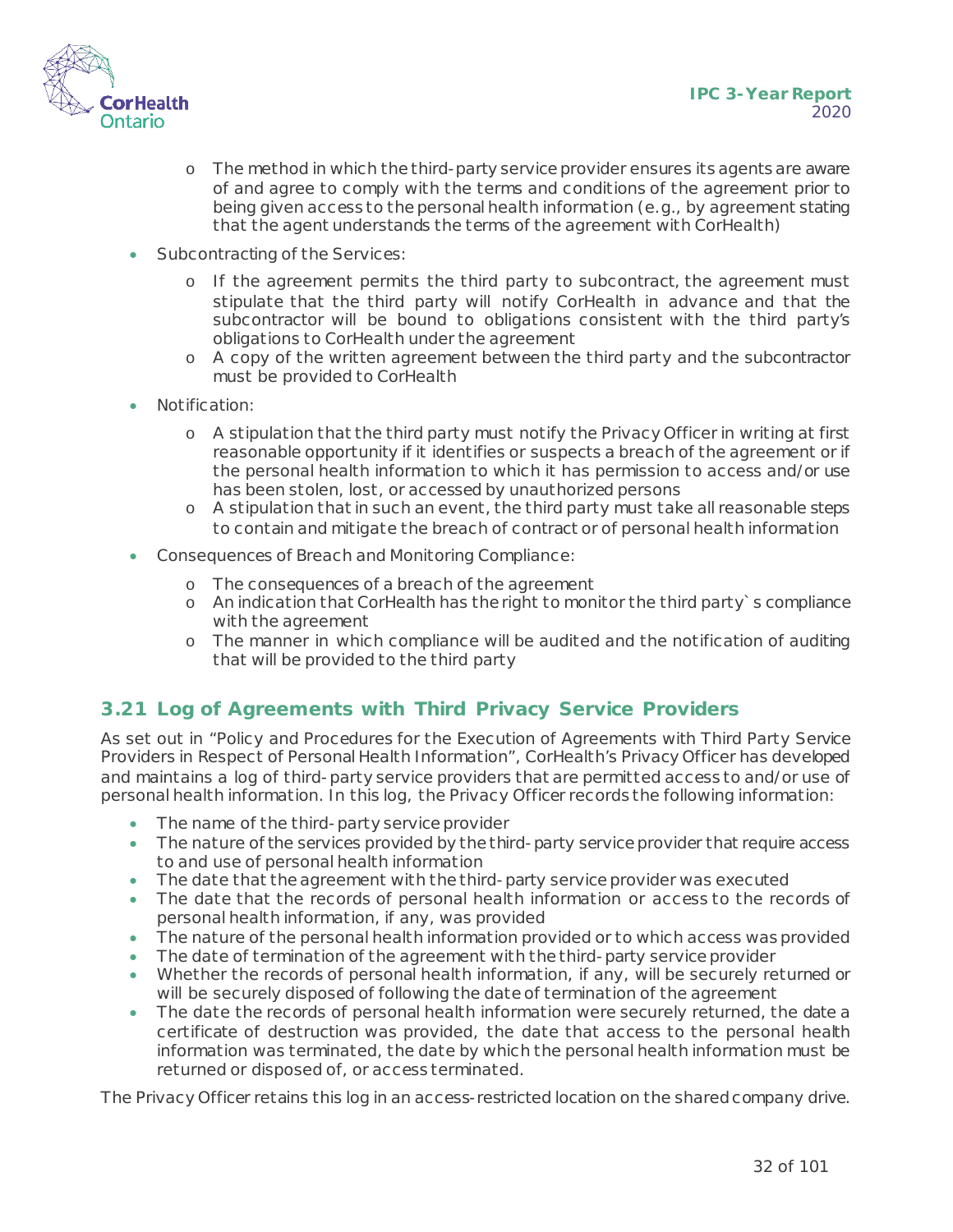

## <span id="page-32-0"></span>**3.22 Policy and Procedures for the Linkage of Records of Personal Health Information**

As stated in the policy, "Limiting Use, Disclosure, and Retention of Personal Health Information", CorHealth strictly prohibits the linkage of personal health information. To date CorHealth has not approved any linkage of data. CorHealth has a data sharing agreement with ICES, but under that agreement the only linkage is made after ICES de-identifies data sent to it by CorHealth.

All CorHealth agents must comply with this policy. Compliance with this policy will be audited by CorHealth's Privacy Officer annually (in compliance with the CorHealth policy, "Policy and Procedures for Privacy and Security Auditing"). Should the Privacy Officer determine that an agent of CorHealth has not complied with this policy, disciplinary measures will be taken. The Privacy Officer is responsible for determining the seriousness of disciplinary measures and, depending on the circumstances, may recommend that an agent's relationship with CorHealth be terminated. If the instance of non-compliance constitutes a violation of the agent's confidentiality agreement, legal action against the agent may be pursued as per that agreement.

Should a CorHealth agent suspect a breach of this policy or its procedures (breach being defined in the CorHealth policy, "Information Security and Privacy Breach Management"), the agent has a duty (articulated in the CorHealth policy, "Information Security and Privacy Breach Management") to report such suspicions to the Privacy Officer as soon as possible. Failure to report a breach constitutes non-compliance with the CorHealth policy and may result in disciplinary action.

## <span id="page-32-1"></span>**3.23 Log of Approved Linkages of Records of Personal Health Information**

Because CorHealth does not allow the linkage of records of personal health information, a log of approved linkages is unnecessary.

#### <span id="page-32-2"></span>**3.24 Policy and Procedures with Respect to De-Identification and Aggregation**

CorHealth has developed a policy and a set of procedures for the de-identification and aggregation of personal health information ("Aggregation and De-identification of Record Level Data"). The policy defines the aggregation of personal health information as the process by which anonymous data sets are created through the collation of patient records. This policy provides definitions of both aggregate information and de-identified information. De-identified information is defined in the policy as the result of the process by which data elements that could be used to identify an individual are removed from personal health information, leaving only the minimum information needed for a particular purpose. The "Aggregation and Deidentification of Record Level Data" policy sets out the goal of aggregating or de-identifying personal health information is to ensure data provided to researchers is not, and cannot reasonably be modified into "identifying information", as set out in Section 4(2) of PHIPA. These definitions are consistent with those set out in the *Manual for the Review and Approval of Prescribed Persons and Prescribed Entities*.

The "Aggregation and De-identification of Record Level Data" policy sets out the de-identification of data is to be performed when the recipient of the data has not been permitted by the Privacy Officer to access personal health information. Additionally, the policy sets out personal health information may not be used or disclosed for any purpose, except to ICES under the terms of its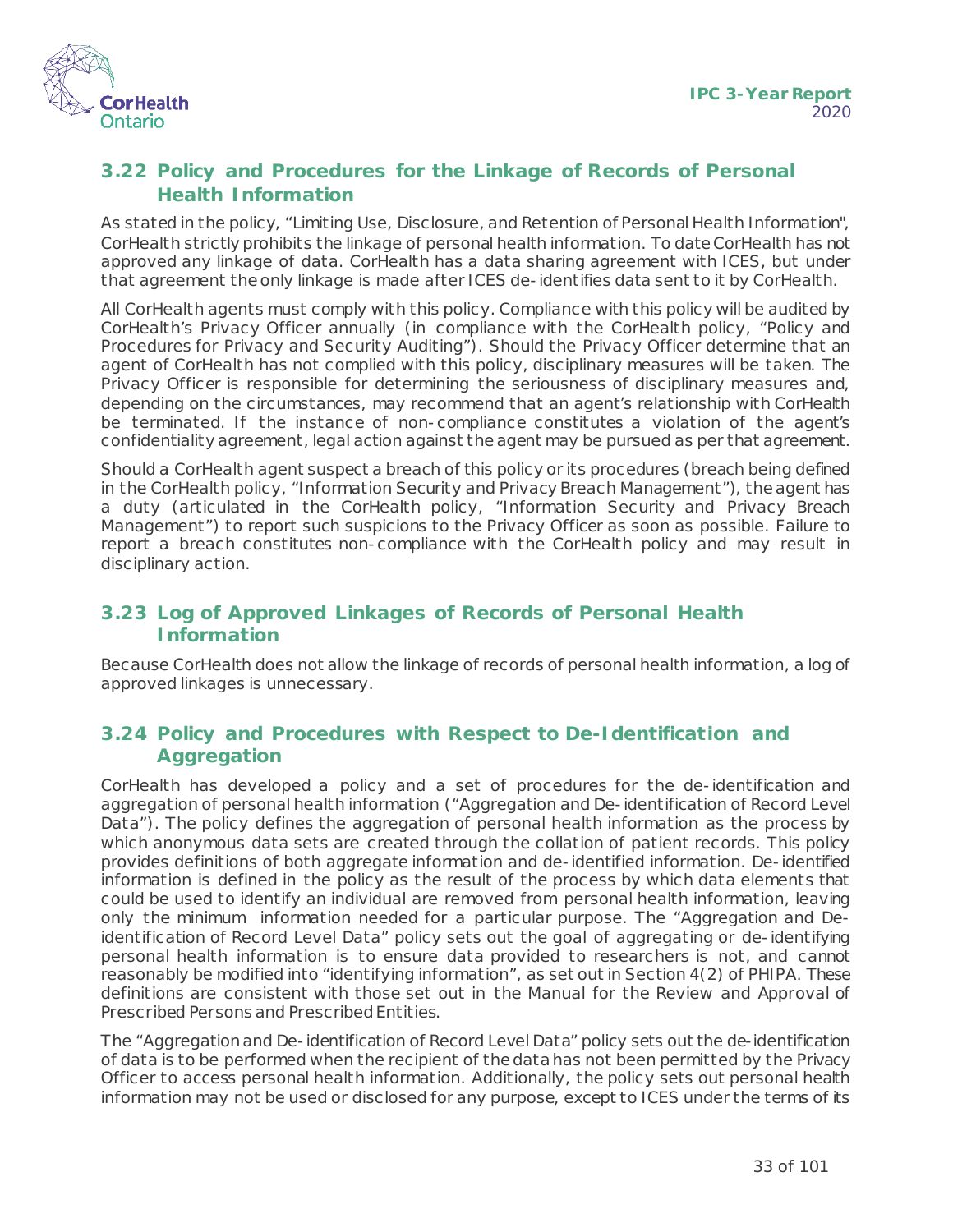

data sharing agreement with CorHealth, if de-identified and/or aggregate data will serve the same purpose. Researchers are required by the "Aggregation and De-identification of Record Level Data" policy to execute non-disclosure agreements compelling them to protect the information to which they have been granted access. The policy also outlines the procedures that have been implemented to ensure agents do not reverse the process of aggregation and/or de-identification of personal health information to re-identify it. A breach of any of the procedures of the "Aggregation and De-identification of Record Level Data" policy constitutes a breach of contract, and CorHealth may take legal action against any researcher who does this.

In de-identifying data, the "Aggregation and De-identification of Record Level Data" policy dictates that fields that can be used to identify a person are collapsed and aggregated or removed from data. The Privacy Officer is responsible for ensuring data is de-identified before it is sent out. Complete de-identification of record level data requires removing the following fields from each record:

- Patient health insurance number
- Patient name, middle name, and surname
- Patient date of birth
- Patient sex
- Patient chart and/or medical record numbers
- Medical report numbers and/or specimen accession numbers
- Patient address, city/town, province, and postal code, telephone number
- Patient telephone numbers

The same fields, if not removed, must be collapsed and aggregated so that individual records cannot be differentiated.

CorHealth recognizes that some studies, such as geographic or demographic studies, require information such as the first three characters of the patient's postal code, the patient's province of residence, or the patient's date of birth. For these studies, CorHealth will de-identify the record-level data, eliminating all but the minimum level of demographic or geographic detail required for the study.

De-identified and/or aggregate data may only be used or disclosed if the cell of personal health information contains the patient data of five or more individuals. This policy applies to all research agreements and any future data sharing agreements into which CorHealth may enter.

Agents are prohibited from using de-identified and/or aggregate data to identify a patient. This includes attempting to decrypt information that is encrypted, attempting to identify an individual based on unencrypted information, and attempting to identify an individual based on prior knowledge. Due to the nature of de-identified and/or aggregate data that CorHealth discloses, the risk of re-identifying patients is very low.

All CorHealth agents must comply with this policy. Compliance with this policy will be audited by CorHealth's Privacy Officer annually, in compliance with the CorHealth policy, "Policy and Procedures for Privacy and Security Auditing". The Privacy Officer or a designate will review aggregate/de-identified personal health information that has been provided to researchers to ensure that the above procedures have been followed. Should the Privacy Officer determine that an agent of CorHealth has not complied with this policy, disciplinary measures will be taken. The Privacy Officer, in consultation with the agent's manager and the CEO, as necessary, is responsible for determining the seriousness of disciplinary measures and, depending on the circumstances, may recommend that an agent's relationship with CorHealth be terminated. If the instance of non-compliance constitutes a violation of the agent's confidentiality agreement, legal action against the agent may be pursued as per that agreement.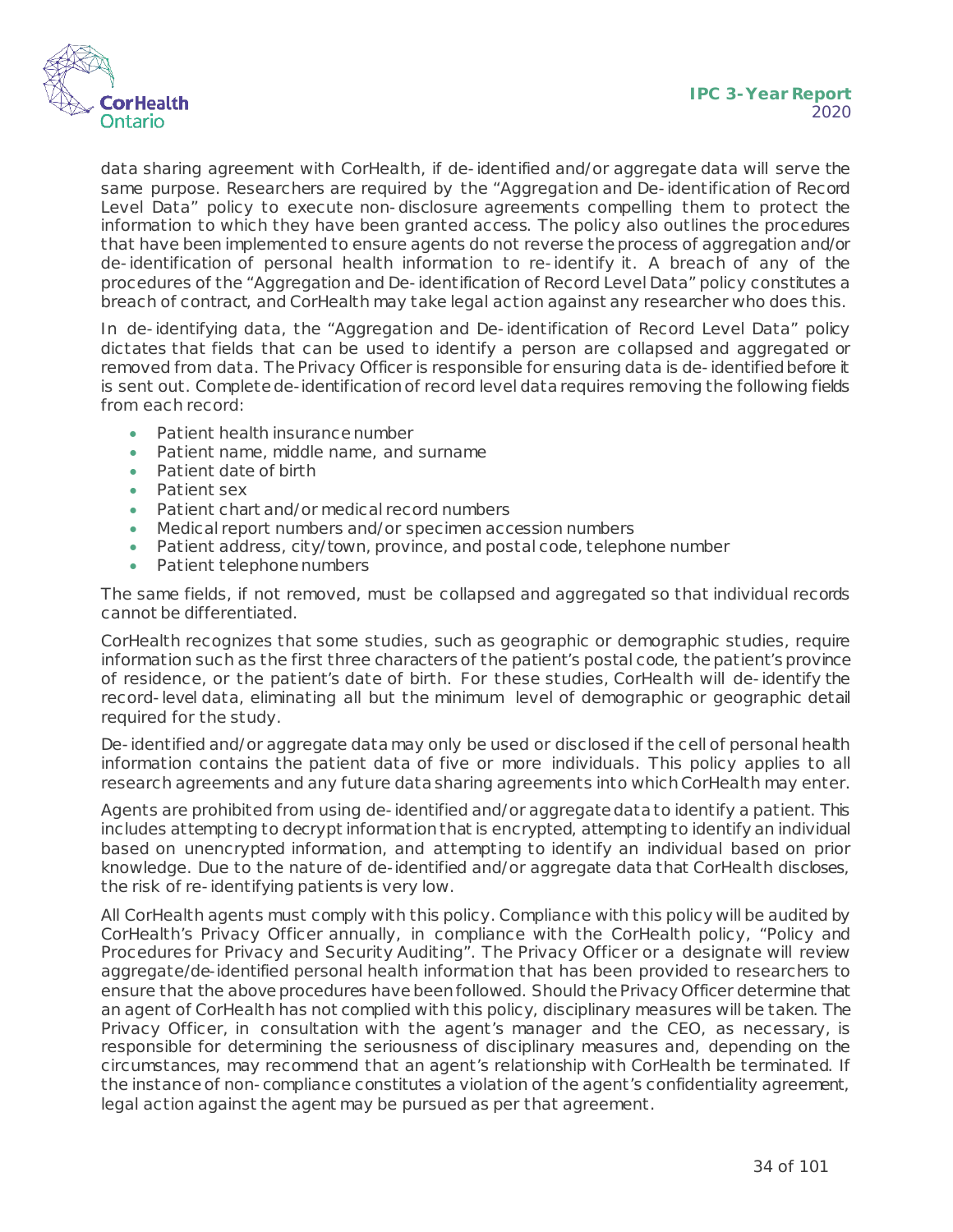

Should a CorHealth agent suspect a breach of this policy or its procedures (breach being defined in the CorHealth policy, "Information Security and Privacy Breach Management"), the agent has a duty (articulated in the CorHealth policy, "Information Security and Privacy Breach Management") to report such suspicions to the Privacy Officer as soon as possible. Failure to report a breach constitutes non-compliance with the CorHealth policy and may result in disciplinary action.

## <span id="page-34-0"></span>**3.25 Privacy Impact Assessment Policy and Procedures**

CorHealth has developed a policy for the ordering and conducting of Privacy Impact Assessments, "Privacy Impact Assessments". The policy states that privacy impact assessments must be conducted on existing and proposed data holdings involving personal health information, and whenever the implementation of a new or a change to an existing information system, technology or program involving personal health information is contemplated.

Privacy impact assessments must be conducted on proposed new data holdings involving personal health information or changes to existing information systems, technologies, or programs involving personal health information at the conceptual design stage and reviewed and amended, if necessary, during the detailed design and implementation stage.

For existing data holdings containing personal health information, privacy impact assessments must be conducted every three years at minimum. The assessments should be conducted in advance of the three-year review by the Information and Privacy Commissioner of Ontario. The Privacy Officer is responsible for establishing a three-year timetable and ensuring that the timetable is adhered to.

Privacy impact assessments are not required to be conducted on updates to user portals for the CorHealth data holdings, as long as the updates do not affect the storage or transfer or personal health information or rules regarding access to CorHealth's data holdings. The Privacy Officer is responsible for reviewing updates to the CorHealth Cardiac and Vascular Registry to ensure that these aspects are not affected by the updates.

Completed privacy impact assessments shall be reviewed by the Privacy Officer or a designate annually, as part of the Annual Review of the privacy and security program. Reviews of privacy impact assessments shall ensure that they continue to be accurate and continue to be consistent with CorHealth's information practices.

CorHealth's Privacy Officer is responsible for identifying when privacy impact assessments are required. This determination shall be made on the basis of the three-year timetable, ongoing monitoring of new CorHealth projects relating to data holdings containing personal health information and information systems relating to personal health information, and orders and advice from the Information and Privacy Commissioner of Ontario. The Privacy Officer is also responsible for ensuring that privacy impact assessments are conducted, completed, and reviewed in accordance with the policies and procedures. The Privacy Officer is furthermore the day-to-day authority for the management of the privacy and security program in respect of privacy impact assessments.

At a minimum, privacy impact assessments conducted by CorHealth are required to describe the following aspects of the data holding/information system in question:

- The data holding, information system, technology, or program at issue
- The nature and type of personal health information collected, used, or disclosed, or that is proposed to be collected, used, or disclosed
- The sources of the personal health information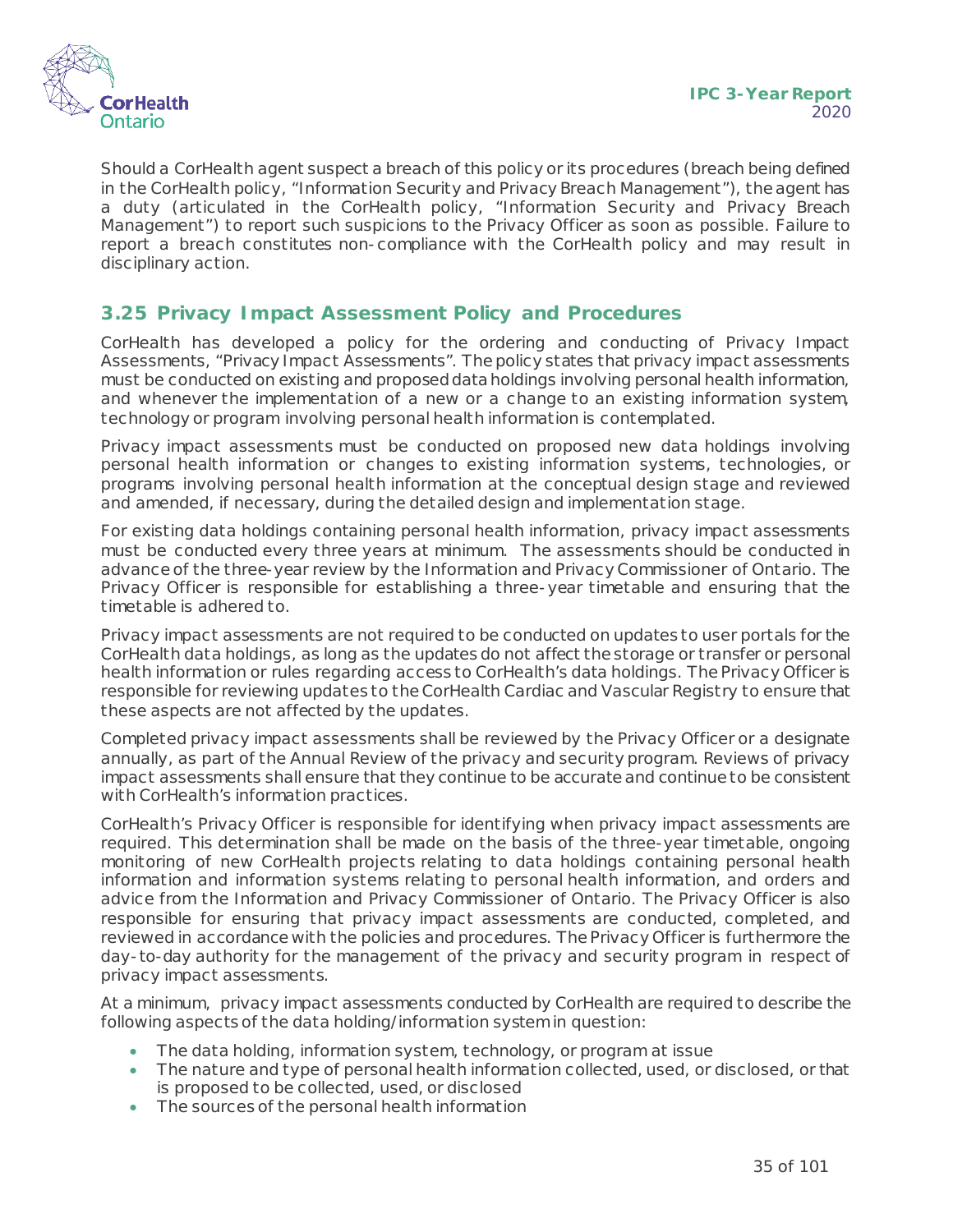



- The purposes for which the personal health information is collected, used, or disclosed, or is proposed to be collected, used, or disclosed
- The reason that the personal health information is required for the purposes identified
- The flows of the personal health information
- The statutory authority for each collection, use and disclosure of personal health information identified
- The limitations imposed on the collection, use and disclosure of the personal health information
- Whether or not the personal health information is or will be linked to other information
- The retention period for the records of personal health information
- The secure manner in which the records of personal health information are or will be retained, transferred, and disposed of
- The functionality for logging access, use, modification, and disclosure of the personal health information, and the functionality to audit logs for unauthorized use or disclosure
- The risks to the privacy of individuals whose personal health information is or will be part of the data holding, information system, technology, or program, and an assessment of the risks
- Recommendations to address, eliminate, or reduce the privacy risks identified
- The administrative, technical, and physical safeguards implemented or proposed to be implemented to protect the personal health information

The Privacy Officer is responsible for addressing the recommendations arising from privacy impact assessments. Amendments to CorHealth's privacy and security program may be completed in conjunction with CorHealth information technology, administrative, and data management staff when necessary. Recommendations arising from privacy impact assessments must be addressed within reasonable timeframes established by the Privacy Officer. The Privacy Officer is furthermore responsible for ensuring that recommendations have been implemented.

The implementation of recommendations shall be reviewed by the Privacy Officer along with the privacy impact assessments annually, as part of the Annual Review of the privacy and security program to ensure that all recommendations have been implemented or are being implemented as stipulated by the Privacy Officer.

The Privacy Officer shall maintain a log of privacy impact assessments that have been completed, that have been undertaken but not completed, and have not been undertaken.

All CorHealth agents must comply with this policy. Compliance with this policy will be audited by CorHealth's Privacy Officer annually (in compliance with the CorHealth policy, "Policy and Procedures for Privacy and Security Auditing"). Should the Privacy Officer determine that an agent of CorHealth has not complied with this policy, disciplinary measures will be taken. The Privacy Officer, in consultation with the agent's manager and the CEO, as necessary, is responsible for determining the seriousness of disciplinary measures and, depending on the circumstances, may recommend that an agent's relationship with CorHealth be terminated. If the instance of non-compliance constitutes a violation of the agent's confidentiality agreement, legal action against the agent may be pursued as per that agreement.

Should a CorHealth agent suspect a breach of this policy or its procedures (breach being defined in the CorHealth policy, "Information Security and Privacy Breach Management"), the agent has a duty (articulated in the CorHealth policy, "Information Security and Privacy Breach Management") to report such suspicions to the Privacy Officer as soon as possible. Failure to report a breach constitutes non-compliance with the CorHealth policy and may result in disciplinary action.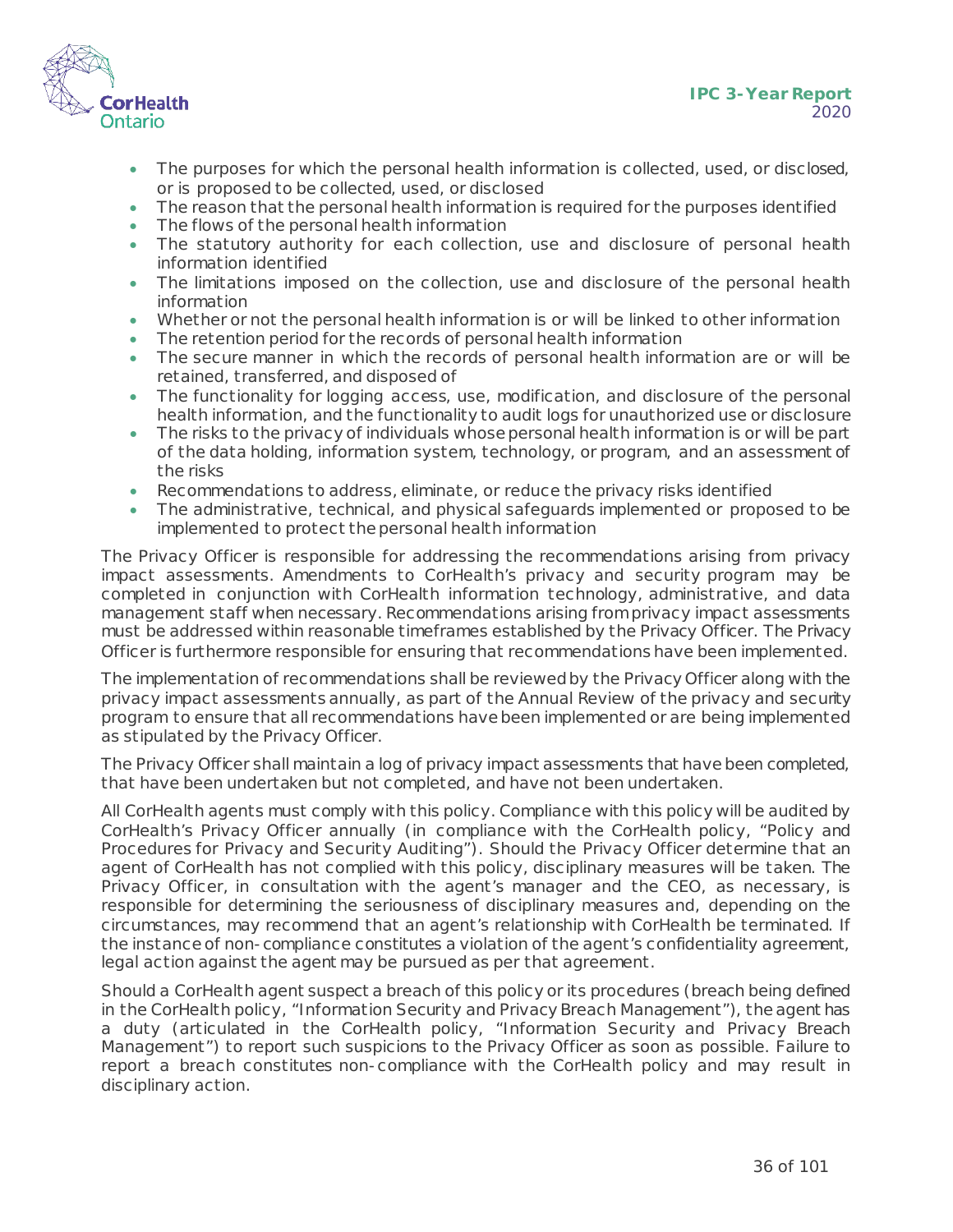

## **3.26 Log of Privacy Impact Assessments**

CorHealth maintains a log of privacy impact assessments that have been completed, and of privacy impact assessments that have been undertaken but that have not been completed. The log describes the:

- A description of the data holding, information system, technology, or program involving personal health information at issue
- The date that the privacy impact assessment was completed or is expected to be completed
- The agent (s) responsible for completing or ensuring the completion of the privacy impact assessment
- The recommendations arising from the privacy impact assessment
- The agent (s) responsible for addressing each recommendation
- The date that each recommendation was or is expected to be addressed
- The manner in which each recommendation was or is expected to be addressed

A separate section of the consolidated log of recommendations details the data holdings involving personal health information for which privacy impact assessments not been undertaken. For each such data holding, information system, technology, or program, the log sets out the reasons that a privacy impact assessment will not be undertaken and the agent(s) responsible for making this determination. Alternately, the log sets out the date that privacy impact assessments are expected to be completed for such data holdings, and the agent(s) responsible for completing or ensuring the completion of the privacy impact assessments.

## **3.27 Policy and Procedures in Respect of Privacy Audits**

CorHealth has developed and implemented a policy, "Policy and Procedures for Privacy and Security Auditing", that sets out the requirements for privacy and security auditing. This policy states that CorHealth conducts privacy audits to assess compliance with the privacy policies, procedures, and practices implemented by CorHealth, and audits of the agents permitted to access and use personal health information pursuant to the policy, "Limiting Agent Access to and Use of Personal Health Information". For each audit that is conducted, the policy sets out the purposes of the privacy and security audit, the nature and scope of the privacy audit, the agent responsible for the privacy audit, and the frequency and circumstances in which each privacy audit is required to be conducted. The Privacy Officer is responsible for the development and implementation of an auditing schedule.

Agents who are the subjects of privacy and security audits will be notified in writing at least one day in advance of the scheduled audit by the Privacy Officer and of the process for the audit.

For each type of privacy audit, the "Policy and Procedures for Privacy and Security Auditing" sets out the process to be followed in conducting the audit. Also included, is a discussion of the documentation that must be completed, provided, and/or executed in undertaking each privacy audit. The Privacy Officer is responsible for completing, providing, and/or executing the documentation. The documentation is a template that includes the following information at a minimum:

- Type of Privacy Audit
- Date Privacy Audit Completed
- Person responsible for completing Audit
- Recommendations arising from Audit
- Person responsible for addressing each recommendation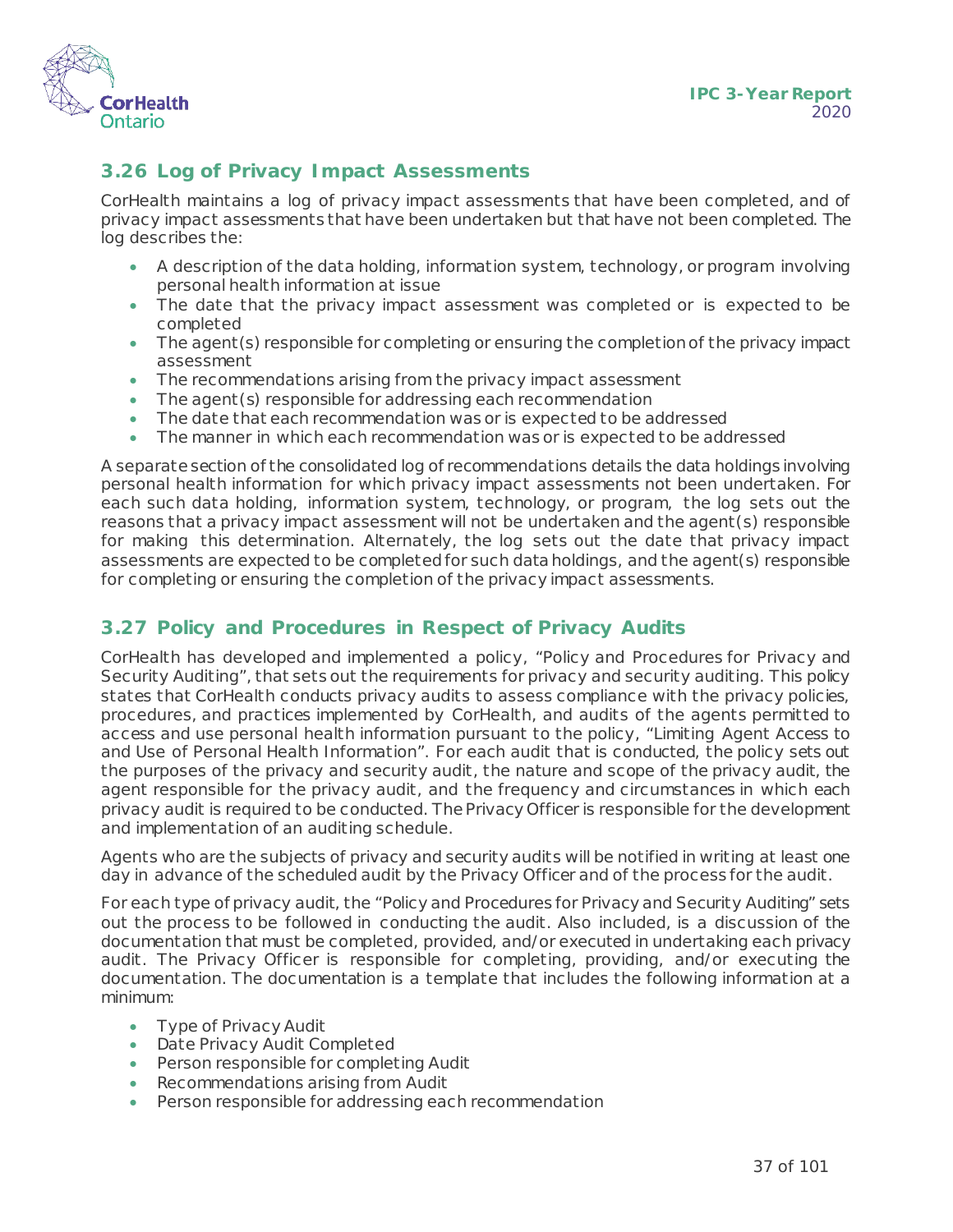

- Date each recommendation was addressed or expected to be addressed
- Manner that each recommendation was or is expected to be addressed

The Privacy Officer and the Director of IT have authority to manage the privacy and security program. The Privacy Officer is responsible for addressing recommendations arising from privacy audits, including the establishment of timelines to address the recommendations, and the monitoring of implementation of the recommendations. The Privacy Officer also identifies the nature of documentation that will be completed, provided, and/or executed at the conclusion of each privacy audit.

Any deficiencies in CorHealth's privacy and security program that are identified as a result of a privacy or security audit are communicated in writing to the Chief Executive Officer of CorHealth by the Privacy Officer, as quickly as is reasonably possible. The results of audits are communicated to CorHealth agents within about one week of the conclusion of the privacy or security audit in most circumstances.

A log of all privacy and security audits is maintained on the main CorHealth shared drive by the Privacy Officer. The Privacy Officer and the Director of IT ensure that the recommendations are implemented within one week of the final review of privacy and security audits unless the recommendation relates to CorHealth's operating environment. Recommendations for changes in CorHealth's operating environment will be implemented in accordance with a timeline set out by the Privacy Officer upon receipt of the recommendation.

Should an agent suspect a breach of the "Policy and Procedures for Privacy and Security Auditing" (breach being defined in the CorHealth policy, "Policy and Procedures for Privacy and Information Security Breach Management"), the agent has a duty (articulated in the CorHealth policy, "Policy and Procedures for Privacy and Information Security Breach Management") to report his/her suspicions to the Privacy Officer as soon as possible. Failure to report a breach or suspected breach constitutes non-compliance with the CorHealth policy and may result in disciplinary action.

## **3.28 Log of Privacy Audits**

As set out in the Policy and Procedures for Privacy and Security Auditing, CorHealth maintains a log of privacy audits that is updated every time an audit is conducted. The log includes the following information:

- Type of Privacy Audit
- Date Privacy Audit Completed
- Person responsible for completing Audit
- Recommendations arising from Audit
- Person responsible for addressing each recommendation
- Date each recommendation was addressed or expected to be addressed
- Manner that each recommendation was or is expected to be addressed

The log must be completed by the Privacy Officer and retained by the Privacy Officer on CorHealth's shared drive.

#### **3.29 Policy and Procedures for Privacy Breach and Information Security Breach Management**

In response to a recommendation made by the IPC during its review of CorHealth in 2008, CorHealth developed and implemented a new policy, "Information Security and Privacy Breach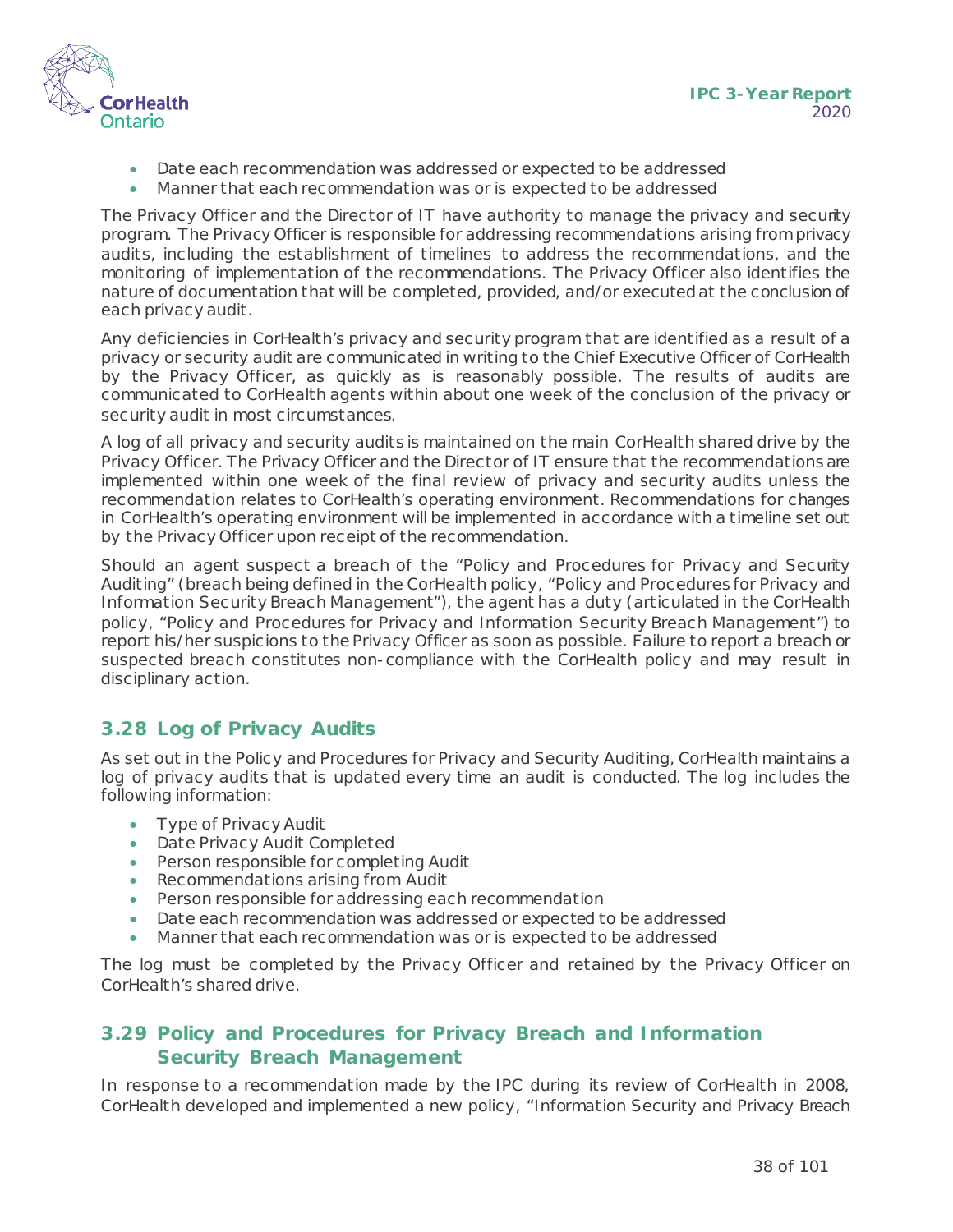

Management", for the identification, reporting, containment, notification, investigation, and remediation of privacy and information security breaches. This policy was developed by CorHealth's Privacy Officer in December 2009 and was implemented on April 1, 2010. The policy states that the same set of procedures are to be followed in the event of both privacy and information security breaches.

The "Information Security and Privacy Breach Management" policy defines a privacy breach as an incident in which at least one of the following criteria is met:

- Personal health information is lost, stolen, disclosed to those unauthorized, or subject to unauthorized copying, modification, or disposal
- Personal health information is used for unauthorized purposes
- The collection, use and disclosure of personal health information is not in compliance with PHIPA or its regulation
- Contravention of CorHealth's privacy policies, procedures, or practices
- Contravention of Data Sharing Agreements, Research Agreements, Confidentiality & Non-Disclosure Agreements, and Agreements with Third-Party Service Providers

The policy defines an information security breach as an incident in which any of CorHealth's security policies, procedures, and practices are contravened.

Upon discovering or suspecting a breach, agents must immediately notify the Privacy Officer in oral or written format, as set out in the "Information Security and Privacy Breach Management" policy. The nature of the information that must be provided upon notification and the contact information for the Privacy Officer are set out in the policy. This is a positive duty on CorHealth agents. The Privacy Officer is responsible for determining whether or not the suspected breach has in fact occurred, whether the breach constitutes a privacy breach or information security breach, and whether or not personal health information has been compromised. If the Privacy Officer determines that personal health information has been compromised, he/she is required by the "Information Security and Privacy Breach Management" policy to notify the CEO immediately.

The Privacy Officer is responsible for ensuring that the proper steps are taken, given the particular circumstances of the breach, to immediately contain, investigate, and document the breach. Documentation of the steps required to contain the breach are required to be included on the template for reporting the details of the breach and include a description of the step taken, the date and time, and the agent performing the step. The Privacy Officer is also responsible to ensure that no other personal health information has been compromised, to ensure that no further personal health information can be accessed via the same means, and that no copies of breached personal health information have been made. If the Privacy Officer finds that copies of personal health information have been made, he/she is responsible for retrieving and disposing of all copies in a secure manner and to obtain written confirmation that copies have been disposed of in a secure manner, including the time, date, and method of the disposal.

Once the breach has been contained, the Privacy Officer is responsible for reviewing the steps of containment to ensure that they have been effective. Documentation of the steps of the containment are required to be included on the template for reporting the details of the breach and include a description of the step taken, the date and time, and the agent performing the step.

The Privacy Officer is responsible for consulting with privacy and information security authorities at affected hospitals to ascertain risk and determine what action may be necessary. Written notice should be given to the affected health information custodian, or other organization at the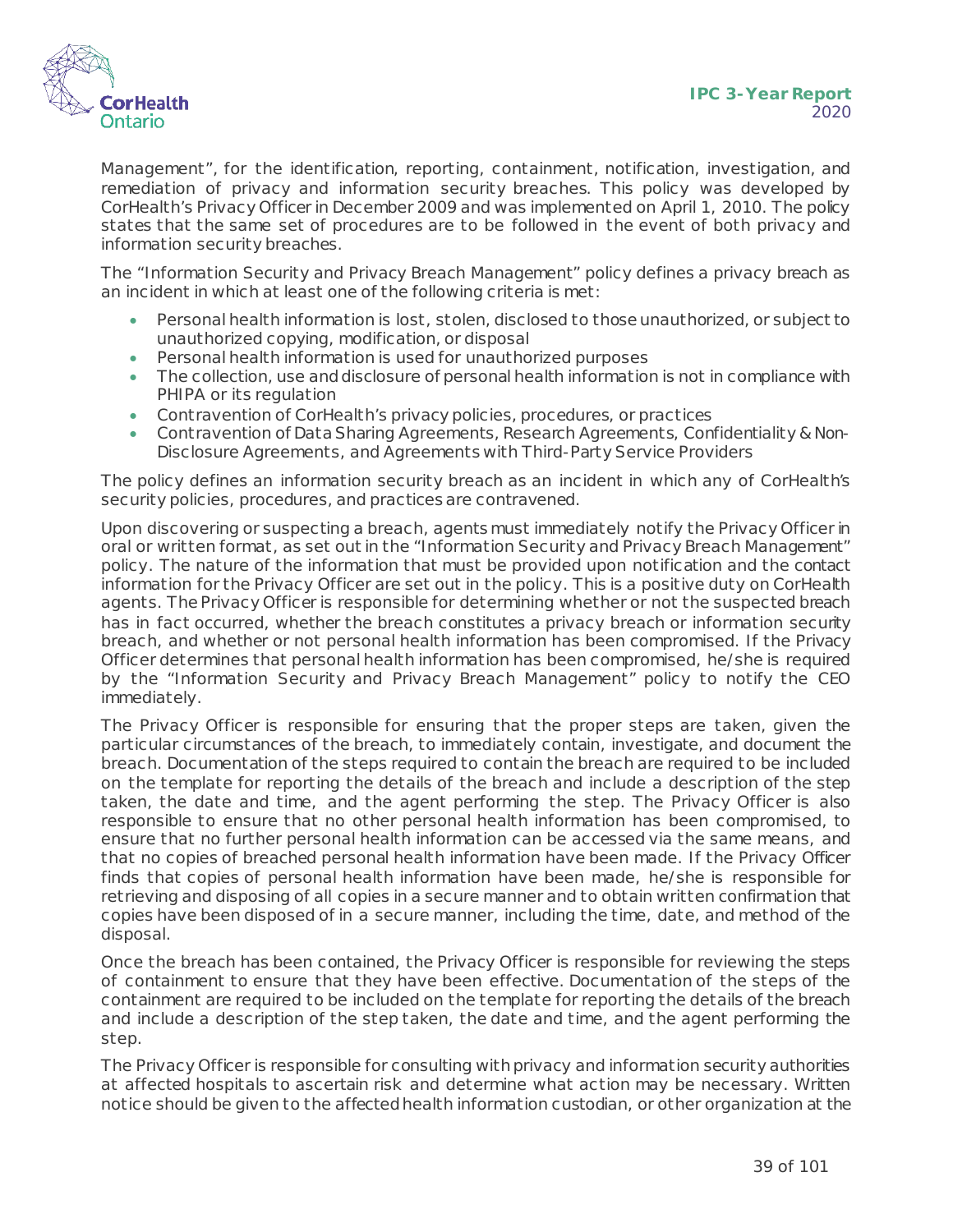

first reasonable opportunity. The Privacy Officer is required to contact affected hospitals and the health information custodians that provided the personal health information in order to have the health information custodians notify the individuals to whom the personal health information relates, when required pursuant to subsection 12(2) of PHIPA, as opposed to notifying these individuals directly. Additionally, the "Information Security and Privacy Breach Management" policy requires the relevant health information custodian to be advised of the extent of the privacy or information security breach, the nature of the personal health information at issue, the measures implemented to contain the privacy or information security breach, and further actions that will be undertaken with respect to the privacy or information security breach, including investigation and remediation.

The Privacy Officer must also take or recommend any remedial action required, and provide notice, where appropriate, to the hospital(s), the IPC (with reference to Guides such as the IPC's "What to do When Faced With a Privacy Breach: Guidelines for the Health Sector"), and the CEO, at first reasonable opportunity. Notice should include a description of the privacy or security breach, the measures implemented, and any further actions that will be undertaken.

The Privacy Officer is responsible for the investigation of the breach, including determining the nature, scope, and documentation of the investigation. According to the "Information Security and Privacy Breach Management" policy, the Privacy Officer's investigation may include interviews with agents or other individuals associated with the breach. Documentation of the steps of the investigation are required to be included on the template for reporting the details of the breach and include a description of the step taken and associated findings, the date and time, and the agent performing the step. The Privacy Officer is responsible for the findings of the investigation, including the recommendations arising from the investigation and the status of their implementation. Documentation of the recommendations, the date of implementation, and the agent responsible for implementation are required to be included on the template for reporting the details of the breach.

The Privacy Officer has developed a template for documenting and reporting the details of the breach to the CEO, at first reasonable opportunity, which includes the following information:

- Recipient (the CEO)
- Date sent to CEO
- Prepared by (CorHealth Privacy Officer)
- Tracking Number
- Incident classification:
	- o Privacy breach
	- o Information security breach
	- o Near miss
	- o Privacy practices not followed
- Resolution closure (indication y/n)
- Name, organization, and contact information of the individual reporting the suspected breach
- Date the suspected breach occurred
- Location of the suspected breach
- Names and roles of the individuals involved
- Type of information used/disclosed inappropriately
- Description of immediate steps to contain the incident
- Timeline of events
- Recommendations to prevent reoccurrence of breach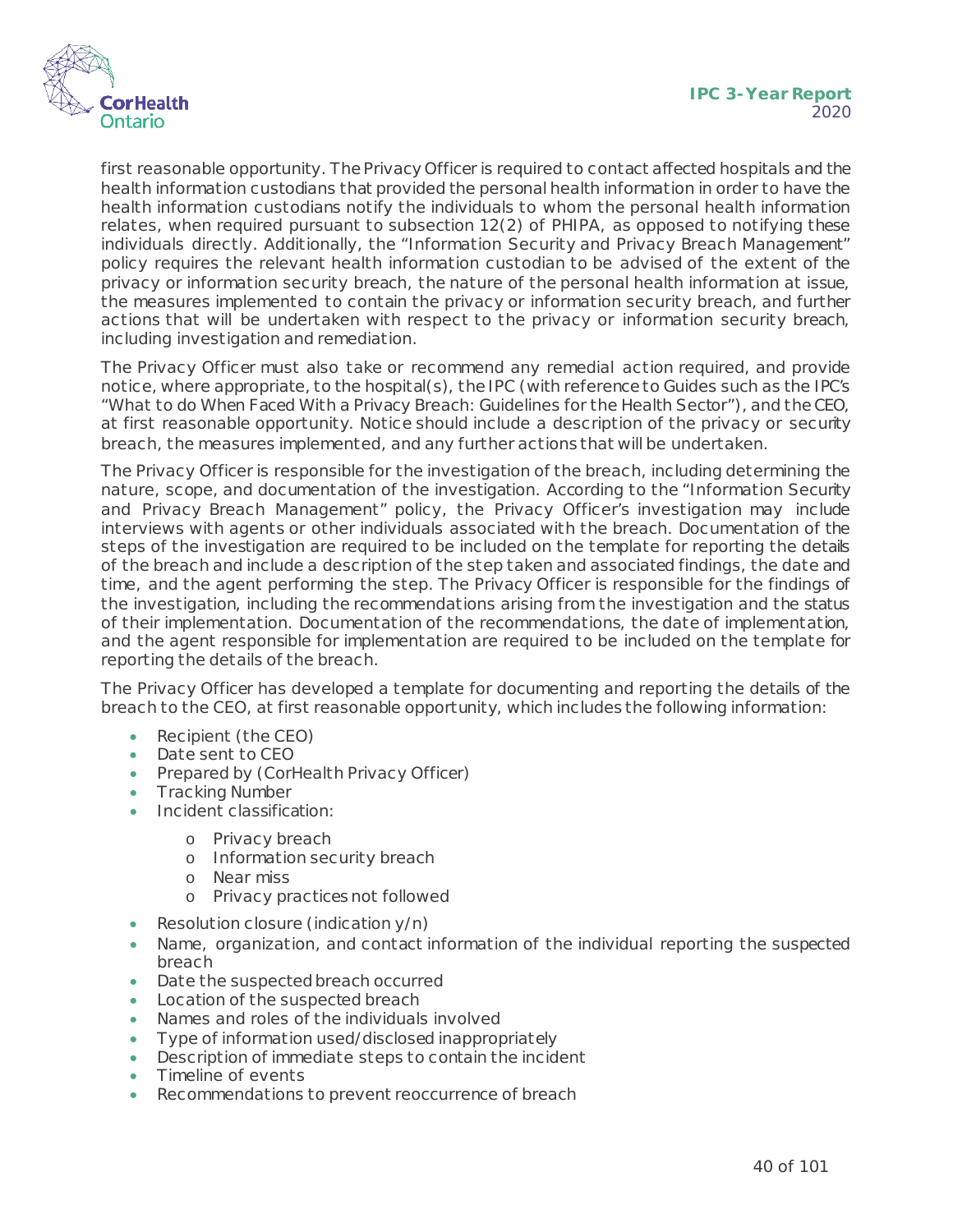

- Comments on resolution
- Date of resolution

As set out in the "Information Security and Privacy Breach Management" policy, CorHealth maintains a log of privacy breaches. The Privacy Officer is responsible for maintaining the log of privacy breaches.

Recommendations made in these reports are compiled with other recommendations in CorHealth's consolidated log of recommendations. The consolidated log of recommendations is maintained by the Privacy Officer. The policy sets out the manner and format in which the findings of the investigation of the privacy breach are communicated. The Privacy Officer is responsible for setting a timeline for the completion of the recommendations made as the result of the investigation of a privacy or information security breach and the implementation of those recommendations.

The policy addresses whether the process to be followed in identifying, reporting, containing, notifying, investigating, and remediating a privacy breach is different where the breach is both a privacy breach or suspected privacy breach, as well as an information security breach or suspected information security breach.

All CorHealth agents must comply with this policy. Compliance with this policy will be audited by CorHealth's Privacy Officer annually, in compliance with the CorHealth policy, "Policy and Procedures for Privacy and Security Auditing". CorHealth has information security audit practices that can identify cases in which personal health information has been compromised within the CorHealth network. Additionally, CorHealth's Privacy Officer audits the CorHealth shared hard drive for evidence of unauthorized personal health information on at least an annual basis. Should the Privacy Officer determine that an agent of CorHealth has not complied with this policy, disciplinary measures will be taken. The Privacy Officer is responsible for determining the seriousness of disciplinary measures and depending on the circumstances may recommend that an agent's relationship with CorHealth be terminated. If the instance of non-compliance constitutes a violation of the agent's confidentiality agreement, legal action against the agent may be pursued as per that agreement.

Should a CorHealth agent suspect a breach of this policy or its procedures (breach being defined in the CorHealth policy, "Information Security and Privacy Breach Management"), the agent has a duty (articulated in the CorHealth policy, "Information Security and Privacy Breach Management") to report such suspicions to the Privacy Officer as soon as possible. Failure to report a breach constitutes non-compliance with the CorHealth policy and may result in disciplinary action.

## **3.30 Log of Privacy Breaches**

As set out in the "Information Security and Privacy Breach Management" policy, CorHealth maintains a log of privacy breaches. The Privacy Officer is responsible for maintaining the log of privacy breaches. The following information is recorded using a template developed by the Privacy Officer:

- The date of the privacy breach
- The date that the privacy breach was identified or suspected
- Whether the privacy breach was internal or external
- The nature of the personal health information that was the subject matter of the privacy breach and the nature and extent of the privacy breach
- The date that the privacy breach was contained and the nature of the containment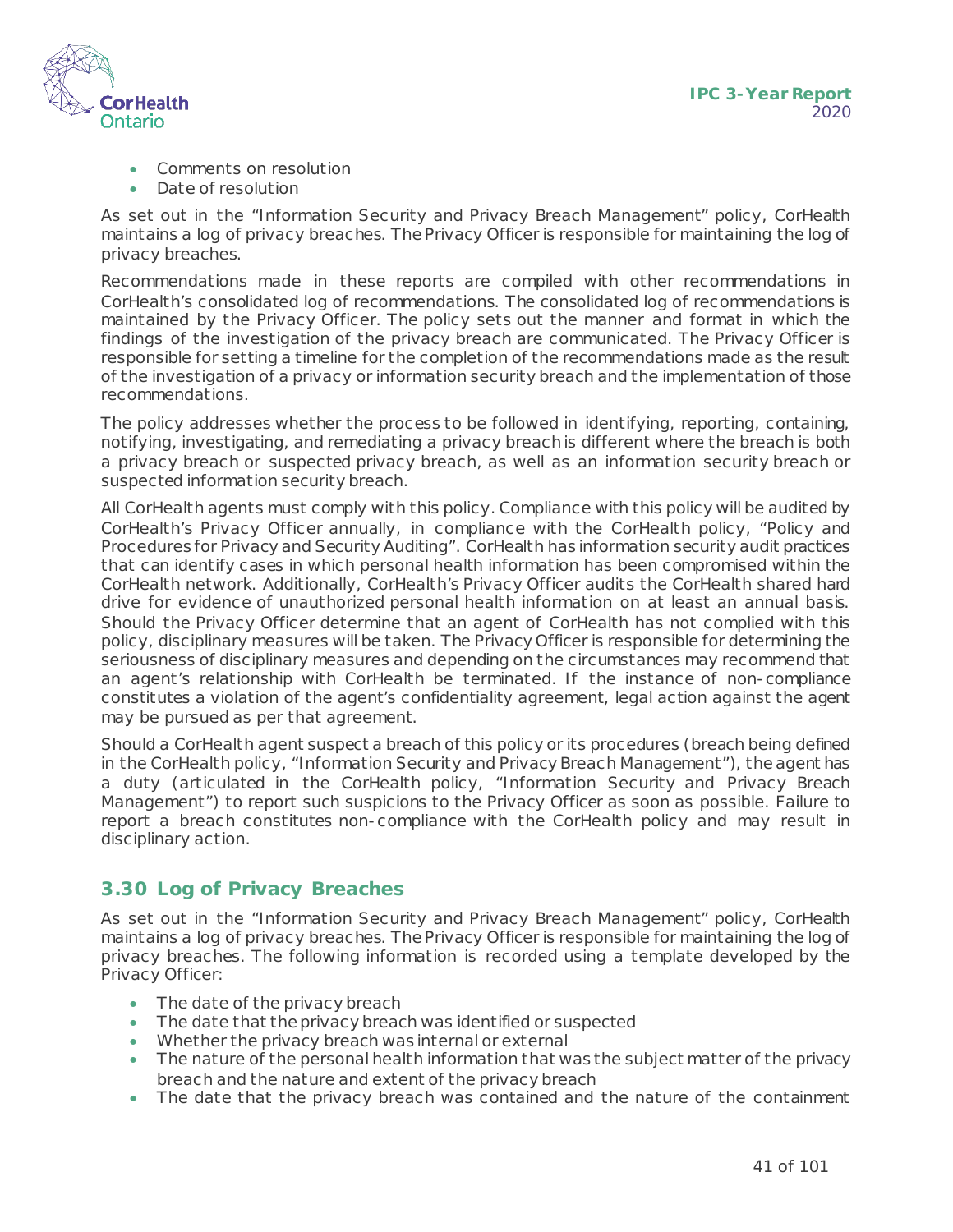

**IPC 3-Year Report** 2020

measures

- The date that the health information custodian or other organization that disclosed the personal health information to CorHealth was notified
- The date that the investigation of the privacy breach was completed
- The agent(s) responsible for conducting the investigation
- The recommendations arising from the investigation
- The agent (s) responsible for addressing each recommendation
- The date each recommendation was or is expected to be addressed
- The manner in which each recommendation was or is expected to be addressed

#### **3.31 Policy and Procedures for Privacy Complaints and Privacy Inquiries**

In response to a recommendation made by the IPC during its review of CorHealth in 2008, CorHealth revised its policy on receiving, documenting, tracking, investigating, remediating, and responding to privacy inquiries and complaints made by individuals. The policy, "Privacy Inquiries and Complaints", articulates CorHealth's commitment to remain open to the questions and concerns of the public . It was developed by CorHealth's Privacy Officer in July 2008 and took effect in November 2008.

Under the "Privacy Inquiries and Complaints" policy, "Complaints" are defined as "concerns or complaints relating to the privacy policies, procedures, and practices implemented by the prescribed person, and related to the compliance of the prescribed person with PHIPA and its regulation". The policy defines "Inquiries" as "inquiries relating to the privacy policies, procedures, and practices implemented by the prescribed person, and related to the compliance of the prescribed person with PHIPA and its regulation".

The policy requires CorHealth to receive and respond to complaints, inquiries, and comments made by any individual. The policy, which is publicly available on CorHealth's website, provides that these communications should be directed to the Privacy Officer, and provides contact information for CorHealth's provincial office, CorHealth's Privacy Officer, and the office of the IPC. Contact information for CorHealth's Privacy Officer is also included in brochures given to participating hospitals.

The "Privacy Inquiries and Complaints" policy states that individuals who have complaints or inquiries relating to CorHealth's compliance with PHIPA and its regulation may be able to direct those complaints or inquiries to the IPC.

CorHealth's policy on privacy inquiries and complaints sets out that the Privacy Officer is responsible for receiving communications from the public relating to privacy and lists the documentation that must be completed, provided, and/or executed by the individual making a complaint or inquiry, the content required, and the nature of the information that will be requested from the individual.

All privacy complaints will be investigated. If a breach of CorHealth's privacy and security policies, procedures, and practices is alleged, the Privacy Officer must determine whether there has been a breach of the privacy and security policies, procedures, and practices. If a privacy breach has been identified it will be dealt with according the policy, "Information Security and Privacy Breach Management". The policy sets out the processes and the time frame within which the Privacy Officer must make their determinations in regard to investigation of a complaint or inquiry, in addressing the recommendations, if any, arising from these processes, in communicating the findings, the documentation that must be completed, provided, and/or executed, and the required content of the documentation.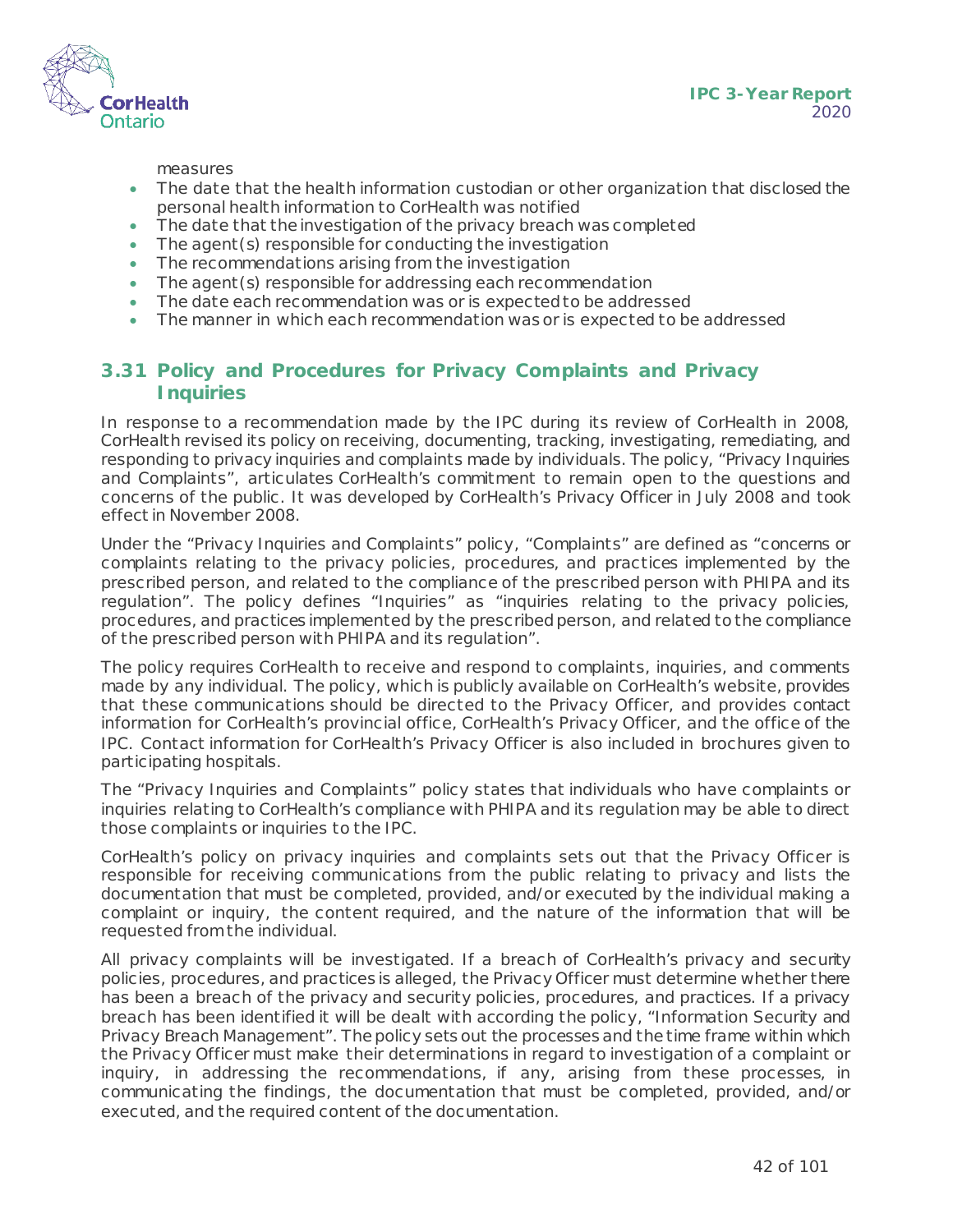

The Privacy Officer is responsible for providing a letter to the individual who made the complaint, acknowledging receipt of the complaint, advising that an investigation will be undertaken, explaining the investigation procedure, setting out the time frame for completing the investigation, and identifying the nature of the documentation that will be provided to the individual following the investigation.

The individual who made the privacy complaint will be notified in writing of the nature and findings of the investigation and of the measures taken, if any, in response to the complaint. The individual will be advised that he or she may make a complaint to the IPC and provided contact information for the IPC.

All inquiries and complaints will be responded to, in writing, even if it is determined that the inquiry or complaint is without validity (i.e., the inquiry or complaint does not pertain to CorHealth's privacy and security program and practices). In such cases, the Privacy Officer will provide a letter to the individual, who made the complaint, acknowledging receipt of the complaint, providing a response, advising that an investigation will not be undertaken, advising that the individual may make a complaint to the IPC, and providing contact information for the IPC. The Privacy Officer will also provide any other affected organizations, such as health information custodians, with a letter outlining the complaint at the first reasonable opportunity.

As set out the in policy, "Privacy Inquiries and Complaints", all complaints and inquiries will be tracked using the "Privacy Complaints Template". The Privacy Officer will maintain a log of privacy inquiries and complaints which indicates whether or not recommendations arising from the investigation of privacy complaints are addressed within the specified timelines, where documentation relating to the receipt, investigation, notification, and remediation of privacy complaints will be retained, and the agent responsible for retaining this documentation.

All CorHealth agents must comply with this policy. Compliance with this policy will be audited by CorHealth's Privacy Officer annually, in compliance with the CorHealth policy, "Policy and Procedures for Privacy and Security Auditing". Audits of this policy involve the Privacy Officer's review of completed and ongoing investigations of legitimate complaints. Should the Privacy Officer determine that an agent of CorHealth has not complied with this policy, disciplinary measures will be taken. The Privacy Officer, in consultation with agent's manager and the CEO, as necessary, is responsible for determining the seriousness of disciplinary measures and depending on the circumstances may recommend that an agent's relationship with CorHealth be terminated. If the instance of non-compliance constitutes a violation of the agent's confidentiality agreement, legal action against the agent may be pursued as per that agreement.

Should a CorHealth agent suspect a breach of this policy or its procedures (breach being defined in the CorHealth policy, "Information Security and Privacy Breach Management"), the agent has a duty (articulated in the CorHealth policy, "Information Security and Privacy Breach Management") to report their suspicions to the Privacy Officer as soon as possible. Failure to report a breach constitutes non-compliance with the CorHealth policy and may result in disciplinary action.

## **3.32 Log of Privacy Complaints**

As mentioned above, the Privacy Officer is responsible for maintaining and updating CorHealth's log of privacy complaints. The log includes the following information:

- The date that the privacy complaint was received and the nature of the privacy complaint
- The determination as to whether the privacy complaint will be investigated and the date that the determination was made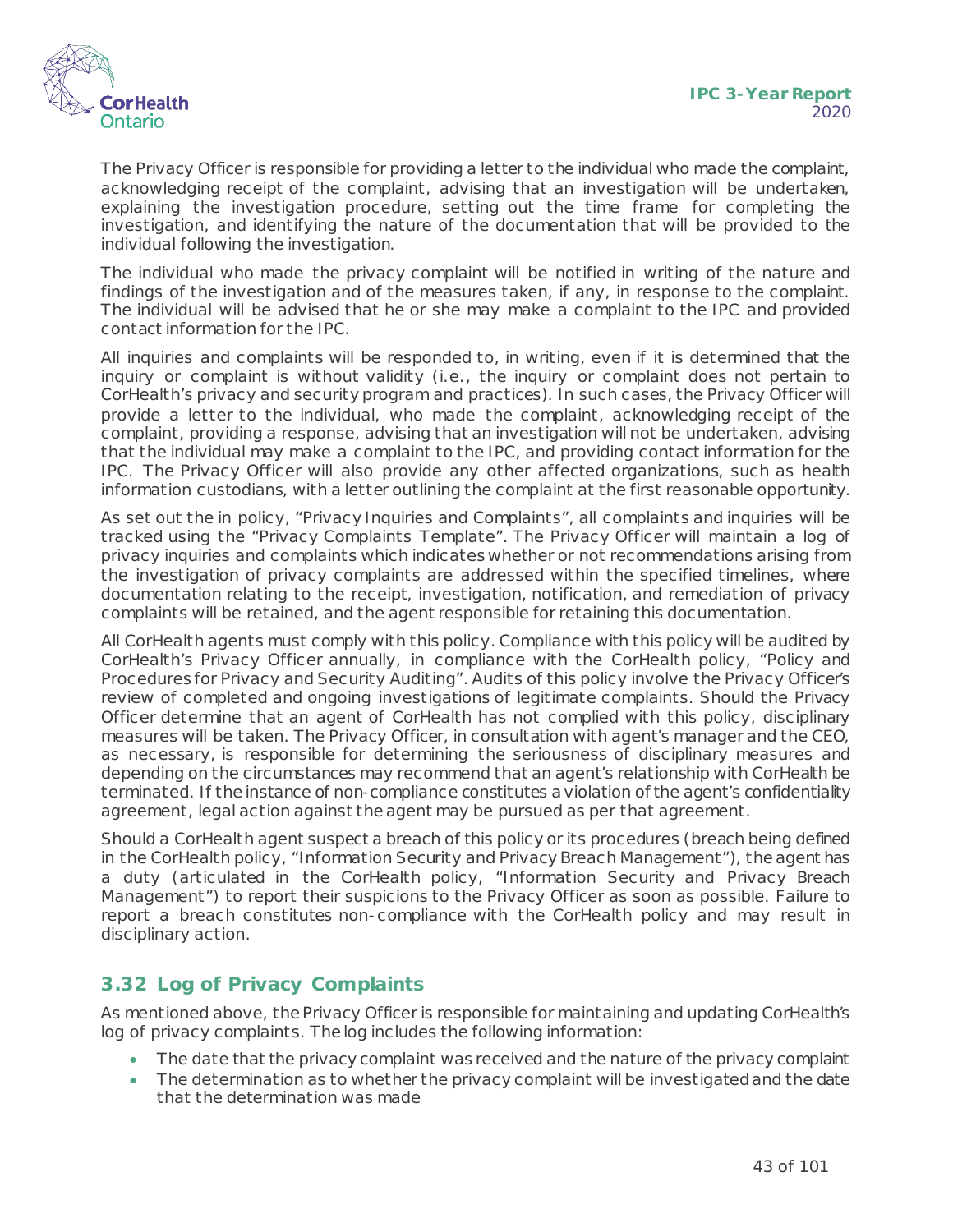

**IPC 3-Year Report** 2020

- The date that the individual making the complaint was advised that the complaint will not be investigated and was provided a response to the complaint
- The date that the individual making the complaint was advised that the complaint will be investigated
- The agent (s) responsible for conducting the investigation
- The dates that the investigation was commenced and completed
- The recommendations arising from the investigation
- The agent (s) responsible for addressing each recommendation
- The date each recommendation was or is expected to be addressed
- The manner in which each recommendation was or is expected to be addressed
- The date that the individual making the privacy complaint was advised of the findings of the investigation and the measures taken, if any, in response to the privacy complaint

To date, CorHealth has not received any privacy complaints.

#### **3.33 Policy and Procedures for Privacy Inquiries**

CorHealth has consolidated its policies on privacy complaints and privacy inquiries. The Privacy Officer follows the same procedures when responding to a public inquiry, as he/she does when responding to a complaint from the public , with some additional procedures being followed for privacy complaints as noted.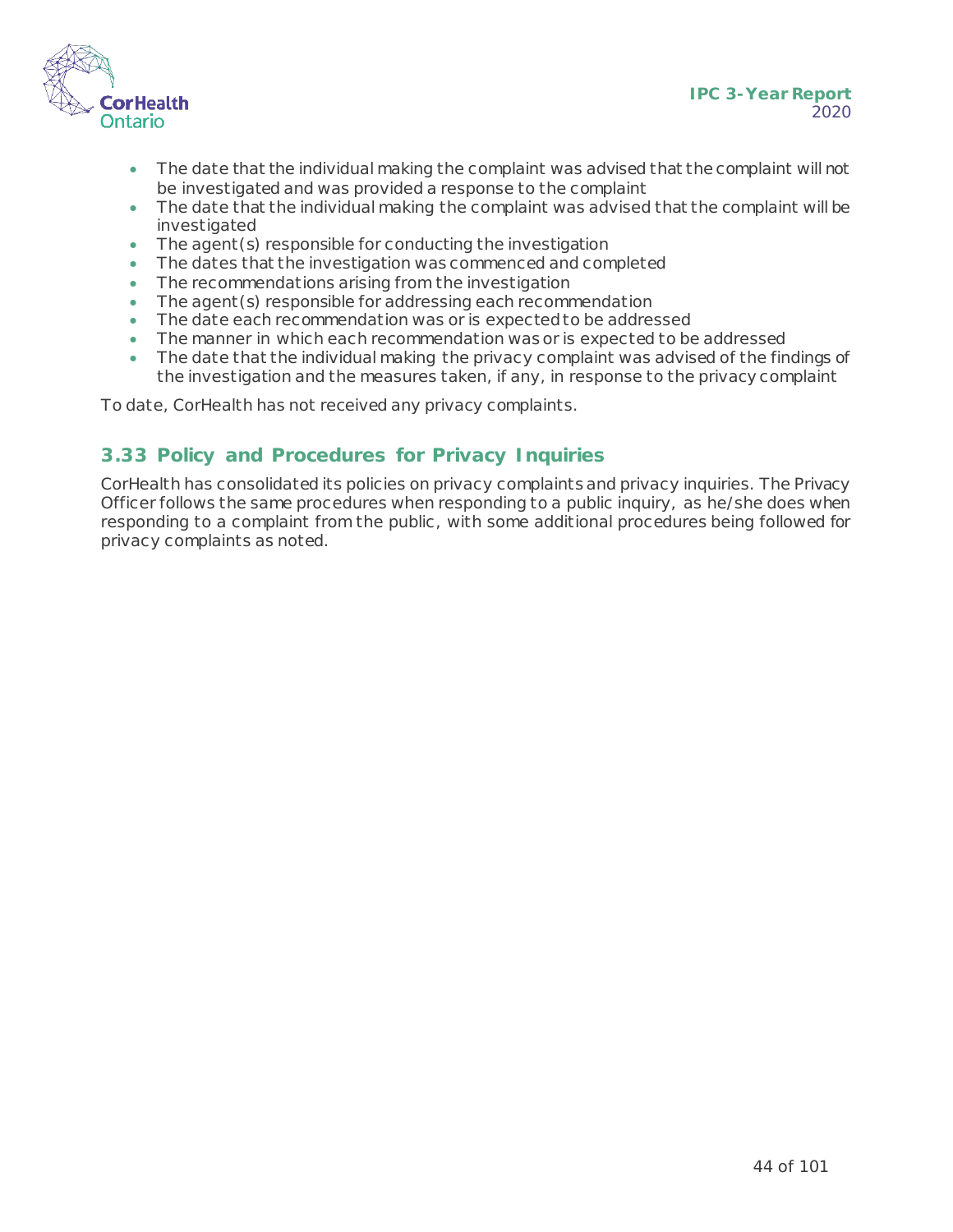

# **4 Security Documentation (PART 2)**

The following describes CorHealth's policies and procedures in relation to its security policy and procedures.

> **Note:** As a general matter, in relation to all CorHealth policies, its agents are required to sign agreements stating that they understand and will uphold CorHealth's policies at the outset of their relationship with CorHealth and annually thereafter. Should an agent discover or suspect a breach of a policy, CorHealth's policy on privacy and security breaches ("Information Security and Privacy Breach Management") imposes a duty on them to report the breach to CorHealth's Privacy Officer. Disciplinary guidelines for privacy breaches are set out in the CorHealth policy, "Policy and Procedures for Discipline and Corrective Action". If it is determined that there has been a breach of the Confidentiality & Non-Disclosure Agreement signed by agents, CorHealth may seek legal action against the agent(s) responsible.

## **4.1 Information Security Policy**

The "Protection of Personal Health Information" policy sets out that CorHealth must have a credible program to continually assess and respond to threats and risks to the data holdings containing personal health information in CorHealth's custody, and to assess and verify the effectiveness of its security program. This comprehensive security program is designed to protect personal health information in CorHealth's custody against theft, loss, and unauthorized use or disclosure, and to ensure that the records of personal health information are protected against unauthorized copying, modification, or disposal. This policy establishes and documents a methodology for identifying, assessing, and remediating threats and risks, and for prioritizing all threats and risks identified for remedial action. This program is directed by the Privacy Officer, who is responsible for reviewing and amending all security policies. The Privacy Officer is also responsible for overseeing security training and communicating any changes to policies. CorHealth's security policy requires the security program to employ physical, technical, and administrative safeguards that are consistent with established industry standards and practices to maintain the integrity of personal health information. The Privacy Officer is responsible for implementing, monitoring, and reviewing CorHealth's security program.

CorHealth's security program includes:

- A framework for the governance of CorHealth's security program
- Policies and procedures for the administration of training to CorHealth agents
- Policies and procedures for the ongoing review of the security policies, procedures and practices implemented
- Policies and procedures for ensuring the physical security of the premises
- Policies and procedures for the secure retention, transfer, and disposal of records of personal health information, including policies and procedures related to mobile devices, remote access, and security of data at rest
- Policies and procedures to establish user access controls, including user access management, network access controls, operating system access controls, and application, and information access controls
- The maintenance and review of system control and audit logs and security audits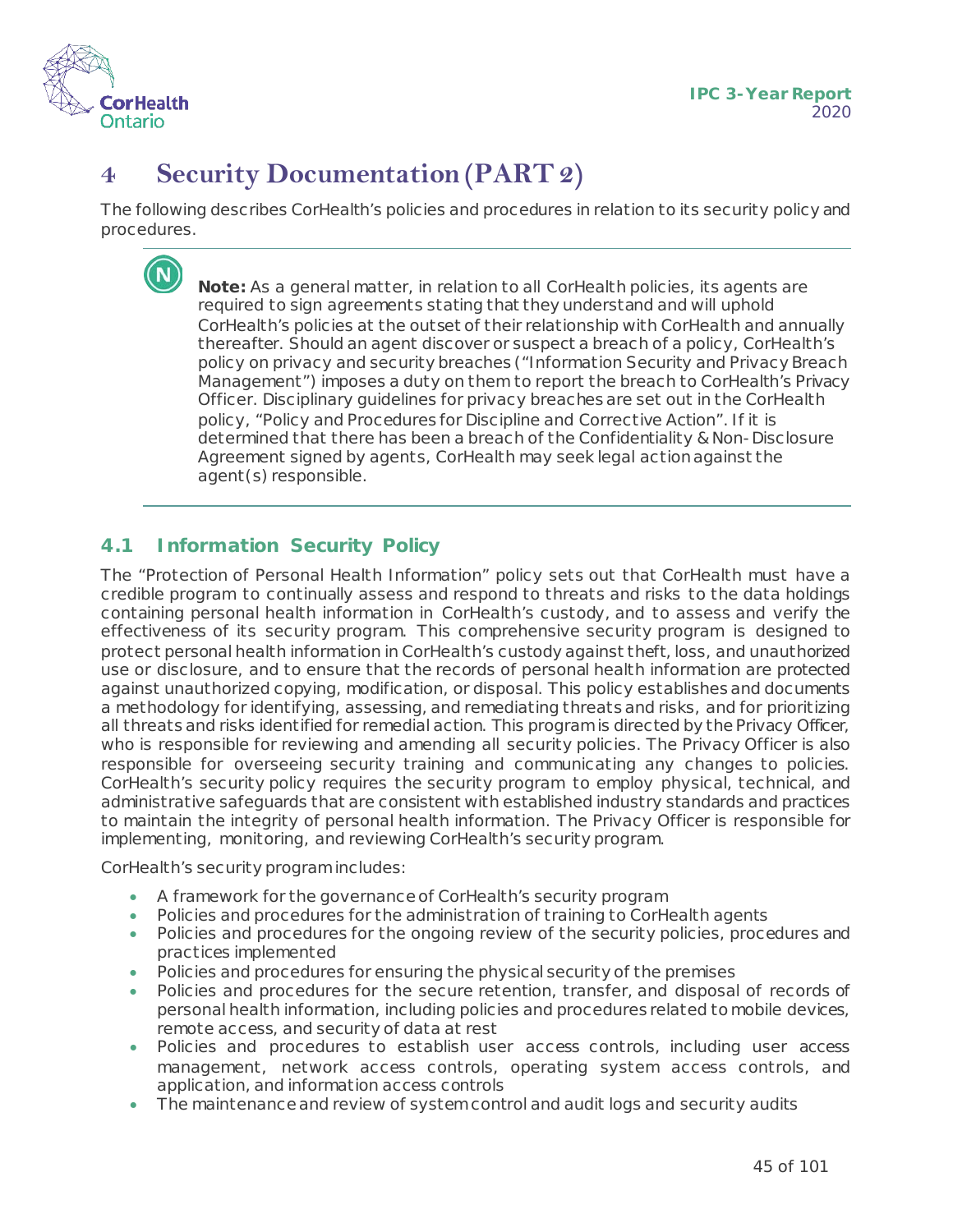

- Policies and procedures for network security management and practices for patch management and change management
- Policies and procedures related to the acceptable use of information technology
- Provisions for back-up and recovery
- Policies and procedures for information security breach management
- Policies and procedures to establish protection against malicious and mobile code

Being a small organization with limited staff, and only two data holdings containing personal health information, CorHealth has not found it necessary to develop formal policies for information systems acquisition, development, and maintenance including the security requirements of information systems, correct processing in applications, cryptographic controls, security of system files, security in development, supports procedures, technical vulnerability management, and threat risk assessments. CorHealth has an information technology team, that the Privacy Officer can call on regarding the software or operating environment used by CorHealth and the protection of personal health information in CorHealth's custody. Additionally, CorHealth has not found it necessary to develop formal policies for business requirements or user responsibilities, for the reasons stated above. However, while there are no formal policies related to business requirements and user responsibilities, it is CorHealth's practice to utilize industry best practices.

As required by the policy, "Protection of Personal Health Information", CorHealth has ordered both organization-wide and appropriate project specific threat risk assessments to be conducted by third-party experts, to identify and minimize vulnerabilities, and increase overall security. The last such assessment was conducted in 2017.

CorHealth has technical measures in place to protect its network infrastructure and maintain the integrity of the personal health information in its custody. These include:

- An authenticated, secure network for transferring and accessing all CorHealth information
- The encryption of all personal health information being transferred to or from the CorHealth network
- Workstations are encrypted and password protected for all CorHealth staff
- A system-wide rule for password-protected screensavers to be activated after five minutes of user activity
- Zoning network principles including a segregated public Wi-Fi network, Operation Zone, and Restricted Zone for servers and infrastructure
- Self-updating anti-virus and anti-spam software installed on all staff workstations
- The implementation of firewalls to block unauthorized intrusions to CorHealth's network and the use of network intrusion detection software to identify any unauthorized access to the CorHealth network.

The policies associated with CorHealth's security program are subject to regular audits as set out in the policy, "Policy and Procedures for Privacy and Security Auditing". For each policy, "Policy and Procedures for Privacy and Security Auditing" sets out the frequency and nature of the audit, while identifying the agent responsible for carrying out the audit.

All CorHealth agents must comply with the "Information Security" policy. Compliance with this policy will be audited by CorHealth's Privacy Officer annually, in compliance with the CorHealth policy, "Policy and Procedures for Privacy and Security Auditing". The Privacy Officer or a designate will, annually, review the logs described above. Should the Privacy Officer determine that an agent of CorHealth has not complied with this policy, disciplinary measures will be taken. The Privacy Officer, in consultation with the agent's manager and the CEO, as necessary, is responsible for determining the seriousness of disciplinary measures and depending on the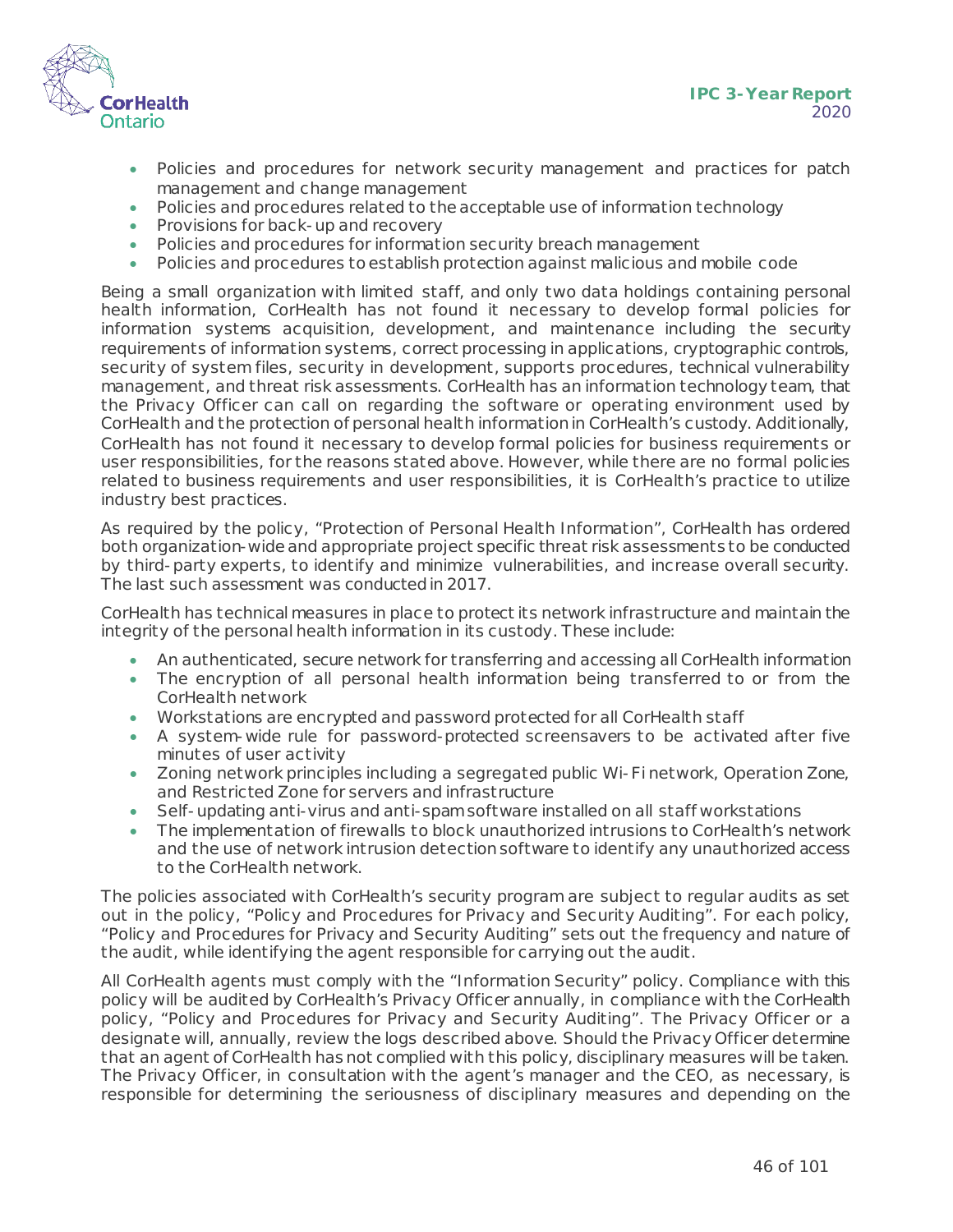

circumstances may recommend that an agent's relationship with CorHealth be terminated. If the instance of non-compliance constitutes a violation of the agent's confidentiality agreement, legal action against the agent may be pursued as per that agreement.

Should a CorHealth agent suspect a breach of this policy or its procedures (breach being defined in the CorHealth policy, "Information Security and Privacy Breach Management"), the agent has a duty (articulated in the CorHealth policy, "Information Security and Privacy Breach Management") to report such suspicions to the Privacy Officer as soon as possible. Failure to report a breach constitutes non-compliance with the CorHealth policy and may result in disciplinary action.

#### **4.2 Policy and Procedures for Ongoing Review of Security Policies, Procedures, and Practices**

A policy and associated procedures ("Annual Review of Privacy and Security Policies and Procedures") have been developed and implemented for the ongoing review of the security policies, procedures and practices put in place by CorHealth. The purpose of the review is to determine whether amendments or new security policies, procedures, and practices are required.

As mentioned above, CorHealth's policy on the review of its security policies has been combined with its policy on review of its privacy policies. The "Annual Review of Privacy and Security Policies and Procedures" requires the Privacy Officer to review privacy and security policies and practices at the beginning of each fiscal year or as otherwise directed by the IPC. The Privacy Officer is required to ensure that CorHealth policy reflects advancements in technology and in industry practices, and to implement initiatives set out by the IPC or changes to relevant laws (i.e. PHIPA and its Regulation). In the event that the law is changed or the IPC issues new orders, guidelines, factsheets, or best practices, the Privacy Officer is required to review and make appropriate changes to policy as soon as is reasonably possible, before the scheduled annual review. Policy reviews are made with respect to recommendations made by the IPC, in privacy impact assessments, privacy and security audits, and in reports arising from complaints, or privacy or information security breaches. In the review process, CorHealth's Privacy Officer also considers the degree to which existing policies have been successfully implemented and the level of consistency among policies and may make recommendations in these regards.

During the reviews of the security policies, procedures, and practices that have occurred since the last 3-year review by the IPC, the Privacy Officer has made only a small number of amendments that are detailed in [Section 7 Privacy and Security Indicators \(PART 5\)](#page-82-0) of this document.

Under the "Annual Review of Privacy and Security Policies and Procedures" policy, CorHealth's Privacy Officer is responsible for the communication of new or amended policies to the public and to CorHealth agents in written and/or electronic format. The Privacy Officer reviews on an annual basis the manner of communication. The policy also identifies the agents responsible and the procedure that must be followed in obtaining approval of any amended or newly developed security policies, procedures, and practices.

The CEO is ultimately responsible for ensuring that all CorHealth agents comply with "Annual Review of Privacy and Security Policies and Procedures". The Privacy Officer undertakes the dayto-day responsibility for this task.

CorHealth audits the "Annual Review of Privacy and Security Policies and Procedures" in accordance with the procedures set out in its privacy and security audit policy, "Policy and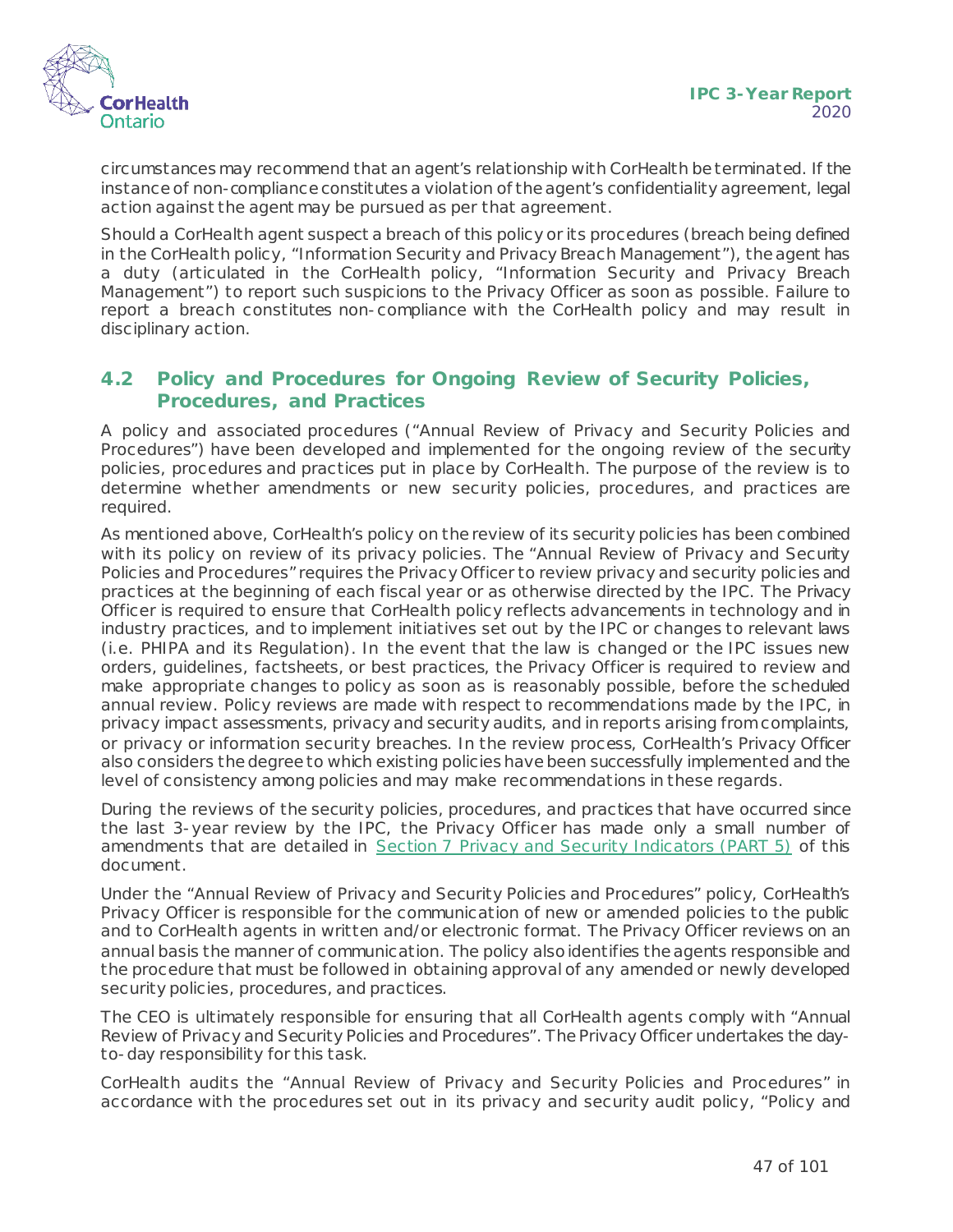

Procedures for Privacy and Security Auditing". The Privacy Officer is responsible for auditing to ensure compliance with the policy and its procedures annually.

All CorHealth agents must comply with this policy. Compliance with this policy will be audited by CorHealth's Privacy Officer or her/his designate annually (in compliance with the CorHealth policy, "Policy and Procedures for Privacy and Security Auditing"). The auditor shall review the completed "Form for Formal Review of Privacy and Security Policies and Procedures" to ensure that the review has been properly conducted and that the recommendations have been properly logged. Should it be determined that an agent of CorHealth has not complied with this policy, disciplinary measures will be taken. The Privacy Officer is responsible for determining the seriousness of disciplinary measures and, depending on the circumstances, may recommend that an agent's relationship with CorHealth be terminated. If the instance of non-compliance constitutes a violation of the agent's confidentiality agreement, legal action against the agent may be pursued as per that agreement.

Should a CorHealth agent suspect a breach of this policy or its procedures (breach being defined in the CorHealth policy, "Information Security and Privacy Breach Management"), the agent has a duty (articulated in the CorHealth policy, "Information Security and Privacy Breach Management") to report such suspicions to the Privacy Officer as soon as possible. Failure to report a breach constitutes non-compliance with the CorHealth policy and may result in disciplinary action.

## **4.3 Policy and Procedures for Ensuring Physical Security of Personal Health Information**

CorHealth has developed the policy, "Physical Security", addressing the physical safeguards to protect personal health information against loss, theft, unauthorized use or disclosure, and unauthorized copying, modification, or disposal. CorHealth's safeguards include:

- Tracked card access which divides the facility into varying levels of security with each successive level being more secure and restricted to fewer individuals
- Access to the server room (where personal health information is retained on database servers) requires that individuals successfully pass through multiple levels of security

#### **4.3.1 Policy, Procedures and Practices with Respect to Access by Agents**

As set out in the policy, "Physical Security", the Privacy Officer is responsible for granting, reviewing, and terminating access by agents to the CorHealth provincial office premises and to the secure server room, where personal health information is stored. The secure server room is the only area in the building where records of personal health information are permanently retained. Access is granted to agents if it is absolutely necessary for the fulfillment of their contractual, employment, or other obligations. Currently, only management, IT staff, and employees of Interface Technologies, CorHealth's IT service provider, have access to the server room to perform maintenance. This privilege is given to these agents, conditional on a continued need, to fulfil the agent's job description or contractual duties. Under CorHealth's service agreement with Interface Technologies, agents of Interface Technologies are forbidden from accessing or using personal health information. The Privacy Officer's responsibilities include the procurement of badges and security authorization from the building's security team. An indication as to whether or not an agent has been granted access to the secure server room, in addition to a brief explanation of the purpose for access, must be provided by the Privacy Officer in the log of agents with access to the provincial office.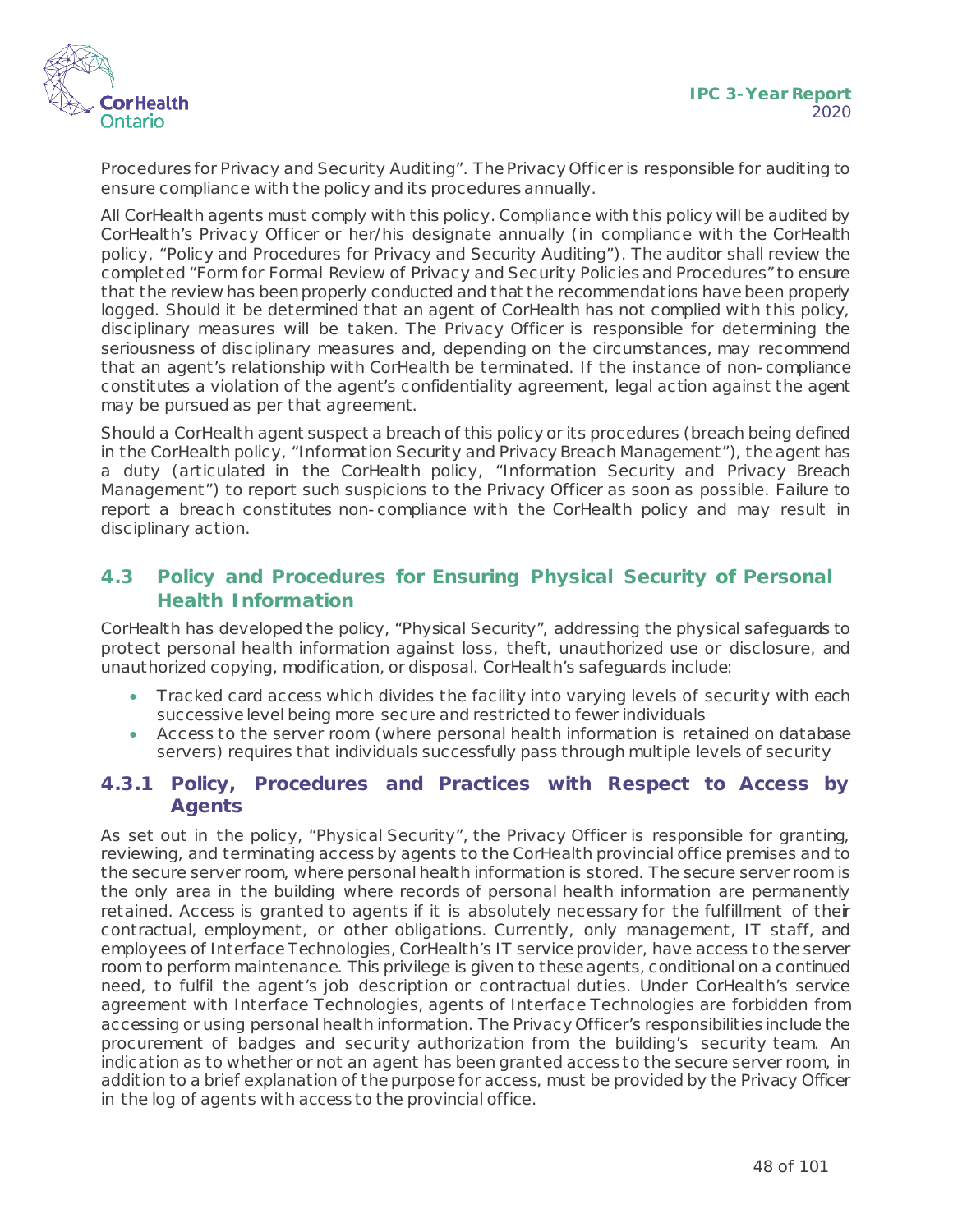

The "Physical Security" policy sets out that the Privacy Officer is responsible for providing access cards to agents and for logging that information in the log of agents with access to the provincial office.

The Privacy Officer is responsible for maintaining a log of agents granted access to the premises and to the secure server room, including the name of the agent, the level and nature of the access granted, the locations within the premises to which access is granted, the date that the access was granted, the date(s) that identification cards, access cards and/or keys were provided to the agent, the identification numbers on the identification cards, access cards and/or keys, if any, the date of the next audit of access, and the date that the identification cards, access cards and/or keys were returned to the prescribed person or prescribed entity, if applicable.

#### **4.3.2 Theft, Loss and Misplacement of Identification Cards, Access Cards and Keys**

To protect the physical security of its provincial office, CorHealth requires its agents to use access cards to gain entry to the premises. Additionally, certain filing cabinets and storage rooms are locked with conventional keys. It should be noted that in accordance with the policy, "Secure Retention of Personal Health Information", no personal health information is stored within these filing cabinets and storage rooms. The theft, loss, or misplacement of keys and access cards is governed by the "Physical Security" policy. This policy sets out that keys and access cards provided to agents are the responsibility of the agent, and that any loss of keys or access cards must be reported in oral or written format to CorHealth's Privacy Officer immediately.

If an agent loses an access card, the Privacy Officer will notify building security, who will deactivate the missing card and provide the agent a new card at their own expense. Temporary replacement access cards will not be issued. In the event of a missing key, the Privacy Officer is required to consult with administrative and operations staff. If the contents of the room or filing cabinet that could be accessed with the key are sensitive enough to affect the services provided by CorHealth or the organization's reputation, the locks will be replaced. In either case, the Privacy Officer is required to complete a form that documents the date that the access card or key was lost, the contents of the location that could be accessed using the access card or key, the measures taken to protect the integrity of the CorHealth office, and a description of these measures. These forms are retained in a repository by the Privacy Officer.

#### **4.3.3 Termination of the Employment, Contractual or Other Relationship**

As stated above, the Privacy Officer is responsible for the granting and termination of access by agents to the CorHealth provincial office and the secure server room. CorHealth's policy that sets out the procedures for the termination of employment ("Termination of Employment") states that the Privacy Officer must collect all CorHealth property (keys, identification tags, passwords, among other items) from individuals whose employment has been terminated. Because of the limited number of people employed by CorHealth (currently 50 people including management, executive, and temporary contractors) and the CEO's practice of providing notification to all staff of agent termination and other staffing updates, it is unlikely that an agent could end his/her employment without the knowledge of the Privacy Officer. Agents who resign their position with CorHealth are required to give prior notice of 2-6 weeks, depending on the nature of their position and specific employment contract.

## **4.3.4 Notification When Access is No Longer Required**

Currently, the only CorHealth agents with access to the locked server room, where personal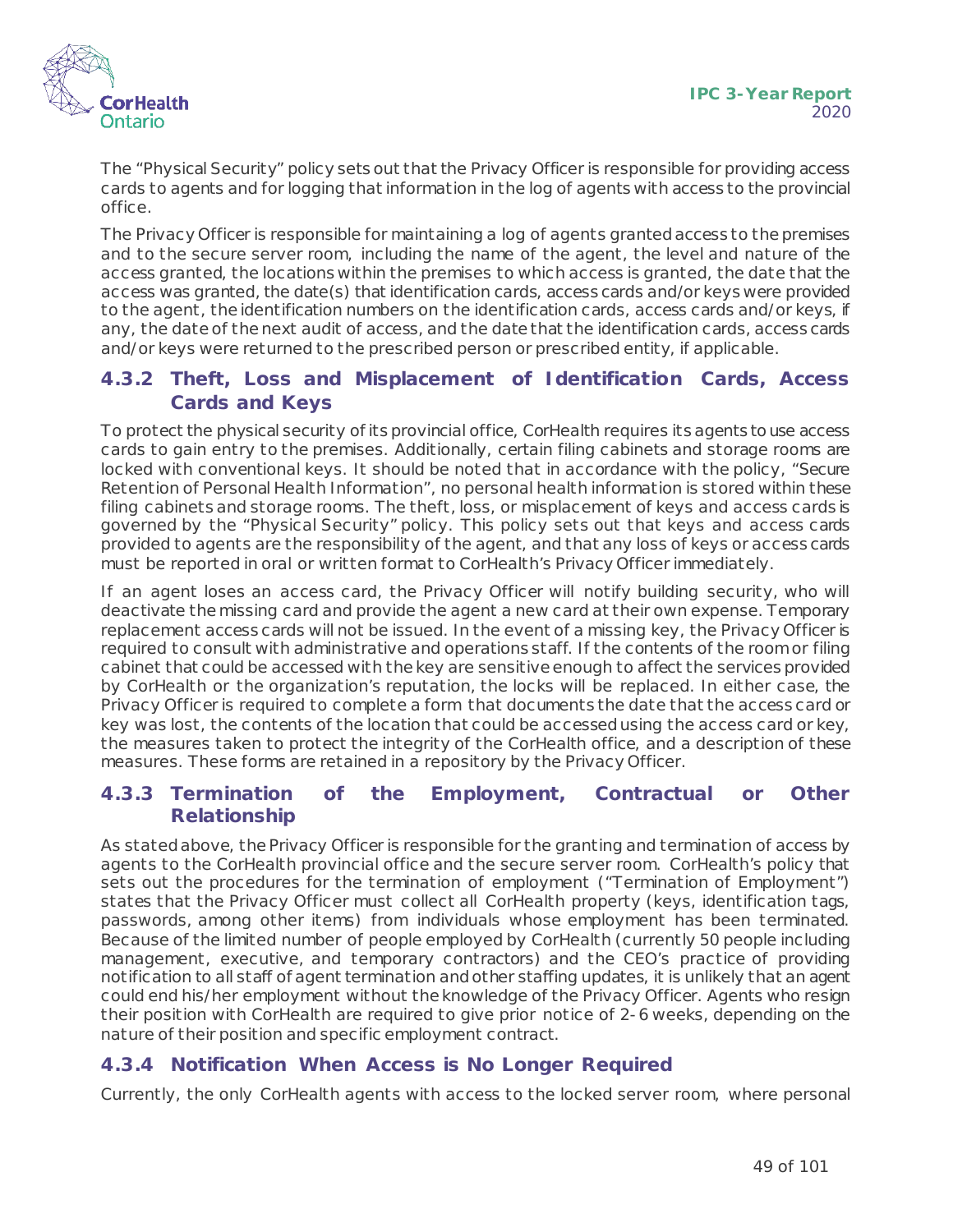

health information is stored, are management, IT staff, and employees of Interface Technologies. All groups require access for the fulfilment of their job description or contractual obligations, and those requirements are unlikely to change for any group. Because it is not likely that an agent with access to the server room would see their job description or contractual obligations change radically, CorHealth does not require a policy requiring agents to provide notification when access is no longer required.

#### **4.3.5 Audits of Agents with Access to the Premises**

Because of the small number of people who have relationships with CorHealth, it is not reasonably conceivable that the even smaller number of agents with access to the secure server room could maintain that access despite their relationship having been terminated. As such, CorHealth does not conduct audits of the roll of agents with access to the secure server room and it does not have a written policy for that purpose. The Privacy Officer reviews building records related to access into CorHealth's suites annually, in accordance with its privacy and security audit policy ("Policy and Procedures for Privacy and Security Auditing").

#### **4.3.6 Tracking and Retention of Documentation Related to Access to the Premises**

The Privacy Officer is required by the "Physical Security" policy to maintain a log of agents granted access to the CorHealth provincial office and to the secure server room that houses personal health information, the name of the agent granted approval to access the premises, the level and nature of the access granted, the locations within the premises to which access is granted, the date that the access was granted/identification cards, access cards and/or keys were provided to the agent, the identification numbers on the identification cards, access cards and/or keys, if any, and the date that the identification cards, access cards and/or keys were returned to Privacy Officer, if applicable. Building security provides written reports as needed, or if there is suspicious activity.

#### **4.3.7 Policy, Procedures and Practices with Respect to Access by Visitors**

CorHealth has developed a policy, "Physical Security", for access to the CorHealth provincial office premises by visitors. This policy defines "visitor" as any individual who is not party to a contractual or other written agreement with CorHealth and who is present at the CorHealth premises with the specific intent of visiting a member of the CorHealth staff. Because CorHealth is not a public access office, its doors are locked at all times. Visitors must announce themselves by ringing the bell outside of the office door. If the individual is not recognized or expected by the front receptionist, the individual is not admitted to the premises. Upon reception of a visitor, the receptionist is required to notify the CorHealth agent that the visitor requests. That agent must accompany the visitor at all times.

CorHealth's office is laid out such that some visitors who come for meetings do not have to cross the door locked by a key card. Visitors expected for meetings in the main boardroom, who are signed in by the receptionist, may enter the main boardroom without accompaniment by a CorHealth agent. There is a locked door accessible only by key card separating the main board room from the rest of CorHealth's office, and with the exception of the main boardroom, access to CorHealth's offices are locked to visitors at all times.

Visitors to the CorHealth office must sign in at the front office. CorHealth's receptionist is required to provide the visitor with a name badge and to record in a log the following:

• Name of visitor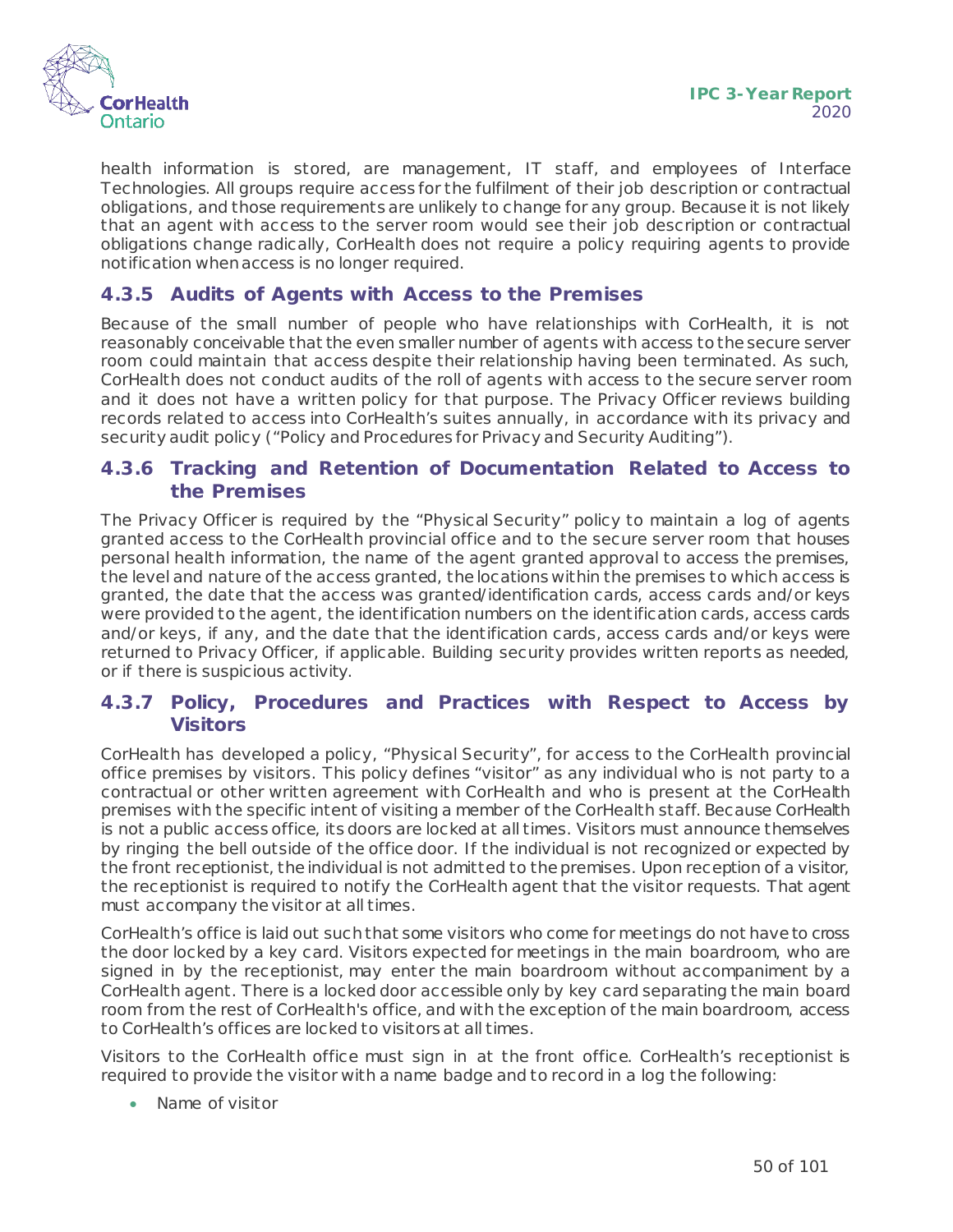

- Time received
- Time of departure
- Purpose of visit (name of CorHealth agent who they are visiting)

Because CorHealth only distributes simple name badges to visitors, it has not found it necessary to develop procedures for circumstances in which visitors do not return the identification provided to them by the receptionist. Badges are simple paper name tags and do not allow access to any of the secure areas of the office. If proper documentation required for a visit has not been completed, the Privacy Officer is required to meet with the receptionist to emphasize the importance of the appropriate documentation.

All CorHealth agents must comply with this policy. Compliance with this policy will be audited by CorHealth's Privacy Officer annually, in compliance with the CorHealth policy, "Policy and Procedures for Privacy and Security Auditing". Should the Privacy Officer determine that an agent of CorHealth has not complied with this policy, disciplinary measures will be taken. The Privacy Officer is responsible for determining the seriousness of disciplinary measures and, depending on the circumstances, may recommend that an agent's relationship with CorHealth be terminated. If the instance of non-compliance constitutes a violation of the agent's confidentiality agreement, legal action against the agent may be pursued as per that agreement.

Should a CorHealth agent suspect a breach of this policy or its procedures (breach being defined in the CorHealth policy, "Information Security and Privacy Breach Management"), the agent has a duty (articulated in the CorHealth policy, "Information Security and Privacy Breach Management") to report such suspicions to the Privacy Officer as soon as possible. Failure to report a breach constitutes non-compliance with the CorHealth policy and may result in disciplinary action.

## **4.4 Log of Agents with Access to the Premises of the Prescribed Person**

As stated above, the Privacy Officer is required by the "Physical Security" policy to maintain a log of agents granted access to the CorHealth provincial office and to the secure server room that houses personal health information. The log records the name of the agent granted approval to access the premises, the level and nature of the access granted, the locations within the premises to which access is granted, the date that the access was granted, the date(s) that identification cards, access cards and/or keys were provided to the agent, the identification numbers on the identification cards, access cards and/or keys, if any, the date of the next audit of access, and the date that the identification cards, access cards and/or keys were returned, if applicable.

#### **4.5 Policy and Procedures for Secure Retention of Records of Personal Health Information**

CorHealth's policy, "Secure Retention of Personal Health Information" sets out that all personal health information is to be stored on CorHealth's secure network, which is comprised of database servers in the locked server room in CorHealth's provincial office. CorHealth agents are prohibited from retaining personal health information on paper. Furthermore, CorHealth is only accessible by security pass which ensures another layer of protection. In the event that the "Secure Retention of Personal Health Information" policy is breached and an agent possesses personal health information in paper format, the personal health information on paper is disposed of in locked bins and on a monthly basis collected by Shred-It, an external company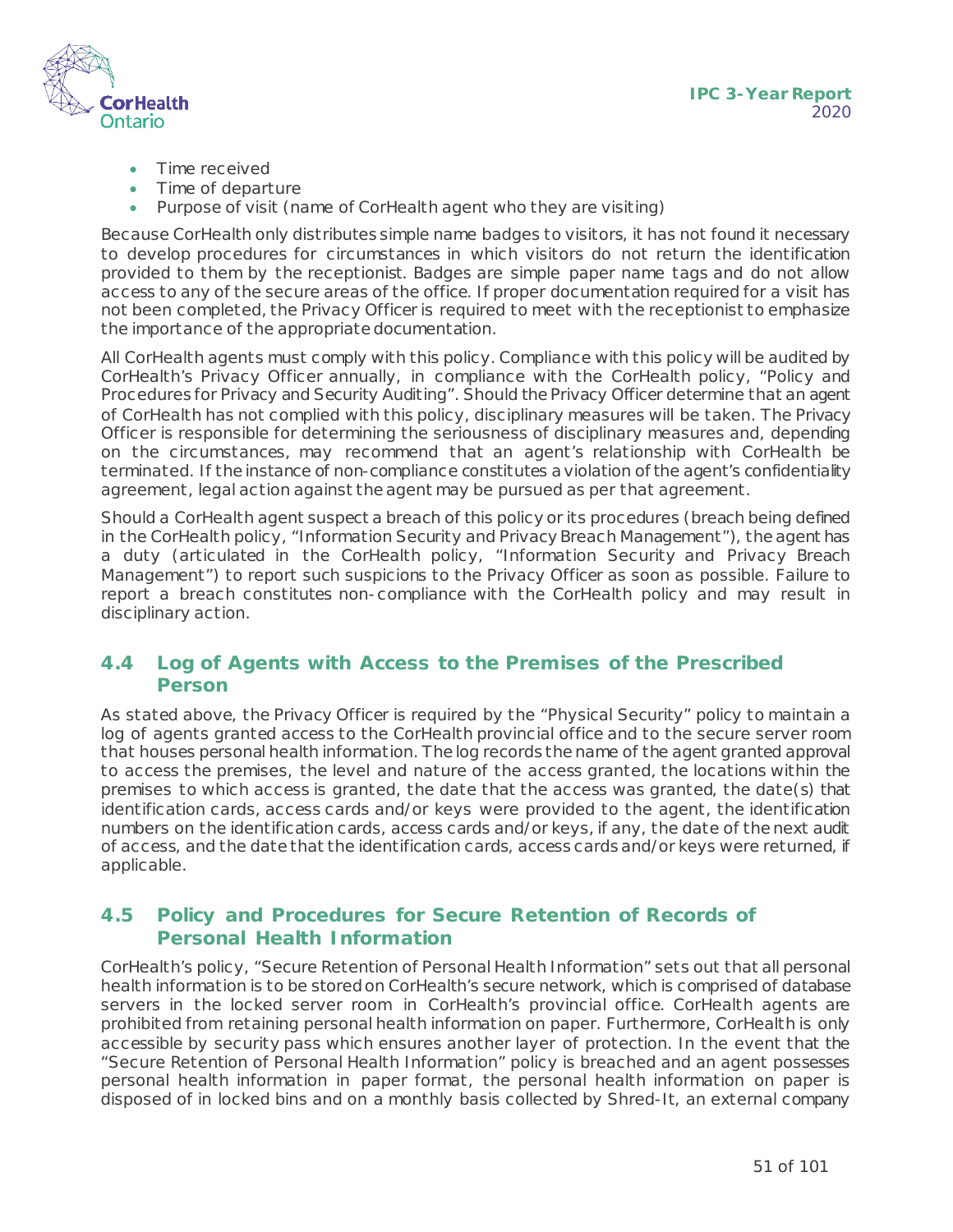

whose employees are bonded. The Privacy Officer is responsible for ensuring that all agents follow this policy and all personal health information in CorHealth's custody is retained in a secure manner. Breaches of the "Secure Retention of Personal Health Information" policy are to be resolved following the procedures set out in the "Information Security and Privacy Breach Management" policy.

Personal health information in CorHealth's custody is only retained as long as is reasonably necessary, which currently means for as long as is reasonably necessary for long-term statistical analysis.

CorHealth does not use or disclose personal health information for research purposes except to ICES under a data sharing agreement, and as such does not require procedures for that purpose.

Personal health information that is subject to data sharing pursuant to a data sharing agreement is to be retained according to the provisions in the agreement. It is forbidden for either party to a data sharing agreement to retain personal health information for any period longer than what is set out in the agreement.

CorHealth employs a number of safeguards, set out in the policy, "Protection of Personal Health Information", to ensure that the records of personal health information in its custody are protected against theft, loss and unauthorized use or disclosure and to ensure that personal health information is protected against unauthorized copying, modification or disposal. These safeguards include:

- The development and implementation of privacy and security policies and procedures
- Annual privacy and security training
- Privacy training for all new staff
- Requiring employees, consultants, volunteers, and members of the Board of Directors to sign confidentiality agreements that clearly describe their obligations with respect to protecting the privacy of individuals with respect to that information
- Requiring consultants, contractors, and vendors to sign agreements outlining their obligations to protect personal health information
- Requiring Participation Agreements to be executed prior to the collection of personal health information from participating hospitals
- CorHealth is located in a locked facility with external video monitoring
- Tracked card access which divides the facility into varying levels of security with each successive level being more secure and restricted to fewer individuals
- Access to the server room requires that individuals successfully pass through multiple levels of security
- The use of firewalls, and network and workstation encryption and network intrusion detection software; and
- A credible program for continuous assessment and verification of the effectiveness of the security program to deal with threats and risks to data holdings containing personal health information

Personal health information is transferred to a third-party service provider for long-term tape backup. Long-term tape backup storage ensures that the CorHealth database is secure in the event of a disaster affecting the database held at CorHealth's provincial office. Currently, longterm tape backup storage services are provided by Recall.

Tape backups, which are taken daily, are required to be provided to representatives from the third-party service provider twice weekly by the Director of IT. The backups must be provided to the representative in a locked metal box. The same locked metal box will be provided back to the Director of IT upon request. These procedures are compliant with the CorHealth policy,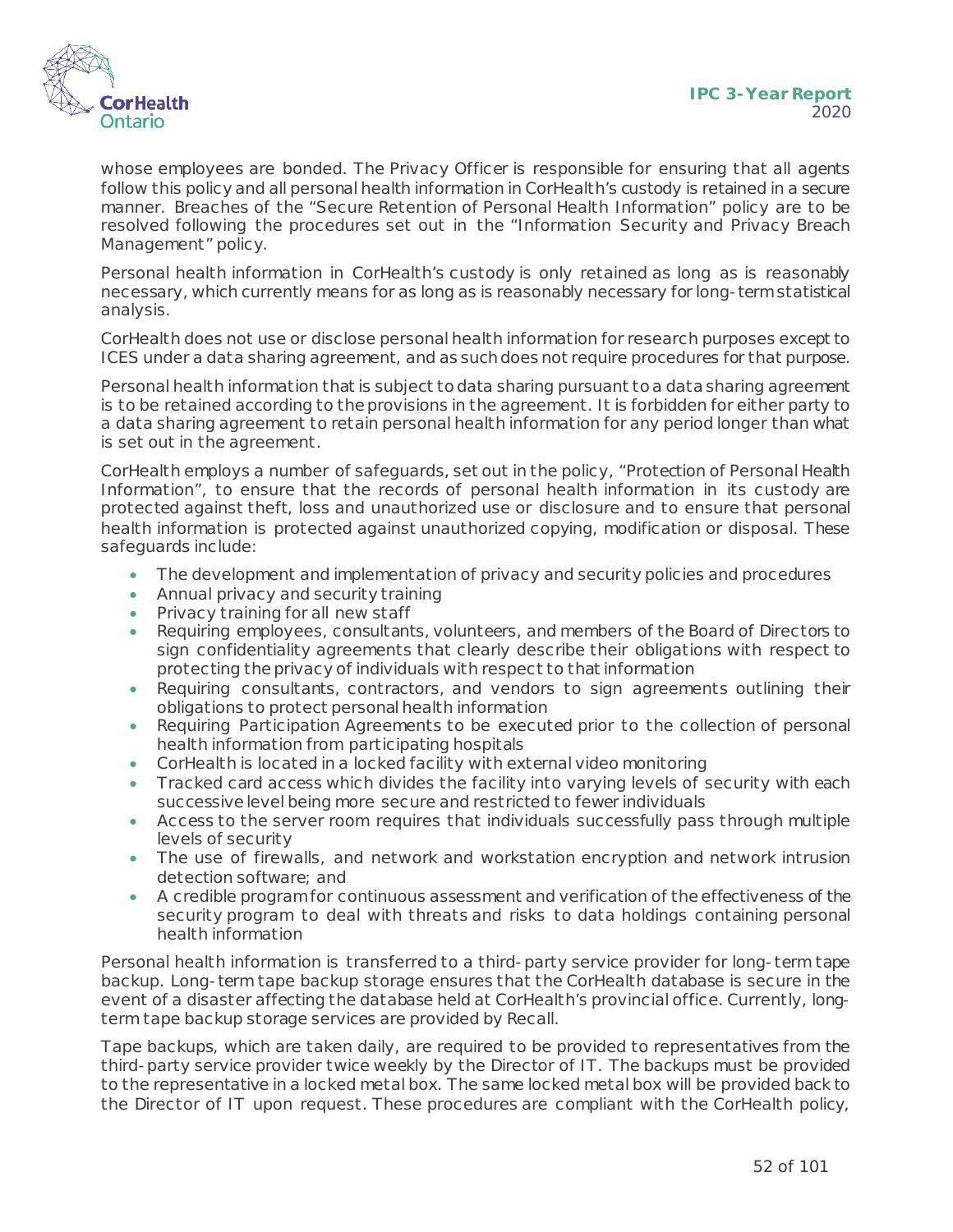

"Secure Transfer of Personal Health Information".

The Director of IT is required by the "Secure Retention of Personal Health Information" policy to document the date, time, and mode of transfer and to maintain a repository of written confirmations received from the third-party service provider upon receipt of personal health information.

CorHealth's Director of IT maintains a detailed inventory of personal health information being transferred to the third-party service provider and received from the third-party service provider.

Personal health information may only be transferred to a third-party service provider if it has executed a contract with CorHealth modelled on the "Template Agreement for All Third-Party Service Providers" that was developed by the IPC. The Privacy Officer is responsible for ensuring that such a contract is executed prior to transferring the records of personal health information for secure retention.

All CorHealth agents must comply with this policy. Compliance with this policy will be audited by CorHealth's Privacy Officer annually, in compliance with the CorHealth policy, "Policy and Procedures for Privacy and Security Auditing". Should the Privacy Officer determine that an agent of CorHealth has not complied with this policy, disciplinary measures will be taken. The Privacy Officer, in consultation with the agent's manager and the CEO, as necessary, is responsible for determining the seriousness of disciplinary measures and, depending on the circumstances, may recommend that an agent's relationship with CorHealth be terminated. If the instance of noncompliance constitutes a violation of the agent's confidentiality agreement, legal action against the agent may be pursued as per that agreement.

Should a CorHealth agent suspect a breach of this policy or its procedures (breach being defined in the CorHealth policy, "Information Security and Privacy Breach Management"), the agent has a duty (articulated in the CorHealth policy, "Information Security and Privacy Breach Management") to report such suspicions to the Privacy Officer as soon as possible. Failure to report a breach constitutes non-compliance with the CorHealth policy and may result in disciplinary action.

#### **4.6 Policy and Procedures for Secure Retention of Records of Personal Health Information on Mobile Devices**

The "IT Policy: Email, Internet, and Computing Devices" expressly forbids the retention of personal health information on mobile devices. Personal health information can only be stored electronically on CorHealth's secure network.

Mobile Devices are defined as but are not limited to:

- Laptops
- Personal Digital Assistants (PDAs)
- Tablets
- Smart phones
- Mobile phones
- Blackberries
- Any portable storage device that could be used to digitally/electronically copy, transcribe, or store files.

The policy additionally prohibits agents who are working remotely from accessing personal health information, when outside of the CorHealth network.

All CorHealth agents must comply with this policy. Compliance with this policy will be audited by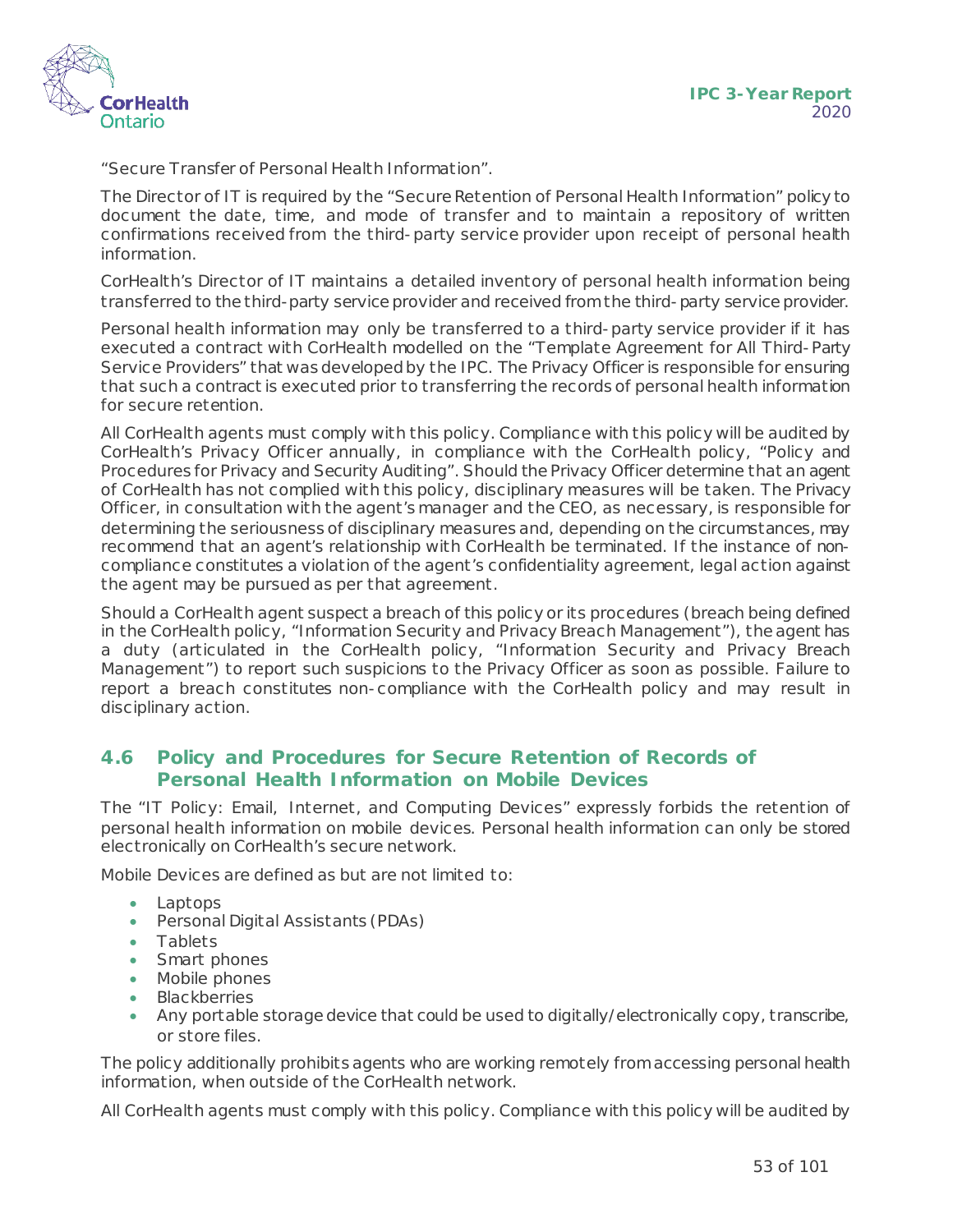

CorHealth's Privacy Officer annually, in compliance with the CorHealth policy, "Policy and Procedures for Privacy and Security Auditing". Should the Privacy Officer determine that an agent of CorHealth has not complied with this policy, disciplinary measures will be taken. The Privacy Officer is responsible for determining the seriousness of disciplinary measures and, depending on the circumstances, may recommend that an agent's relationship with CorHealth be terminated. If the instance of non-compliance constitutes a violation of the agent's confidentiality agreement, legal action against the agent may be pursued as per that agreement.

Should a CorHealth agent suspect a breach of this policy or its procedures (breach being defined in the CorHealth policy, "Information Security and Privacy Breach Management"), the agent has a duty (articulated in the CorHealth policy, "Information Security and Privacy Breach Management") to report such suspicions to the Privacy Officer as soon as possible. Failure to report a breach constitutes non-compliance with the CorHealth policy and may result in disciplinary action.

#### **4.7 Policy and Procedures for the Secure Transfer of Personal Health Information**

CorHealth has developed a policy and associated procedures for the secure transfer of personal health information ("Secure Transfer of Personal Health Information"). This policy sets out that all transmissions of personal health information must be done in a secure manner and provides all the means by which personal health information may be transferred. Any other method of transferring personal health information is prohibited. According to the policy, CorHealth's Privacy Officer is responsible for ensuring that these transfers are made in a secure manner.

CorHealth only permits the transfer of personal health information via secure connection and at least industry standard encryption. These transmissions were primarily made to CorHealth by Cancer Care Ontario, who received personal health information from Data Clerks and Regional Cardiac Care Coordinators at CorHealth hospitals. However, in July 2017, CorHealth repatriated the Wait Time Information System (WTIS-CCN), into which personal health information is entered by hospitals and where it resides for the purposes of reporting and analysis. Since repatriation, CorHealth receives personal health information directly from Data Clerks and Regional Cardiac Care Coordinators at CorHealth hospitals. Additionally, CorHealth provides personal health information to ICES as per its data sharing agreement via SFTP. Finally, personal health information may be transferred to a third-party service provider on tape storage within a locked metal box for long-term backup. CorHealth prohibits the transfer of personal health information using other media, including paper.

CorHealth's IT staff members are required by the "Secure Transfer of Personal Health Information" policy to ensure that SFTP transmission metadata is logged. Currently, this is done automatically by the database server software. These logs must be retained on the CorHealth shared server for later review and auditing.

Third-party service providers who store CorHealth database tape backups are required to provide CorHealth with forms confirming that the data was transferred when the metal box is given to the provider's representative and when the metal box is returned to CorHealth. CorHealth's IT Manager is responsible for maintaining a repository of these forms.

Passwords for encrypted files are provided to service providers under a separate cover.

The "Secure Transfer of Personal Health Information" policy was developed with respect to orders, guidelines, fact sheets, best practices issued by the IPC, and existing privacy and security standards and best practices. In accordance with the policy, "Review of Privacy and Security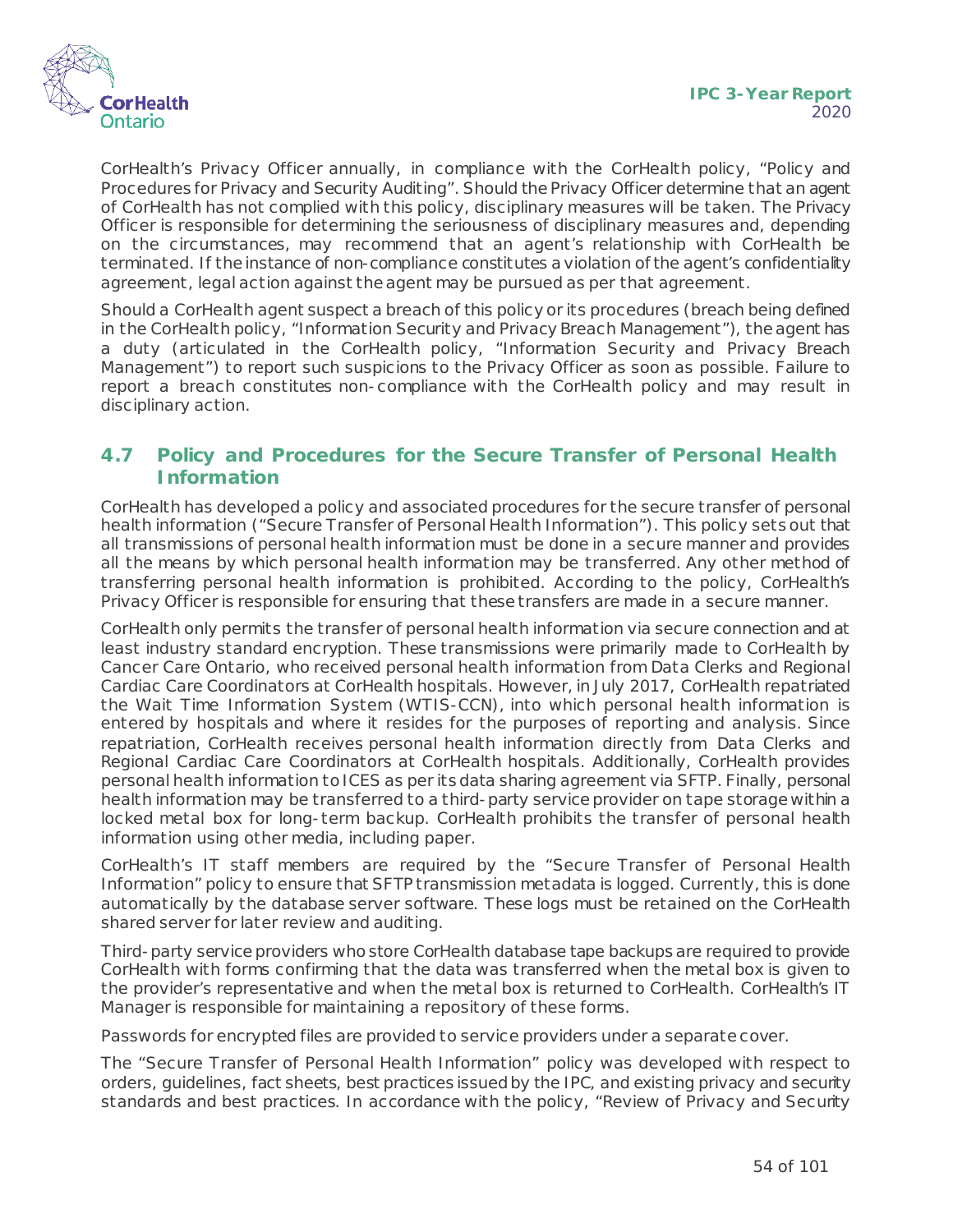

Policies and Procedures", CorHealth's Privacy Officer reviews the "Secure Transfer of Personal Health Information" policy and all policies on an annual basis, keeping abreast of evolving privacy and security standards and best practices. If the IPC issues new orders, guidelines, fact sheets, or best practices, or the Government of Ontario introduces new legislation or amends existing legislation, the Privacy Officer is responsible for making required amendments as soon as is reasonably possible.

All CorHealth agents must comply with this policy. Compliance with this policy will be audited by CorHealth's Privacy Officer annually, in compliance with the CorHealth policy, "Policy and Procedures for Privacy and Security Auditing". Should the Privacy Officer determine that an agent of CorHealth has not complied with this policy, disciplinary measures will be taken. The Privacy Officer is responsible for determining the seriousness of disciplinary measures and, depending on the circumstances, may recommend that an agent's relationship with CorHealth be terminated. If the instance of non-compliance constitutes a violation of the agent's confidentiality agreement, legal action against the agent may be pursued as per that agreement.

Should a CorHealth agent suspect a breach of this policy or its procedures (breach being defined in the CorHealth policy, "Information Security and Privacy Breach Management"), the agent has a duty (articulated in the CorHealth policy, "Information Security and Privacy Breach Management") to report such suspicions to the Privacy Officer as soon as possible. Failure to report a breach constitutes non-compliance with the CorHealth policy and may result in disciplinary action.

## **4.8 Policy and Procedures for Secure Disposal of Personal Health Information**

CorHealth has developed and implemented the policy, "Destruction of Personal Health Information", governing the secure disposal of personal health information. Here, "destruction" is used synonymously with "disposal". This policy provides that "when personal health information is no longer required it must be destroyed" and defines destruction as "in a manner that prevents re-assembly, recovery, or discovery of the information by way of reasonable effort".

The "Destruction of Personal Health Information" policy lists the means by which records of personal health information may be disposed. It should be noted, that the CorHealth policy, "Secure Retention of Personal Health Information" forbids the retention of personal health information on any medium other than the secure CorHealth server or its tape backups. CorHealth has developed procedures for the disposal of personal health information on other media, as a contingency in the event that the "Secure Retention of Personal Health Information" policy is contravened. For the destruction of paper personal health information, CorHealth has a third-party agreement with Shred-It. For the secure disposal of electronic personal health information, CorHealth provides its own destruction. It is highly uncommon for CorHealth to require disposal of personal health information on any medium other than the secure servers or their tape backups.

- For records of personal health information on paper:
	- o Agents who dispose of personal health information on paper are required to complete the "Form for the Transfer of Personal Health Information for Disposal", which collects information about the nature and format, including a detailed inventory related to the records transferred to Shred-It for disposal. The Privacy Officer reviews the agent's actions to determine whether a breach has occurred according to the procedures set out in the "Information Security and Privacy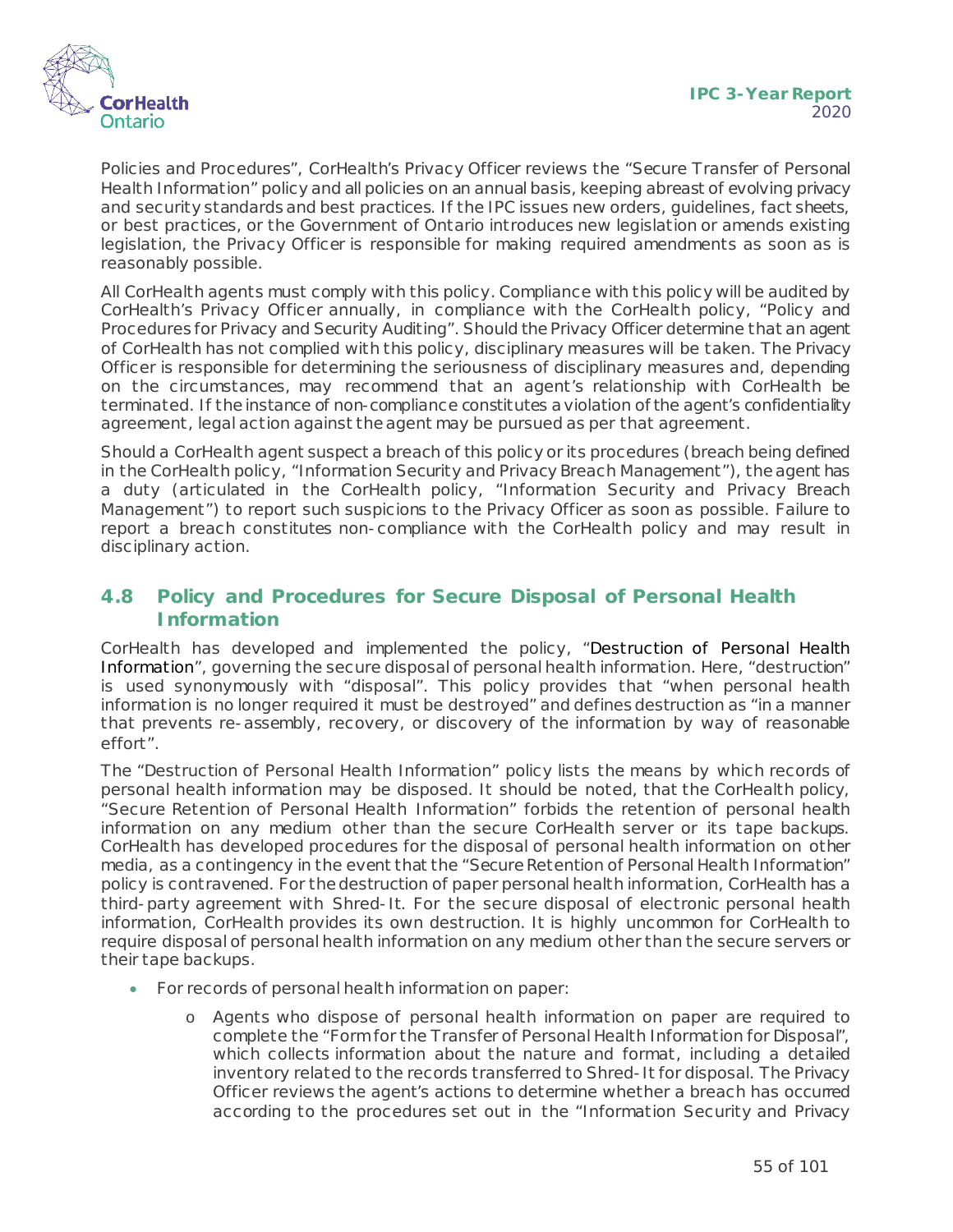

Breach Management" policy

- o The Privacy Officer is responsible for maintaining a repository of these forms
- o The Privacy Officer is required to ensure that an agreement, using relevant language from the template provided by the IPC, has been executed with Shred-It prior to the transfer of personal health information for disposal to Shred-It
- o Records are disposed of in locked bins operated by Shred-It, a third-party contractor whose employees are bonded
- o Shred-It's agreement with CorHealth stipulates that Shred-It must provide secure transportation of material to its facility, to shred (by cross shredding) the material within 24 hours of its arrival and to provide a certificate of destruction upon completion
- o The Privacy Officer is responsible for maintaining a repository of certificates of destruction provided by Shred-It
- o If Shred-It fails to provide CorHealth with a certificate of destruction, the Privacy Officer will contact the Shred-It office to seek an explanation. If problems persist, the Privacy Officer may choose to terminate the contract
- o The Privacy Officer is responsible for ensuring that transfers of paper, which may include personal health information, are made in a secure manner
- o The Privacy Officer must document the mode, time, and date of the transfer of paper records to be shredded by Shred-It
- For personal health information on CD or DVD:
	- o Any information printed on the CD that describes the CD's contents, author, owner, sender, and/or recipient is blacked out with permanent marker
	- o Using scissors, the disk's optical (data) surface is scratched from the center outwards to the rim. Several deep scratches are made
	- o Using scissors or other implements, the disk is cut or broken into several pieces
- For personal health information on magnetic tape or floppy diskette:
	- o Any information printed on the magnetic tape or floppy diskette that describes the magnetic tape or floppy diskette's contents, author, owner, sender and/or recipient is blacked out with permanent marker
	- o The housing of the tape or diskette is broken apart
	- o The magnetic tape or the floppy diskette is removed
	- o The magnetic material is bent, torn, and otherwise cut up. Shredding is acceptable
- For personal health information on flash memory cards and/or USB devices:
	- o Any information printed on the device that describes the device's contents, author, owner, sender, and/or recipient is blacked out with permanent marker
	- o The contents of the portable memory device are deleted
	- o The memory card or USB device is broken into pieces
- For personal health information on hard disk:
	- o The disk(s) is/are removed from the computer housing
	- o The disk pack chassis is opened, and the platters are removed by force, if necessary
	- o The platters are deformed with pliers or holes are drilled through the platters

The "Destruction of Personal Health Information" policy was developed with respect to PHIPA and its Regulation, as well as orders, fact sheets, best practices guidelines issued by the IPC, and existing privacy and security best practices. In accordance with the "Review of Privacy and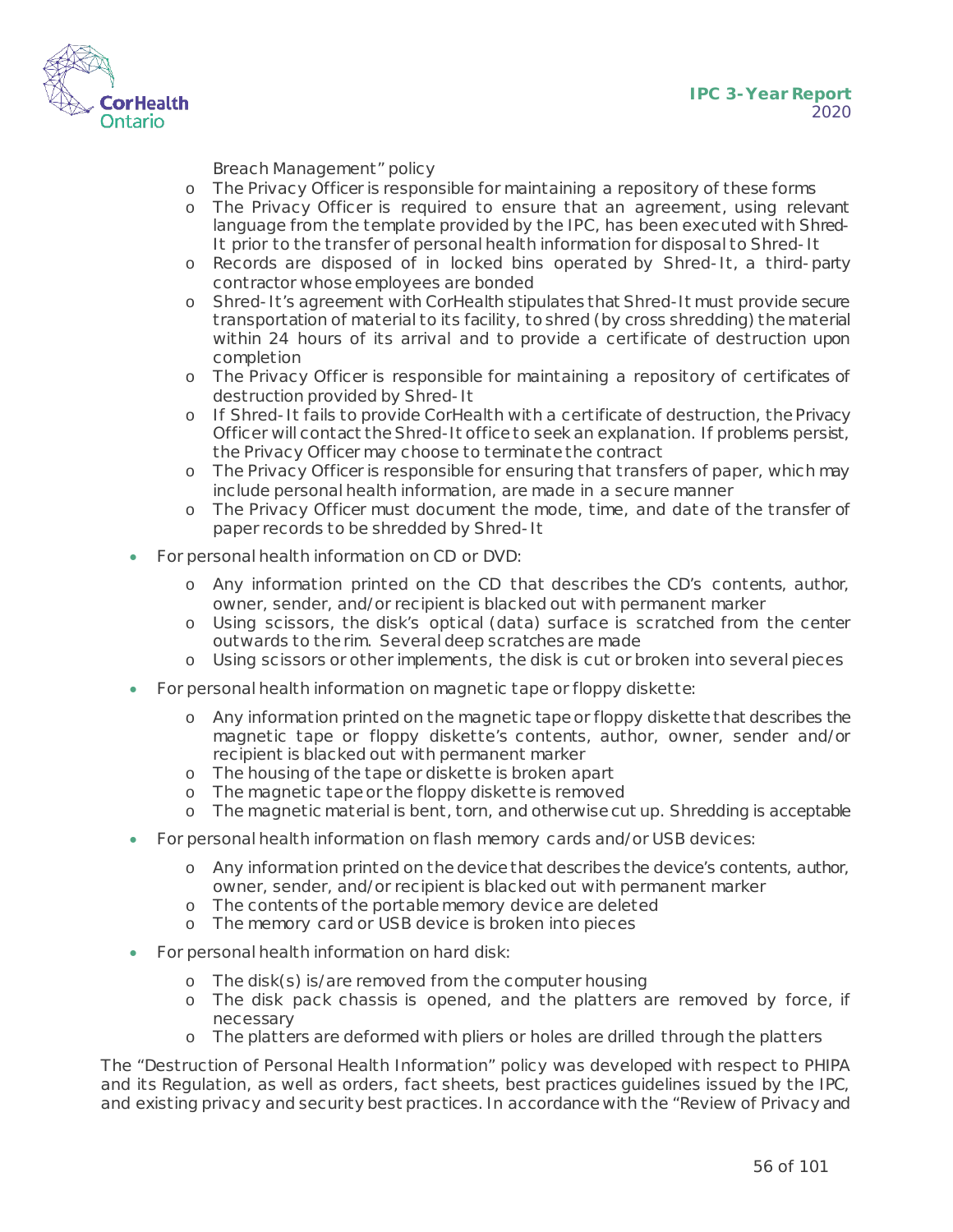

Security Policies and Procedures", the Privacy Officer reviews the "Destruction of Personal Health Information" policy and all policies on an annual basis, keeping abreast of evolving privacy and security standards and best practices. If the IPC issues new orders or guidelines, or the Government of Ontario introduces new legislation or amends existing legislation, the Privacy Officer will make required amendments as quickly as possible.

The storage of records of personal health information awaiting disposal is governed by the "Secure Retention of Personal Health Information" policy, which dictates that all personal health information must be stored on CorHealth's secure network or its tape backups, which are handled by Recall. Additional procedures in the "Destruction of Personal Health Information" policy set out that personal health information awaiting disposal must be segregated from other records and listed as such.

It should be emphasized that as set out in CorHealth's policy on secure retention of personal health information ("Secure Retention of Personal Health Information"), CorHealth does not tolerate the retention of personal health information on paper, compact disk, mobile device, or any other storage medium but its secure servers and their tape backups. The procedures for the secure disposal of personal health information on these and other formats included in the "Destruction of Personal Health Information" policy were developed for instances in which the provisions in the "Secure Retention of Personal Health Information" policy are not followed. That CorHealth has procedures for the disposal of personal health information retained on media other than its secure servers should not be taken to mean that such methods of retention are sanctioned.

All transfers of personal health information for disposal are conducted in compliance with the CorHealth policy, "Secure Transfer of Personal Health Information".

All CorHealth agents must comply with this policy. Compliance with this policy will be audited by CorHealth's Privacy Officer annually, in compliance with the CorHealth policy, "Policy and Procedures for Privacy and Security Auditing". Should the Privacy Officer determine that an agent of CorHealth has not complied with this policy, disciplinary measures will be taken. The Privacy Officer, in consultation with the agent's manager and CEO, as necessary, is responsible for determining the seriousness of disciplinary measures and, depending on the circumstances, may recommend that an agent's relationship with CorHealth be terminated. If the instance of noncompliance constitutes a violation of the agent's confidentiality agreement, legal action against the agent may be pursued as per that agreement.

Should a CorHealth agent suspect a breach of this policy or its procedures (breach being defined in the CorHealth policy, "Information Security and Privacy Breach Management"), the agent has a duty (articulated in the CorHealth policy, "Information Security and Privacy Breach Management") to report such suspicions to the Privacy Officer as soon as possible. Failure to report a breach constitutes non-compliance with the CorHealth policy and may result in disciplinary action.

#### **4.9 Policy and Procedures Relating to Passwords**

CorHealth has developed the policy, ""Password Policy", governing the passwords used by agents to access their accounts on the CorHealth network. The "Password Policy" requires agents to not share their passwords with anyone and to take reasonable steps to protect them from being compromised. Passwords are valid for 90 days, after which the agent will be prompted to change their password. After a password expires, it cannot be used again for two full 90-day periods. Passwords must be at least eight characters long and contain characters from at least three of the following four categories: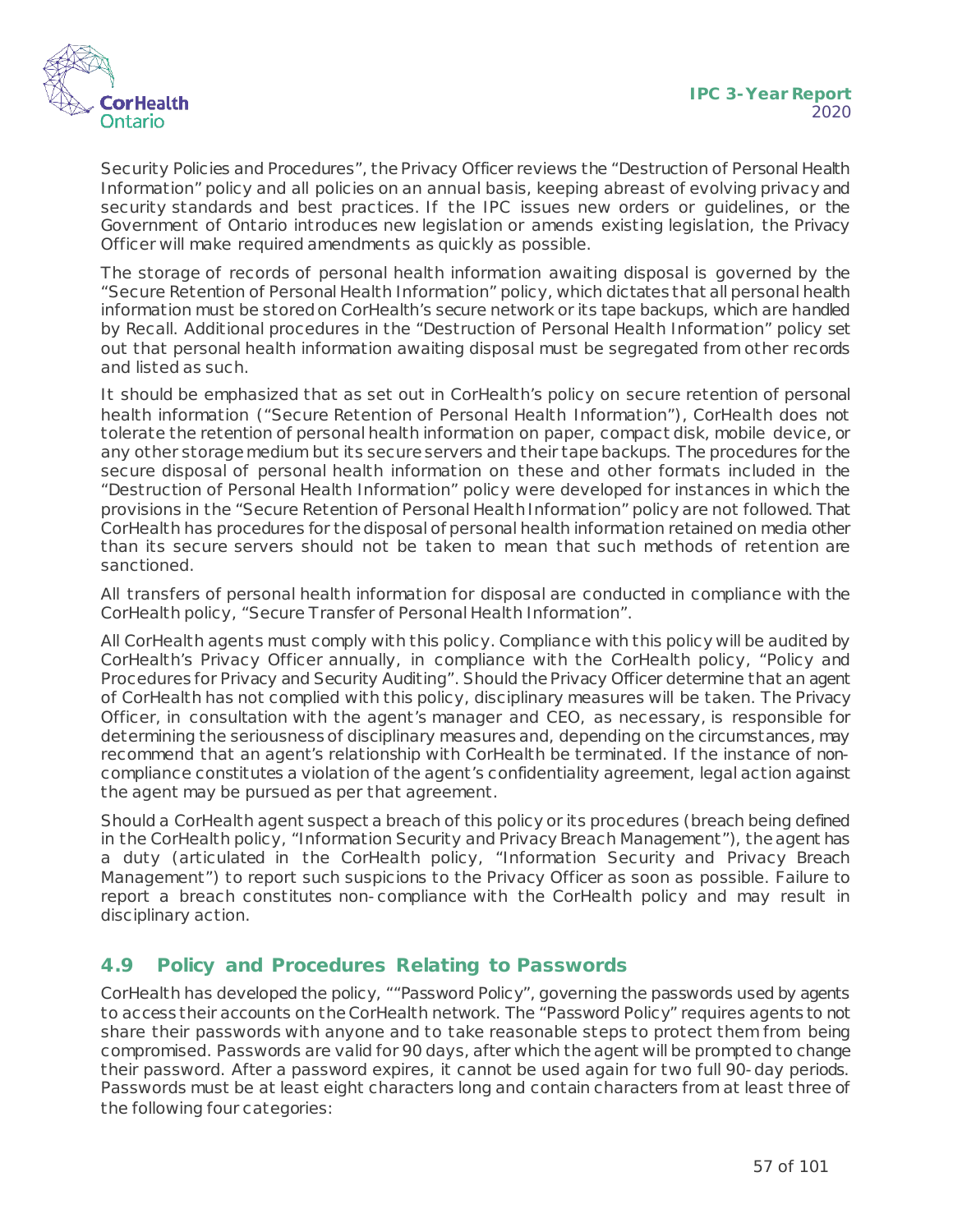

- Uppercase characters (A through Z)
- Lowercase characters (a through z)
- Base 10 digits (0 through 9)
- Non-alphabetic characters  $(1, #, %, $)$

This policy is enforced through technical safeguards in the Windows Server operating system. These password requirements are programmed into the Windows Server administrative settings, which are only accessible to management IT staff who have been authorized by the Privacy Officer.

Three consecutive failed attempts to log into a staff workstation will trigger an automatic lock on the account, preventing the user from accessing the computer and the CorHealth network. This lock can be removed only by a CorHealth system administrator. The mandatory systemwide password-protected screen saver is triggered, after five minutes of inactivity.

The policy is in alignment with orders, guidelines, fact sheets, and best practices issued by the IPC, as well as evolving privacy and security standards and best practices. In order to ensure the policy remains in alignment, CorHealth audits the "Password Policy", in response to issuing of any orders, guidelines, fact sheets, and best practices issued by the IPC, in addition reviewing it in accordance with its privacy and security audit policy ("Policy and Procedures for Privacy and Security Auditing"), under which the Privacy Officer is responsible for auditing the policy annually.

All CorHealth agents must comply with this policy. Compliance with this policy will be audited by CorHealth's Privacy Officer annually, in compliance with the CorHealth policy, "Policy and Procedures for Privacy and Security Auditing". This policy is enforced through technical safeguards in the Windows Server operating system. Password requirements are programmed into the Windows Server administrative settings, which are only accessible to management IT staff who have been authorized by the Privacy Officer. The Privacy Officer or a designate will, annually, audit the CorHealth shared drive for evidence of unauthorized personal health information. Should the Privacy Officer determine that an agent of CorHealth has not complied with this policy, disciplinary measures will be taken. The Privacy Officer is responsible for determining the seriousness of disciplinary measures and, depending on the circumstances, may recommend that an agent's relationship with CorHealth be terminated. If the instance of noncompliance constitutes a violation of the agent's confidentiality agreement, legal action against the agent may be pursued as per that agreement.

Should a CorHealth agent suspect a breach of this policy or its procedures (breach being defined in the CorHealth policy, "Information Security and Privacy Breach Management"), the agent has a duty (articulated in the CorHealth policy, "Information Security and Privacy Breach Management") to report such suspicions to the Privacy Officer as soon as possible. Failure to report a breach constitutes non-compliance with the CorHealth policy and may result in disciplinary action.

#### **4.10 Policy and Procedure for Maintaining and Reviewing Specialized Assessments and System Control and Audit Logs**

CorHealth has developed a policy on specialized assessments and system control and audit logs called "Maintenance and Review of Specialized Assessments and System Control and Audit Logs". This policy was created with regard to evolving industry practices, the risks and threats to the CorHealth network, the number of agents with access to personal health information, and the amount and nature of the personal health information in CorHealth's custody.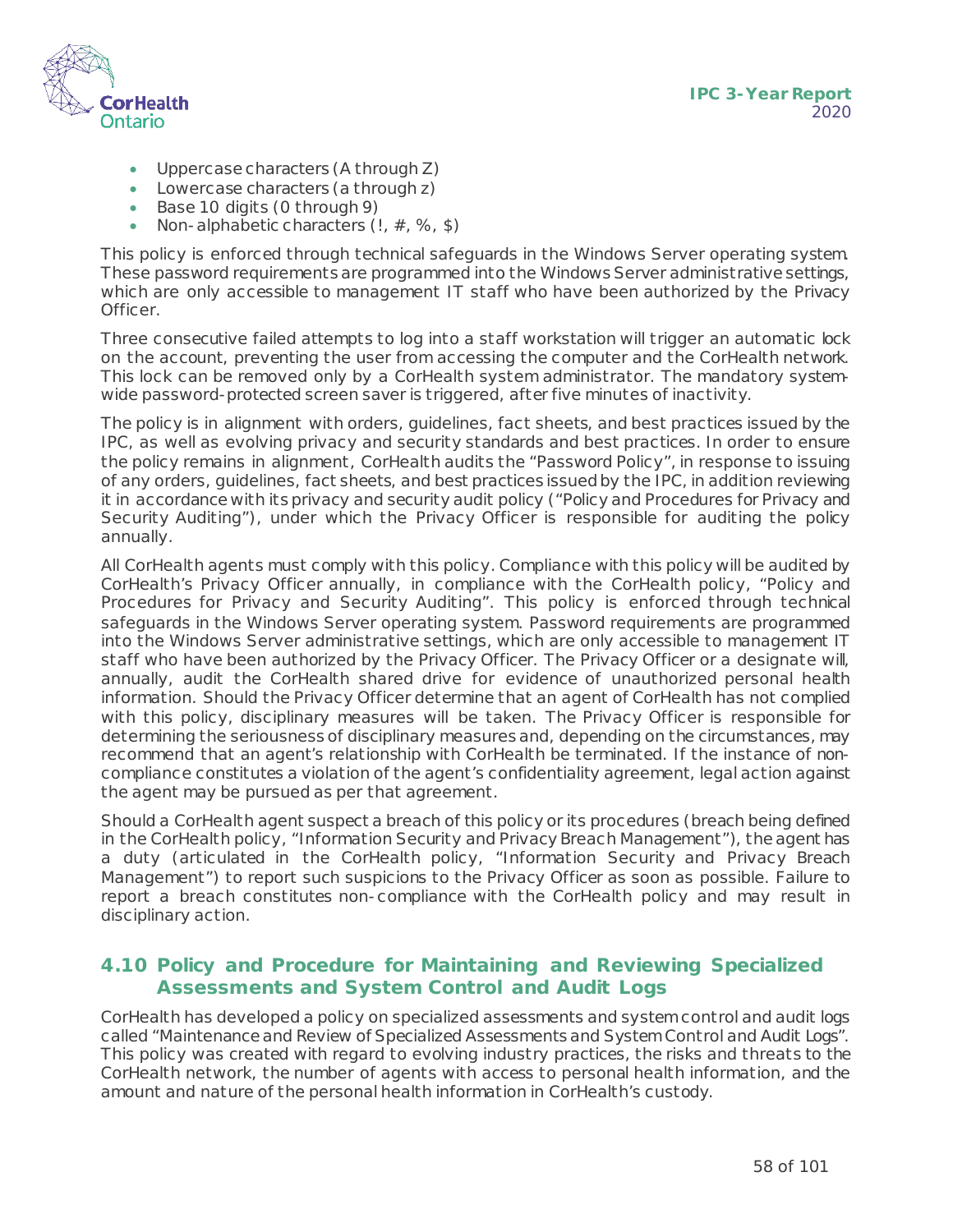

The "Maintenance and Review of Specialized Assessments and System Control and Audit Logs" policy sets out that the Privacy Officer is responsible for creating audit logs of all accesses to personal health information. Report software running from the CorHealth office that is used by CorHealth agents authorized to access and use personal health information and by authorized staff at participating CorHealth hospitals is required to automatically log the maximum amount of user information that the software allows. This means that the username, time of login, time of logout, number of login attempts, and personal health information accessed is collected and logged automatically. Prior to July 2017, the CorHealth Cardiac and Vascular Registry application (WTIS-CCN) was hosted by Cancer Care Ontario, whose staff members log the username, time of login, and changes made to both databases. Neither software logged geographic information because of the limited number (20 participating hospitals and the provincial office) of sites from which CorHealth network can be accessed through the firewall. After repatriating the WTIS-CCN, CorHealth logged this information solely.

The replication of CorHealth data between servers is monitored in real time, with automatic alerts for problems or inconsistencies.

CorHealth's contracted IT service provider, Interface Technologies, monitors system performance by:

- Reviewing available MBs performance counter, processor time counter, committed bytes in use performance counter, disk usage, and performance log
- Monitoring filtering application
- Monitoring system logs on Windows Servers to identify any repetitive warning and error logs

On a weekly basis, CorHealth's Director of IT audits the CorHealth network antivirus threat report and update logs.

The system control and audit logs track any time PHI is accessed through CorHealth's reporting tools, and include the following:

- The date and time that PHI is accessed
- The date and time of the disconnection
- The user accessing PHI
- The network name or identification of the computer through which the connection was made
- The operations or actions that create, amend, delete, or retrieve PHI and their nature, date and time, and the name of the user performing them

On a monthly basis, CorHealth's Director of IT audits the following:

- System control and audit logs
- Security logs
	- o Match security changes to known, authorized configuration changes
	- o Investigate unauthorized security changes discovered in security event log
	- o Verify that SMTP does not relay anonymously
	- o Verify that SSL is functioning for configured security channels
	- o Examine fail attempt logs/access log to CorHealth registries
- CorHealth remote access logs
- Verify and filter application and system logs on the remote servers to see all errors, repetitive warnings, and respond to discovered failures and problems
- Track login failure and access time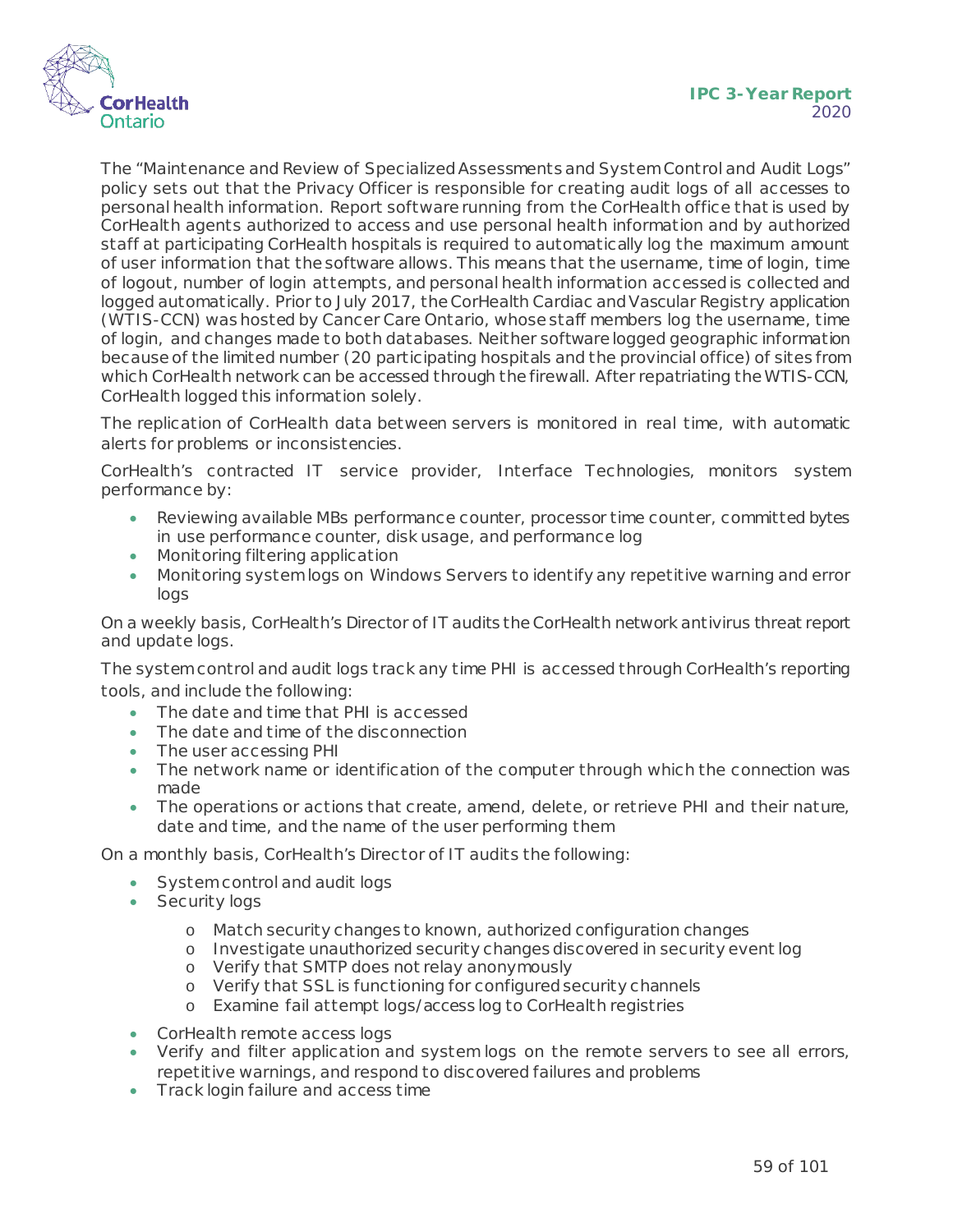

These logs are required by the policy to be immutable and only accessible to the Privacy Officer and the Director of IT. To achieve this, the logs may be retained on a partition of the network hard drive that is inaccessible to all users except for the Privacy Officer and the Director of IT. These logs are retained for at least one year by the Director of IT.

The review of the audit logs is not required to be documented unless the reviewer identifies a problem. If this occurs, the Director of IT is required to record the error, the time or the error, the time that the error was identified, the steps taken to resolve the error, and the name of the reviewer in a Log of System Errors. This log is accessible to the Privacy Officer, who must be notified as soon as is reasonably possible, in written or oral format, by the Director of IT in the event that a problem is not easily resolvable or unauthorized access is suspected. The Privacy Officer will work with the Director of IT to develop timelines to address the error discovered, dependent on the nature of the error, and be responsible for tracking and ensuring the findings have been addressed. The "Maintenance and Review of Specialized Assessments and System Control and Audit Logs" policy states that CorHealth's Privacy Officer is responsible for ensuring that these audits are in fact conducted by the Director of IT.

If the Director of IT discovers a problem in one of these logs, he/she must as soon as possible take steps to resolve it. If the problem is not easily resolvable and changes to CorHealth's software or network infrastructure are required, the IT staff member who identified the problem will notify the Privacy Officer. The "Maintenance of System Control and Audit Logs" policy states that the Privacy Officer tracks the findings of the review of the system control and audit logs to ensure they have been addressed within identified timelines in the course of a formal privacy and security audit or review.

If in the course of completing these audits, the Director of IT suspects that there has been a breach (as defined in the CorHealth policy, "Information Security and Privacy Breach Management"), the procedures set out in the CorHealth policy, "Information Security and Privacy Breach Management" will be followed, and the Chief Executive Officer must be notified by the Privacy Officer, in written format, as quickly as is reasonably possible.

All audits shall be logged using the Privacy and Security Audit Form. These forms shall be gathered and stored by the Privacy Officer and retained indefinitely.

Any other findings in these audits that are of relevance to CorHealth's IT staff are communicated by the Director of IT to relevant IT staff promptly in electronic format.

The Maintenance and Review of Specialized Assessments and System Control and Audit Logs also sets out the requirement to perform threat risk assessments, vulnerability assessments, penetration testing, and ethical hacks on CorHealth systems at minimum every three years, upon the introduction of new systems, when there are changes made to existing systems, technologies, or programs involving personal health information, where there is a major change to the privacy and security program, upon recommendation from the IPC, or upon a breach as defined in the "Policy and Procedures for Privacy and Information Security Breach Management", as applicable.

CorHealth audits the "Maintenance and Review of Specialized Assessments and System Control and Audit Logs" policy in accordance with its privacy and security audit policy ("Policy and Procedures for Privacy and Security Auditing") under which CorHealth's Privacy Officer is responsible with auditing for compliance with this policy annually.

All CorHealth agents must comply with this policy. Compliance with this policy will be audited by CorHealth's Privacy Officer annually, in compliance with the CorHealth policy, "Policy and Procedures for Privacy and Security Auditing". Should the Privacy Officer determine that an agent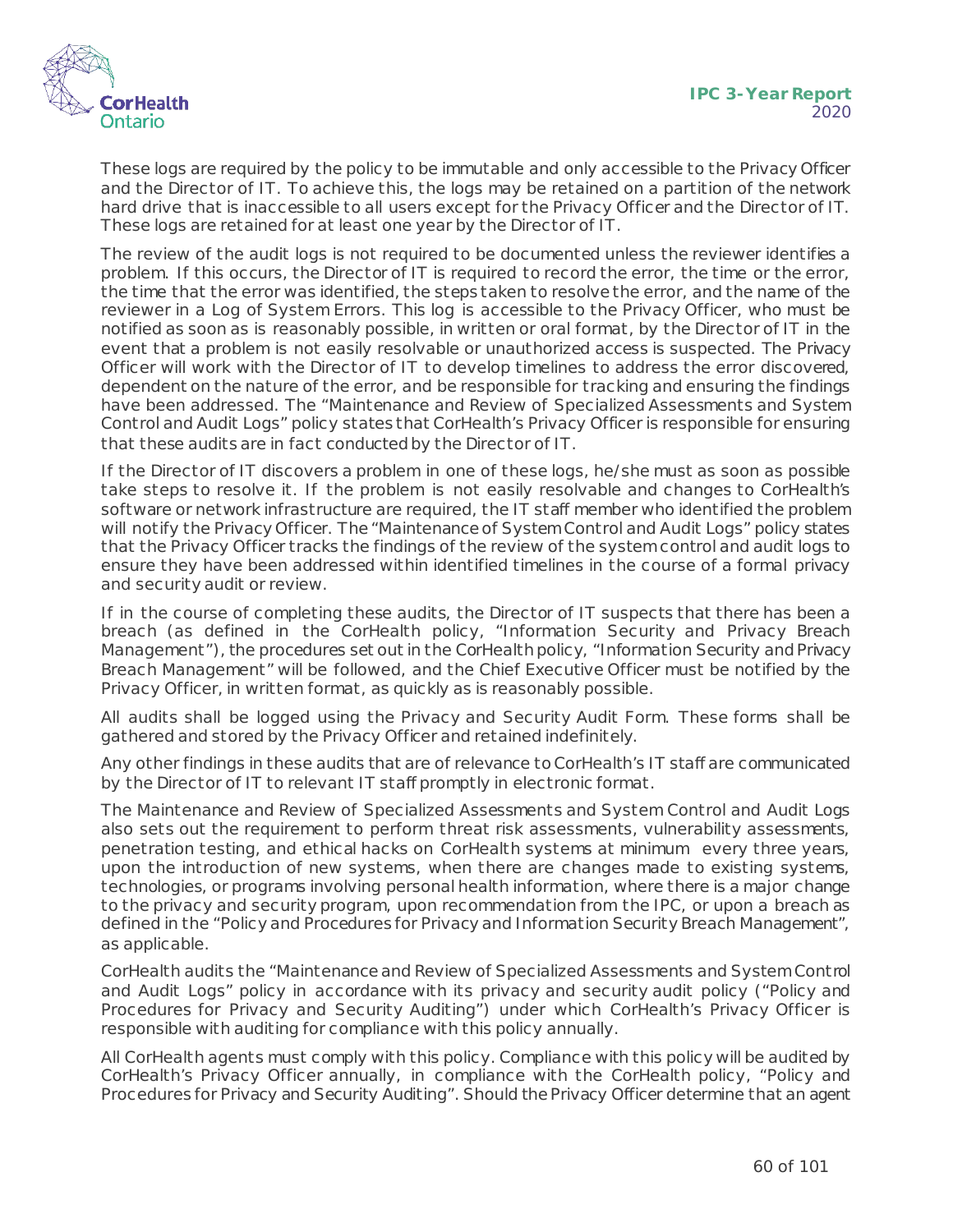

of CorHealth has not complied with this policy, disciplinary measures will be taken. The Privacy Officer, in consultation with the agent's manager and the CEO, as necessary, is responsible for determining the seriousness of disciplinary measures and, depending on the circumstances, may recommend that an agent's relationship with CorHealth be terminated. If the instance of noncompliance constitutes a violation of the agent's confidentiality agreement, legal action against the agent may be pursued as per that agreement.

Should a CorHealth agent suspect a breach of this policy or its procedures (breach being defined in the CorHealth policy, "Information Security and Privacy Breach Management"), the agent has a duty (articulated in the CorHealth policy, "Information Security and Privacy Breach Management") to report such suspicions to the Privacy Officer as soon as possible. Failure to report a breach constitutes non-compliance with the CorHealth policy and may result in disciplinary action.

#### **4.11 Policy and Procedures for Patch Management**

CorHealth has developed and implemented a policy and associated procedures for patch management ("Patch Management Policy").

The "Patch Management Policy" sets out that network administrators at Interface Technologies, CorHealth's contracted third-party IT service provider, is responsible for monitoring the availability of patches on behalf of CorHealth. The policy further states that this monitoring is conducted on a constant basis, as patches become available from software vendors. The policy also states that Interface Technologies is responsible for analyzing the patch and making the determination as to whether it should be implemented. The policy states that Interface Technologies must consider all associated patch documentation, perform risk and relevancy assessments, and consider criteria including severity, classification, and applicability in making its determination.

The "Patch Management Policy" states that patches classified as critical or for security by Interface Technologies are downloaded automatically, while service packs, non-critical hotfixes, and non-security patches will be tested in a lab environment before being promptly implemented.

Interface Technologies is responsible for documenting the rationale for each patch that is implemented or not implemented. This documentation must include a description of the patch, the date that the patch became available, the agent responsible for implementing the patch, the date of implementation, the agent responsible for testing the patch, the date of the testing of the patch, whether or not the testing was successful, the severity level and priority of the patch, the information system, technology, equipment, resource, application or program to which the patch relates, updates status, computer status, and synchronization results.

All CorHealth agents must comply with this policy. Compliance with this policy will be audited by CorHealth's Privacy Officer annually, in compliance with the CorHealth policy, "Policy and Procedures for Privacy and Security Auditing". Should the Privacy Officer determine that an agent of CorHealth has not complied with this policy, disciplinary measures will be taken. The Privacy Officer, in consultation with the agent's manager and CEO, as necessary, is responsible for determining the seriousness of disciplinary measures and, depending on the circumstances, may recommend that an agent's relationship with CorHealth be terminated. If the instance of noncompliance constitutes a violation of the agent's confidentiality agreement, legal action against the agent may be pursued as per that agreement.

Should a CorHealth agent suspect a breach of this policy or its procedures (breach being defined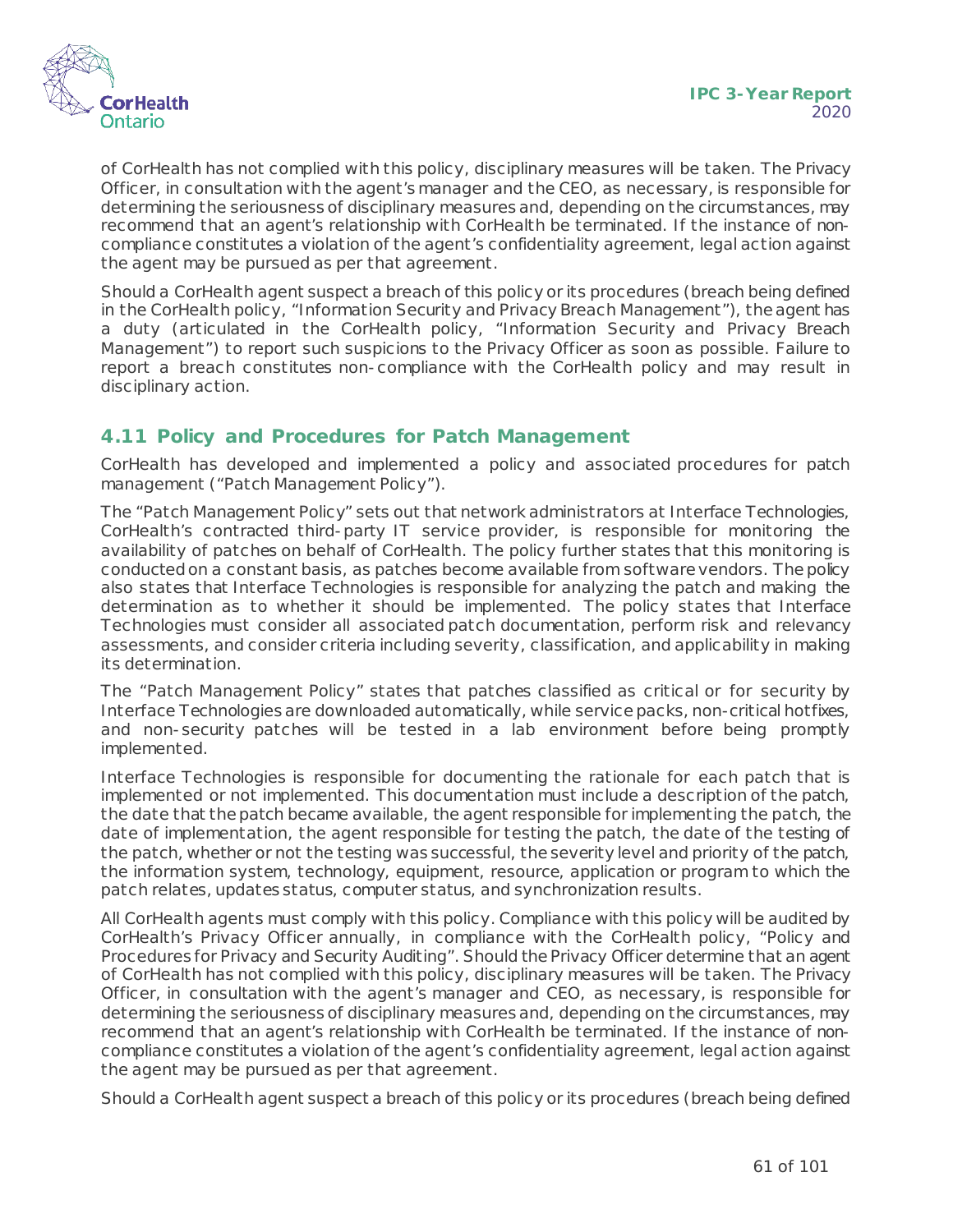

in the CorHealth policy, "Information Security and Privacy Breach Management"), the agent has a duty (articulated in the CorHealth policy, "Information Security and Privacy Breach Management") to report such suspicions to the Privacy Officer as soon as possible. Failure to report a breach constitutes non-compliance with the CorHealth policy and may result in disciplinary action.

### **4.12 Policy and Procedures Related to Change Management**

As a result of its small number of employees and the way in which they work together, CorHealth does not require a policy on the management of changes to its operating environment. Where changes are identified, the Privacy Officer, in consultation with CorHealth's IT team, is responsible for establishing a timeline and process for them to be made. CorHealth has hardware not connected to the main network on which different operating environments are tested with CorHealth software. If the new operating environment provides meaningful benefits to the user experience without negatively affecting the performance of CorHealth software, it is adopted. A log of changes implemented is maintained by the Director of IT.

#### **4.13 Policy and Procedures for Back-Up and Recovery of Personal Health Information**

CorHealth has developed the policy, "Back-Up and Recovery of Personal Health Information", to govern system backup and recovery in the event of a serious problem. The retention of all backups of personal health information is governed by the policy, "Secure Retention of Personal Health Information". The transfer of all backups of personal health information is governed by the policy, "Secure Transfer of Personal Health Information". The destruction of all backups of personal health information is governed by the policy, "Secure Destruction of Personal Health Information". CorHealth's Privacy Officer is responsible for ensuring that backups of personal health information are retained, transferred, and destroyed in accordance with these policies.

As set out in the "Back-Up and Recovery of Personal Health Information" policy, CorHealth uses the Veeam Backup and Replication Enterprise system, which automatically, backs up information stored on CorHealth servers and workstations, including personal health information, in real time. If the internal CorHealth network were to fail, the Veeam system could restore all lost data. The Veeam system is located on a separate server located in the CorHealth server room. Backups are stored indefinitely. The Veeam software system maintains logs of all of its backup activities which are accessible by CorHealth's IT staff.

To further ensure the security and persistence of CorHealth networks in the event of a disaster, CorHealth is required to have tape backups of its servers performed daily through an external vendor, which stores the tapes at an off-site location. CorHealthis required by the "Back-Up and Recovery of Personal Health Information" policy to execute an agreement with this third-party vendor based on the template developed by the IPC prior to the transfer of backups of personal health information to the third party. The Privacy Officer is responsible for ensuring that this agreement has been executed.

The current agreement is with Recall and ensures that the personal health information in CorHealth's custody is protected and safe. According to the agreement with Recall, CorHealth remains the legal owner of all data and materials transferred to Recall. This transfer is made by handing off a locked metal box containing the database's tape backup to a representative of Recall twice weekly. A rotation of tapes is carried out, as the representative of Recall returns the tapes in the same locked metal boxes to CorHealth for CorHealth to write over and reuse. Every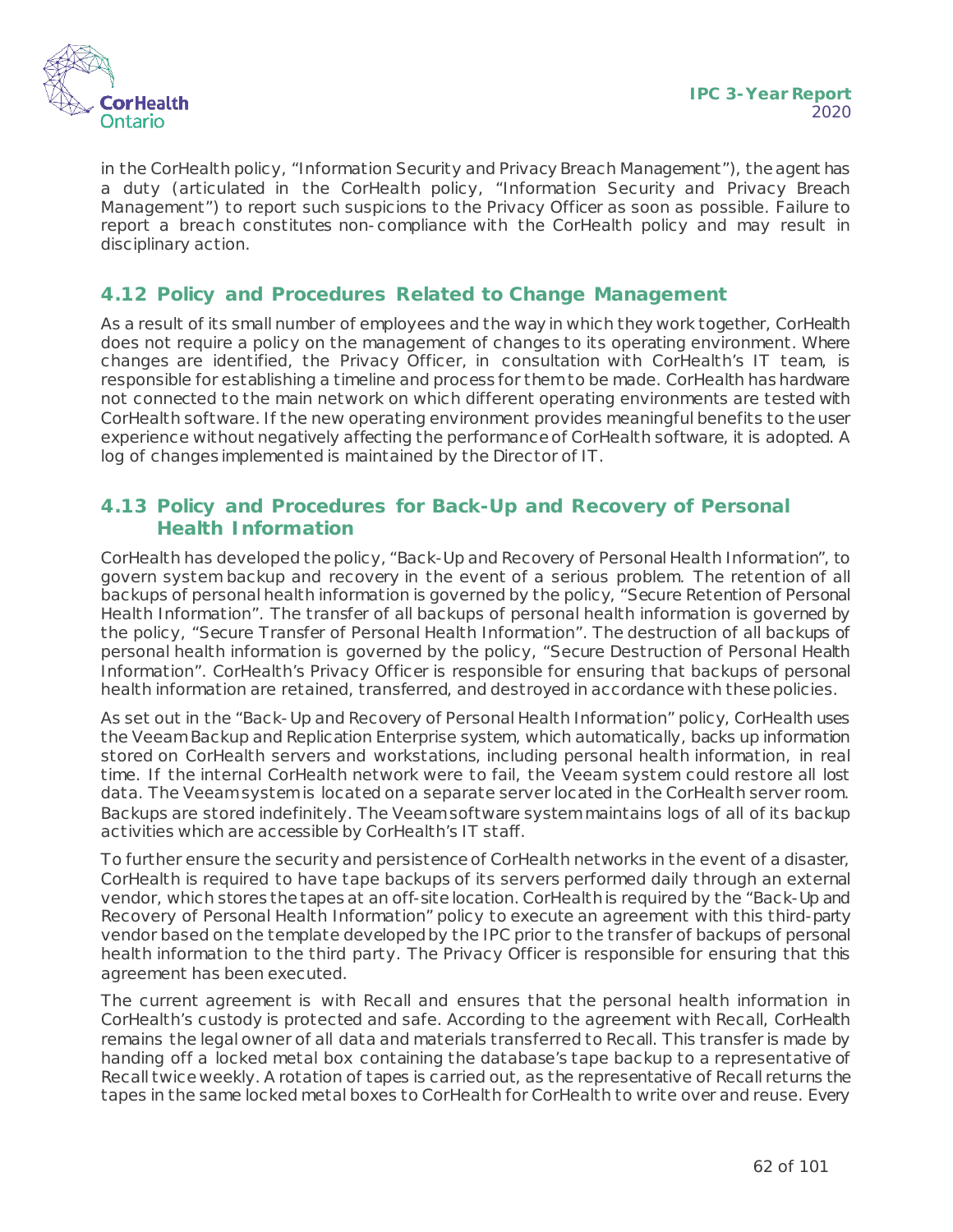

time the tape backups are given to Recall, CorHealth's IT Manager is required to log that a backup of all servers was given to Recall, along with the time and date, and the representative of Recall is required to provide CorHealth with a form documenting that the backup was received. These forms are retained in a filing cabinet by CorHealth's IT Manager. This method of transfer is compliant with the "Secure Transfer of Personal Health Information" policy. Recall is contractually responsible for the following:

- Protecting personal health information against theft or loss, as well as unauthorized use, disclosure, access, modification, and copying
- Only using the locked box of personal health information in tape format with respect to its agreement with CorHealth
- Not using personal health information for its own benefit or for the benefit of a third party
- Not disclosing personal health information to a third party
- Remaining compliant with provincial privacy legislation
- Remaining compliant with its own privacy and security policies and retaining the employment of a dedicated Privacy Officer
- Providing to CorHealth evidence of its compliance with privacy legislation and its privacy and security program
- Providing notice to CorHealth should Recall receive a complaint from an individual whose personal health information is under CorHealth's custody. Recall will provide all information necessary, unless it is unlawful to do so, for CorHealth's resolution of the complaint at CorHealth's discretion. Recall will implement any changes with respect to CorHealth's orders arising from the complaint at CorHealth's expense
- Recall will notify CorHealth at the first reasonable opportunity should Recall suspect a breach Recall is responsible for any and all costs, fines, damages, penalties, or other liabilities owed to third parties as the result of Recall's non-compliance with the agreement with CorHealth
- Upon the termination or expiry of the agreement, Recall will return all personal health information to CorHealth. If instructed by CorHealth, Recall may instead destroy or make anonymous all personal health information in its care and provide a sworn statement to CorHealth that it has done so

CorHealth's "Template Agreement for All Third-Party Service Providers" was introduced after the execution of CorHealth's service agreement with Recall. As such, the current service agreement does not include all relevant language from the Template. Upon the expiry of the current agreement, or should the agreement come to an early end for whatever reason, and should CorHealth wish to renew its contract with Recall, CorHealth will ensure that the new agreement includes all relevant information from the "Template Agreement for All Third Party Service Providers".

As the tapes that are used in for long-term backup storage are rotated daily and exchanged with Recall twice weekly, CorHealth's IT Manager is able to determine the efficacy of this method of backing-up the CorHealth database on regular and frequent basis. As such, CorHealth has not developed procedures for the testing of this method of backup. The "Back-Up and Recovery of Personal Health Information" policy requires the Director of IT to test the Veeam Backup system on a weekly basis and provide written notification to the Privacy Officer if errors are identified.

All CorHealth agents must comply with this policy. Compliance with this policy will be audited by CorHealth's Privacy Officer annually, in compliance with the CorHealth policy, "Policy and Procedures for Privacy and Security Auditing". Should the Privacy Officer determine that an agent of CorHealth has not complied with this policy, disciplinary measures will be taken. The Privacy Officer, in consultation with the agent's manager and the CEO, as necessary, is responsible for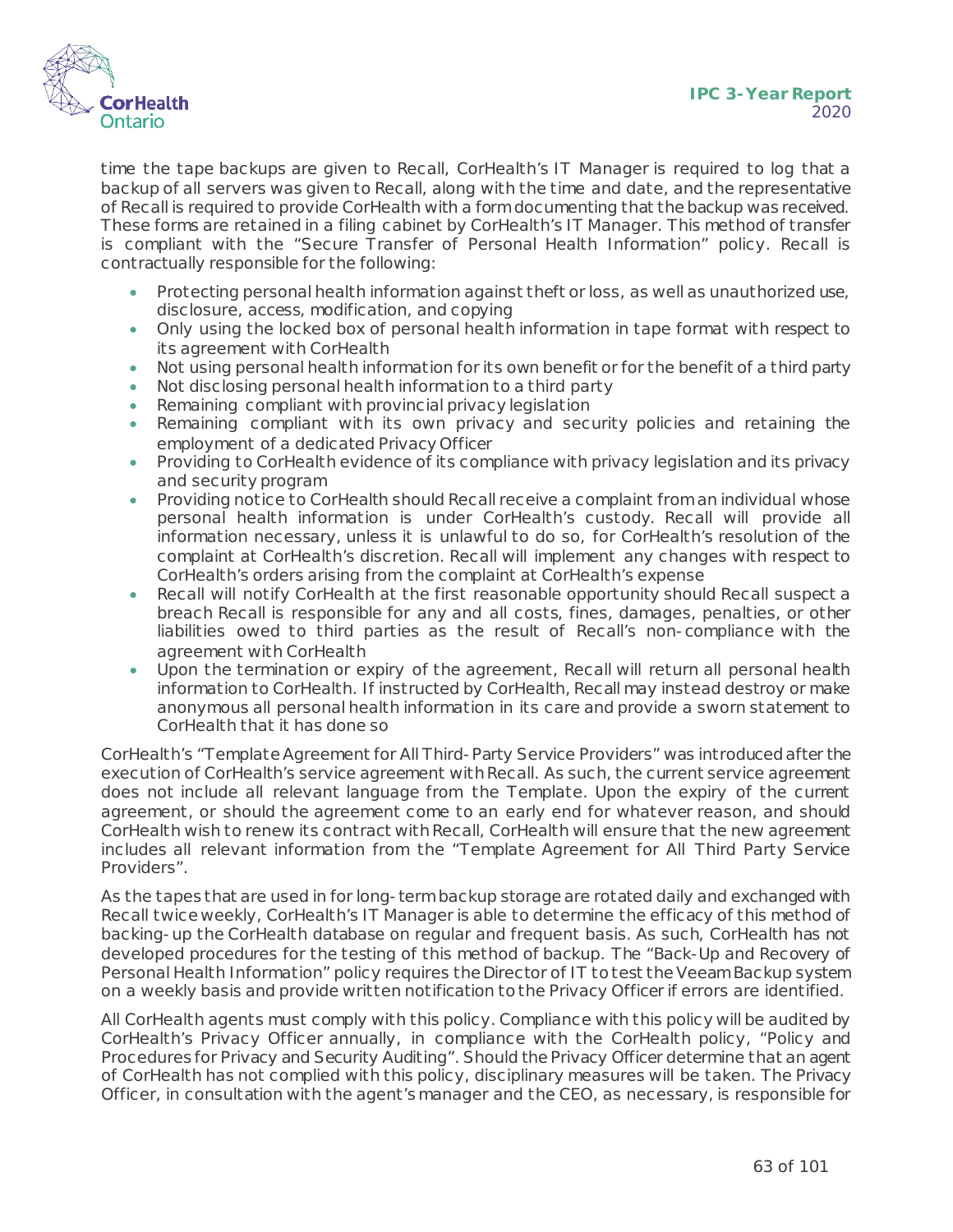

determining the seriousness of disciplinary measures and, depending on the circumstances, may recommend that an agent's relationship with CorHealth be terminated. If the instance of noncompliance constitutes a violation of the agent's confidentiality agreement, legal action against the agent may be pursued as per that agreement.

Should a CorHealth agent suspect a breach of this policy or its procedures (breach being defined in the CorHealth policy, "Information Security and Privacy Breach Management"), the agent has a duty (articulated in the CorHealth policy, "Information Security and Privacy Breach Management") to report such suspicions to the Privacy Officer as soon as possible. Failure to report a breach constitutes non-compliance with the CorHealth policy and may result in disciplinary action.

#### **4.14 Policy and Procedures on the Acceptable Use of Technology**

CorHealth has developed the policy, "IT Policy: Email, Internet, and Computing Devices", which governs the use of CorHealth-supplied technology by its agents. In order to protect the integrity of CorHealth and the CorHealth information technology network and to avoid degrading the performance of CorHealth computing and network resources, the "IT Policy: Email, Internet, and Computing Devices" policy places a number of restrictions on Internet use by CorHealth agents. These are:

- Agents are forbidden from downloading music , video, or other files from the Internet, unless authorized to do so by the Privacy Officer after submitting a written request. The Privacy Officer is required to deny the request unless the file has legitimate value to the agent's work, no file already on the CorHealth network can serve the same purpose, no smaller file is available, the source of the file is reputable and is not likely to produce malicious code, and downloading the file will not significantly degrade Internet speed for other CorHealth agents. If the download is approved, agents are required to save the file locally first so that if the file is infected with malicious code, the problem may be limited to only one workstation. No documentation is required by the policy for these procedures, and the Privacy Officer is not required to pass along notification to any other CorHealth agent. If the download is a software file, installation on a workstation requires the software to be reviewed, approved for use, and installed by a member of the IT staff. All workstations, except for IT staff workstations, are locked to ensure software cannot be installed without prior review and approval. IT staff maintains a log of all approved software installations
- Agents are to exercise discretion when downloading files and content. Such files and content must be from reputable sources and have a clear business purpose
- Agents are to never access websites which contain images, text, or other content which could be considered indecent or offensive, or that may violate the CorHealth Code of Conduct or any other CorHealth policy or procedure
- Agents are not to use the Internet to watch videos, television, sporting events, or other sources of personal entertainment. The viewing and downloading of these file types exposes CorHealth to risk of malicious code and may degrade the performance of CorHealth network systems
- Agents are not to host or post CorHealth information on blogs, chatrooms, user-groups, forums, or other forms of Internet-based communications except when approval is obtained from Corporate Communications. This includes confidential information such as source code, logos, and policies, derogatory or negative comments about CorHealth activities, employees, or clients, and direct or indirect comments regarding proprietary information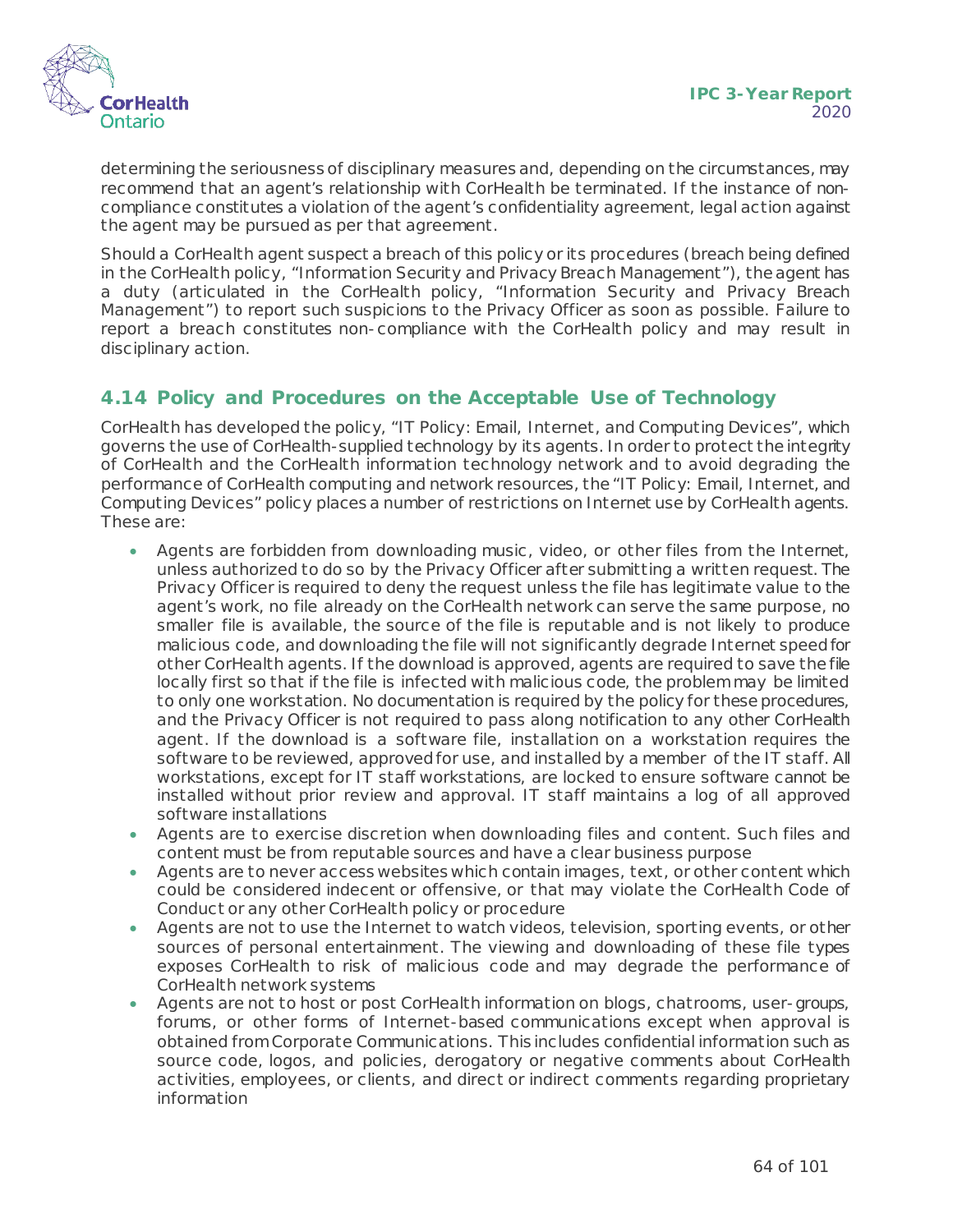

• Incidental personal use of the Internet is allowed, but it must never interfere with job responsibilities and work-related needs

The "IT Policy: Email, Internet, and Computing Devices" policy also governs email use by agents, compelling them to adhere to the following rules:

- CorHealth email addresses will be issued to conduct CorHealth business. At no time may email accounts other than CorHealth be used to conduct CorHealthbusiness
- Before sending email, confidential information that is not needed by the recipient must be deleted. For example, delete unnecessary fields or attachments
- When replying to or forwarding an email chain, agents are to review allthe emails in the chain to make sure that they are needed by the current recipient
- In all cases, agents must confirm that the recipient's email address is correctly entered in the message's "To" field before sending the message. Agents must not "Reply to All" if some recipients on the address line do not need the information
- In cases involving particularly sensitive information, agents are to request that the recipient first send an email so that the agent can reply directly to their message
- Agents are to never send or forward CorHealth information to or from their own personal email account. Likewise, agents are to never send CorHealth confidential information to a non-CorHealth email account belonging to another party so that agents may then access the information, or have it forwarded
- Agents must use appropriate language in email messages and adhere to CorHealth values and policies. Agents are to use the same rules and the same polite forms of address that they would use in other types of business communication
- Agents are to never reply to emails that they believe to be spam
- Agents are to use discretion when opening attachments to email messages. Agents are to carefully weigh the risk of introducing malicious code such as a virus before opening any attachment
- Agents are to use discretion when forwarding files and other confidential information. Recipients must have a legitimate business need for receiving the information
- CorHealth email addresses are not to be added to mailing lists unless required as part of your assigned job duties. Doing so may lead to CorHealth email systems receiving excessive unwanted mass email (spam.)
- Another user's email account may not be accessed without written, formal authorization from the CorHealth Privacy Officer. The Privacy Officer may only grant an agent access to another user's email account if access is absolutely necessary for ensuring the persistence of CorHealth's critical functions
- CorHealth email accounts are provided to improve productivity. They are not to be used to send or forward material that could be considered indecent or offensive, or that may violate the CorHealth Code of Conduct or any other CorHealth policies or procedures
- All messages sent by email using CorHealth email systems are the property of CorHealth. CorHealth reserves the right to monitor and disclose all messages sent over its email system for any purpose
- Incidental personal use of email is occasionally permitted but it must never interfere with job responsibilities and work-related needs

All CorHealth agents must comply with this policy. Compliance with this policy will be audited by CorHealth's Privacy Officer annually, in compliance with the CorHealth policy, "Policy and Procedures for Privacy and Security Auditing". Should the Privacy Officer determine that an agent of CorHealth has not complied with this policy, disciplinary measures will be taken. The Privacy Officer, in consultation with the agent's manager and the CEO, as necessary, is responsible for determining the seriousness of disciplinary measures and, depending on the circumstances, may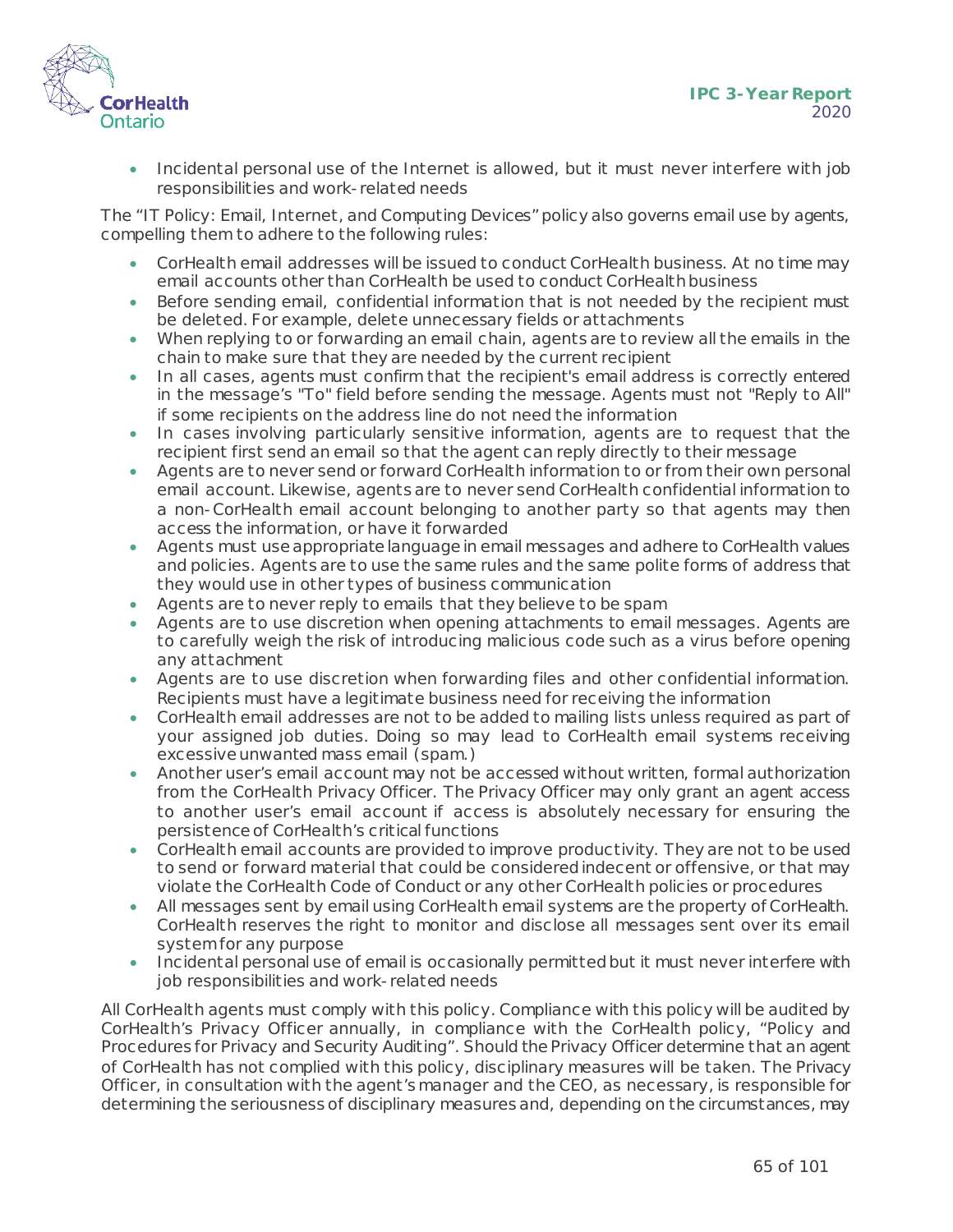

recommend that an agent's relationship with CorHealth be terminated. If the instance of noncompliance constitutes a violation of the agent's confidentiality agreement, legal action against the agent may be pursued as per that agreement.

Should a CorHealth agent suspect a breach of this policy or its procedures (breach being defined in the CorHealth policy, "Information Security and Privacy Breach Management"), the agent has a duty (articulated in the CorHealth policy, "Information Security and Privacy Breach Management") to report such suspicions to the Privacy Officer as soon as possible. Failure to report a breach constitutes non-compliance with the CorHealth policy and may result in disciplinary action.

#### **4.15 Policy and Procedures In Respect of Security Audits**

CorHealth has developed and implemented the policy, "Policy and Procedures for Privacy and Security Auditing", that sets out the requirements for privacy and security auditing. This policy states that CorHealth conducts privacy and security audits to assess compliance with the privacy and security policies, procedures, and practices implemented by CorHealth. Each audit that is conducted includes the purposes of the privacy or security audit; the nature and scope of the privacy or security audit; the agent responsible for the privacy or security audit; and the frequency of each privacy or security audit. In accordance with the policy, "Policy and Procedures for Privacy and Security Auditing", CorHealth will perform audits of its privacy and security program at least annually but also may be conducted upon the request of the IPC or other government entity, as a result of a privacy impact assessment, or upon recommendation following a privacy or security breach.

CorHealth's security auditing program includes requirements for reviews of system control and audit logs, threat and risk assessments, specialized security reviews or assessments, vulnerability assessments, penetration testing, and ethical hacks. These components of CorHealth's security program are governed by the policy, "Maintenance and Review of Specialized Assessments, System Control and Audit Logs". This policy sets out the frequency for each of the aforementioned security audits and states that the Director of IT is responsible for ensuring that a security audit schedule is developed annually.

As set out in "Policy and Procedures for Privacy and Security Auditing", CorHealth agents who are the subjects of privacy and security audits will be notified in writing at least one day in advance of the scheduled audit by the Privacy Officer and of the process of the audit.

For each type of privacy or security audit, the "Policy and Procedures for Privacy and Security Auditing" outlines the process to be followed in conducting the audit. The Privacy Officer is responsible for completing, providing, and/or executing the documentation. The documentation referred to in the "Policy and Procedures for Privacy and Security Auditing" is a template that includes the following information at a minimum:

- Type of Audit
- Date Completed
- Person responsible for completing Audit
- Recommendations arising from Audit
- Person responsible for addressing each recommendation
- Date each recommendation was addressed or expected to be addressed
- Manner that each recommendation was or is expected to be addressed

The Privacy Officer and the Director of IT have authority to manage the privacy and security program as outlined in the "Policy and Procedures for Privacy and Security Auditing". The Privacy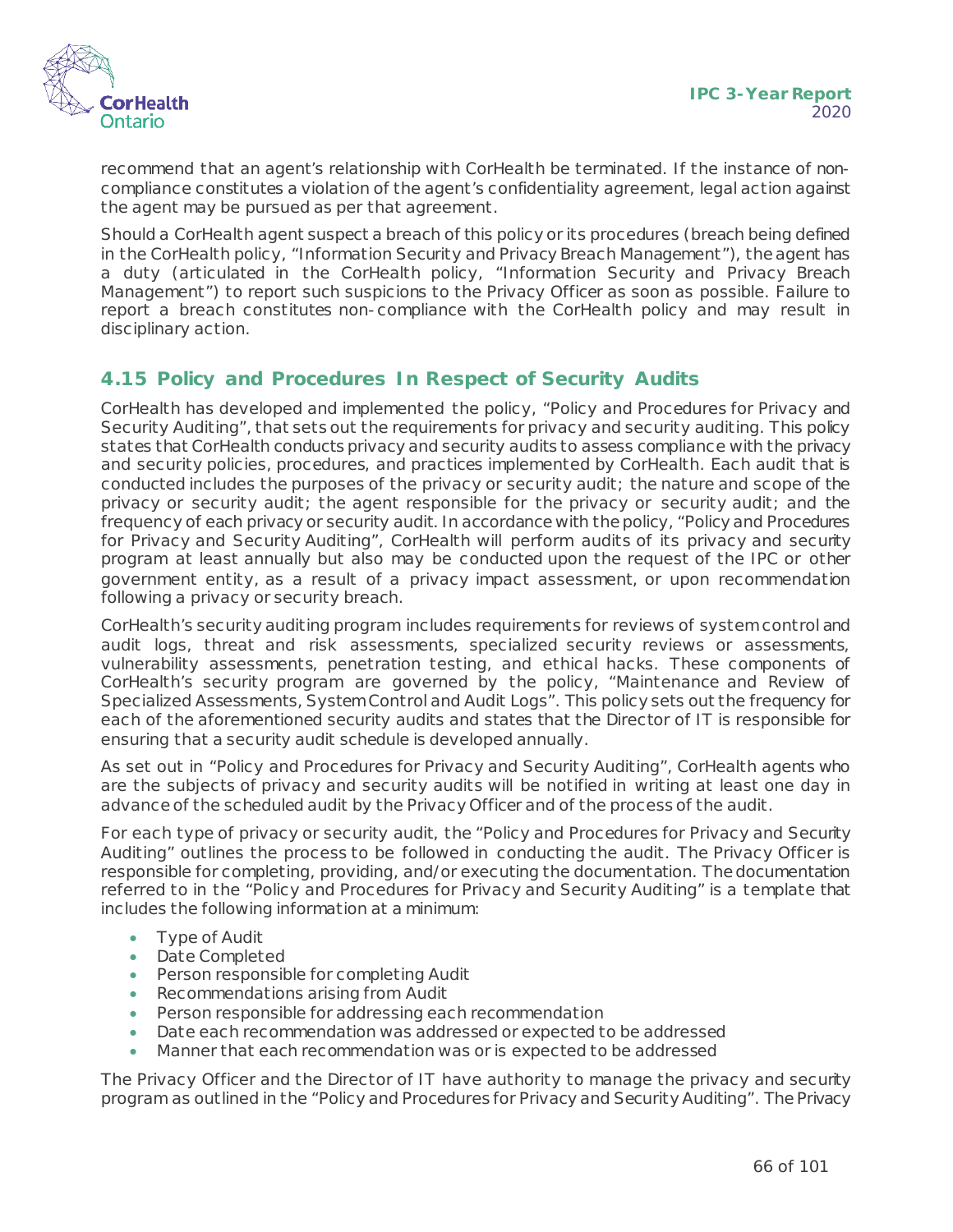

Officer is responsible for addressing recommendations arising from privacy and security audits, including the establishment of timelines to address the recommendations and the monitoring of implementation of the recommendations. The Privacy Officer shall also identify the nature of documentation that will be completed, provided, and/or executed at the conclusion of each privacy audit.

Any deficiencies in CorHealth's privacy and security program that are identified as a result of a privacy or security audit are communicated in writing to the Chief Executive Officer of CorHealth by the Privacy Officer as quickly as is reasonably possible. The results of audits are communicated to CorHealth agents, by either the CEO or the Privacy Officer, within about one week of the conclusion of the privacy or security audit.

A log of all privacy and security audits is maintained by the Privacy Officer under the "Policy and Procedures for Privacy and Security Auditing" policy. This log is retained on the main CorHealth company drive. The Privacy Officer and the Director of IT ensure that any recommendations are implemented within one week of the final review of privacy and security audits, unless the recommendation relates to CorHealth's operating environment. Recommendations for changes in CorHealth's operating environment will be implemented in accordance with a timeline set out by the Privacy Officer upon reception of the recommendation.

Should a CorHealth agent suspect a breach of "Policy and Procedures for Privacy and Security Auditing" or its procedures (breach being defined in the CorHealth policy, "Policy and Procedures for Privacy and Information Security Breach Management"), the agent has a duty (articulated in the CorHealth policy, "Policy and Procedures for Privacy and Information Security Breach Management") to report their suspicions to the Privacy Officer as soon as possible. Failure to report a breach or suspected breach constitutes non-compliance with the CorHealth policy and may result in disciplinary action.

## **4.16 Log of Security Audits**

The "Policy and Procedures for Privacy and Security Auditing" sets out that CorHealth will maintain a log of completed security audits. The template for recording audits collects the following information:

- Type of Security Log
- Date Security Audit Completed
- Person responsible for completing Audit
- Recommendations arising from Audit
- Person responsible for addressing each recommendation
- Date each recommendation was addressed or expected to be addressed
- Manner that each recommendation was or is expected to be addressed

CorHealth will retain all forms, even those completed without producing a recommendation. Once completed, the forms will be stored in a locked filing cabinet maintained by CorHealth's Privacy Officer. Recommendations made by security audits will be recorded in greater detail in CorHealth's consolidated log of recommendations.

#### **4.17 Policy and Procedures for Information Security Breach Management**

In managing information security breaches, CorHealth follows the same policy ("Information Security and Privacy Breach Management") that governs its management of privacy breaches.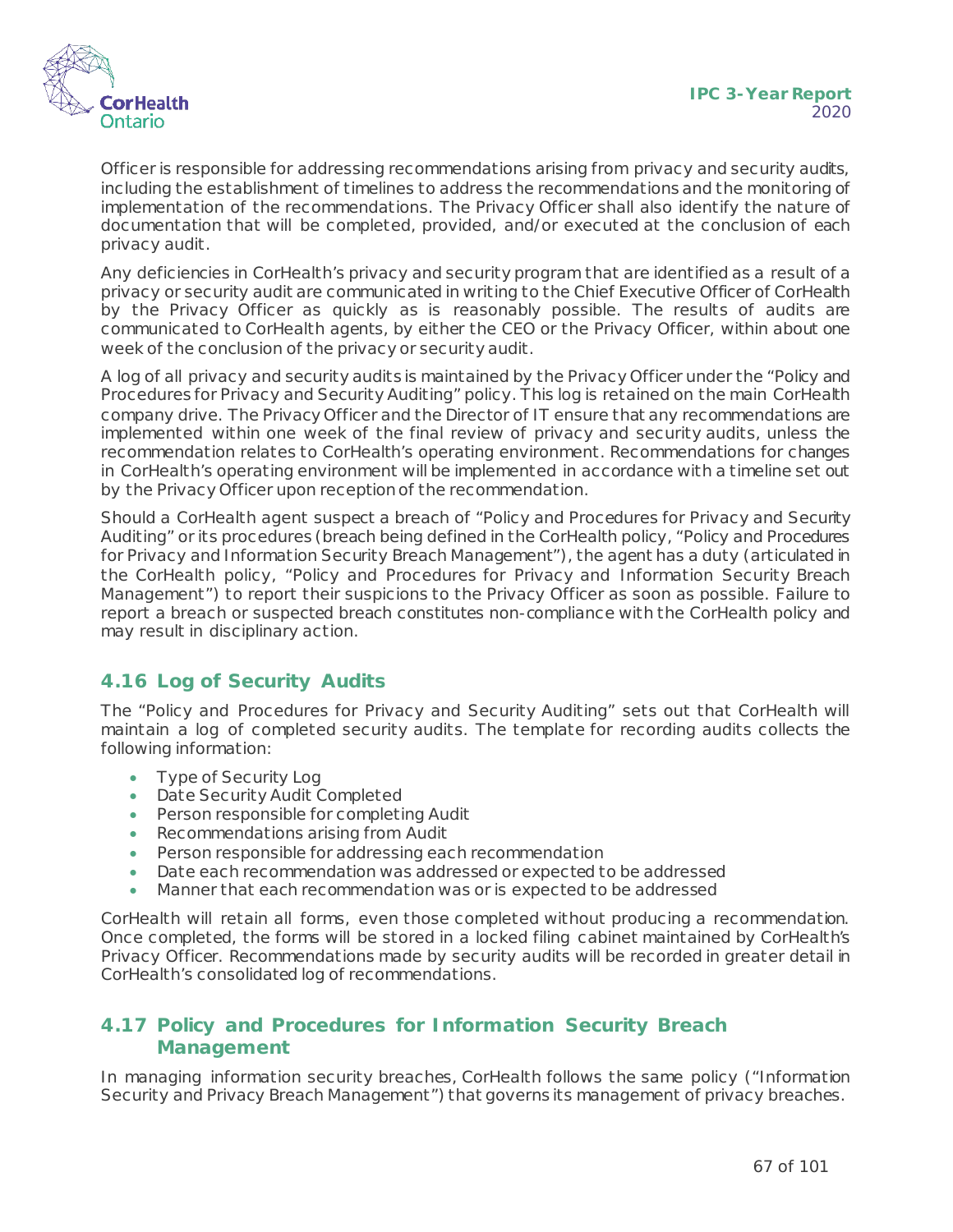

All CorHealth agents must comply with this policy. Compliance with this policy will be audited by CorHealth's Privacy Officer annually, in compliance with the CorHealth policy, "Policy and Procedures for Privacy and Security Auditing". Should the Privacy Officer determine that an agent of CorHealth has not complied with this policy, disciplinary measures will be taken. The Privacy Officer is responsible for determining the seriousness of disciplinary measures and, depending on the circumstances, may recommend that an agent's relationship with CorHealth be terminated. If the instance of non-compliance constitutes a violation of the agent's confidentiality agreement, legal action against the agent may be pursued as per that agreement.

Should a CorHealth agent suspect a breach of this policy or its procedures (breach being defined in the CorHealth policy, "Information Security and Privacy Breach Management"), the agent has a duty (articulated in the CorHealth policy, "Information Security and Privacy Breach Management") to report such suspicions to the Privacy Officer as soon as possible. Failure to report a breach constitutes non-compliance with the CorHealth policy and may result in disciplinary action.

## **4.18 Log of Information Security Breaches**

CorHealth maintains a log of information security breaches. The Privacy Officer is responsible for maintaining the log information security breaches. The following information is recorded using a template developed by the Privacy Officer:

- The date of the information security breach
- The date that the information security breach was identified or suspected, and reported
- Whether the information security breach was internal or external
- The nature of the personal health information, if any, that was the subject of the information security breach and the nature and extent of the breach
- The date that the information security breach was contained and the nature of the containment measures
- The date that the health information custodian or other organization that disclosed the personal health information, if any, to the prescribed person was notified
- The date that the investigation of the information security breach was completed
- The agent (s) responsible for conducting the investigation
- The recommendation arising from the investigation
- The agent (s) responsible for addressing each recommendation
- The date each recommendation was or is expected to be addressed
- The manner in which each recommendation was or is expected to be addressed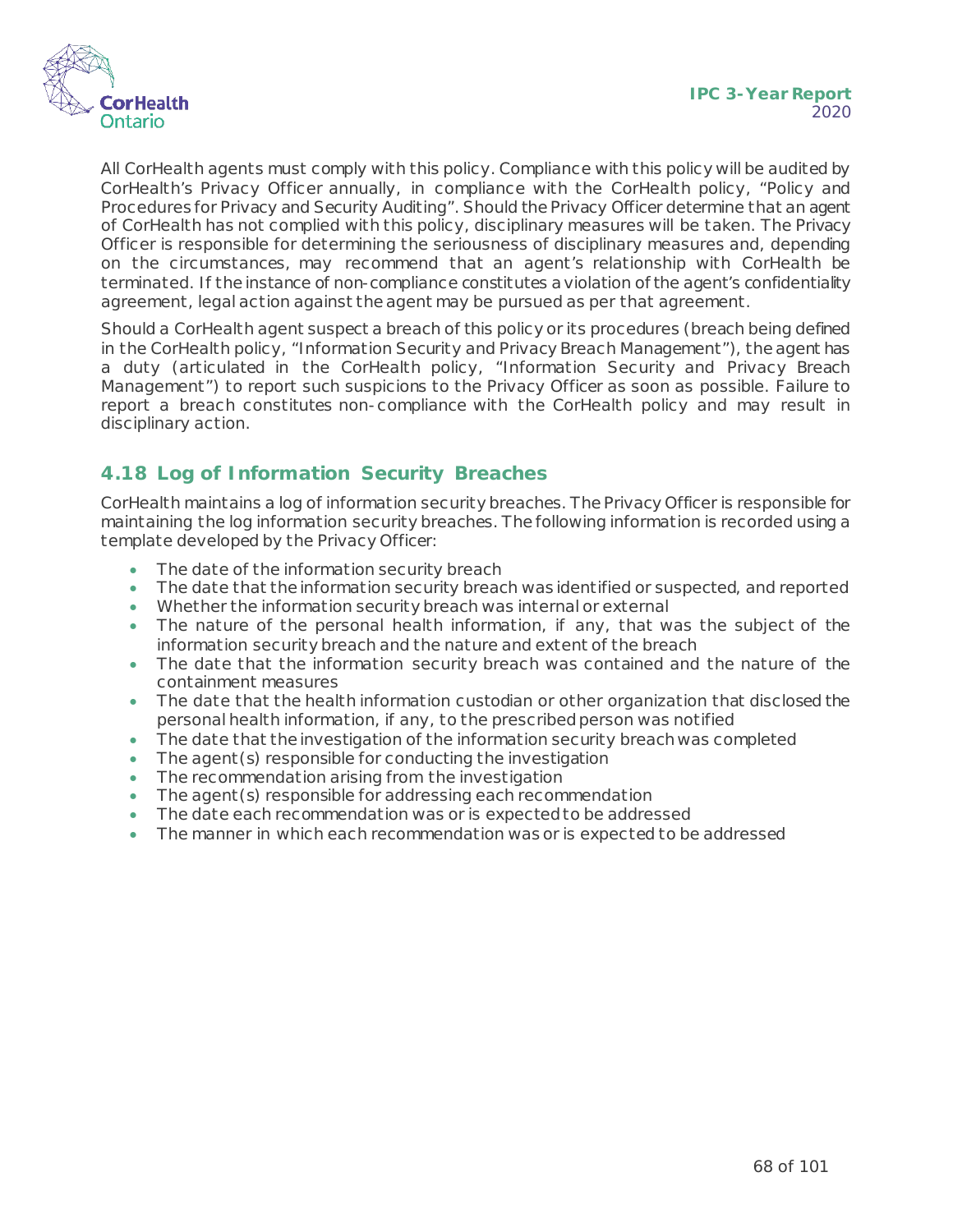

## **5 Human Resources Documentation (PART 3)**

#### <span id="page-68-0"></span>**5.1 Policy and Procedures for Privacy Training and Awareness**

CorHealth has developed and implemented the policy, "Privacy and Security Training" that requires CorHealth agents to complete initial and ongoing privacy and security training and identifies the procedures to be followed for privacy training. CorHealth conducts its privacy and security training through an online module that was originally prepared by a professional privacy consultant. CorHealth requires all staff to complete privacy training both upon commencement of employment and annually thereafter. Agents must complete the privacy and security training program prior to being given access to personal health information. The privacy and security training is updated as required with regard to any recommendations made in privacy impact assessments, privacy and security audits, the investigation of privacy and security breaches and privacy and security complaints, as well as IPC guidance, updated legislation or regulations, or privacy and security best practices.

CorHealth requires all staff to take the online privacy and security training to understand how to protect personal health information and to learn about privacy and security in general. CorHealth's privacy training program provides, at minimum, a description of the duties and responsibilities that arise as a result of CorHealth's status under PHIPA. It also includes training on the limitations placed on access and use of personal health information by agents through CorHealth policy.

While not all CorHealth employees have access to personal health information, all CorHealth staff members are required to complete initial and ongoing privacy training regardless of their level of access to personal health information. Similarly, all other agents including Regional Cardiac Care Coordinators and Data Clerks at hospitals, Interface Technologies staff, and our hosting agent, Cancer Care Ontario (prior to July 2017), are required to take initial and ongoing privacy training based on their role and usage of personal health information. This ensures that every agent has the highest level of training. A log is maintained of all agents of CorHealth who have completed initial and ongoing privacy training.

The "Privacy and Security Training" policy sets out that the Privacy Officer is responsible for ensuring that the initial and ongoing privacy and security training is prepared in accordance with any amendments that may be made to the content of the training programs. Additionally, the Privacy Officer is responsible for ensuring that the initial and ongoing privacy and security training programs are delivered as prepared.

The privacy and security initial and ongoing privacy and security training includes the description of CorHealth under PHIPA and its Regulation, a description of the nature of personal health information collected and from whom and why this information is typically collected, what limitations exist on access to personal health information, a description of the procedure that must be followed in the event that an agent is requested to disclose personal health information, an overview of the privacy and security policies, procedures, and practices implemented by CorHealth and the obligations arising from these policies, procedures, and practices, and the consequences of breach of the privacy and security policies, procedures, and practices implemented. Other components include an explanation of the privacy program including the key activities of the program and confirming that the Privacy Officer of CorHealth manages the privacy program.

The "Privacy and Security Training" policy requires the initial and ongoing training program to include advising agents of administrative, physical, and technical safeguards implemented by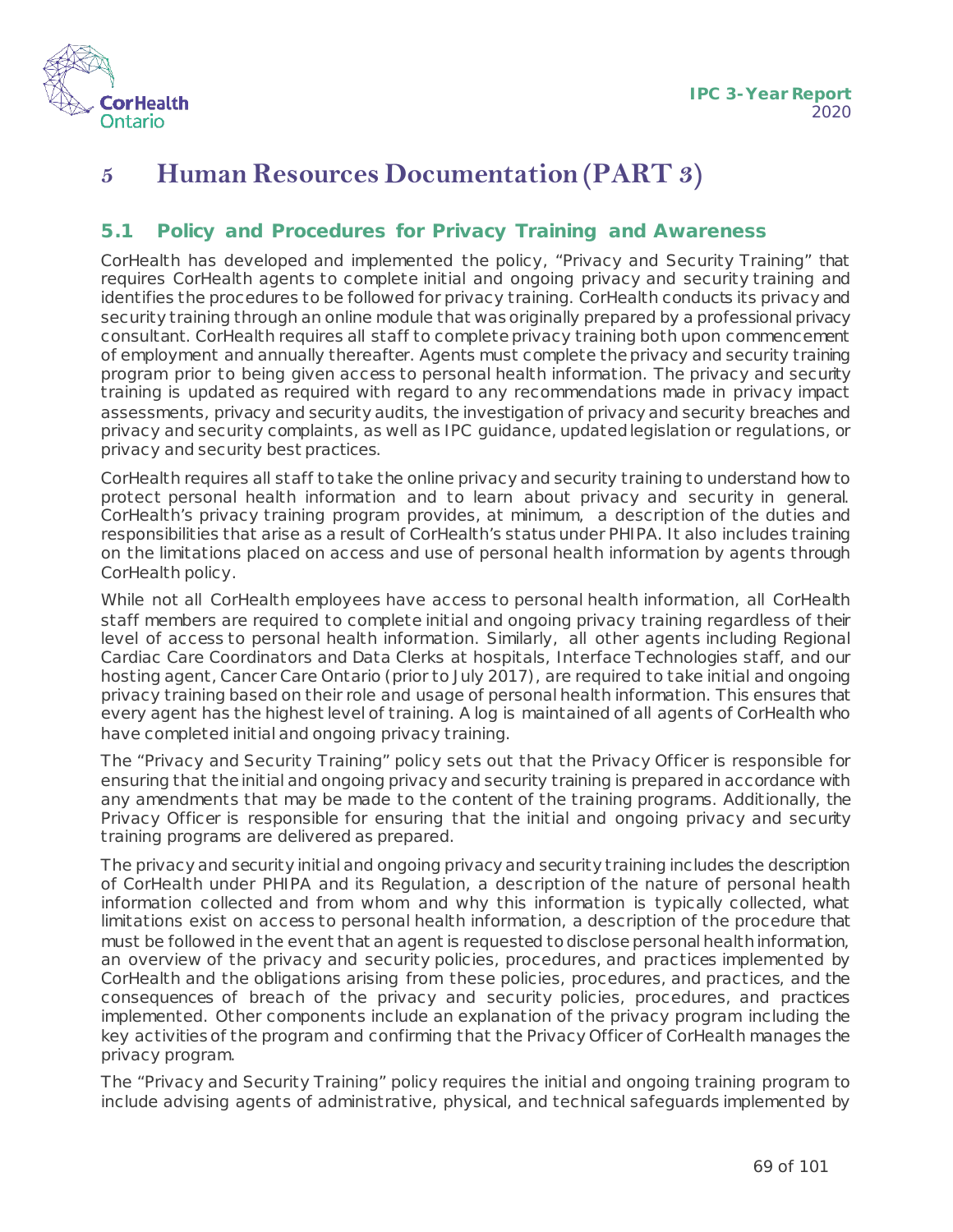

CorHealth to protect personal health information against theft, loss, and unauthorized use or disclosure, copying, modification, or disposal. Furthermore, the agents learn the duties and responsibilities in implementing the administrative, technical, and physical safeguards that are put in place by CorHealth. The "Privacy and Security Training" policy requires the initial and ongoing training to include a discussion of the nature and purpose of the confidentiality agreements that agents must execute, the key provisions of the confidentiality agreements, and finally, an explanation of the "Information Security and Privacy Breach Management" policy and the duties and responsibilities imposed on agents in identifying, reporting, containing, and participating in the investigation and remediation of privacy breaches.

The privacy and security training program, consisting of initial and ongoing training, is mandatory. All new employees are required to sign a confidentiality agreement, as well as complete the online privacy and security training program. Employees are then required to complete the ongoing privacy and security training and sign the confidentiality agreement annually. The results of this program, both initial training and ongoing training, are automatically tracked online. As a further component of the privacy and security onboarding program, the confidentiality agreement compels the agent to protect personal health information. All contracts, initial and ongoing, are kept in a safe, locked location and are accessible only by the Privacy Officer and/or delegate. Additionally, all confidentiality agreements are signed, scanned, and retained on the CorHealth company drive accessible as required by the Privacy Officer. The online privacy and security training results, for both initial and ongoing training, include name, date taken and score, and are available to the Privacy Officer at any time.

The policy and procedures also identify the other mechanisms implemented by CorHealth to foster a culture of privacy and raise awareness of the privacy and security program and the privacy and security policies, procedures, and practices implemented. The policy and procedures also discuss the frequency that CorHealth's Privacy Officer communicates with agents in relation to privacy and security, the method, and nature of the communication.

The CorHealth Privacy Officer discusses CorHealth's privacy and security program, and any issues that have arisen, at staff, team, and other ad-hoc meetings. The Privacy Officer makes clear that any questions related to privacy and/or security should go directly to the Privacy Officer. Informal emails are also sent to CorHealth employees to remind them to be aware of any privacy and/or security issues and to always ask the Privacy Officer if they are not sure how to handle a privacy or security issue. The Privacy Officer conducts privacy and security audits annually in accordance with the policy, "Policy and Procedures for Privacy and Security Auditing". Additionally, CorHealth's CEO provides updates to staff, the Board of Directors, and other interested stakeholders at each Annual General Meeting, or more frequently, as required.

All CorHealth agents must comply with this policy. Compliance with this policy will be audited by CorHealth's Privacy Officer annually, in compliance with the CorHealth policy, "Policy and Procedures for Privacy and Security Auditing". Should the Privacy Officer determine that an agent of CorHealth has not complied with this policy, disciplinary measures will be taken. The Privacy Officer is responsible for determining the seriousness of disciplinary measures and, depending on the circumstances, may recommend that an agent's relationship with CorHealth be terminated. If the instance of non-compliance constitutes a violation of the agent's confidentiality agreement, legal action against the agent may be pursued as per that agreement.

Should a CorHealth agent suspect a breach of this policy or its procedures (breach being defined in the CorHealth policy, "Information Security and Privacy Breach Management"), the agent has a duty (articulated in the CorHealth policy, "Information Security and Privacy Breach Management") to report such suspicions to the Privacy Officer as soon as possible. Failure to report a breach constitutes non-compliance with the CorHealth policy and may result in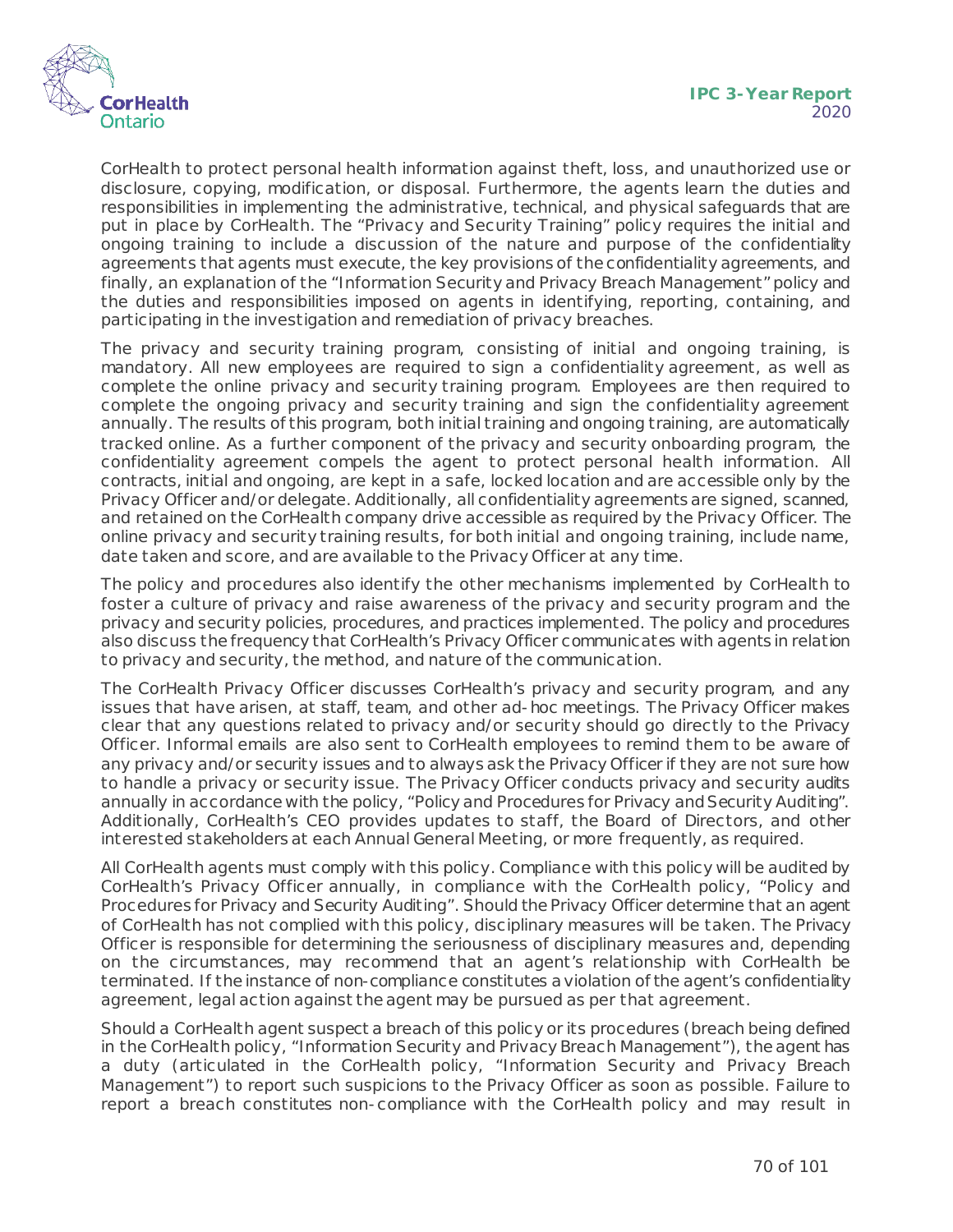

disciplinary action.

### <span id="page-70-0"></span>**5.2 Log of Attendance at Initial Privacy Orientation and Ongoing Privacy Training**

As set out in the "Privacy and Security Training" policy, CorHealth maintains a log of attendance for privacy training, both initial and ongoing training, via its online privacy training system. The system identifies the agent, the date and time they completed the privacy training, and the score they obtained. CorHealth employees take this online privacy training annually and the results are obtainable by the Privacy Officer whenever they are required.

#### **5.3 Policy and Procedures for Security Training and Awareness**

Refer to [Section 5.1 Policy and Procedures for Privacy Training and Awareness](#page-68-0). CorHealth's Privacy and Security Training and Awareness Policy and Procedures are combined.

#### **5.4 Log of Attendance at Initial Security Orientation and Ongoing Security Training**

Refer to Section 5.2 Log of Attendance at Initial Privacy Orientation and Ongoing Privacy [Training.](#page-70-0) The Log of Attendance for the initial security orientation and ongoing security training is combined with that used for the privacy orientation and ongoing privacy training.

#### **5.5 Policy and Procedures for the Execution of Confidentiality Agreements by Agents**

CorHealth has developed and implemented a policy ("Execution of Confidentiality and Non-Disclosure Agreements") governing the execution of confidentiality agreements with agents. This policy sets out that all CorHealth agents are required to execute confidentiality agreements with CorHealth at the outset of their employment or other contractual relationship, and annually thereafter, at the end of each April. The "Execution of Confidentiality and Non-Disclosure Agreements" policy sets out that the confidentiality agreements used by CorHealth must include all the conditions set out in the template provided by the IPC.

The "Execution of Confidentiality and Non-Disclosure Agreements" policy sets out that CorHealth's Privacy Officer is responsible for ensuring that the confidentiality agreements have been executed with all CorHealth agents at the outset of their employment or other contractual relationship and annually thereafter. To ensure this, the Privacy Officer is required to provide agents with copies of the confidentiality agreement to sign at the outset of their employment or other contractual relationship and on an annual basis thereafter.

The Privacy Officer must provide notification regarding the necessity of their executing confidentiality agreements with CorHealth in written format to new CorHealth agents within two days of the outset of their employment or other contractual relationship. As CorHealthis a small organization, and because in practice notification of new staff is provided by the CEO in advance of their first day, it is not reasonably conceivable that an agent could commence employment or other contractual relationship with CorHealth without the knowledge of the Privacy Officer. As such the "Execution of Confidentiality and Non-Disclosure Agreements" policy does not require notification to be provided to the Privacy Officer at the outset of an agent's employment or other contractual relationship. This practice may be reviewed as CorHealth grows.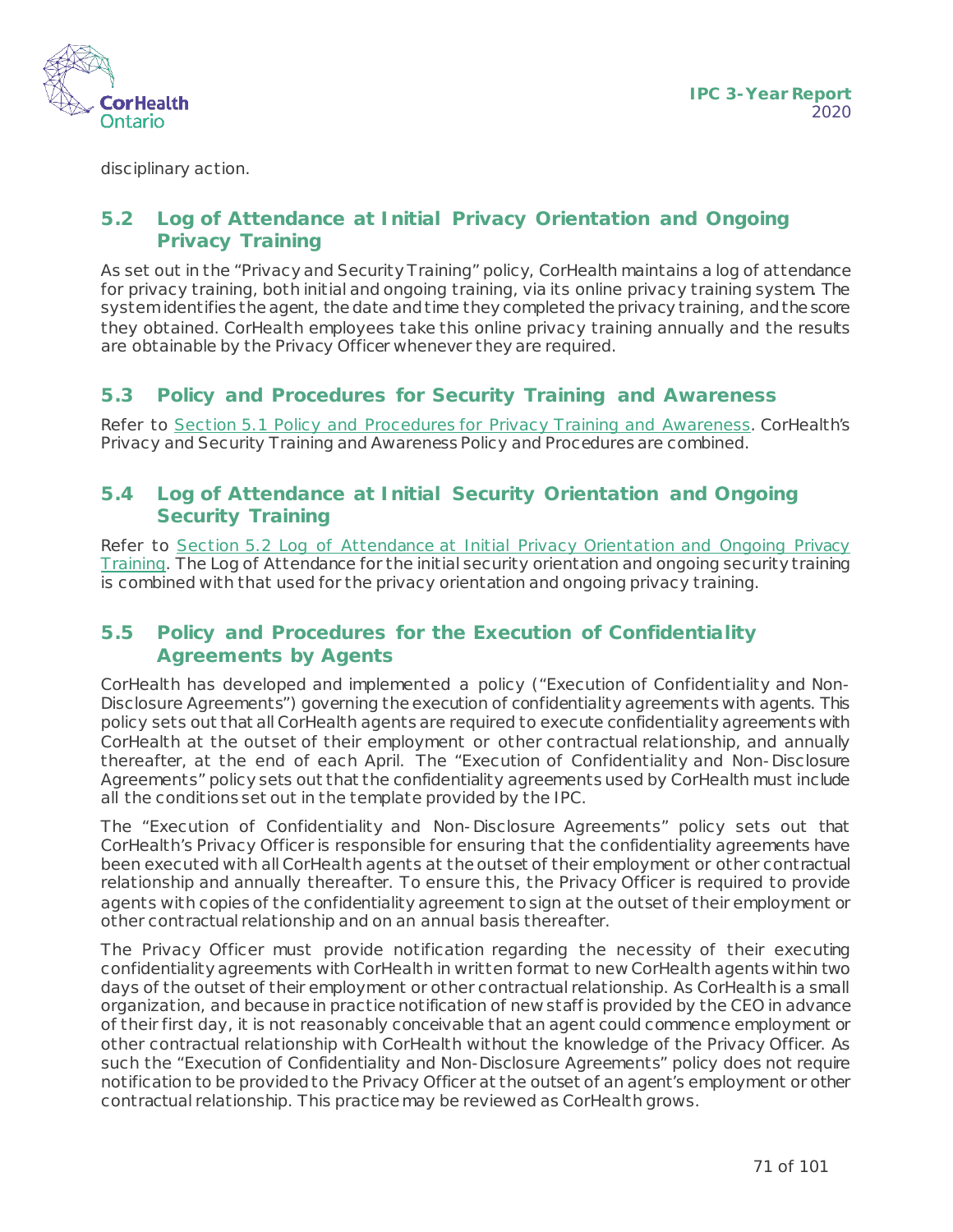

Additionally, the Privacy Officer must provide written notification regarding the confidentiality agreements to all CorHealth agents annually at the end of April.

The "Execution of Confidentiality and Non-Disclosure Agreements" policy sets out that the Privacy Officer is responsible for developing and maintaining a log of executed confidentiality agreements with agents. This log is required by the policy to be kept on the shared company drive in a partition accessible only to the Privacy Officer. Agents' execution of confidentiality agreements is required by the policy to be tracked in this log. If CorHealth agents fail to execute confidentiality agreements with repeated notification, they will be denied permission to access personal health information. If the agent fails to execute the confidentiality agreements within one week, the agent will be subject to disciplinary action as set out in the "Policy and Procedures for Discipline and Corrective Action".

All CorHealth agents must comply with this policy. Compliance with this policy will be audited by CorHealth's Privacy Officer annually (in compliance with the CorHealth policy, "Policy and Procedures for Privacy and Security Auditing"). Should the Privacy Officer determine that an agent of CorHealth has not complied with this policy, disciplinary measures will be taken. The Privacy Officer, in consultation with the agent's manager the CEO, as necessary, is responsible for determining the seriousness of disciplinary measures and, depending on the circumstances, may recommend that an agent's relationship with CorHealth be terminated. If the instance of non-compliance constitutes a violation of the agent's confidentiality agreement, legal action against the agent may be pursued as per that agreement.

Should a CorHealth agent suspect a breach of this policy or its procedures (breach being defined in the CorHealth policy, "Information Security and Privacy Breach Management"), the agent has a duty (articulated in the CorHealth policy, "Information Security and Privacy Breach Management") to report such suspicions to the Privacy Officer as soon as possible. Failure to report a breach constitutes non-compliance with the CorHealth policy and may result in disciplinary action.

## **5.6 Template Confidentiality Agreements with Agents**

As required by the "Execution of Confidentiality and Non-Disclosure Agreements" policy, CorHealth has developed a template confidentiality agreement that all agents are required to execute at the outset of their employment and annually thereafter at the end of each April. At minimum, this confidentiality agreement must set out the following:

- General Provisions:
	- o A description of CorHealth's status under PHIPA and its Regulation
	- o An explanation of CorHealth's duties under PHIPA and its Regulation
	- o A statement setting out that individuals who sign the confidentiality agreements are agents of CorHealth in respect of personal health information
	- o An outline of the responsibilities of CorHealth agents in respect to the protection of personal health information
	- o A stipulation that agents will comply with the provisions of PHIPA and its Regulation relating to CorHealth and with the terms of the confidentiality agreements as may be amended from time to time
	- o A statement setting out that the agent acknowledges that they have read, understood, and agree to comply with the privacy and security policies, procedures and practices implemented by CorHealth as they may be amended following the execution of the confidentiality agreements
	- o The definition of personal health information found in PHIPA and its Regulation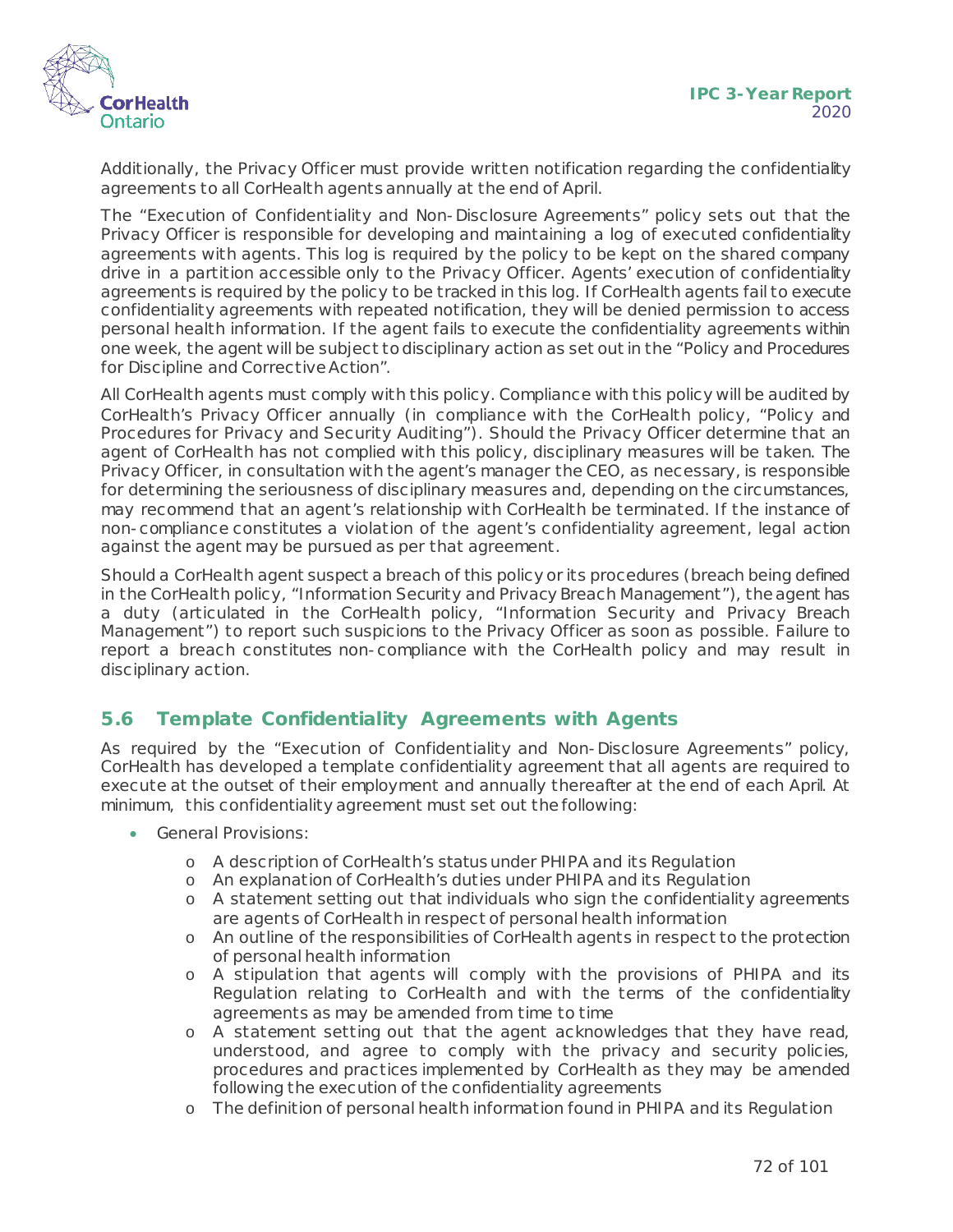



- Obligations with Respect to Collection, Use and Disclosure of Personal Health Information:
	- o A list of the purposes for which CorHealth agents are permitted to collect, use, and disclose personal health information and any limitations, conditions, or restrictions imposed thereon
	- o The authority under PHIPA and its Regulation of each of the identified permitted collections, uses, and disclosures of personal health information
	- o A stipulation that agents are prohibited from collecting or using personal health information except as permitted by the confidentiality agreements
	- o A stipulation that agents are prohibited from disclosing personal health information except as permitted by the confidentiality agreements or as required by law
	- o A prohibition on collecting, using, or disclosing personal health information if other information will serve the purpose and from collecting, using, or disclosing more personal health information than is reasonably necessary to meet the purpose
- Termination of the Contractual, Employment, or Other Relationship:
	- o A stipulation that all agents must return to CorHealth all CorHealth property, including records of personal health information and all access cards, keys, and identification to the Privacy Officer on or before the date of termination of the employment, contractual or other relationship in accordance with the "Termination of Employment" and "Termination or Cessation of Contractual Relationships" policies
	- o A statement setting out the time frame within which CorHealth property must be returned, and the secure manner in which the property must be returned
	- o The confidentiality agreement survives termination of an agent's employment or affiliation with CorHealth
- Notification:
	- o A stipulation that CorHealth agents must notify the Privacy Officer at the first reasonable opportunity if they identify or suspect a breach, as defined in the "Information Security and Privacy Breach Management" policy
- Consequences of Breach and Monitoring Compliance:
	- o A statement setting out the consequences of breach of the agreement as described in the CorHealth policies "Policy and Procedures for Discipline and Corrective Action" and "Information Security and Privacy Breach Management"
	- o A statement setting out the scope and nature of CorHealth's auditing program for ensuring compliance with its privacy and security program, including the confidentiality agreements

#### **5.7 Log of Executed Confidentiality Agreements with Agents**

The CorHealth policy, "Policies and Procedures for the Execution of Confidentiality and Non-Disclosure Agreements" sets out that CorHealth's Privacy Officer is required to retain all executed confidentiality agreements in a locked drawer, as well as electronically. The Privacy Officer will maintain an electronic log that documents CorHealth agents' execution of confidentiality agreements. The log includes the name of the agent, the date of commencement of employment, contractual or other relationship with CorHealth, and the dates that the confidentiality agreements were executed.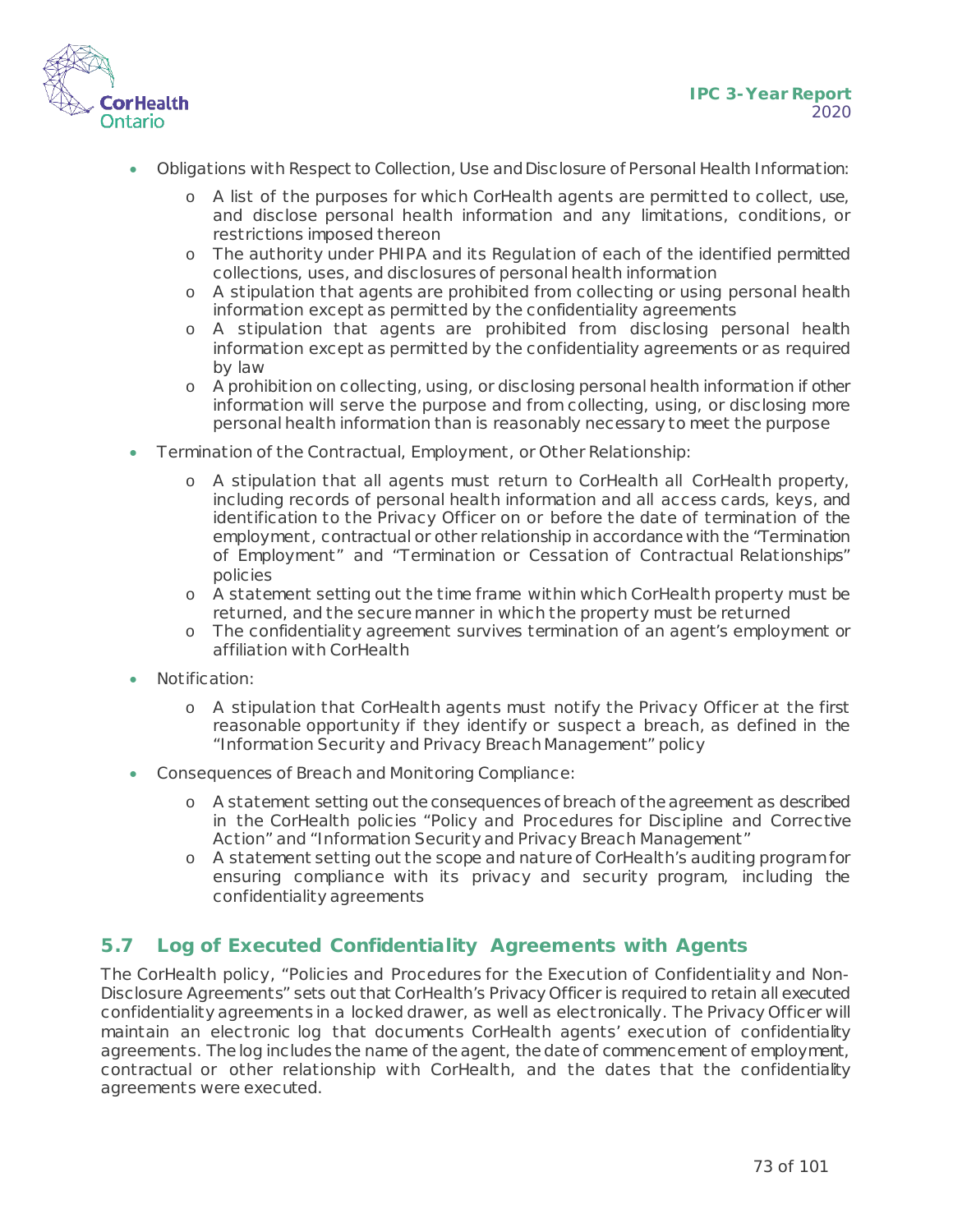

#### <span id="page-73-0"></span>**5.8 Job Description for the Position(s) Delegated Day-to-Day Authority to Manage the Privacy Program**

CorHealth has developed a job description for the role of the Privacy Officer ("CorHealth Privacy Officer Portfolio"). The "CorHealth Privacy Officer Portfolio" sets out that the Privacy Officer reports directly to the CEO and assumes the day-to-day responsibility for privacy and security at CorHealth. The Privacy Officer is responsible for the development and implementation of a corporate privacy and security program.

The "CorHealth Privacy Officer Portfolio" sets out that the Privacy Officer must ensure that appropriate privacy, security, and confidentiality measures and processes (e.g. consent forms, audit programs) are in place by working with CorHealth management, legal counsel, key departments, and committees. The Privacy Officer is also required to perform periodic information privacy and security audits and related compliance monitoring activities, as set out in the "Policy and Procedures for Privacy and Security Auditing".

The Privacy Officer is responsible for overseeing, directing, and delivering an online corporate privacy and security educational training program for all CorHealth agents. The "CorHealth Privacy Officer Portfolio" sets out that the Privacy Officer must maintain current knowledge of government and industry standards and initiatives to achieve training objectives. In addition, the Privacy Officer is responsible for initiating, facilitating, and promoting activities to foster privacy and security awareness within CorHealth and its stakeholders.

The Privacy Officer must work with all stakeholders that have relationships with CorHealth relating to privacy or security issues. He/she must cooperate with the IPC or any other legal entity in investigations and reviews of CorHealth policies. Additionally, the "CorHealth Privacy Officer Portfolio" states that the Privacy Officer is required to participate in the development, implementation, and ongoing compliance monitoring of all stakeholder and associate agreements to ensure that privacy and security concerns, requirements, and responsibilities are addressed. If stakeholders or other external parties that make policy, inquire about CorHealth privacy and security policy, the Privacy Officer is required to represent CorHealth's interests.

With CorHealth management and operations staff, CorHealth's Privacy Officer is responsible for the establishment of a mechanism to track CorHealth agents' access to personal health information. This will ensure that access to and use of personal health information is compliant with the CorHealth policy ("Limiting Agent Access to and Use of Personal Health Information") and government regulations. The Privacy Officer is also required to ensure that CorHealth maintains a mechanism for the reception, documentation, investigation, tracking, and taking of effective action on all privacy inquiries, complaints, and breaches of personal health information by CorHealth agents. The Privacy Officer must develop the mechanisms employed to determine whether to enter into data sharing arrangements, and monitors any personnel involved in this process.

When the Privacy Officer is not available, he/she must ensure back up coverage with other staff with specific privacy and security responsibilities. The Privacy Officer may be delegated additional responsibilities by the CEO.

CorHealth requires the Privacy Officer to have a superior knowledge of privacy laws, as well as government and industry standard practices. The Privacy Officer must also have skills and experience in project management, organization, and presentation. In addition, the Privacy Officer has the following responsibilities and obligations:

• Developing, implementing, reviewing, and amending privacy and security policies, procedures, and practices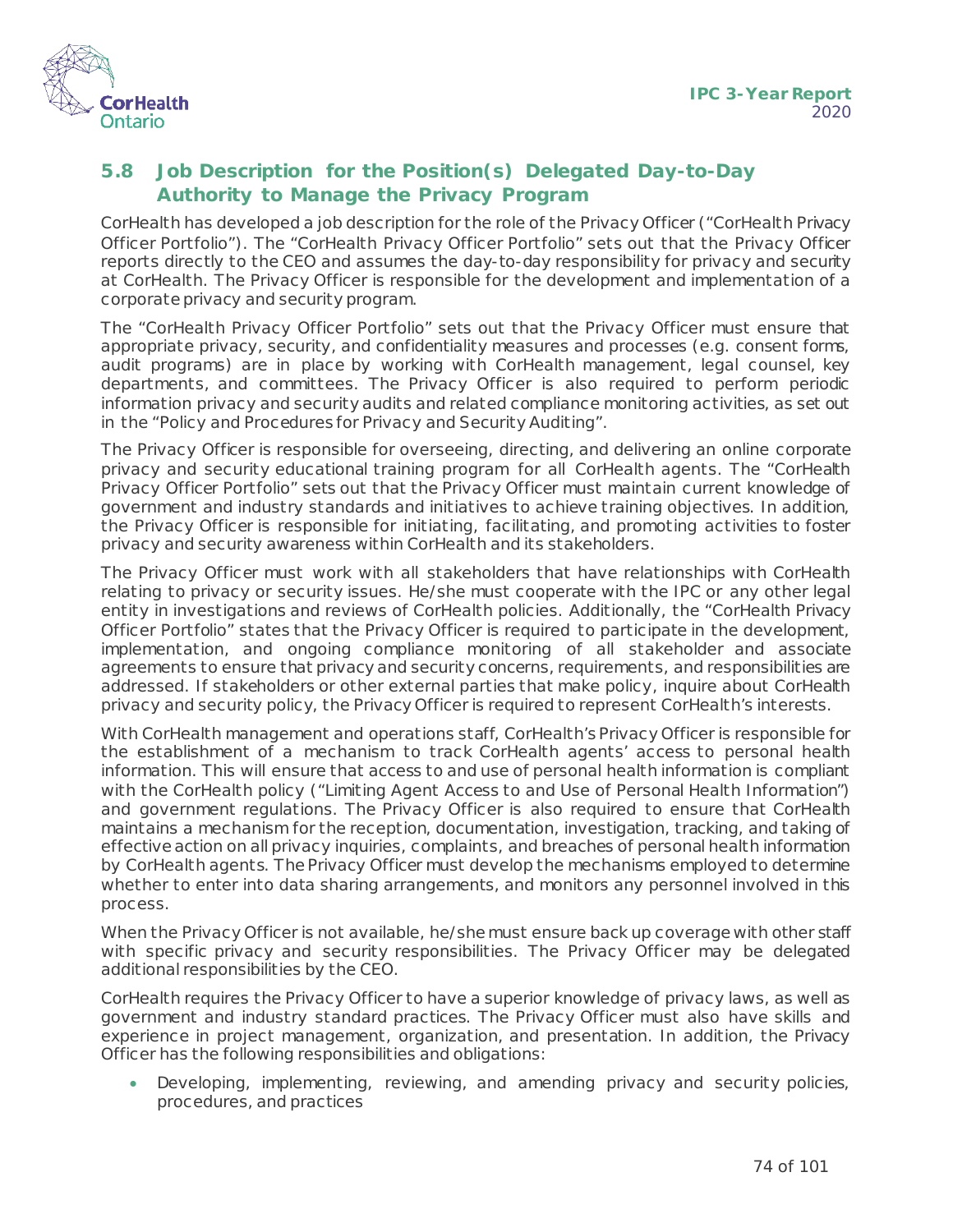

- Ensuring compliance with the privacy and security policies, procedures, and practices implemented
- Ensuring transparency of the privacy and security policies, procedures, and practices implemented
- Facilitating compliance with PHIPA and its Regulation
- Ensuring agents are aware of PHIPA and its Regulation, and their duties thereunder
- Ensuring agents are aware of the privacy and security policies, procedures and practices implemented by CorHealth and are appropriately informed of their duties and obligations thereunder
- Directing, delivering, or ensuring the delivery of the initial privacy and security orientation and the ongoing privacy training and fostering a culture of privacy and security awareness
- Conducting, reviewing, and approving privacy impact assessments
- Receiving, documenting, tracking, investigating, remediating, and responding to privacy complaints and inquiries pursuant to the policy, "Privacy Inquiries and Complaints"
- Receiving, documenting, tracking, investigating, and remediating privacy breaches, suspected privacy breaches, information security breaches, and suspected information security breaches pursuant to the "Information Security and Privacy Breach Management" policy
- Conducting privacy and security audits pursuant to the "Policy and Procedures for Privacy and Security Auditing" policy

#### **5.9 Job Description for the Position(s) Delegated Day-to-Day Authority to Manage the Security Program**

Refer to [Section 5.8 Job Description for the Position\(s\) Delegated Day-to-Day Authority to](#page-73-0)  [Manage the Privacy Program](#page-73-0)as the description has been combined and is one and the same.

#### **5.10 Policy and Procedures for Termination or Cessation of the Employment or Contractual Relationship**

CorHealth's policies, "Termination of Employment" and "Termination and Cessation of Contractual Relationships" set out that agents and other employees planning to exit CorHealth must provide advance notice of resignation. Resignations must be submitted in writing to the CEO. CorHealth currently utilizes its Master Services Agreement with its contractors to outline termination protocol.

The "Termination or Cessation of Contractual Relationships" policy sets out the following circumstances under a contract may be terminated and procedures for the termination of a contract either by CorHealth or the other party:

- The failure of the other party to carry out a material duty or obligation under the agreement, which default is not cured to the satisfaction of the non-defaulting party within ten (10) days of providing notice in writing to the defaulting party detailing the nature of the default
- The bankruptcy or insolvency of the other party or if the other party seeks the protection of any law for bankrupt or insolvent debtors
- The provision to the other party of thirty (30) days' written notice of termination [CorHealth determines on a case-by-case basis whether the other party should have the right to terminate on 30 days' notice or whether the right is CorHealth's alone]
- In response to a force majeure under certain circumstances
- On the mutual agreement of the parties to terminate the agreement or a Service Schedule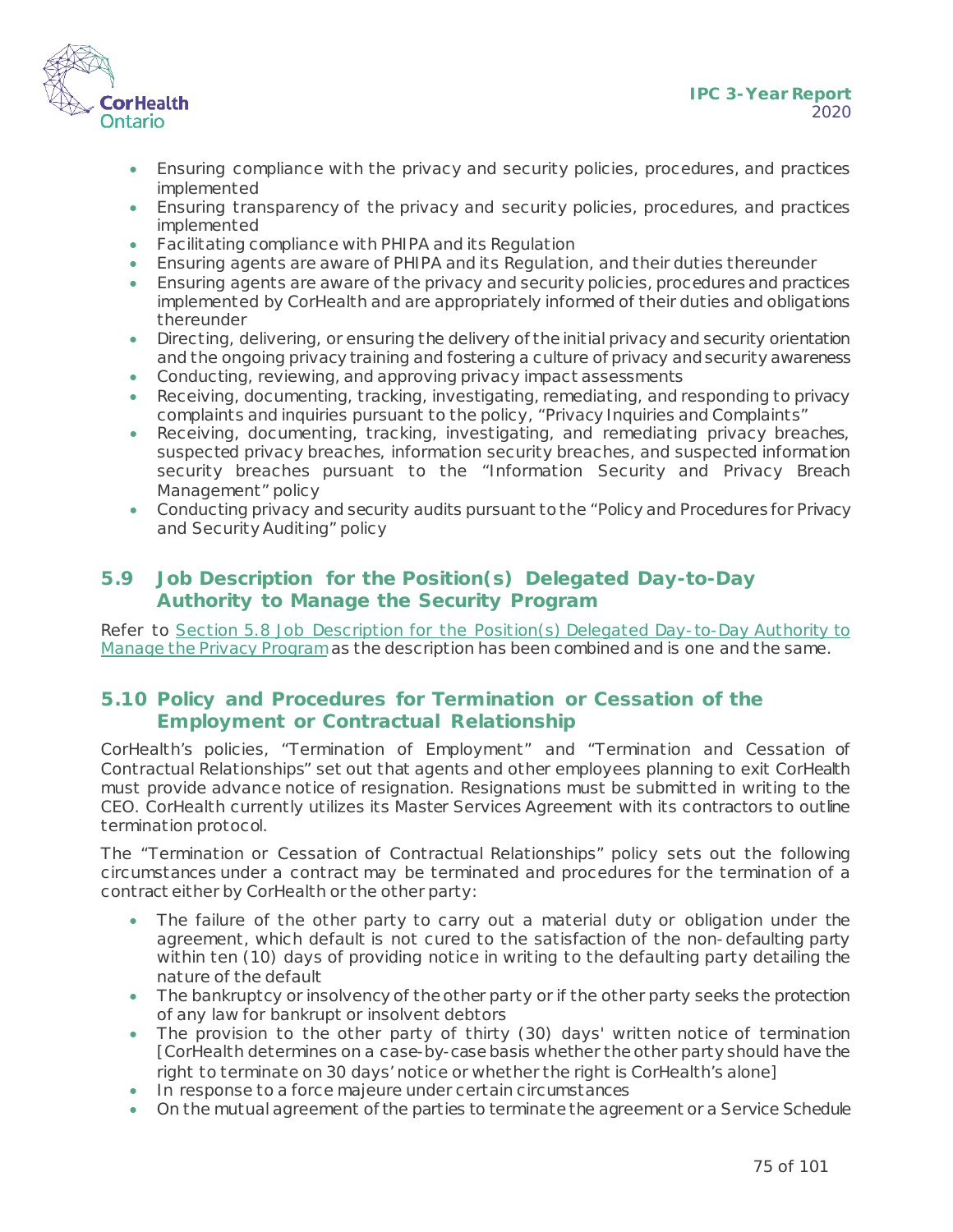

Regarding termination of employment contracts, a protocol is in place as set out in the policy, "Termination of Employment". As part of the policy, "Termination of Employment", CorHealth managers and directors must immediately advise the CEO and Specialist, Human Resources of all resignations in their department as soon as this information is available. The time stamp for the resignation is the date that the resignation is submitted in writing to the CEO. The determination to discharge an employee from employment at CorHealth must be made in collaboration with the CEO, Specialist, Human Resources, and Director of Financial Services. CorHealth must ensure that all relevant policies and legislative requirements are adhered to and the discharge is completed in a humane and caring manner. The CEO and/or Specialist, Human Resources must ensure that communications to staff are appropriate to the situation.

The Specialist, Human Resources, as delegated by the Privacy Officer, will make arrangements to obtain all CorHealth property on last day of work as is set out in the policy.

When an employee terminates his/her relationship with CorHealth, a notice period of 2-6 weeks is required, with the length of that period depending on the nature of the employee's work.

All CorHealth property including, desk keys, door keys, building pass card, parking cards, cell phones, and application keys are returned to the Specialist, Human Resources (all passwords are required to be immediately deactivated by the Director of IT and/or their delegate).

The Privacy Officer has a check list with all required items to be returned that is completed when an employee leaves CorHealth. This information is maintained by the Specialist, Human Resources. Typically, there is no risk if CorHealth property is not securely returned because all property pass cards, CorHealth email, and phone accounts are disabled. Employees who are leaving CorHealth also have an opportunity to submit CorHealth property to CorHealth via courier if they are unable to physically come to CorHealth's offices.

All access to the premises, where personal health information is retained and to the information technology operational environment, are immediately terminated upon the cessation of employment, which is the last day of employment (these duties are conducted by the Specialist, Human Resources and the Director of IT as delegated by the Privacy Officer of CorHealth).

All access and parking cards to the main building, housing the location of CorHealth, are collected by the Privacy Officer and, in partnership with the building personnel, the Specialist, Human Resources and/or delegate deactivates these cards on the day of termination.

When CorHealth terminates an employment contract, the CEO, Specialist, Human Resources, or the employee's manager must provide the employee a written notice which includes the date of termination and/or cessation. On the day of termination, the same rules of the employee termination policy apply as listed above.

The Privacy Officer will be responsible for the auditing for compliance with CorHealth's policies "Termination of Employment" and "Termination and Cessation of Contractual Relationships" annually.

Should a CorHealth agent suspect a breach of this policy or its procedures (breach being defined in the CorHealth policy, "Information Security and Privacy Breach Management"), the agent has a duty (articulated in the CorHealth policy, "Information Security and Privacy Breach Management") to report their suspicions to the Privacy Officer as soon as possible. Failure to report a breach constitutes non-compliance with the CorHealth policy and may result in disciplinary action.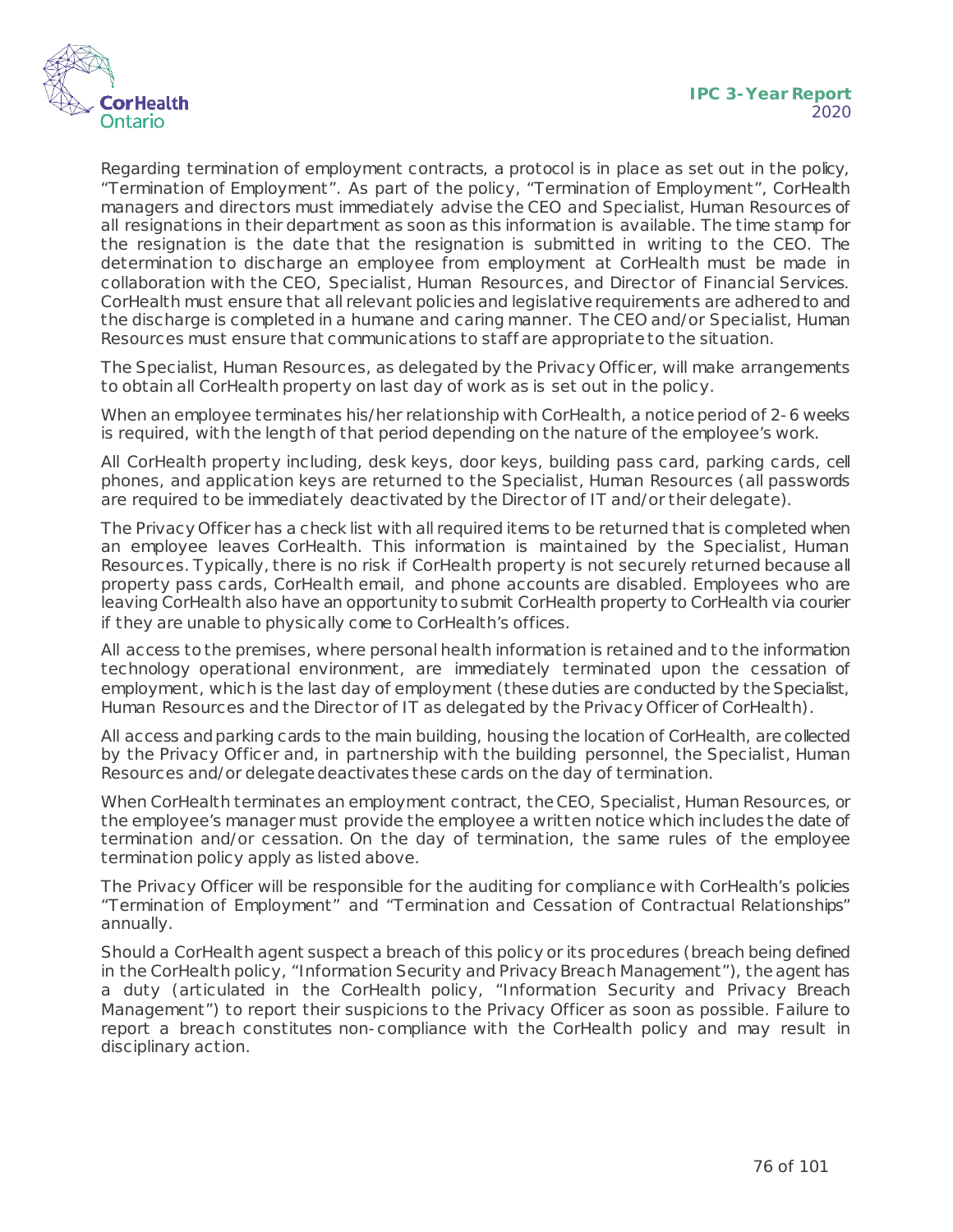

#### **5.11 Policy and Procedures for Discipline and Corrective Action**

The "Policy and Procedures for Discipline and Corrective Action" sets out the procedures for discipline and corrective action in respect of personal health information. Discipline and corrective action against an agent may be taken if that agent is found to be responsible for damage to CorHealth's operations or reputation.

If an agent breaches or is suspected to have breached a CorHealth privacy or security policy, the Privacy Officer is responsible for investigating the incident. If the Privacy Officer is under suspicion, the Director of IT conducts the investigation in conjunction with the Specialist, Human Resources. The Privacy Officer's investigation may include interviews with other agents, audits of technology to which the agent under investigation had access, and audits of logs relating to the policy that may have been breached. The Privacy Officer shall record the process and findings of the investigation using the "Form for the Investigation of Agents Suspected of Responsibility for a Privacy and/or Security Breach". The results of the investigation will be communicated to the CEO in a timely manner. In determining what discipline or corrective measures may be taken, the Privacy Officer will take into consideration:

- Whether or not the agent intended to breach a CorHealth policy and/or expose personal health information
- Whether a privacy breach occurred, or if personal health information was exposed to unacceptable risk but not compromised
- The extent of the breach, for example whether the agent has compromised more than one system
- Disruption of CorHealth operations
- Damage to CorHealth's reputation

Depending on the extent and severity of the infraction, the agent may be subject to one of the following corrective actions (in increasing order of seriousness):

- Verbal warning
- Restriction or revocation of access rights to personal health information
- Suspension with pay
- Termination of employment

The Privacy Officer, in consultation with the CEO, is responsible for determining the seriousness of the corrective action. This determination is made on a case-by-case basis. Any agent found to have intentionally disclosed personal health information will be summarily fired. The Privacy Officer will complete the "Form for Discipline and Corrective Action" and submit it to the CEO. The Privacy Officer will maintain a repository of these forms in hard copy and electronic format in a secure location on the CorHealth company electronic drive.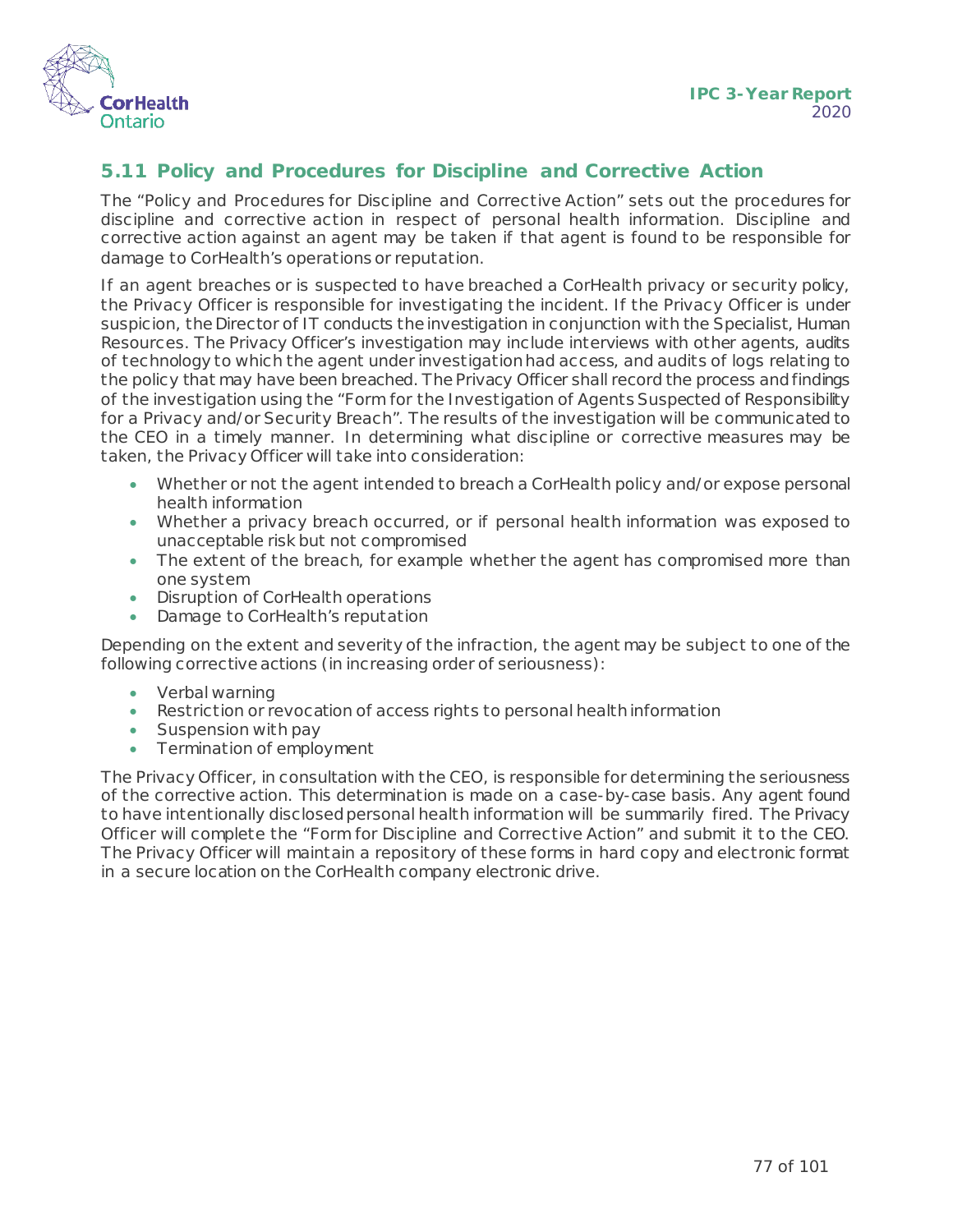

## **6 Organizational and Other Documentation (PART 4)**

#### <span id="page-77-0"></span>**6.1 Privacy Governance and Accountability Framework**

The Chief Executive Officer of CorHealth is accountable for the protection of personal health information in the custody or under the control of CorHealth but has delegated day-to-day responsibility to the Privacy Officer. The Privacy Officer is tasked with ensuring that personal health information is collected, used, and disclosed in accordance with CorHealth's privacy policies and procedures, and in compliance with PHIPA and its regulation*.* A more detailed description of the Privacy Officer's duties is located in [Section 5 Human Resources](#page-68-0)  [Documentation \(PART 3\)](#page-68-0) of this report. The Privacy Officer is responsible for communicating the privacy and security governance and accountability framework document to agents of the prescribed person. The Privacy Officer will ensure that each new CorHealth employee receives the privacy and security governance and accountability framework document as a hard copy and thereafter it will be available on the CorHealth intranet web page that is accessible to each CorHealth employee. The Privacy Officer will make any changes, as required, and repost on the CorHealth intranet web page. All new third-party service providers will receive a hard copy of the privacy and security governance and accountability framework upon execution of a services agreement with CorHealth and they will receive the privacy and security governance and accountability framework document directly via email or hardcopy from the Privacy Officer, if there are any changes. Requests for de-identified and/or aggregate data are reviewed by the Research and Publications Committee, a body composed of medical researchers and hospital administrators who ensure that agreements are in place requiring researchers to use data received from CorHealth in a secure and ethical manner.

The Board of Directors provide high-level oversight of CorHealth's privacy program. The Board of Directors must be made aware, at the first reasonable opportunity, of any major changes to or issues with the CorHealth privacy program, such as, but not limited to privacy breaches, changes to CorHealth's privacy status, or any major changes to PHIPA that affect CorHealth. The Board of Directors are provided annual updates on the state of the CorHealth privacy program at the CorHealth Annual General Meeting (AGM). At the operations level, the privacy and security governance and accountability framework is headed by the CEO who has delegated duties to the Privacy Officer. Unless managed by the CEO, the Privacy Officer is responsible for all communications relating to privacy and security. The main agents likely to be affected are the participating CorHealth hospitals and our supplier of network administration support.

The Annual General Meeting report provided to the Board of Directors, which are developed by the Privacy Officer, describe the initiatives undertaken by the privacy and security program, including privacy and security training and the development and implementation of privacy and security policies, procedures and practices. The report also provides the results of any audits or assessments of CorHealth's privacy and security policies, as well as any recommendations made and the status of the implementation of those recommendations. The Board of Directors also receives a report of any privacy complaints or privacy or security breaches, including the results of any investigations where applicable.

#### **6.2 Privacy and Security Governance and Accountability Framework**

Refer to [Section 6.1 Privacy Governance and Accountability Framework](#page-77-0) as there is a single Privacy and Security Governance and Accountability Framework.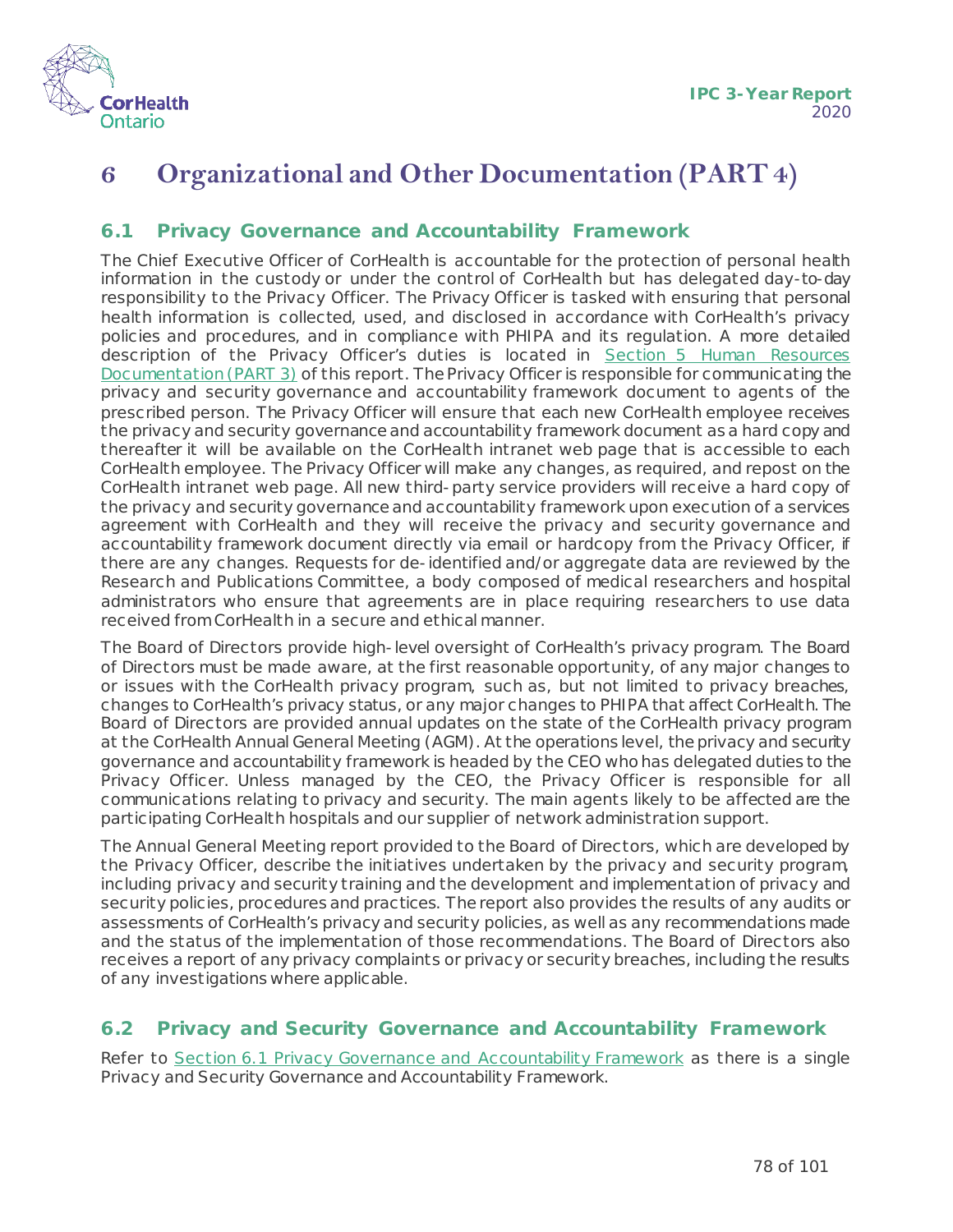

#### **6.3 Terms of Reference for Committees with Roles with Respect to the Privacy and/or Security Program**

As the privacy and security program is led by the Privacy Officer and there are no committees that have a role in respect of the privacy and/or security program, there are no committee terms of reference. The Privacy Officer will assign an internal staff member from Information Technology to assist with the audit functions of CorHealth, as required.

#### **6.4 Corporate Risk Management Framework**

CorHealth has implemented the Healthcare Insurance Reciprocal of Canada (HIROC) Integrated Risk Management (IRM) program, which is a comprehensive and integrated corporate risk management framework, to identify, assess, mitigate, and monitor risks, including privacy and security risks.

The IRM program utilizes the HIROC risk management framework, which allows the organization to standardize the assessment, categorization, and ranking of risks. The IRM program outlines the organizational policies and procedures for identifying, assessing, mitigating, and monitoring corporate risks, including the use of a corporate risk register, to ensure any risk which may negatively affect CorHealth's ability to maintain IT privacy and security are mitigated, and privacy and security are maintained.

The IRM program identifies the agents responsible and the process that must be followed in identifying risks that may negatively affect the ability of CorHealth, as the prescribed person, to protect the privacy of individuals whose personal health information is received and to maintain the confidentiality of that information. This includes a discussion of the other agents or organizations that must be consulted in identifying risks, the documentation that must be completed, the agents responsible for completing the documentation, to whom the documentation must be provided, and the required content of the documentation.

The IRM program also addresses the agents responsible, the process that must be followed, and the criteria that must be considered in ranking the risks, assessing the likelihood of the risks occurring, and the potential impact if they occur. It also includes a discussion of the agents, other persons, or organizations that must be consulted in assessing and ranking the risks, the documentation that must be completed, provided, and/or executed in assessing and ranking the risks, the documentation that must be completed, provided and/or executed in setting out the rationale for the assessment and ranking of the risks, the agent responsible for completing providing and/or executing the documentation, the agent(s) to whom this documentation must be provided, and the required content of the documentation.

The IRM program also identifies the agents responsible, the process that must be followed, and the criteria that must be considered in identifying strategies to mitigate the actual or potential risks to privacy that were identified and assessed. Furthermore, the IRM program sets out the process for implementing the mitigation strategies and the other agents, other persons, or organizations that must be consulted in identifying and implementing the mitigation strategies.

The IRM program also identifies the individuals responsible for assigning other agents to implement the mitigation strategies, for establishing timelines to implement the mitigation strategies, and for monitoring and ensuring that the mitigation strategies have been implemented. Furthermore, the IRM program sets out the documentation that must be completed in identifying, implementing, monitoring, and ensuring the implementation of the mitigation strategies, as well as the agents responsible for completing the documentation, the agents to whom this documentation must be provided, and the required content of the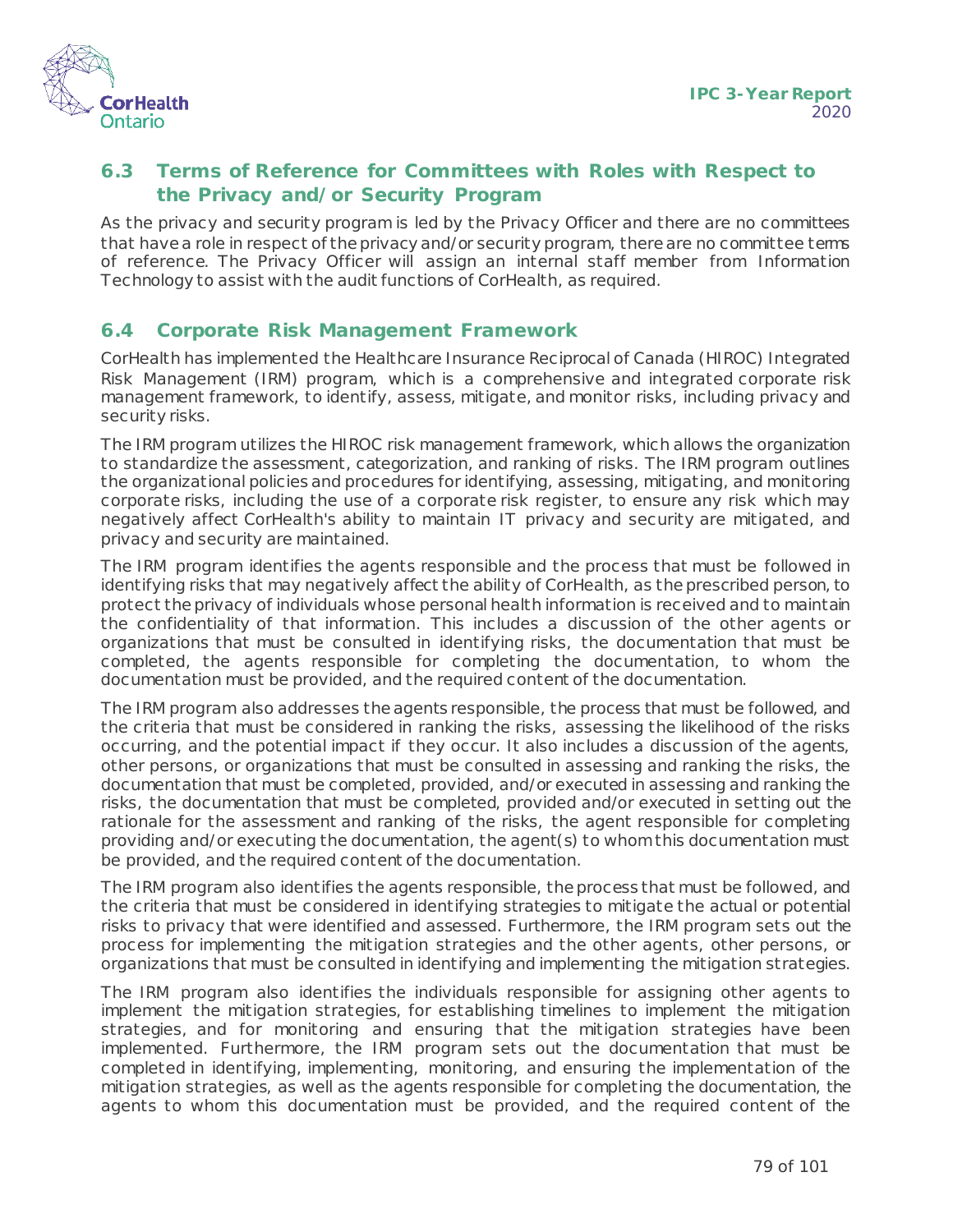

documentation.

The IRM program addresses the manner and format in which the results of the corporate risk management process, including the identification and assessment of risks, the strategies to mitigate actual or potential risks to privacy, and the status of the mitigation strategies, are communicated and reported. The IRM program also identifies the agents responsible for communicating and reporting the results of the corporate risk management process, the nature and format of the communication, and the individuals to whom the results will be communicated and reported. The IRM program states that the results of the corporate risk management process will be communicated to the CEO for approval and endorsement.

The IRM program requires that a corporate risk register be maintained and reviewed on an ongoing basis in order to ensure that all the risks that may negatively affect CorHealth's ability to protect the personal health information in its custody are mitigated. Furthermore, the IRM program sets out the frequency with which the corporate risk register must be reviewed, the agent responsible for review, and the process that must be followed in reviewing and amending the corporate risk register. The IRM program requires that a corporate risk report, from the Corporate Risk Register, is reviewed by CorHealth's Business Services and Audit Committee, and then presented to the Board of Directors for final approval, on a biannual basis.

Finally, the IRM program sets out the manner in which the corporate risk management framework is integrated into CorHealth's policies, procedures, and practices, as well as the projects undertaken by CorHealth and the agent(s) responsible for such integration.

#### **6.5 Corporate Risk Register**

CorHealth implemented the Corporate Risk Register in September 2017. Through the IRM program processes, outlined above, CorHealth maintains a Corporate Risk Register (online HIROC tool) that is reviewed and updated regularly.

#### **6.6 Policy and Procedures for Maintaining a Consolidated Log of Recommendations**

It is the CorHealth's policy ("Maintaining a Consolidated Log of Recommendations") to maintain a consolidated and centralized log of all recommendations arising from privacy impact assessments, privacy audits, security audits, and the investigation of privacy breaches, privacy complaints, and security breaches. This document has a consolidated and centralized log which includes recommendations made by the IPC that must be addressed by CorHealth prior to the next review of its practices and procedures.

The log is reviewed on an ongoing basis by the Privacy Officer to ensure recommendations are addressed in a timely manner or when a new recommendation is added to the log. The centralized log is reviewed at least annually, as set out in the "Policy and Procedures for Privacy and Security Auditing," and is updated each time a recommendation has been addressed in response to a PIA, audit, breach, complaint, investigation, or review by the IPC is completed.

All CorHealth agents must comply with this policy. Compliance with this policy will be audited by CorHealth's Privacy Officer annually, in compliance with the CorHealth policy, "Policy and Procedures for Privacy and Security Auditing". Should the Privacy Officer determine that an agent of CorHealth has not complied with this policy, disciplinary measures will be taken. The Privacy Officer, in consultation with the agent's manager and the CEO, as necessary, is responsible for determining the seriousness of disciplinary measures and, depending on the circumstances, may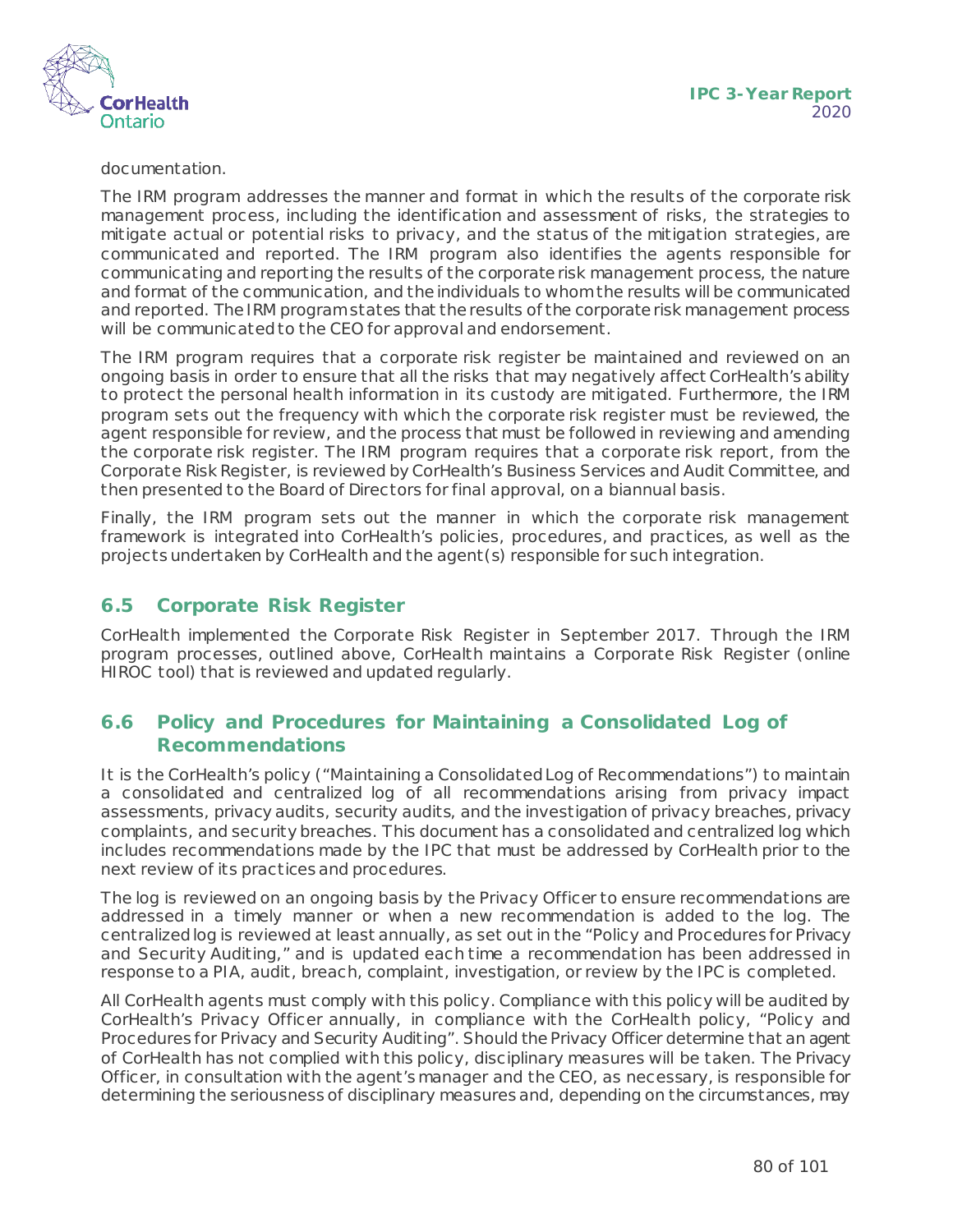

recommend that an agent's relationship with CorHealth be terminated. If the instance of noncompliance constitutes a violation of the agent's confidentiality agreement, legal action against the agent may be pursued as per that agreement.

Should a CorHealth agent suspect a breach of this policy or its procedures (breach being defined in the CorHealth policy, "Information Security and Privacy Breach Management"), the agent has a duty (articulated in the CorHealth policy, "Information Security and Privacy Breach Management") to report such suspicions to the Privacy Officer as soon as possible. Failure to report a breach constitutes non-compliance with the CorHealth policy and may result in disciplinary action.

#### **6.7 Consolidated Log of Recommendations**

CorHealth has developed a policy ("Maintaining a Consolidated Log of Recommendations") requiring that a consolidated log of recommendations arising from privacy impact assessments, privacy and security audits, the investigation of privacy breaches, the investigation of privacy complaints, the investigation of information security breaches, and reviews by the IPC is maintained. Information included in the log includes the name and date of the document, investigation, audit and/or review from which the recommendations arose, the recommendation made, the date that the recommendations was addressed or by which it is required to be addressed, the manner in which the recommendation was addressed, and the agent responsible for addressing the recommendation. The Privacy Officer reviews each recommendation by date to ensure that they are addressed within a reasonable timeframe.

#### **6.8 Business Continuity and Disaster Recovery**

CorHealth has developed and implemented a policy and procedures, the "Business Continuity & Disaster Recovery Plan," which can be deployed in the event of short and long-term business interruptions, or in the event of threats to CorHealth's operating capabilities to ensure the continued availability of CorHealth's information technology environment. The Plan can be put into action in circumstances including natural, human, environmental, and technical interruptions and threats.

The "Business Continuity & Disaster Recovery Plan" provides information including the notification of the interruption or threat, documentation of the interruption or threat, assessment of the severity of the interruption or threat, the procedures for the activation of the Plan, and the recovery of personal health information.

The "Business Continuity & Disaster Recovery Plan" identifies the agents and other organizations that must be notified in the event of short and long-term business interruptions and threats to CorHealth's operating capabilities, as well as the agents responsible for providing this notification. The "Business Continuity & Disaster Recovery Plan" requires that the identified agents provide notice as soon as is reasonably possible in written or electronic format. The "Business Continuity & Disaster Recovery Plan" also sets out the types of notifications that must be separately documented, as well as the other documentation that must be completed, provided, or executed.

In the main document and in an appendix, the "Business Continuity & Disaster Recovery Plan" provides contact information for all agents, service providers, stakeholders, and other persons or organizations that must be notified in the event of business interruptions and threats. The policy, "Policies and Procedures for Privacy and Security Auditing" states that the Privacy Officer or a designate must review the "Business Continuity & Disaster Recovery Plan" annually to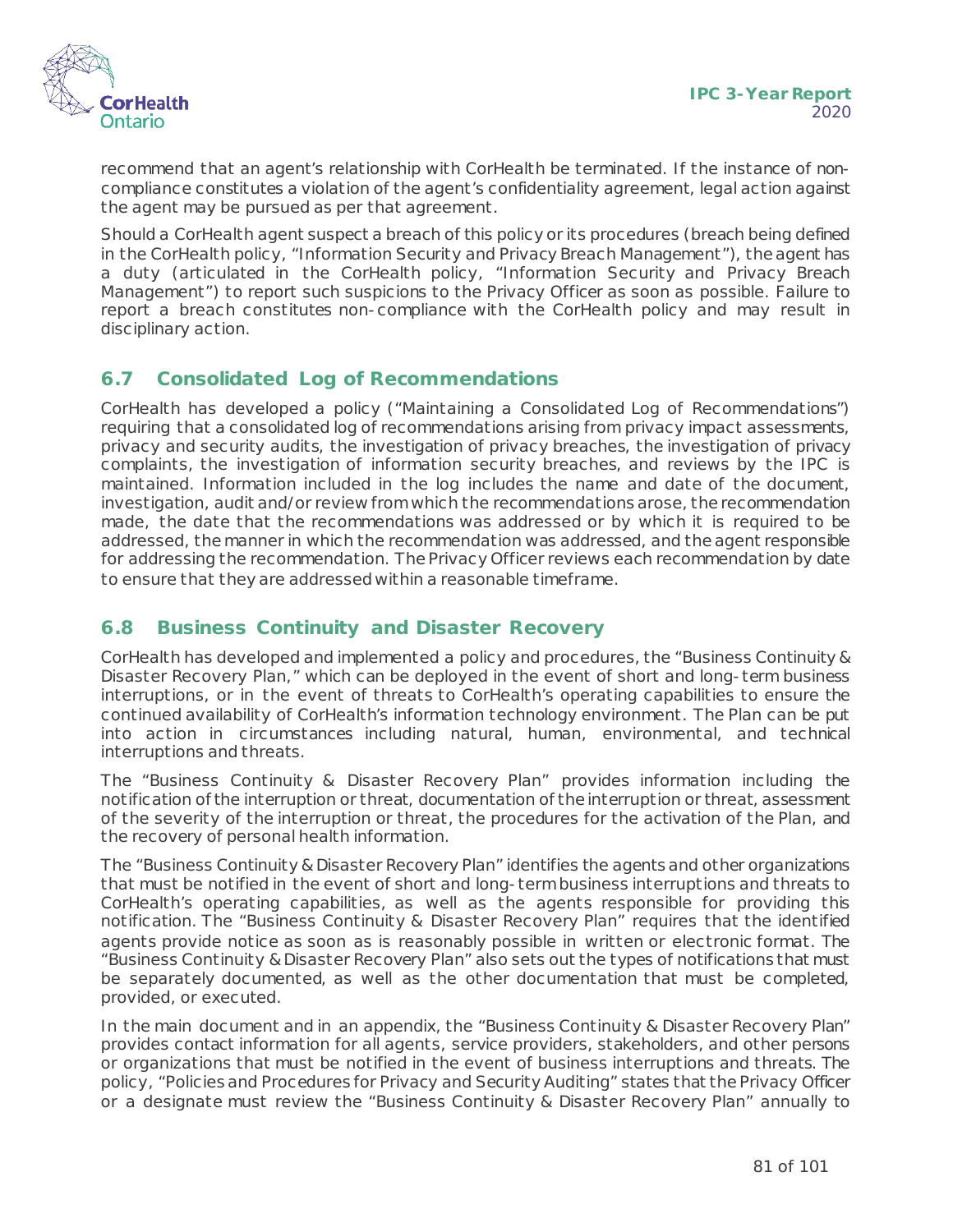

ensure that the contact information remains accurate and up to date.

The "Business Continuity & Disaster Recovery Plan" outlines a Disaster Recovery and Assessment Team, as well as the agents on the team, which is responsible for assessing the severity of the interruption or threat, conducting the initial impact assessment, assessing the impact on technical and physical infrastructure, and preparing a detailed damage assessment. The "Business Continuity & Disaster Recovery Plan" furthermore identifies the process for completing these assessments, the criteria pursuant to which the assessment is made, the other agents that must be consulted in making the assessment, the documentation that must be completed and its content, and the agents to whom the results of the assessment must be communicated.

The "Business Continuity & Disaster Recovery Plan" also identifies the agents responsible for resumption and recovery, the procedures that must be followed in resumption and recovery activities for each particular application or piece of hardware, the prioritization of resumption and recovery activities, the criteria pursuant to which the prioritization is made, and recovery time objectives for critical applications. The "Business Continuity & Disaster Recovery Plan" also identifies the agents that should be consulted with respect to resumption and recovery activities, the documentation that needs to be completed as well as the content of the documentation and the agents responsible for completing it, the agents to whom the documentation must be provided, and the agents to whom the results of these activities must be communicated.

The "Business Continuity & Disaster Recovery Plan" requires that an inventory be developed and maintained of all critical applications and business functions, and of all hardware and software, software licenses, recovery media, equipment, system network diagrams, hardware configurations, software configuration settings for database systems, and network settings for firewalls, routers, domain name servers, email servers, and other network infrastructure. The plan also identifies the agents responsible for developing and maintaining the inventory, the other agents and organizations that must be consulted in developing the inventory, and the criteria upon which the determination of critical applications and business functions must be made.

The "Business Continuity & Disaster Recovery Plan" sets out the procedures by which decisions are made and actions are taken during business interruptions and threats to CorHealth's operating capabilities, and that such decisions and actions are documented and communicated, as required. This includes a discussion of the agents who are responsible for documentation and communication as well as the agents to whom the communications will be made.

The "Business Continuity & Disaster Recovery Plan" also addresses the testing, maintenance, and assessment of the plan. The "Business Continuity & Disaster Recovery Plan" sets out the frequency with which testing must take place; the agent responsible for testing the plan; the agent responsible for maintaining, assessing and amending the plan as a result of the testing; the procedure to be followed for testing, maintaining, assessing, and amending the plan; and the agents responsible for approving the plan and any amendments thereto.

Finally, the "Business Continuity & Disaster Recovery Plan" addresses the procedures that must be followed in communicating in the plan and any amendments thereto to all agents. This includes the format and nature of the plan, as well as the agents responsible for communication.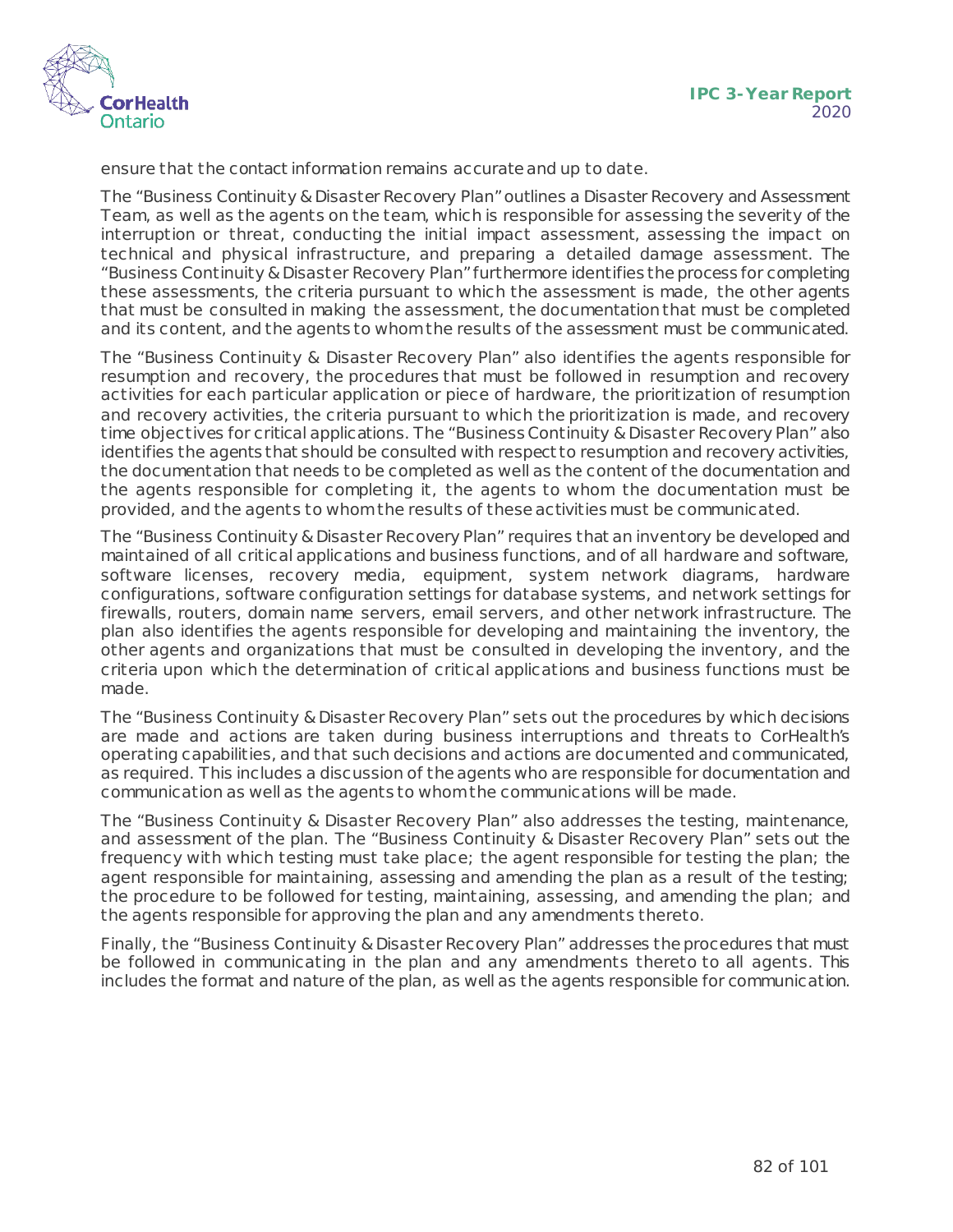

# **7 Privacy and Security Indicators (PART 5)**

#### **7.1 PART 1 – Privacy Indicators**

| Privacy Indicators                                                                                                                                                                                                                                                          | CorHealth                                                                                                                                                                                                                                                                                                                                                                                                                                                                                                                                                                                                                                                                                                                                                                                                                                                                                                                                                                                                                                                                                 |
|-----------------------------------------------------------------------------------------------------------------------------------------------------------------------------------------------------------------------------------------------------------------------------|-------------------------------------------------------------------------------------------------------------------------------------------------------------------------------------------------------------------------------------------------------------------------------------------------------------------------------------------------------------------------------------------------------------------------------------------------------------------------------------------------------------------------------------------------------------------------------------------------------------------------------------------------------------------------------------------------------------------------------------------------------------------------------------------------------------------------------------------------------------------------------------------------------------------------------------------------------------------------------------------------------------------------------------------------------------------------------------------|
| General Privacy Policies, Procedures and Practices                                                                                                                                                                                                                          |                                                                                                                                                                                                                                                                                                                                                                                                                                                                                                                                                                                                                                                                                                                                                                                                                                                                                                                                                                                                                                                                                           |
| The dates that the privacy policies and<br>procedures were reviewed by the prescribed<br>person or prescribed entity since the prior<br>review of the IPC.                                                                                                                  | Since November 1, 2016, the privacy policies and procedures were reviewed:<br>From May 17, 2017 to July 7, 2107, as part of the response to the IPC's<br>$\bullet$<br>first review of CorHealth's 2017 IPC 3-year review report<br>From August 25, 2018 to May 13, 2019, as part of the initiative to review<br>and revise CorHealth's privacy program<br>From August 12, 2019 to October 25, 2019, in preparation of the 3-Year<br><b>IPC</b> review submission                                                                                                                                                                                                                                                                                                                                                                                                                                                                                                                                                                                                                          |
| Whether amendments were made to existing<br>privacy policies and procedures as a result of<br>the review, and if so, a list of the amended<br>privacy policies and procedures and, for each<br>policy and procedure amended, a brief<br>description of the amendments made. | All CorHealth's privacy and security policies were reviewed between May and<br>July 2017, in order to address feedback from the IPC's review of the first draft<br>of CorHealth's 2017 3-year report as part of the triannual review process.<br>Amendments included:<br>The "Privacy and Security Training" policy was amended to ensure<br>CorHealth staff receive privacy training when hired initially and on an<br>annual basis moving forward. Previously the policy had a requirement for<br>training every two years<br>From August 25, 2018 to May 13, 2019 and August 2, 2019 to October 25, 2019,<br>CorHealth's privacy and security policies were reviewed and the following<br>amendments were made:<br>All policies were updated to reflect the corporate reorganization and<br>organizational name change from the Cardiac Care Network (CCN) to<br>CorHealth Ontario (CorHealth) and were rebranded to use the CorHealth<br>Ontario branding<br>Due to the corporate reorganization, all policies were updated, where<br>applicable, to reflect the change to role names |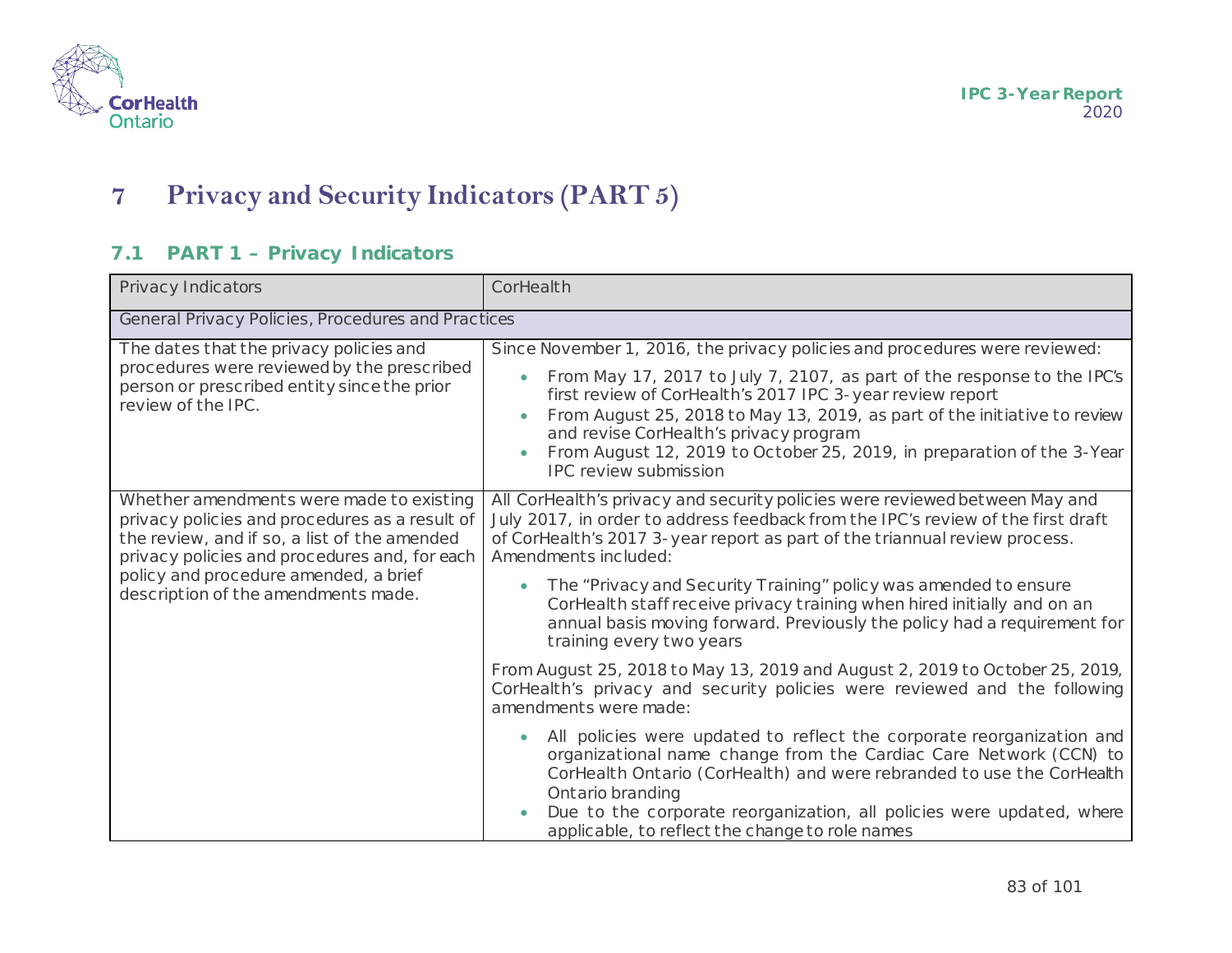

|                                                                                                                                                                                                                                                        | The "Policy and Procedures for Privacy and Security Auditing" was<br>amended to change the timeframe for performing audits from each<br>quarter to annual. Additionally, all policies' enforcement was updated to<br>reflect the change<br>The "Secure Transfer of Personal Health Information" policy was amended<br>to remove references to Cancer Care Ontario as the agent responsible for<br>providing hosting services until July 2017. As of July 2017, CorHealth<br>repatriated the WTIS-CCN.<br>The "Maintenance and Review of Specialized Assessments and System<br>Control and Audit Logs" policy was amended to remove references to<br>Cancer Care Ontario as the agent responsible for providing hosting<br>services until July 2017. As of July 2017, CorHealth repatriated the WTIS-<br>CCN. |
|--------------------------------------------------------------------------------------------------------------------------------------------------------------------------------------------------------------------------------------------------------|--------------------------------------------------------------------------------------------------------------------------------------------------------------------------------------------------------------------------------------------------------------------------------------------------------------------------------------------------------------------------------------------------------------------------------------------------------------------------------------------------------------------------------------------------------------------------------------------------------------------------------------------------------------------------------------------------------------------------------------------------------------------------------------------------------------|
| Whether new privacy policies and procedures<br>were developed and implemented as a result<br>of the review, and if so, a brief description of<br>each of the policies and procedures<br>developed and implemented.                                     | No new privacy policies or procedures were developed and implemented as a<br>result of the 2017 3-Year review.                                                                                                                                                                                                                                                                                                                                                                                                                                                                                                                                                                                                                                                                                               |
| The date that each amended, and newly<br>developed privacy policy and procedure was<br>communicated to agents and, for each<br>amended and newly developed privacy policy<br>and procedure communicated to agents, the<br>nature of the communication. | Amended privacy and security policies, which CorHealth bundles together into a<br>single package, were posted on the CorHealth Intranet promptly following each<br>review period that produced amendments. This occurred on:<br>July 5, 2017<br>$\bullet$<br>June 4, 2020<br>CorHealth's Privacy Officer and/or the CEO discussed privacy and security at<br>staff meetings that took place on:                                                                                                                                                                                                                                                                                                                                                                                                              |
|                                                                                                                                                                                                                                                        | July 5, 2017<br>July 26, 2018<br>September 5, 2018<br>October 25, 2018<br>March 18/19/20 & 25, 2019<br>April 11, 2019<br>May 1, 2019<br>September 5, 2019<br>$\bullet$                                                                                                                                                                                                                                                                                                                                                                                                                                                                                                                                                                                                                                       |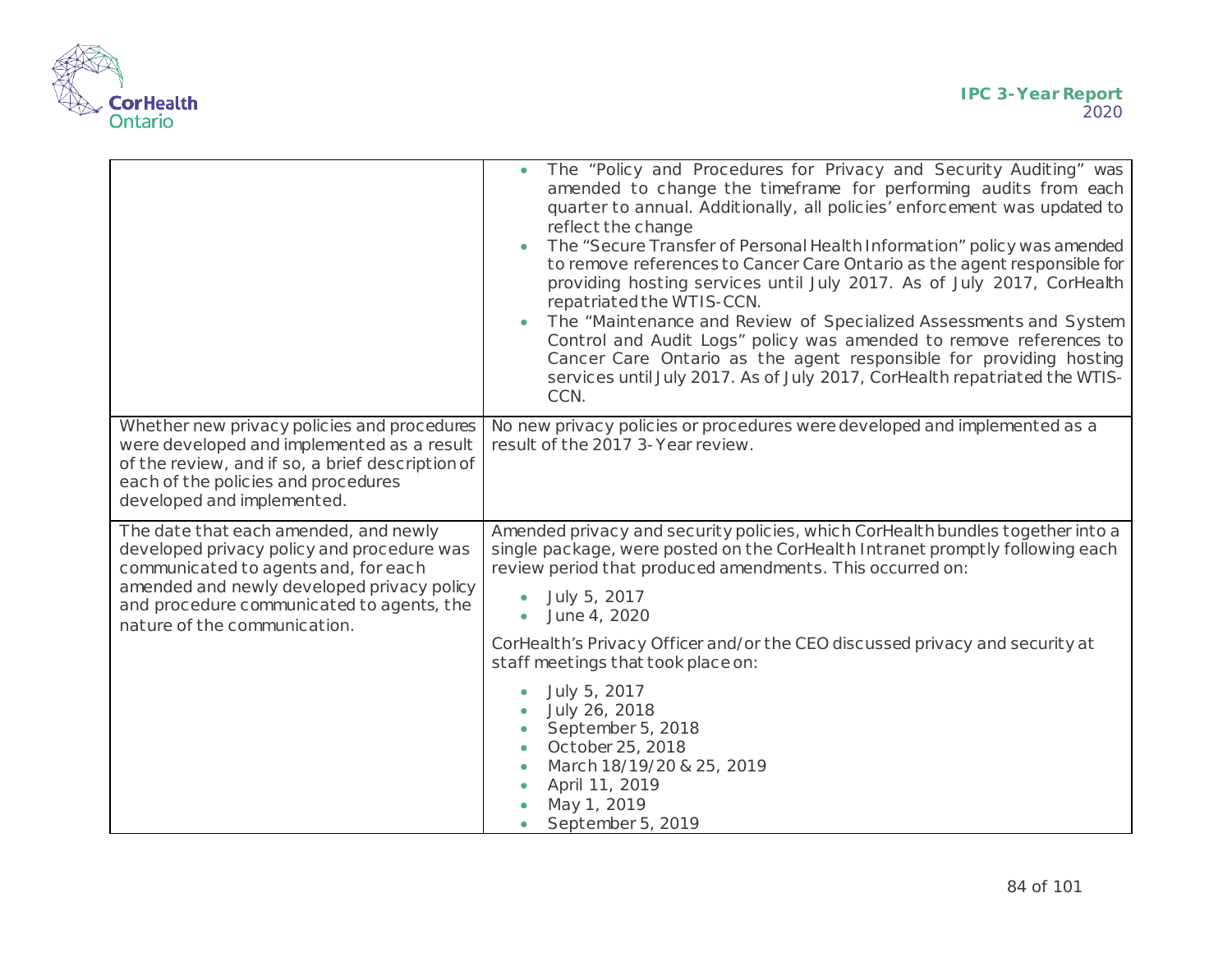

|                                                                                                                                                                                                                                                                                                                     | October 23, 2019<br>$\bullet$                                                                                                                                                                                                                                                                                        |  |
|---------------------------------------------------------------------------------------------------------------------------------------------------------------------------------------------------------------------------------------------------------------------------------------------------------------------|----------------------------------------------------------------------------------------------------------------------------------------------------------------------------------------------------------------------------------------------------------------------------------------------------------------------|--|
| Whether communication materials available<br>to the public and other stakeholders were<br>amended as a result of the review, and if so,<br>a brief description of the amendments.                                                                                                                                   | The communication materials available to the public and other stakeholders<br>were amended to reflect the corporate reorganization, organization name<br>change and branding, and PIA recommendation on March 3, 2020.                                                                                               |  |
| Collection                                                                                                                                                                                                                                                                                                          |                                                                                                                                                                                                                                                                                                                      |  |
| The number of data holdings containing<br>personal health information maintained by<br>the prescribed person or prescribed entity.                                                                                                                                                                                  | CorHealth currently maintains two data holdings, a cardiac data holding and a<br>vascular data holding.                                                                                                                                                                                                              |  |
| The number of statements of purpose<br>developed for data holdings containing<br>personal health information.                                                                                                                                                                                                       | CorHealth has developed two statements of purpose: one for its cardiac data<br>holding and one for its vascular data holding.                                                                                                                                                                                        |  |
| The number and a list of the statements of<br>purpose for data holdings containing<br>personal health information that were<br>reviewed since the prior review by the IPC.                                                                                                                                          | CorHealth's Statements of Purpose are reviewed annually, as part of<br>CorHealth's regular privacy and security auditing. Since November 1, 2016, the<br>statements of purposes were reviewed at least annually, with the most recent<br>review completed in October 2019, in preparation for the 3 Year IPC Report. |  |
| Whether amendments were made to existing<br>statements of purpose for data holdings<br>containing personal health information as a<br>result of the review, and if so, a list of the<br>amended statements of purpose and, for<br>each statement of purpose amended, a brief<br>description of the amendments made. | CorHealth amended the statements of purpose to reflect the organizational<br>name change and branding in October 2019.                                                                                                                                                                                               |  |
| <b>Use</b>                                                                                                                                                                                                                                                                                                          |                                                                                                                                                                                                                                                                                                                      |  |
| The number of agents granted approval to<br>access and use personal health information<br>for purposes other than research.                                                                                                                                                                                         | Currently, there are a total of 563 CorHealth agents (includes CorHealth staff<br>and participating hospitals) with access to personal health information for<br>purposes other than research, including 34 CorHealth staff members at the<br>CorHealth Provincial Office.                                           |  |
| The number of requests received for the use<br>of personal health information for research<br>since the prior review by the IPC.                                                                                                                                                                                    | CorHealth does not use personal health information for research. There were no<br>requests by CorHealth agents to use personal health information for research.                                                                                                                                                      |  |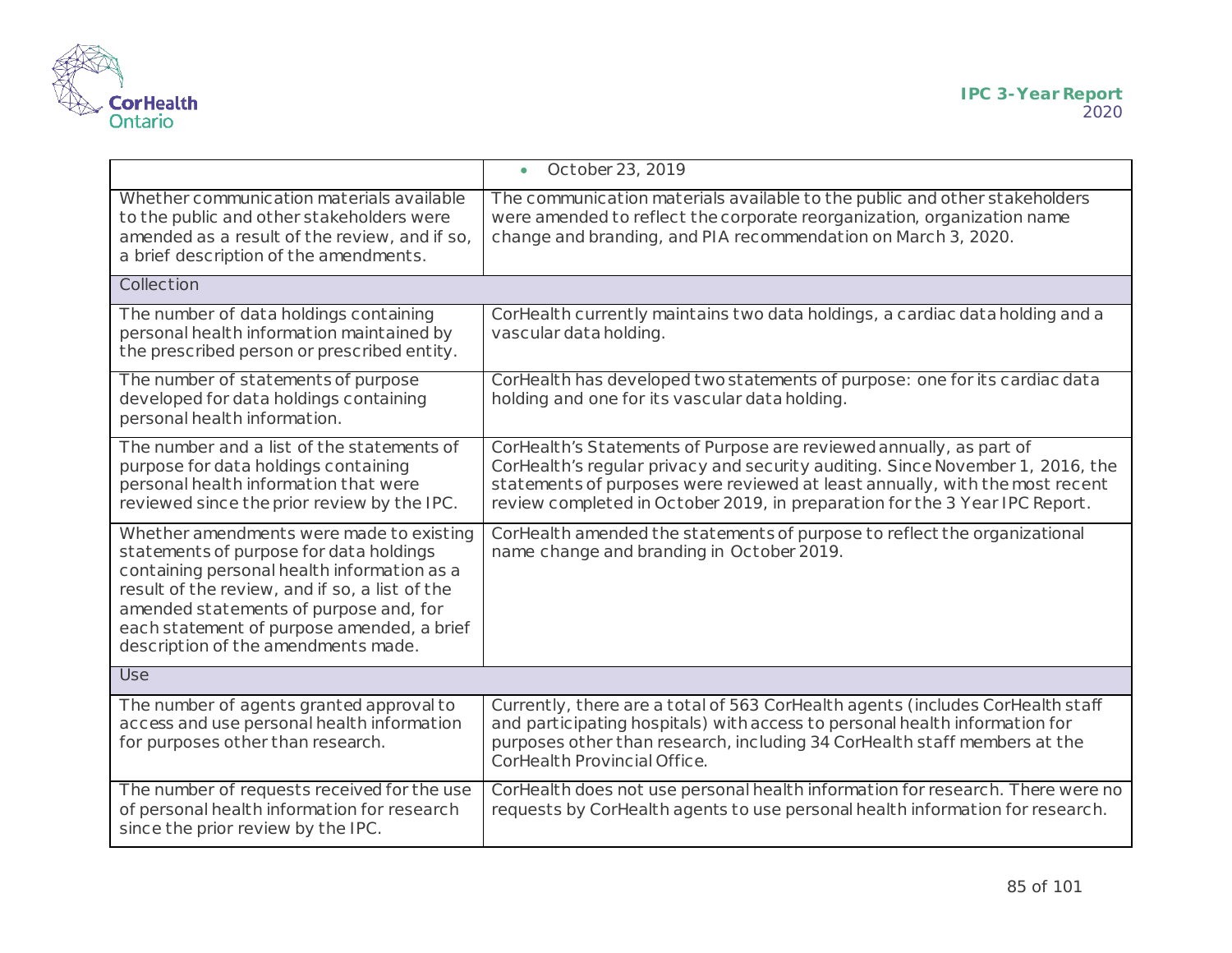

| The number of requests for the use of<br>personal health information for research<br>purposes that were granted and that were<br>denied since the prior review by the IPC.                      | There were no requests by CorHealth agents to use personal health information<br>for research.                                                                                                                                                               |
|-------------------------------------------------------------------------------------------------------------------------------------------------------------------------------------------------|--------------------------------------------------------------------------------------------------------------------------------------------------------------------------------------------------------------------------------------------------------------|
| <b>Disclosure</b>                                                                                                                                                                               |                                                                                                                                                                                                                                                              |
| The number of requests received for the<br>disclosure of personal health information for<br>purposes other than research since the prior<br>review by the IPC.                                  | There have been zero requests for the disclosure of personal health information<br>for purposes other than research.                                                                                                                                         |
| The number of requests for the disclosure of<br>personal health information for purposes<br>other than research that were granted and<br>that were denied since the prior review by<br>the IPC. | CorHealth does not disclose personal health information for any reason to any<br>organization or individual, except to ICES, with which CorHealth has executed a<br>data sharing agreement, and when required by law. No such requests have<br>been granted. |
| The number of requests received for the<br>disclosure of personal health information for<br>research purposes since the prior review by<br>the IPC.                                             | There have been zero requests for the disclosure of personal health information<br>for research purposes.                                                                                                                                                    |
| The number of requests for the disclosure of<br>personal health information for research<br>purposes that were granted and that were<br>denied since the prior review by the IPC.               | CorHealth does not disclose personal health information for any reason to any<br>organization or individual, except to ICES, with which CorHealth has executed a<br>data sharing agreement, and when required by law. No such requests have<br>been granted. |
| The number of Research Agreements<br>executed with researchers to whom personal<br>health information was disclosed since the<br>prior review by the IPC.                                       | CorHealth does not disclose personal health information for any reason to any<br>organization or individual, except to ICES, with which CorHealth has executed a<br>data sharing agreement, and when required by law. No such requests have<br>been granted. |
| The number of requests received for the<br>disclosure of de-identified and/or aggregate<br>information for both research and other<br>purposes since the prior review by the IPC.               | There have been 45 requests for the disclosure of aggregate, de-identified<br>information since November 1, 2016.                                                                                                                                            |
| The number of acknowledgements or<br>agreements executed by persons to whom                                                                                                                     | 43 of the 45 requests for the disclosure of aggregate, de-identified information<br>since November 1, 2016 were granted, and therefore 43 agreements with                                                                                                    |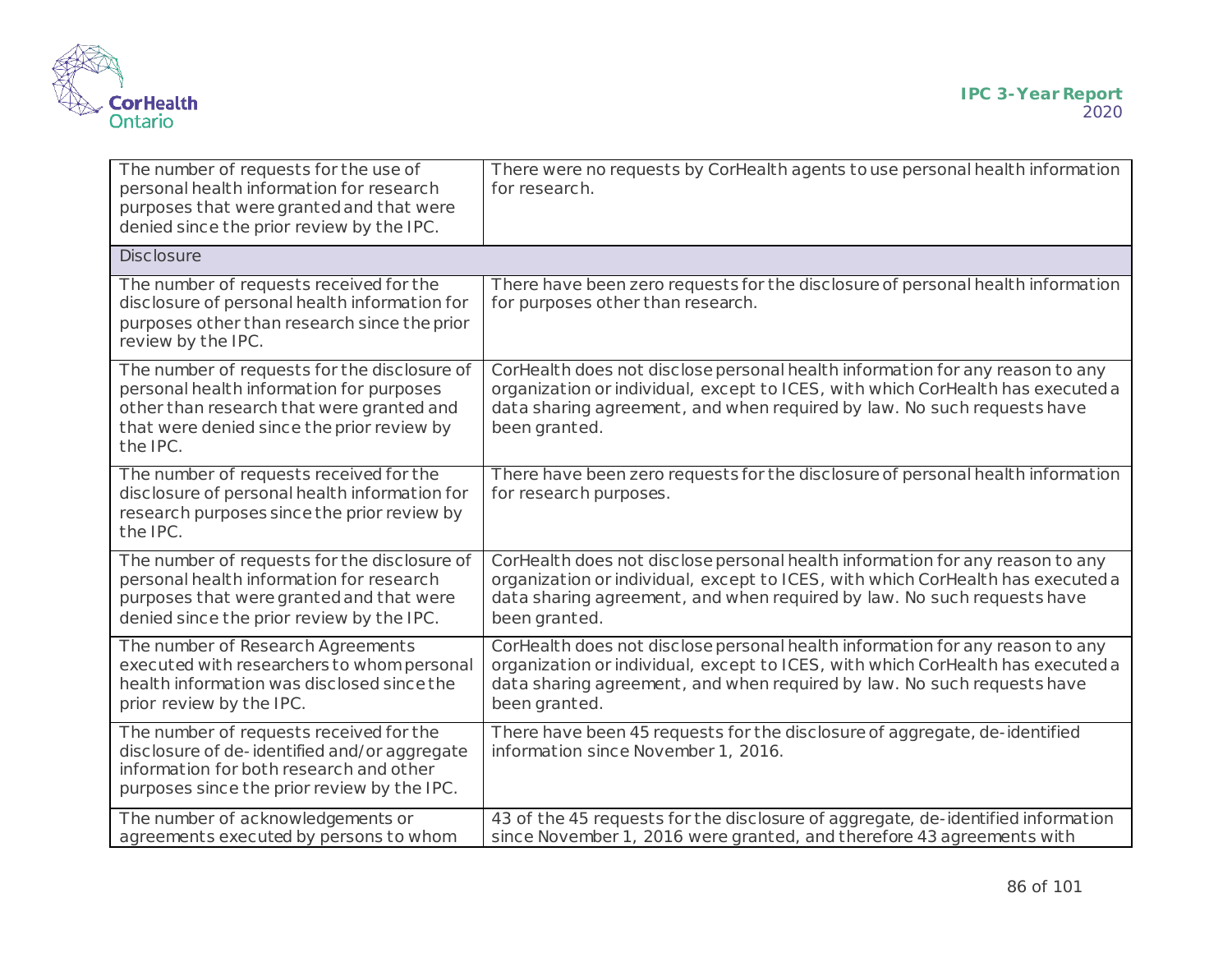

| de-identified and/or aggregate information<br>was disclosed for both research and other<br>purposes since the prior review by the IPC.                                                        | researchers were executed.                                                                                                                                                                                                                                                                                                                                                                                                                                             |  |
|-----------------------------------------------------------------------------------------------------------------------------------------------------------------------------------------------|------------------------------------------------------------------------------------------------------------------------------------------------------------------------------------------------------------------------------------------------------------------------------------------------------------------------------------------------------------------------------------------------------------------------------------------------------------------------|--|
| Data Sharing Agreements                                                                                                                                                                       |                                                                                                                                                                                                                                                                                                                                                                                                                                                                        |  |
| The number of Data Sharing Agreements<br>executed for the collection of personal health<br>information by the prescribed person or<br>prescribed entity since the prior review by<br>the IPC. | CorHealth is not party to any data sharing agreements executed for the<br>collection of personal health information.                                                                                                                                                                                                                                                                                                                                                   |  |
| The number of Data Sharing Agreements<br>executed for the disclosure of personal health<br>information by the prescribed person or<br>prescribed entity since the prior review by the<br>IPC. | CorHealth is a party to one active data sharing agreement (DSA) with the<br>Institute for Clinical Evaluative Sciences (ICES), originally executed in June<br>2016, and amended in May 2017, September 2017, August 2018, and June<br>2019.                                                                                                                                                                                                                            |  |
| Agreements with Third Party Service Providers                                                                                                                                                 |                                                                                                                                                                                                                                                                                                                                                                                                                                                                        |  |
| The number of agreements executed with<br>third party service providers with access to<br>personal health information since the prior<br>review by the IPC.                                   | CorHealth was party to an agreement with Cancer Care Ontario for hosting<br>services. That agreement was terminated in July 2017 and CorHealth now<br>provides their own hosting. CorHealth also has an agreement with Interface<br>Technologies Inc. for network management and backup (IT) services, an<br>agreement with ReCall for data backup services, and an agreement with Shred-<br>it for paper shredding services, for a total of 3 Third Party Agreements. |  |
| Data Linkage                                                                                                                                                                                  |                                                                                                                                                                                                                                                                                                                                                                                                                                                                        |  |
| The number and a list of data linkages<br>approved since the prior review by the IPC.                                                                                                         | No data linkages have been approved or implemented since November 1, 2016.<br>Data linkages with ICES are linked using aggregate and/or de-identified health<br>information and not personal health information.                                                                                                                                                                                                                                                       |  |
| <b>Privacy Impact Assessments</b>                                                                                                                                                             |                                                                                                                                                                                                                                                                                                                                                                                                                                                                        |  |
| The number and a list of privacy impact<br>assessments completed since the prior<br>review by the IPC and for each privacy                                                                    | One privacy impact assessment (PIA) was undertaken since November 1, 2016.<br>The PIA was conducted on the CorHealth Cardiac and Vascular Registry and<br>completed in July 2017. There was one recommendation from the assessment,<br>which was that CorHealth should amend its Patient Brochure, posters, notices,                                                                                                                                                   |  |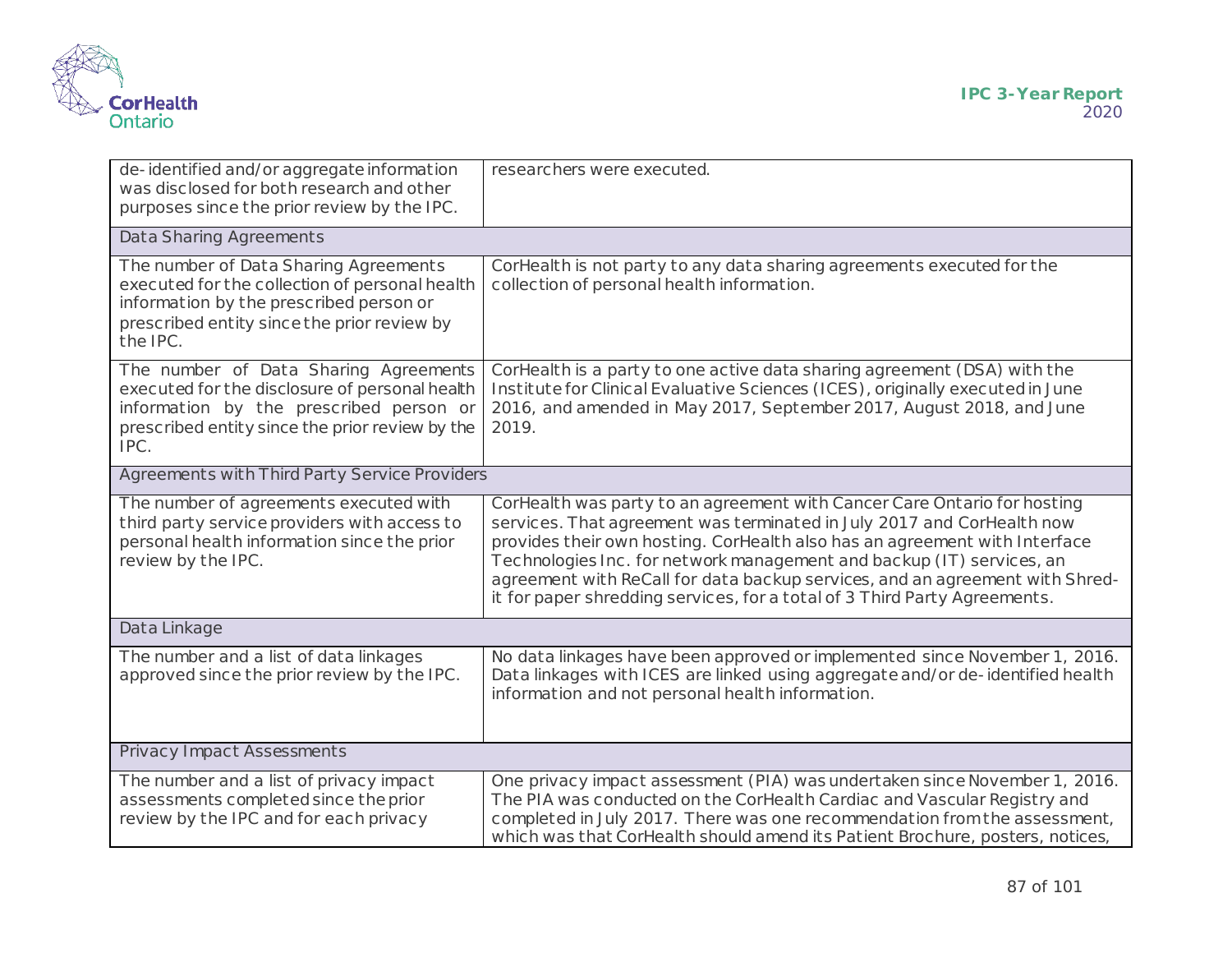

| impact assessment:<br>The data holding, information system,<br>technology, or program,<br>The date of completion of the privacy<br>$\bullet$<br>impact assessment,<br>A brief description of each<br>$\bullet$<br>recommendation,<br>The date each recommendation was<br>addressed or is proposed to be<br>addressed, and<br>The manner in which each<br>recommendation was addressed or is | online information, and any other form of communication with patients to<br>include information about CorHealth collecting Enterprise Master Patient Index<br>(EMPI) data from the Ministry of Health (MOH). CorHealth updated its patient<br>communications material to include information about collecting EMPI data from<br>the MOH. The revised communication material was made available on<br>CorHealth's website on March 3, 2020. |
|---------------------------------------------------------------------------------------------------------------------------------------------------------------------------------------------------------------------------------------------------------------------------------------------------------------------------------------------------------------------------------------------|--------------------------------------------------------------------------------------------------------------------------------------------------------------------------------------------------------------------------------------------------------------------------------------------------------------------------------------------------------------------------------------------------------------------------------------------|
| proposed to be addressed.<br>The number and a list of privacy impact<br>assessments undertaken but not completed<br>since the prior review by the Information<br>and Privacy Commissioner and the proposed<br>date of completion.                                                                                                                                                           | There are no privacy impact assessments in progress.                                                                                                                                                                                                                                                                                                                                                                                       |
| The number and a list of privacy impact<br>assessments that were not undertaken but<br>for which privacy impact assessments will be<br>completed and the proposed date of<br>completion.                                                                                                                                                                                                    | There are no privacy impact assessments that were not undertaken.                                                                                                                                                                                                                                                                                                                                                                          |
| The number of determinations made since<br>the prior review by the IPC that a privacy<br>impact assessment is not required and, for<br>each determination, the data holding,<br>information system, technology or program<br>at issue and a brief description of the<br>reasons for the determination.                                                                                      | There were no determinations made since the prior review by the IPC.                                                                                                                                                                                                                                                                                                                                                                       |
| The number and a list of privacy impact<br>assessments reviewed since the prior review<br>by the Information and Privacy                                                                                                                                                                                                                                                                    | Both the privacy impact assessment completed in 2013 and the PIA described<br>above were reviewed in advance of the 3-Year IPC review. No recommendations<br>were made that would require amendments to the privacy or security policies.                                                                                                                                                                                                  |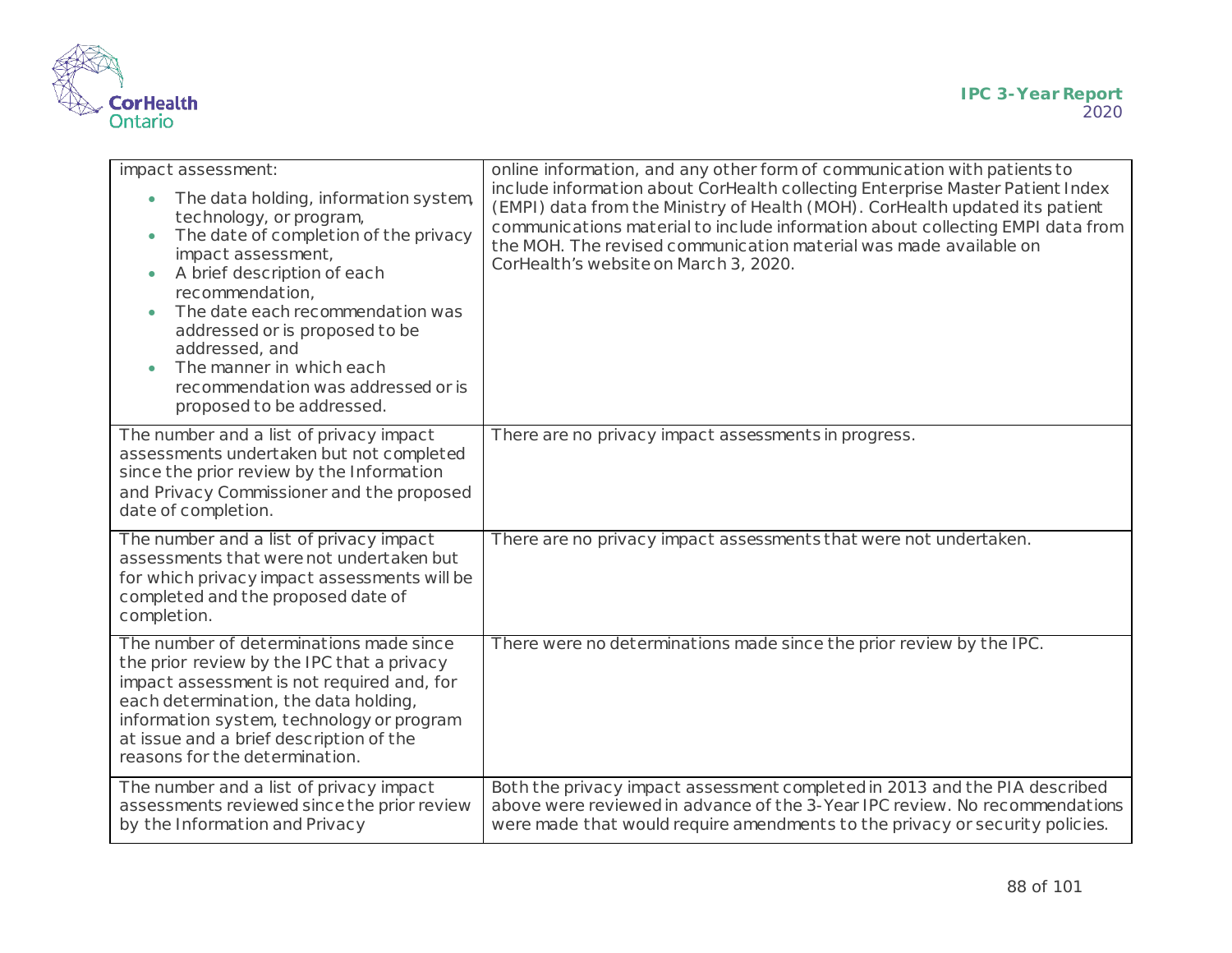

| Commissioner and a brief description of any<br>amendments made.                                                                                                                                                                                                                                                                                                                                                                                                           |                                                                                                                                                                                                                                                                                                                                                                                                                                                                                                                                                                                                                                                                                                                                                                                                        |
|---------------------------------------------------------------------------------------------------------------------------------------------------------------------------------------------------------------------------------------------------------------------------------------------------------------------------------------------------------------------------------------------------------------------------------------------------------------------------|--------------------------------------------------------------------------------------------------------------------------------------------------------------------------------------------------------------------------------------------------------------------------------------------------------------------------------------------------------------------------------------------------------------------------------------------------------------------------------------------------------------------------------------------------------------------------------------------------------------------------------------------------------------------------------------------------------------------------------------------------------------------------------------------------------|
| Privacy Audit Program                                                                                                                                                                                                                                                                                                                                                                                                                                                     |                                                                                                                                                                                                                                                                                                                                                                                                                                                                                                                                                                                                                                                                                                                                                                                                        |
| The dates of audits of agents granted<br>approval to access and use personal health<br>information since the prior review by the IPC<br>and for each audit conducted:<br>A brief description of each<br>$\bullet$<br>recommendation made,<br>The date each recommendation was<br>addressed or is proposed to be<br>addressed, and<br>The manner in which each<br>recommendation was addressed or is<br>proposed to be addressed.                                          | The log of agents granted approval to access personal health information since<br>November 1, 2016 was reviewed in:<br>November 2016<br><b>March 2017</b><br><b>June 2017</b><br>$\bullet$<br>September 2017<br>$\bullet$<br>December 2017<br>$\bullet$<br><b>March 2018</b><br>$\bullet$<br><b>June 2018</b><br>$\bullet$<br>September 2018<br>$\bullet$<br>January 2019<br>April 2019<br>$\bullet$<br>September 2019<br>$\bullet$<br>These audits were completed as parts of CorHealth's regular privacy and<br>security auditing. The audits did not reveal information that necessitated                                                                                                                                                                                                           |
|                                                                                                                                                                                                                                                                                                                                                                                                                                                                           | recommendations.                                                                                                                                                                                                                                                                                                                                                                                                                                                                                                                                                                                                                                                                                                                                                                                       |
| The number and a list of all other privacy<br>audits completed since the prior review by<br>the IPC and for each audit:<br>A description of the nature and type<br>$\bullet$<br>of audit conducted,<br>The date of completion of the audit,<br>A brief description of each<br>$\bullet$<br>recommendation made,<br>The date each recommendation was<br>addressed or is proposed to be<br>addressed, and<br>The manner in which each<br>recommendation was addressed or is | Since the beginning of the current IPC review period on November 1, 2016,<br>privacy and security audits were completed in:<br>November 2016, no recommendations were made<br>$\bullet$<br>March 2017, no recommendations were made<br>$\bullet$<br>June 2017, no recommendations were made<br>$\bullet$<br>September 2017, no recommendations were made<br>$\bullet$<br>December 2017, no recommendations were made<br>$\bullet$<br>March 2018, no recommendations were made<br>$\bullet$<br>June 2018, no recommendations were made<br>$\bullet$<br>September 2018, no recommendations were made<br>$\bullet$<br>January 2019, no recommendations were made<br>$\bullet$<br>April 2019, the following recommendations were made:<br>o An updated privacy training module will be administered to all |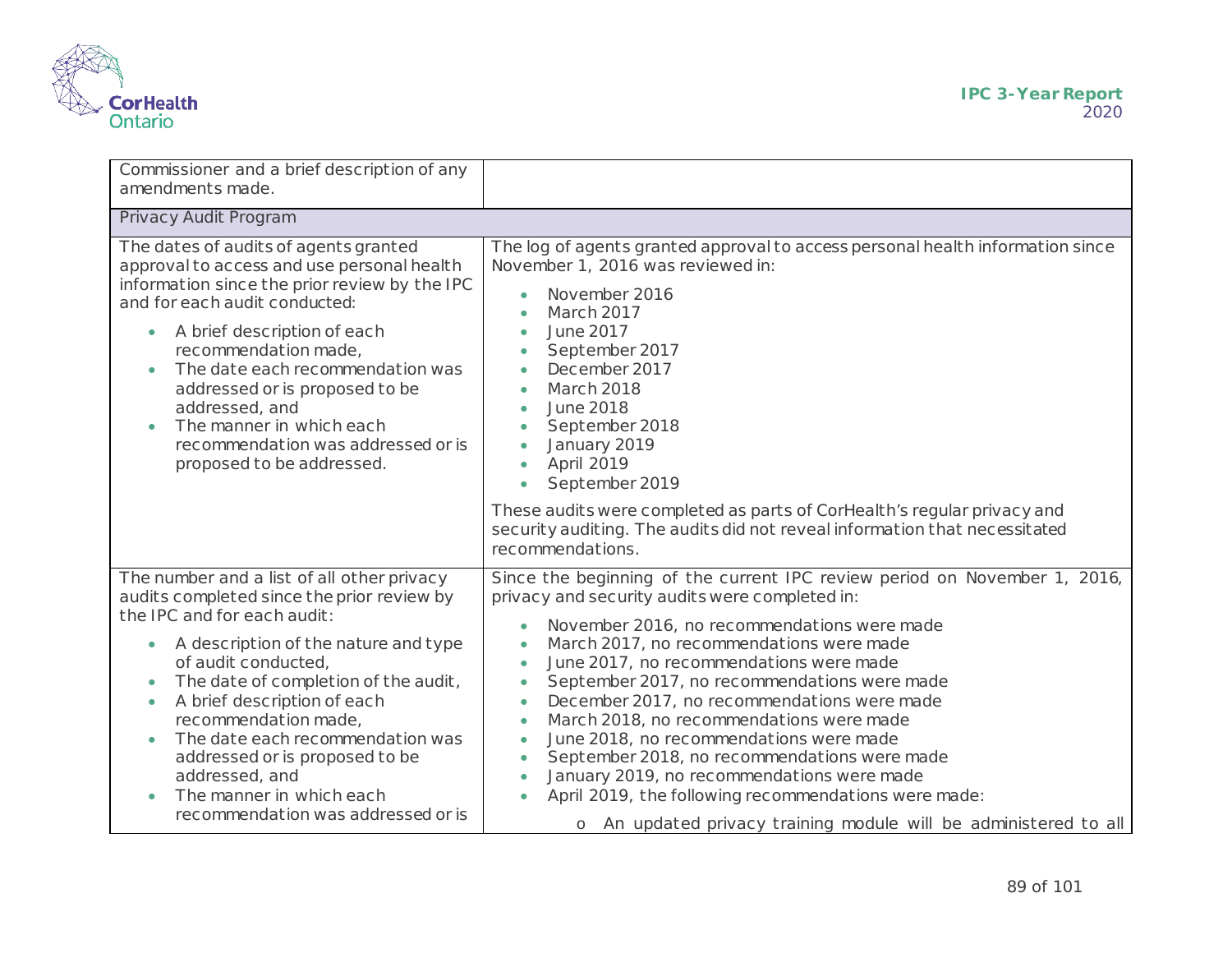

| proposed to be addressed.                                                                                                                                                                                                                                                                                                                                            | CorHealth agents upon its completion (module was completed and<br>made available to agents September 2019).<br>The 2017 PIA recommendation that CorHealth should amend its<br>$\Omega$<br>Patient Brochure, posters, notices, online information, and any<br>other form of communication with patients to include information<br>about CorHealth collecting Enterprise Master Patient Index (EMPI)<br>data from the Ministry of Health was added to the consolidated log<br>or recommendations. |
|----------------------------------------------------------------------------------------------------------------------------------------------------------------------------------------------------------------------------------------------------------------------------------------------------------------------------------------------------------------------|-------------------------------------------------------------------------------------------------------------------------------------------------------------------------------------------------------------------------------------------------------------------------------------------------------------------------------------------------------------------------------------------------------------------------------------------------------------------------------------------------|
|                                                                                                                                                                                                                                                                                                                                                                      | September 2019, the following recommendation was made                                                                                                                                                                                                                                                                                                                                                                                                                                           |
|                                                                                                                                                                                                                                                                                                                                                                      | Two agents who were no longer with CorHealth but were still on<br>$\circ$<br>the list of agents with the f access to personal health information<br>were removed from the list (addressed October 2019).                                                                                                                                                                                                                                                                                        |
|                                                                                                                                                                                                                                                                                                                                                                      | These audits were all conducted according to the procedures set out in the<br>CorHealth policy, "Policy and Procedures for Privacy and Security Auditing".                                                                                                                                                                                                                                                                                                                                      |
| <b>Privacy Breaches</b>                                                                                                                                                                                                                                                                                                                                              |                                                                                                                                                                                                                                                                                                                                                                                                                                                                                                 |
| The number of notifications of privacy<br>breaches or suspected privacy breaches<br>received by the prescribed person or<br>prescribed entity since the prior review by<br>the IPC.                                                                                                                                                                                  | No notifications of privacy breaches have been received since November 1,<br>2016.                                                                                                                                                                                                                                                                                                                                                                                                              |
| With respect to each privacy breach or<br>suspected privacy breach:                                                                                                                                                                                                                                                                                                  | No notifications of privacy breaches have been received since November 1,<br>2016.                                                                                                                                                                                                                                                                                                                                                                                                              |
| The date that the notification was<br>received,<br>The extent of the privacy breach or<br>$\bullet$<br>suspected privacy breach,<br>Whether it was internal or external,<br>$\bullet$<br>The nature and extent of personal<br>$\bullet$<br>health information at issue,<br>The date that senior management<br>$\bullet$<br>was notified,<br>The containment measures |                                                                                                                                                                                                                                                                                                                                                                                                                                                                                                 |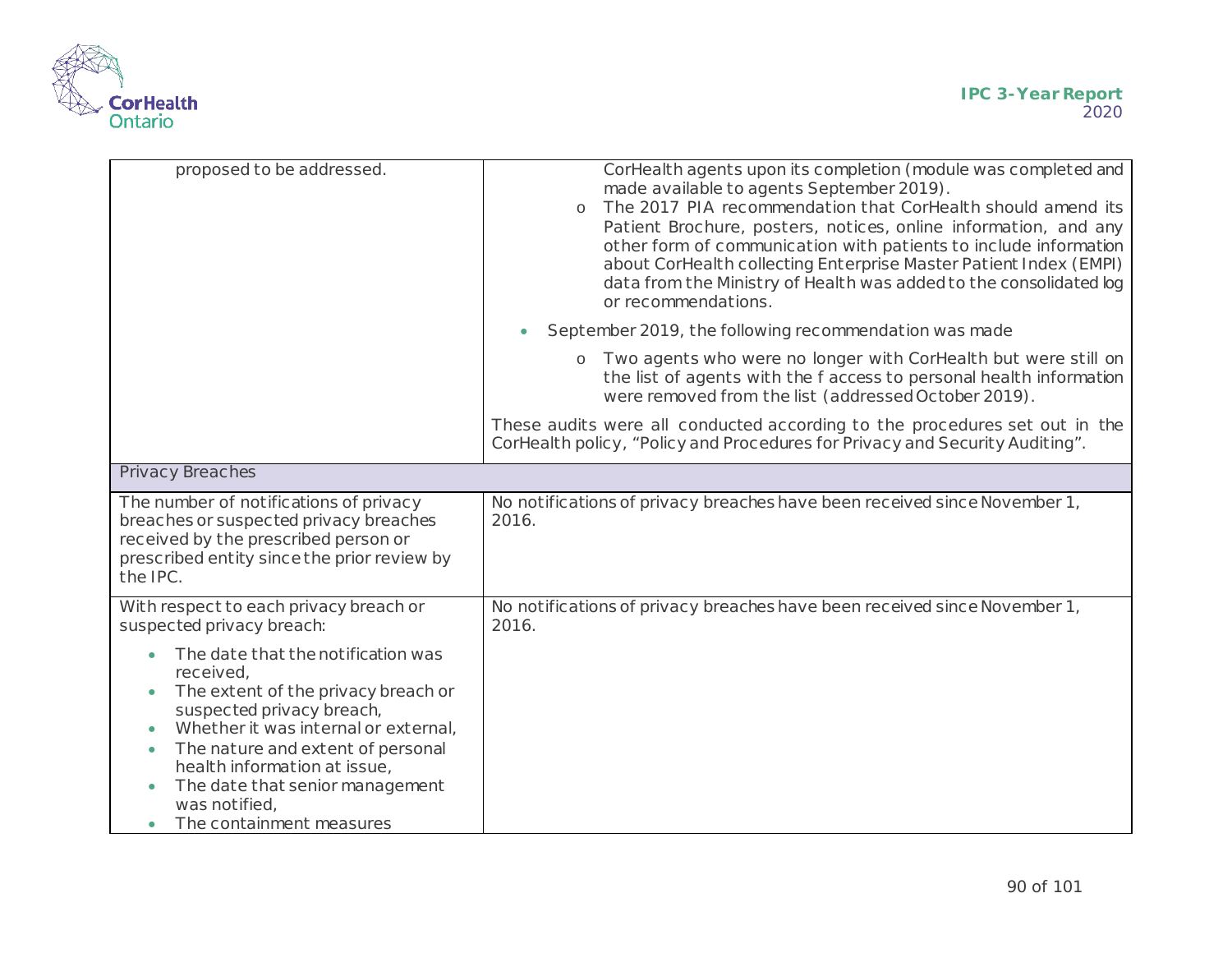

| implemented,<br>The date(s) that the containment<br>measures were implemented,<br>The date(s) that notification was<br>provided to the health information<br>custodians or any other<br>organizations,<br>The date that the investigation was<br>commenced,<br>The date that the investigation was<br>$\bullet$<br>completed,<br>A brief description of each<br>recommendation made,<br>The date each recommendation was<br>addressed or is proposed to be<br>addressed, and<br>The manner in which each<br>recommendation was addressed or is<br>proposed to be addressed. |                                                                                    |
|-----------------------------------------------------------------------------------------------------------------------------------------------------------------------------------------------------------------------------------------------------------------------------------------------------------------------------------------------------------------------------------------------------------------------------------------------------------------------------------------------------------------------------------------------------------------------------|------------------------------------------------------------------------------------|
| Privacy Complaints                                                                                                                                                                                                                                                                                                                                                                                                                                                                                                                                                          |                                                                                    |
| The number of privacy complaints received<br>since the prior review by the IPC.                                                                                                                                                                                                                                                                                                                                                                                                                                                                                             | There have been no privacy complaints made to CorHealth since November 1,<br>2016. |
| Of the privacy complaints received, the<br>number of privacy complaints investigated<br>since the prior review by the IPC and with<br>respect to each privacy complaint<br>investigated:<br>The date that the privacy complaint<br>$\bullet$                                                                                                                                                                                                                                                                                                                                | There have been no privacy complaints made to CorHealth since November 1,<br>2016. |
| was received,<br>The nature of the privacy complaint,<br>$\bullet$<br>The date that the investigation was<br>$\bullet$<br>commenced,<br>The date of the letter to the individual<br>who made the privacy complaint in                                                                                                                                                                                                                                                                                                                                                       |                                                                                    |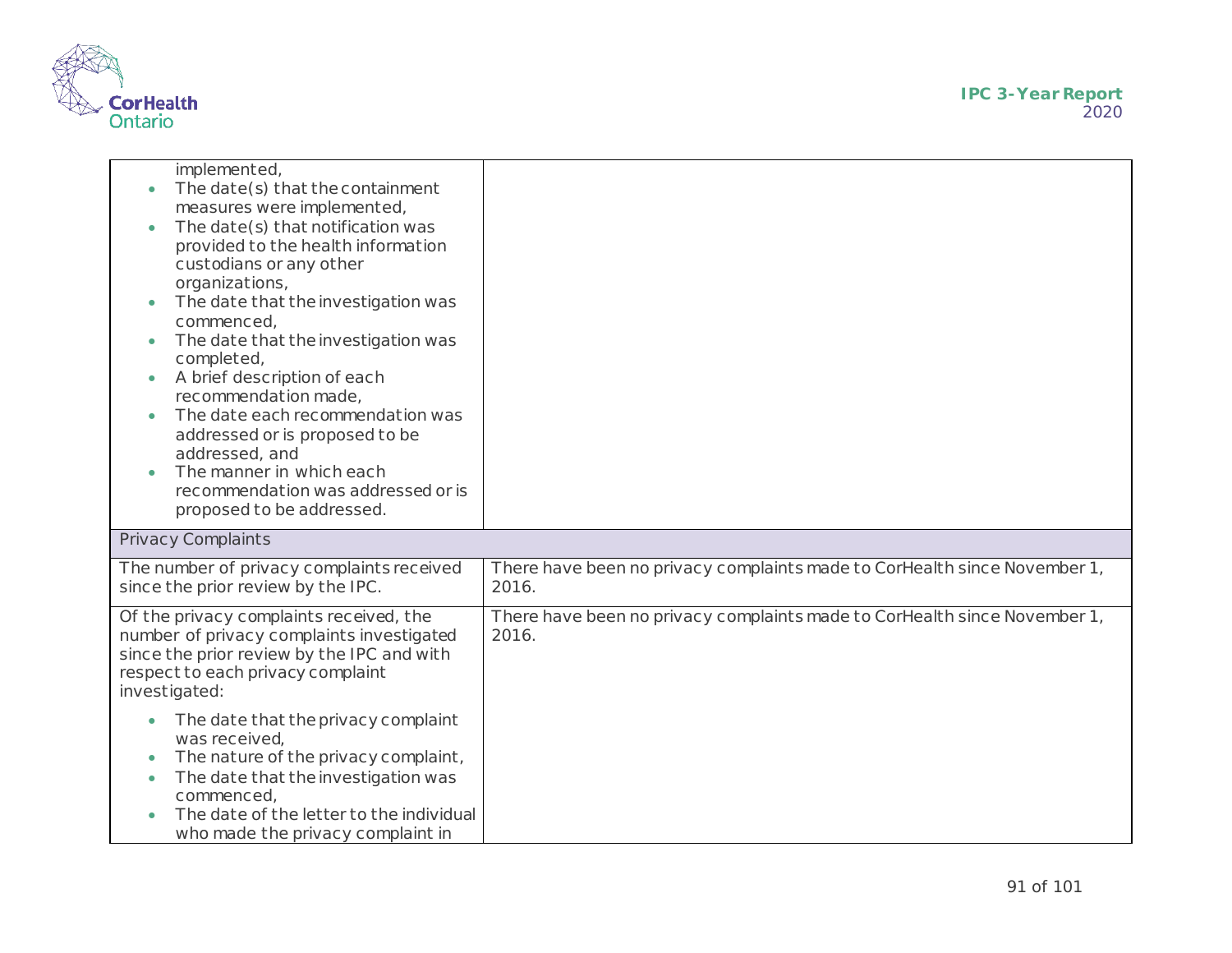

| relation to the commencement of the<br>investigation,<br>The date that the investigation was<br>completed,<br>Brief description of each<br>recommendation made,<br>The date each recommendation was<br>$\bullet$<br>addressed or is proposed to be<br>addressed,<br>The manner in which each<br>$\bullet$<br>recommendation was addressed or is<br>proposed to be addressed, and<br>The date of the letter to the individual<br>who made the privacy complaint<br>describing the nature and findings of<br>the investigation and the measures<br>taken in response to the complaint. |                                                                                    |
|--------------------------------------------------------------------------------------------------------------------------------------------------------------------------------------------------------------------------------------------------------------------------------------------------------------------------------------------------------------------------------------------------------------------------------------------------------------------------------------------------------------------------------------------------------------------------------------|------------------------------------------------------------------------------------|
| Of the privacy complaints received, the<br>number of privacy complaints not<br>investigated since the prior review by the<br>IPC and with respect to each privacy<br>complaint not investigated:                                                                                                                                                                                                                                                                                                                                                                                     | There have been no privacy complaints made to CorHealth since November 1,<br>2016. |
| The date that the privacy complaint<br>$\bullet$<br>was received,<br>The nature of the privacy complaint,<br>and<br>The date of the letter to the individual<br>who made the privacy complaint and<br>a brief description of the content of<br>the letter.                                                                                                                                                                                                                                                                                                                           |                                                                                    |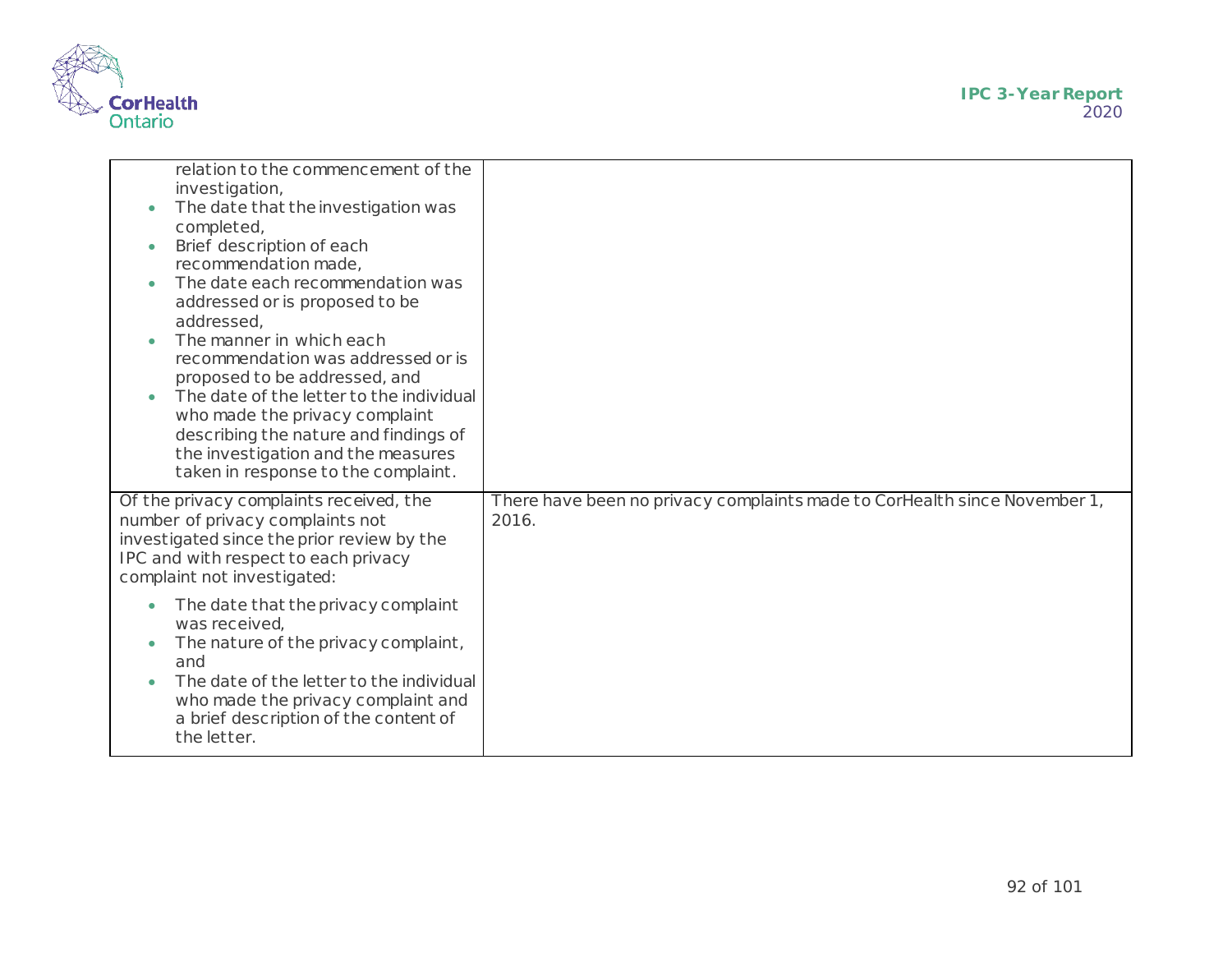

## **7.2 PART 2 – Security Indicators**

| Security Indicators                                                                                                                                                                                                                                                              | CorHealth                                                                                                                                                                                                                                                                                                                                                                                                                                                                                                                                                                                                                                                                                                                         |
|----------------------------------------------------------------------------------------------------------------------------------------------------------------------------------------------------------------------------------------------------------------------------------|-----------------------------------------------------------------------------------------------------------------------------------------------------------------------------------------------------------------------------------------------------------------------------------------------------------------------------------------------------------------------------------------------------------------------------------------------------------------------------------------------------------------------------------------------------------------------------------------------------------------------------------------------------------------------------------------------------------------------------------|
| General Security Policies and Procedures                                                                                                                                                                                                                                         |                                                                                                                                                                                                                                                                                                                                                                                                                                                                                                                                                                                                                                                                                                                                   |
| The dates that the security policies and<br>procedures were reviewed by the prescribed<br>person or prescribed entity since the prior<br>review of the IPC.                                                                                                                      | Since November 1, 2016, the privacy policies and procedures were reviewed:<br>From May 17, 2017 to July 7, 2107, as part of the response to the IPC's<br>$\bullet$<br>first review of CorHealth's 2017 IPC 3-year review report<br>From August 25, 2018 to May 13, 2019, as part of the initiative to review<br>and revise CorHealth's privacy program<br>From August 12, 2019 to October 25, 2019, in preparation of the 3-Year<br><b>IPC review submission</b>                                                                                                                                                                                                                                                                  |
| Whether amendments were made to existing<br>security policies and procedures as a result<br>of the review and, if so, a list of the<br>amended security policies and procedures<br>and, for each policy and procedure<br>amended, a brief description of the<br>amendments made. | All CorHealth's privacy and security policies were reviewed between May and<br>July 2017, in order to address feedback from the IPC's review of the first draft<br>of CorHealth's 2017 3-year report, as part of the triannual review process.<br>Amendments included:<br>The "Privacy and Security Training" policy was amended to ensure<br>$\bullet$<br>CorHealth staff receive privacy training when hired initially and on an<br>annual basis moving forward. Previously the policy had a requirement for<br>training every two years<br>From August 25, 2018 to May 13, 2019 and August 2, 2019 to October 25, 2019,                                                                                                        |
|                                                                                                                                                                                                                                                                                  | CorHealth's privacy and security policies were reviewed and the following<br>amendments were made:<br>All policies were updated to reflect the corporate reorganization and<br>$\bullet$<br>organizational name change from the Cardiac Care Network (CCN) to<br>CorHealth Ontario (CorHealth) and were rebranded to use the CorHealth<br>Ontario branding<br>Due to the corporate reorganization, all policies were updated, where<br>applicable, to reflect the change to role names<br>The "Policy and Procedures for Privacy and Security Auditing" was<br>amended to change the timeframe for performing audits from each<br>quarter to annual. Additionally, all policies' enforcement was updated to<br>reflect the change |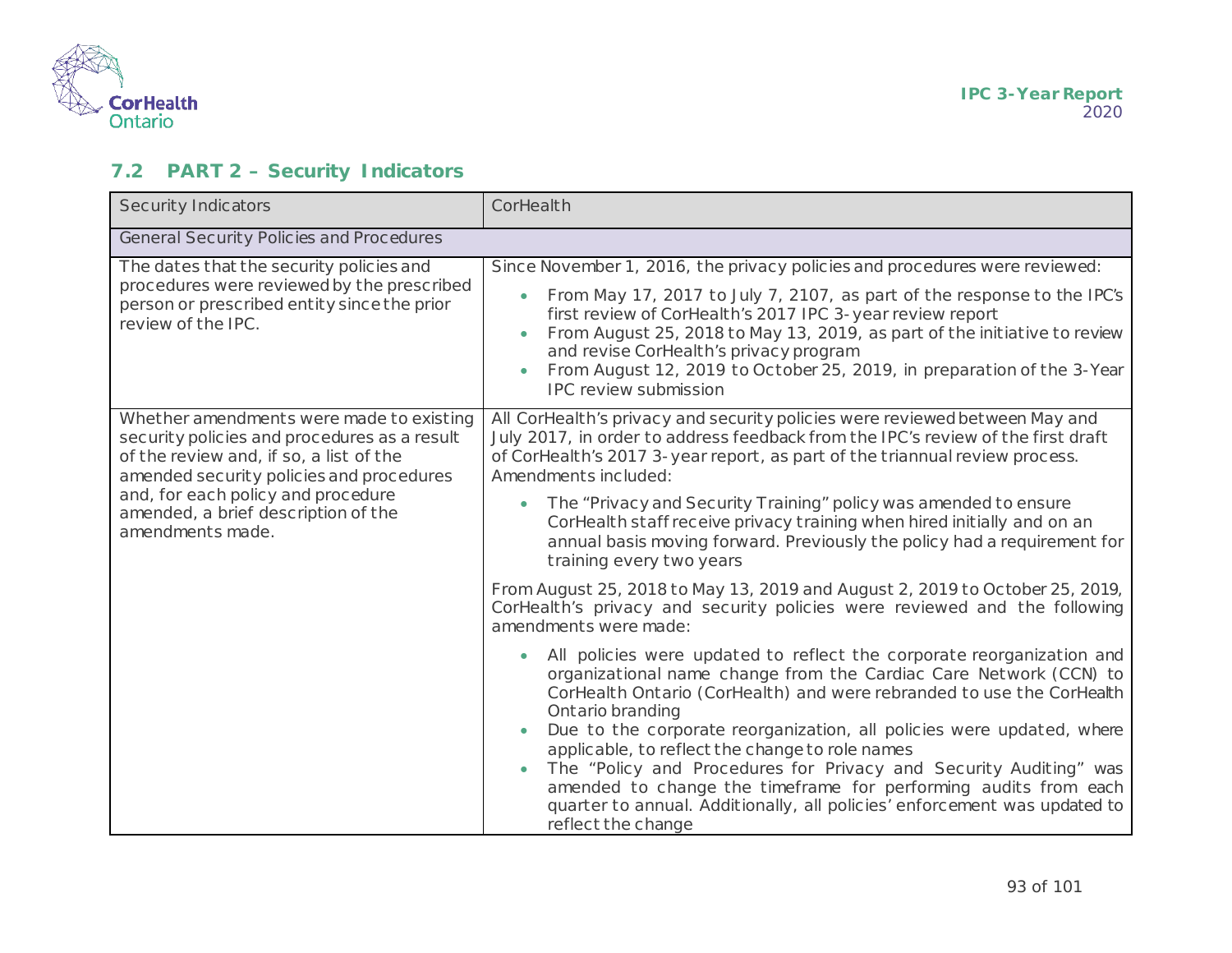

|                                                                                                                                                                                                                                                          | The "Secure Transfer of Personal Health Information" policy was amended<br>to remove references to Cancer Care Ontario as the agent responsible for<br>providing hosting services until July 2017. As of July 2017, CorHealth<br>repatriated the WTIS-CCN.<br>The "Maintenance and Review of Specialized Assessments and System<br>Control and Audit Logs" policy was amended to remove references to<br>Cancer Care Ontario as the agent responsible for providing hosting<br>services until July 2017. As of July 2017, CorHealth repatriated the WTIS-<br>CCN.                                          |
|----------------------------------------------------------------------------------------------------------------------------------------------------------------------------------------------------------------------------------------------------------|------------------------------------------------------------------------------------------------------------------------------------------------------------------------------------------------------------------------------------------------------------------------------------------------------------------------------------------------------------------------------------------------------------------------------------------------------------------------------------------------------------------------------------------------------------------------------------------------------------|
| Whether new security policies and<br>procedures were developed and<br>implemented as a result of the review, and if<br>so, a brief description of each of the policies<br>and procedures developed and implemented.                                      | No new Security policies or procedures have been developed or implemented<br>since November 1, 2016                                                                                                                                                                                                                                                                                                                                                                                                                                                                                                        |
| The dates that each amended and newly<br>developed security policy and procedure was<br>communicated to agents and, for each<br>amended and newly developed security<br>policy and procedure communicated to<br>agents, the nature of the communication. | Amended privacy and security policies, which CorHealth bundles together into a<br>single package, were posted on the CorHealth Intranet promptly following each<br>review period that produced amendments. This occurred on:<br>July 5, 2017<br>June 4, 2020<br>CorHealth's Privacy Officer and/or the CEO discussed privacy and security at<br>staff meetings that took place on:<br>July 5, 2017<br>July 26, 2018<br>September 5, 2018<br>October 25, 2018<br>March 18/19/20 & 25, 2019<br>April 11, 2019<br>$\bullet$<br>May 1, 2019<br>$\bullet$<br>September 5, 2019<br>October 23, 2019<br>$\bullet$ |
| Whether communication materials available<br>to the public and other stakeholders were<br>amended as a result of the review, and if so,                                                                                                                  | The communication materials available to the public and other stakeholders<br>were amended to reflect the corporate reorganization, organization name<br>change and branding, and PIA recommendation in March 2020. The materials                                                                                                                                                                                                                                                                                                                                                                          |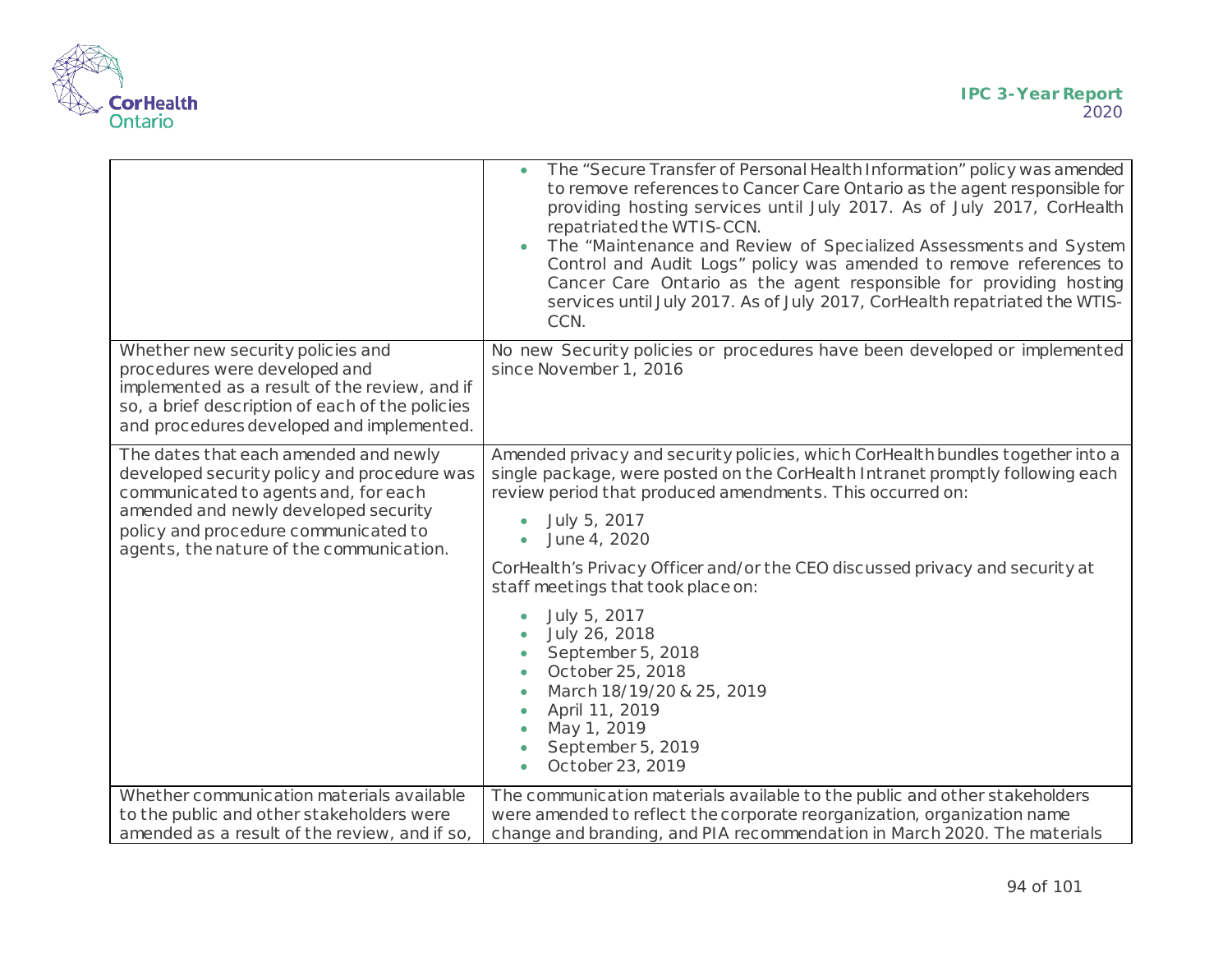

| a brief description of the amendments.                                                                                                                                                                                                                                                                                                                                                                                                                                                                                   | are available on CorHealth's public website.                                                                                                                                                                                                                                                                                                                                                                                                                                                      |
|--------------------------------------------------------------------------------------------------------------------------------------------------------------------------------------------------------------------------------------------------------------------------------------------------------------------------------------------------------------------------------------------------------------------------------------------------------------------------------------------------------------------------|---------------------------------------------------------------------------------------------------------------------------------------------------------------------------------------------------------------------------------------------------------------------------------------------------------------------------------------------------------------------------------------------------------------------------------------------------------------------------------------------------|
| <b>Physical Security</b>                                                                                                                                                                                                                                                                                                                                                                                                                                                                                                 |                                                                                                                                                                                                                                                                                                                                                                                                                                                                                                   |
| The dates of audits of agents granted<br>approved to access the premises and<br>locations within the premises where records<br>of personal health information are retained<br>since the prior review by the Information<br>and Privacy Commissioner and for each<br>audit:<br>A brief description of each<br>recommendation made,<br>The date each recommendation was<br>addressed or is proposed to be<br>addressed, and<br>The manner in which each<br>recommendation was addressed or is<br>proposed to be addressed. | The log of agents granted approval to access personal health information since<br>November 1, 2016 was reviewed in:<br>November 2016<br><b>March 2017</b><br>June 2017<br>September 2017<br>December 2017<br>March 2018<br>$\bullet$<br>June 2018<br>September 2018<br>January 2019<br>April 2019<br>October 2019<br>These audits were completed as parts of CorHealth's regular privacy and security<br>auditing. The audits did<br>not reveal information that necessitated<br>recommendations. |
| Security Audit Program                                                                                                                                                                                                                                                                                                                                                                                                                                                                                                   |                                                                                                                                                                                                                                                                                                                                                                                                                                                                                                   |
| The dates of the review of system control<br>and audit logs since the prior review by the<br>IPC and a general description of the findings,<br>if any, arising from the review of system<br>control and audit logs.                                                                                                                                                                                                                                                                                                      | The primary component of CorHealth's "Maintenance and Review of Specialized<br>Assessments and System Control and Audit Logs" policy sets out that software<br>that provides for real-time monitoring of CorHealth data replication automatically<br>alerts CorHealth IT staff if a technical or security issue with the data duplication<br>arises. There is thus no need to review these system controllogs.                                                                                    |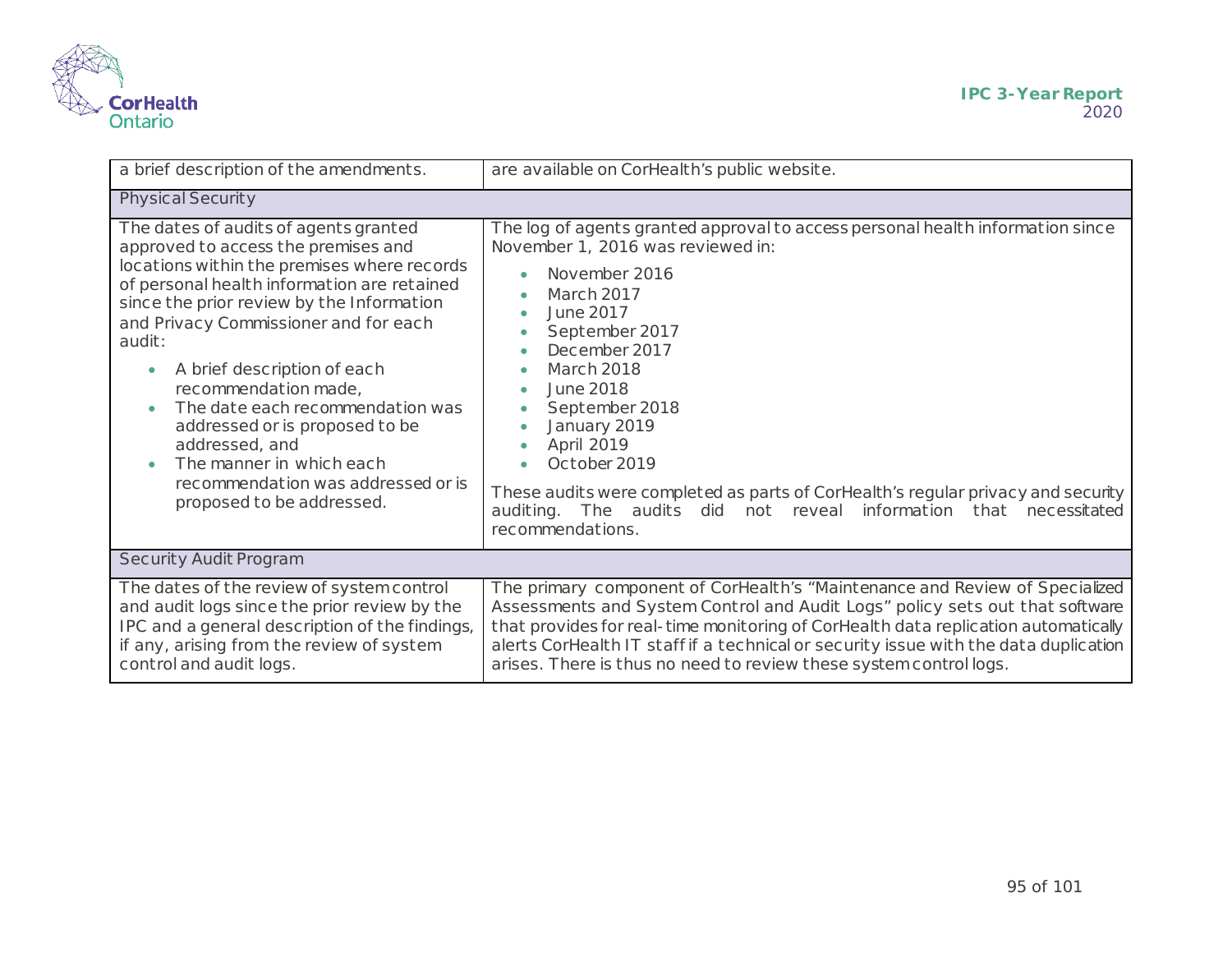

| The number and a list of security audits<br>completed since the prior review by the IPC<br>and for each audit:<br>A description of the nature and type<br>$\bullet$<br>of audit conducted,<br>The date of completion of the audit,<br>$\bullet$<br>A brief description of each<br>$\bullet$<br>recommendation made,<br>The date that each recommendation<br>was addressed or is proposed to be<br>addressed, and<br>The manner in which each<br>recommendation was addressed or is<br>expected to be addressed. | Since the beginning of the current IPC review period on November 1, 2016,<br>privacy and security audits were completed in:<br>November 2016, no recommendations were made<br>March 2017, no recommendations were made<br>$\bullet$<br>June 2017, no recommendations were made<br>$\bullet$<br>September 2017, no recommendations were made<br>$\bullet$<br>December 2017, no recommendations were made<br>$\bullet$<br>March 2018, no recommendations were made<br>$\bullet$<br>June 2018, no recommendations were made<br>$\bullet$<br>September 2018, no recommendations were made<br>$\bullet$<br>January 2019, no recommendations were made<br>April 2019, the following recommendations were made: |
|-----------------------------------------------------------------------------------------------------------------------------------------------------------------------------------------------------------------------------------------------------------------------------------------------------------------------------------------------------------------------------------------------------------------------------------------------------------------------------------------------------------------|----------------------------------------------------------------------------------------------------------------------------------------------------------------------------------------------------------------------------------------------------------------------------------------------------------------------------------------------------------------------------------------------------------------------------------------------------------------------------------------------------------------------------------------------------------------------------------------------------------------------------------------------------------------------------------------------------------|
|                                                                                                                                                                                                                                                                                                                                                                                                                                                                                                                 | o An updated privacy training module will be administered to all<br>CorHealth agents upon its completion (module was completed and<br>made available to agents September 2019).<br>The 2017 PIA recommendation that CorHealth should amend its<br>Patient Brochure, posters, notices, online information, and any<br>other form of communication with patients to include information<br>about CorHealth collecting Enterprise Master Patient Index (EMPI)<br>data from the Ministry of Health was added to the consolidated log<br>or recommendations.                                                                                                                                                  |
|                                                                                                                                                                                                                                                                                                                                                                                                                                                                                                                 | September 2019, the following recommendation was made:<br>Two agents who were no longer with CorHealth but were still on<br>$\circ$<br>the list of agents with access to personal health information were<br>removed from the list (addressed October 2019). A new<br>offboarding process was recently implemented that will help to<br>ensure that an agent's access is disabled on their termination date.<br>These audits were all conducted according to the procedures set out in the<br>CorHealth policy, "Policy and Procedures for Privacy and Security Auditing".                                                                                                                               |
| <b>Information Security Breaches</b>                                                                                                                                                                                                                                                                                                                                                                                                                                                                            |                                                                                                                                                                                                                                                                                                                                                                                                                                                                                                                                                                                                                                                                                                          |
| The number of notifications of information<br>security breaches or suspected information                                                                                                                                                                                                                                                                                                                                                                                                                        | There have been no information security breaches or suspected information<br>security breaches since November 1, 2016.                                                                                                                                                                                                                                                                                                                                                                                                                                                                                                                                                                                   |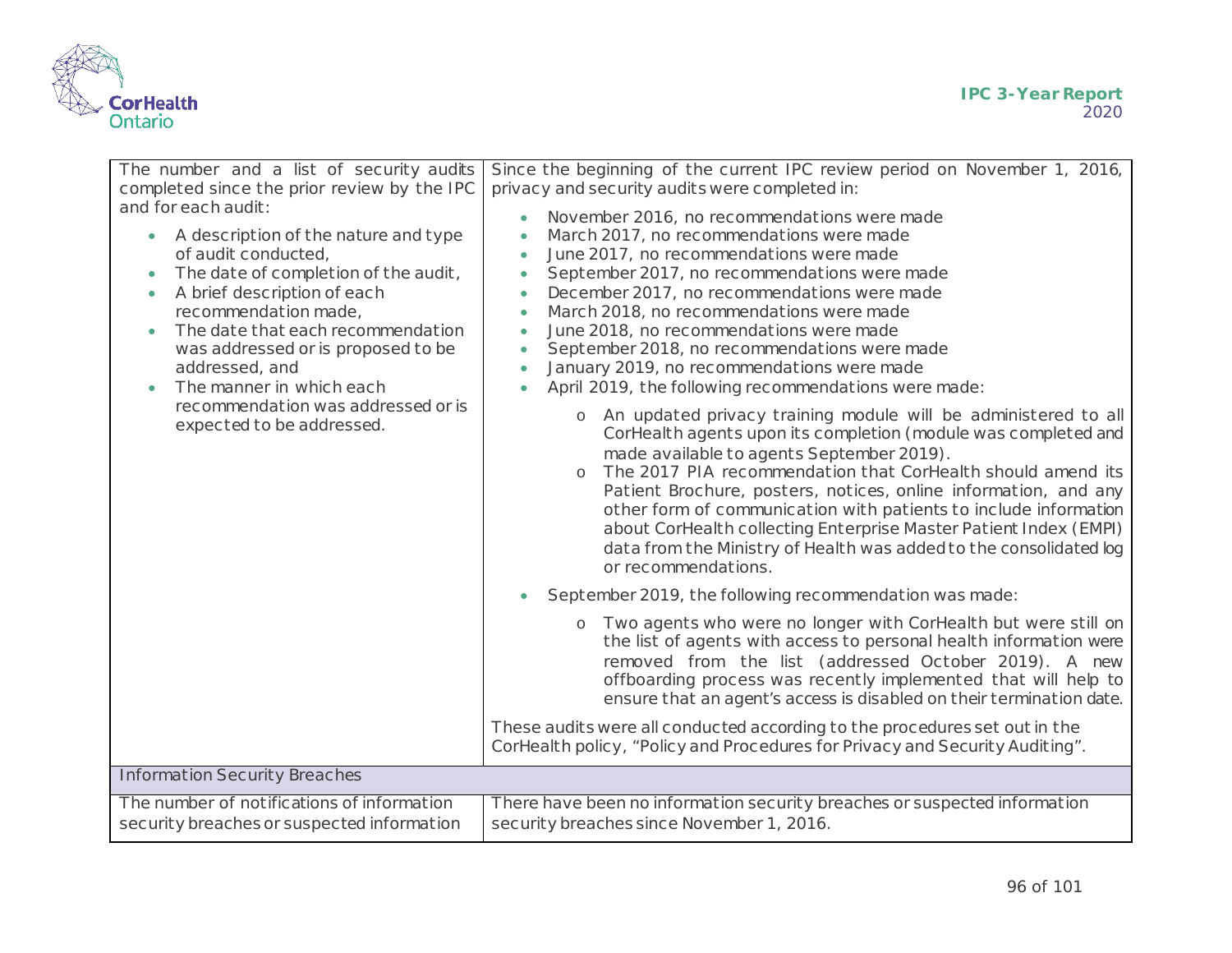

| security breaches received by the prescribed<br>person or prescribed entity since the prior<br>review by the IPC.                                                                                                                                                                                                                                                                                                                                                                                                                                                                |                                                                                                                        |
|----------------------------------------------------------------------------------------------------------------------------------------------------------------------------------------------------------------------------------------------------------------------------------------------------------------------------------------------------------------------------------------------------------------------------------------------------------------------------------------------------------------------------------------------------------------------------------|------------------------------------------------------------------------------------------------------------------------|
| With respect to each information security<br>breach or suspected information security<br>breach:                                                                                                                                                                                                                                                                                                                                                                                                                                                                                 | There have been no information security breaches or suspected information<br>security breaches since November 1, 2016. |
| The date that the notification was<br>received,<br>The extent of the information security<br>breach or suspected information<br>security breach,<br>The nature and extent of personal<br>$\bullet$<br>health information at issue,<br>The date that senior management<br>$\bullet$<br>was notified,<br>The containment measures<br>implemented,<br>The date(s) that the containment<br>measures were implemented,<br>The date(s) that notification was<br>provided to the health information<br>custodians or any other<br>organizations,<br>The date that the investigation was |                                                                                                                        |
| commenced,<br>The date that the investigation was<br>completed,                                                                                                                                                                                                                                                                                                                                                                                                                                                                                                                  |                                                                                                                        |
| A brief description of each<br>recommendation made,<br>The date each recommendation was                                                                                                                                                                                                                                                                                                                                                                                                                                                                                          |                                                                                                                        |
| addressed or is proposed to be<br>addressed, and                                                                                                                                                                                                                                                                                                                                                                                                                                                                                                                                 |                                                                                                                        |
| The manner in which each<br>recommendation was addressed or is                                                                                                                                                                                                                                                                                                                                                                                                                                                                                                                   |                                                                                                                        |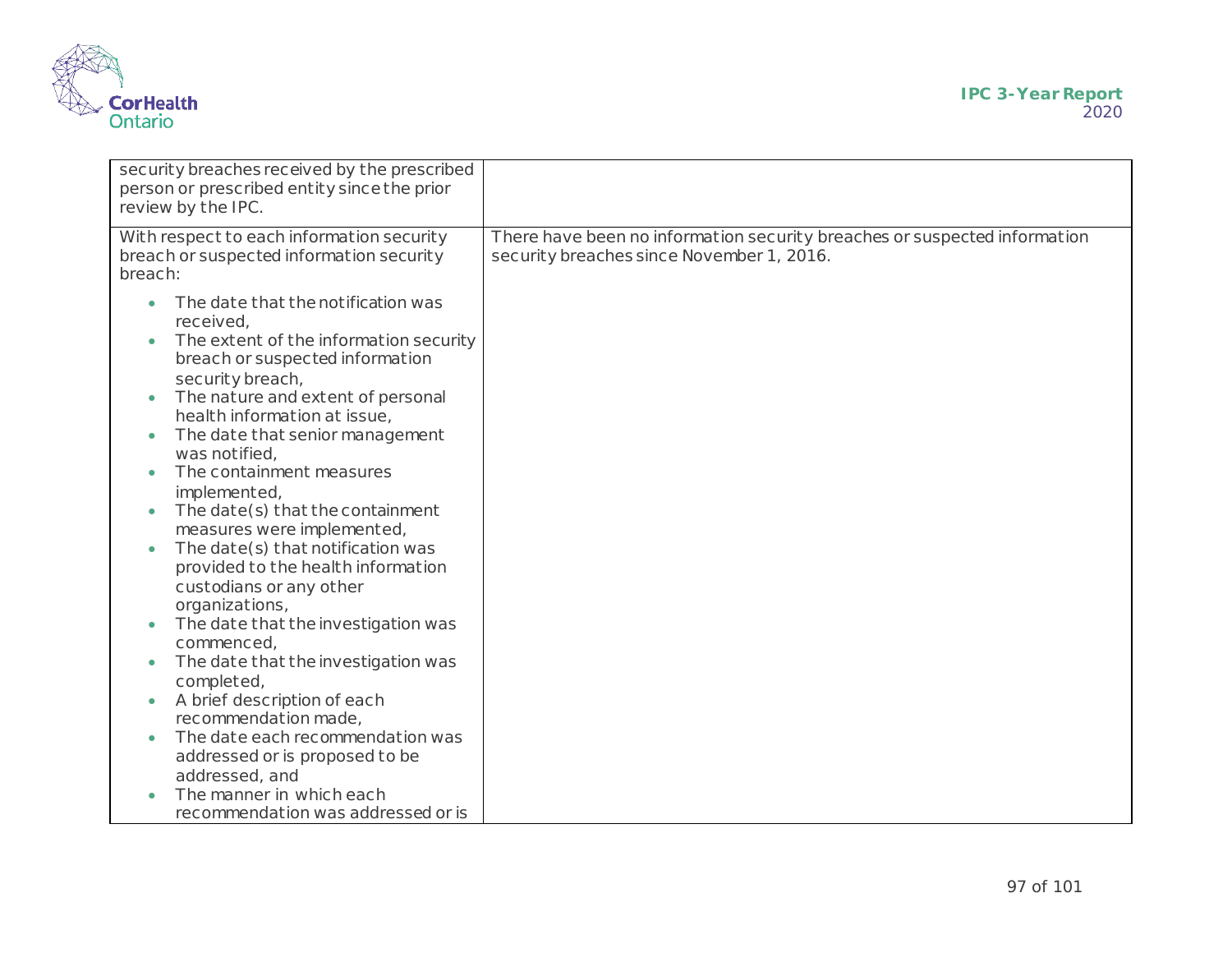

proposed to be addressed.

#### **7.3 PART 3 – Human Resources Indicators**

| Human Resources Indicators                                                                                                                                                                                                     | CorHealth                                                                                                                                                                                                                                                                                                                                                                          |
|--------------------------------------------------------------------------------------------------------------------------------------------------------------------------------------------------------------------------------|------------------------------------------------------------------------------------------------------------------------------------------------------------------------------------------------------------------------------------------------------------------------------------------------------------------------------------------------------------------------------------|
| <b>Privacy Training and Awareness</b>                                                                                                                                                                                          |                                                                                                                                                                                                                                                                                                                                                                                    |
| The number of agents who have received and<br>who have not received initial privacy<br>orientation since the prior review by the IPC.                                                                                          | In total, 563 CorHealth agents, including applicable staff of health information<br>custodians, committee members, and CorHealth staff have completed initial privacy<br>training. Zero agents of CorHealth have not received initial privacy training.                                                                                                                            |
| date of commencement of the<br><b>The</b><br>employment, contractual or other relationship<br>for agents that have yet to receive initial<br>privacy orientation and the scheduled date of<br>the initial privacy orientation. | All CorHealth agents have received initial privacy orientation.                                                                                                                                                                                                                                                                                                                    |
| The number of agents who have attended and<br>who have not attended ongoing privacy<br>training each year since the prior review by<br>the IPC.                                                                                | Since the prior review by the IPC, CorHealth's privacy and security policies were<br>updated to require ongoing training on an annual basis. Since 2018, all CorHealth<br>agents completed annual privacy and security training.                                                                                                                                                   |
| The dates and number of communications to<br>agents by the prescribed person or prescribed<br>entity in relation to privacy since the prior<br>review by the IPC and a brief description of<br>each communication.             | Amended privacy and security policies, which CorHealth bundles together into a<br>single package, were posted on the CorHealth Intranet promptly following each<br>review period that produced amendments. This occurred on:<br>July 5, 2017<br>June 4, 2020<br>CorHealth's Privacy Officer and/or the CEO discussed privacy and security at staff<br>meetings that took place on: |
|                                                                                                                                                                                                                                | July 5, 2017<br>July 26, 2018<br>September 5, 2018<br>October 25, 2018<br>March 18/19/20 & 25, 2019                                                                                                                                                                                                                                                                                |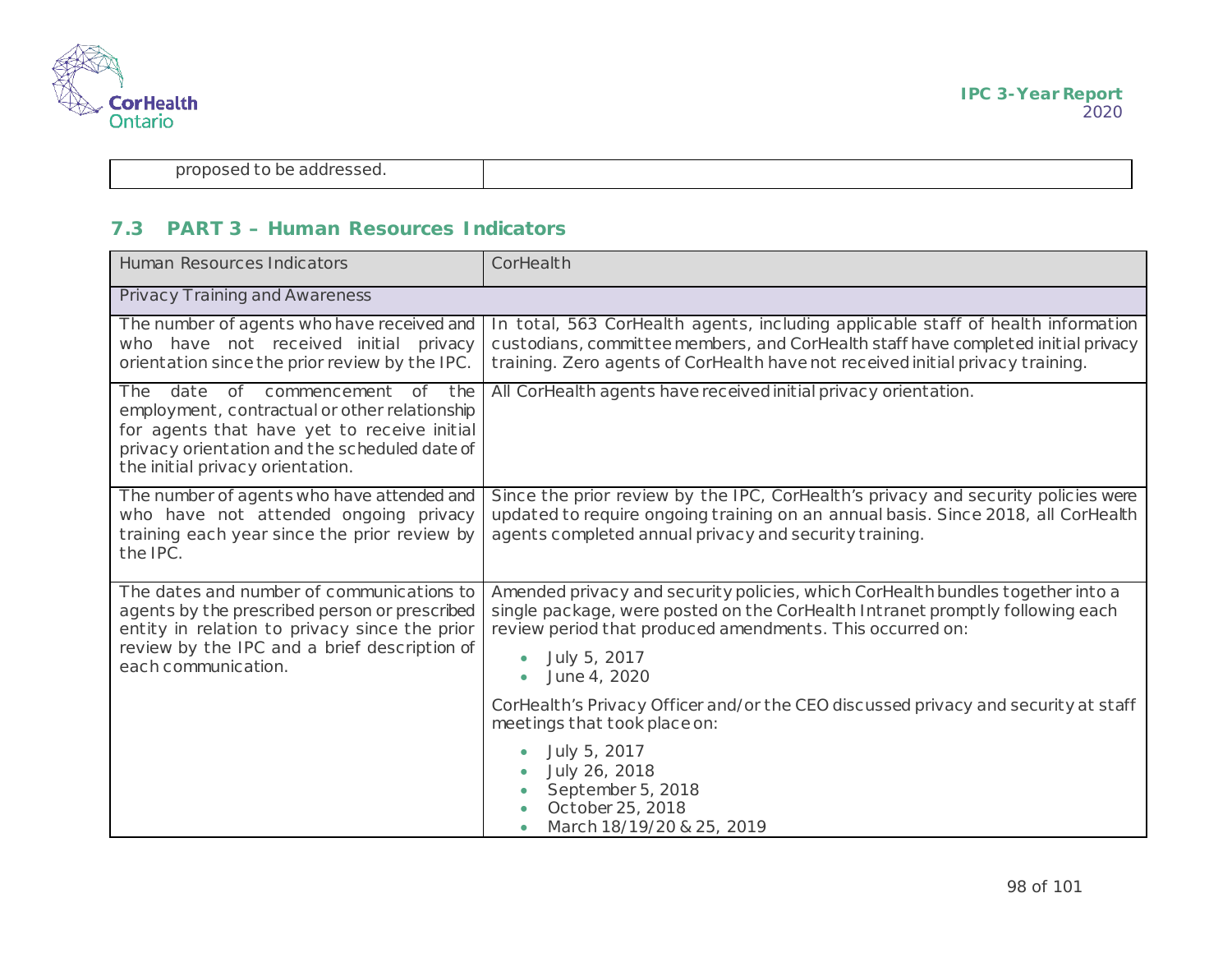

|                                                                                                                                                                                                                        | April 11, 2019<br>May 1, 2019<br>September 5, 2019<br>October 23, 2019                                                                                                                                                                                       |
|------------------------------------------------------------------------------------------------------------------------------------------------------------------------------------------------------------------------|--------------------------------------------------------------------------------------------------------------------------------------------------------------------------------------------------------------------------------------------------------------|
| <b>Security Training and Awareness</b>                                                                                                                                                                                 |                                                                                                                                                                                                                                                              |
| The number of agents who have received and<br>who have not received initial security<br>orientation since the prior review by the IPC.                                                                                 | In total, 563 CorHealth agents, including applicable staff of health information<br>custodians, committee members, and CorHealth staff have completed initial<br>security training. Zero agents of CorHealth have not received initial security<br>training. |
| The date of commencement of the<br>employment, contractual or other relationship<br>for agents that have yet to receive initial<br>security orientation and the scheduled date of<br>the initial security orientation. | All CorHealth agents have attended initial security training.                                                                                                                                                                                                |
| The number of agents who have attended and<br>who have not attended ongoing security<br>training each year since the prior review by<br>the IPC.                                                                       | Since the prior review by the IPC, CorHealth's privacy and security policies were<br>updated to require ongoing training on an annual basis. Since 2018, all CorHealth<br>agents completed annual privacy and security training.                             |
| The dates and number of communications to<br>agents by the prescribed person or<br>prescribed entity to agents in relation to<br>information security since the prior review<br>by the IPC.                            | Amended privacy and security policies, which CorHealth bundles together into a<br>single package, were posted on the CorHealth Intranet promptly following each<br>review period that produced amendments. This occurred on:<br>July 5, 2017<br>June 4, 2020 |
|                                                                                                                                                                                                                        | CorHealth's Privacy Officer and/or the CEO discussed privacy and security at staff<br>meetings that took place on:                                                                                                                                           |
|                                                                                                                                                                                                                        | July 5, 2017<br>July 26, 2018<br>September 5, 2018<br>October 25, 2018<br>March 18/19/20 & 25, 2019<br>April 11, 2019<br>May 1, 2019                                                                                                                         |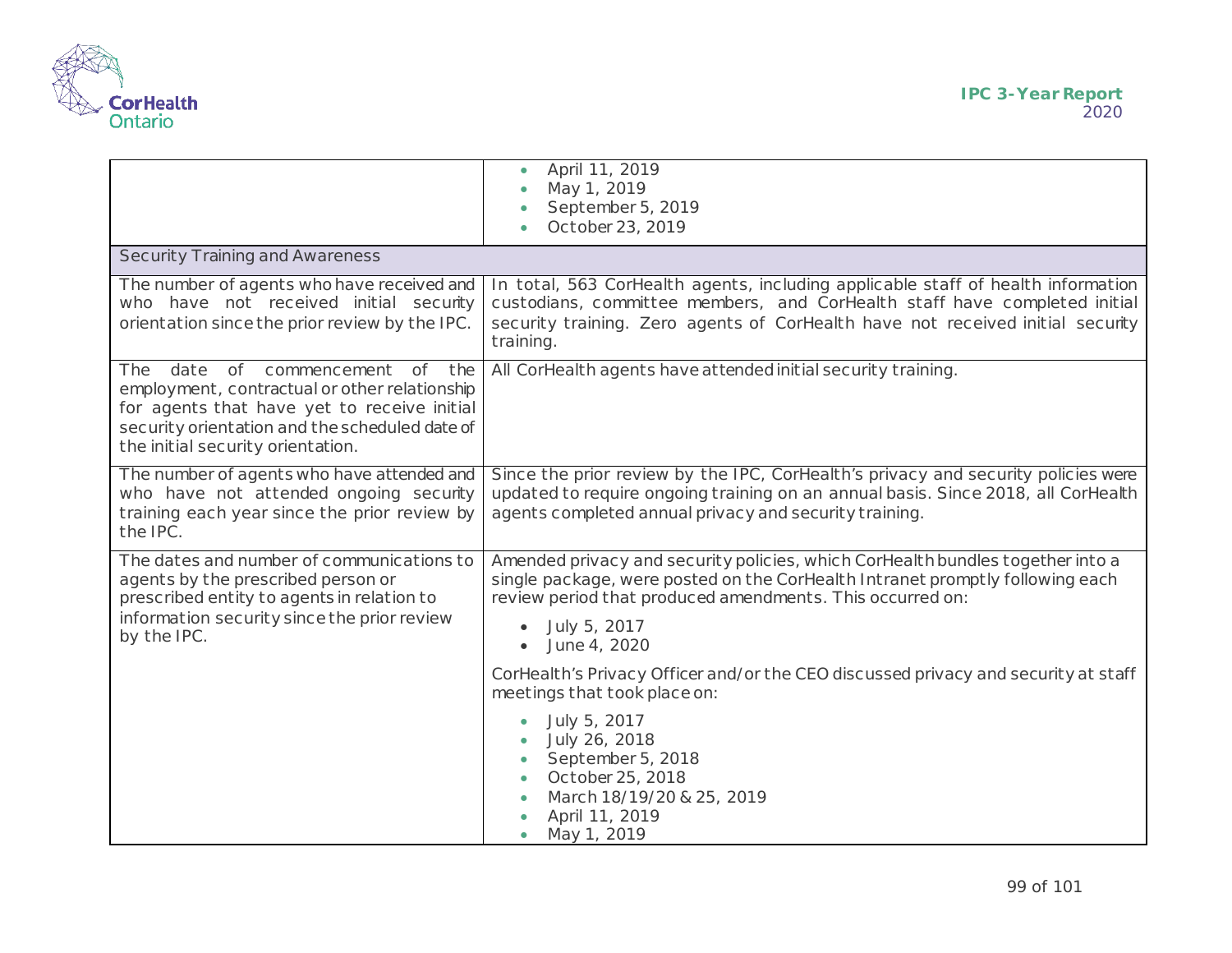

|                                                                                                                                                                                                                                      | September 5, 2019<br>October 23, 2019                                                                                                                                                                                                                                                                                                                                                                                                                                                                                                                                                                                                                                                                                                                                                           |
|--------------------------------------------------------------------------------------------------------------------------------------------------------------------------------------------------------------------------------------|-------------------------------------------------------------------------------------------------------------------------------------------------------------------------------------------------------------------------------------------------------------------------------------------------------------------------------------------------------------------------------------------------------------------------------------------------------------------------------------------------------------------------------------------------------------------------------------------------------------------------------------------------------------------------------------------------------------------------------------------------------------------------------------------------|
| Confidentiality Agreements                                                                                                                                                                                                           |                                                                                                                                                                                                                                                                                                                                                                                                                                                                                                                                                                                                                                                                                                                                                                                                 |
| The number of agents who have executed<br>and who have not executed confidentiality<br>agreements each year since the prior review<br>by the IPC.                                                                                    | In total, 117 agents have executed confidentiality agreements (called Non-<br>Disclosure Agreements throughout this report) since November 1, 2016. This<br>includes 60 agents who no longer have relationships with CorHealth.<br>In 2017, 52 confidentiality agreements were executed; 2 contract<br>employees did not execute confidentiality agreements<br>In 2018, 63 confidentiality agreements were executed; 8 contract<br>employees did not execute confidentiality agreements<br>2019, 54 confidentiality agreements were executed; 0 employees did not<br>execute confidentiality agreements; 3 employees are currently on leave and<br>will sign upon their return<br>For 2019, a new process was implemented to ensure all agents executed<br>confidentiality agreements annually. |
| The date of commencement of the<br>employment, contractual or other<br>relationship for agents that have yet to<br>execute the confidentiality agreement and<br>the date by which the confidentiality<br>agreement must be executed. | All CorHealth agents have signed confidentiality agreements with CorHealth.                                                                                                                                                                                                                                                                                                                                                                                                                                                                                                                                                                                                                                                                                                                     |
| <b>Termination or Cessation</b>                                                                                                                                                                                                      |                                                                                                                                                                                                                                                                                                                                                                                                                                                                                                                                                                                                                                                                                                                                                                                                 |
| The number of notifications received from<br>agents since the prior review by the IPC<br>related to termination of their employment,<br>contractual or other relationship with the<br>prescribed person or prescribed entity.        | Since November 1, 2016:<br>16 contract employees had their contracts end<br>17 employees resigned<br>2 employees retired<br>25 employees were terminated                                                                                                                                                                                                                                                                                                                                                                                                                                                                                                                                                                                                                                        |